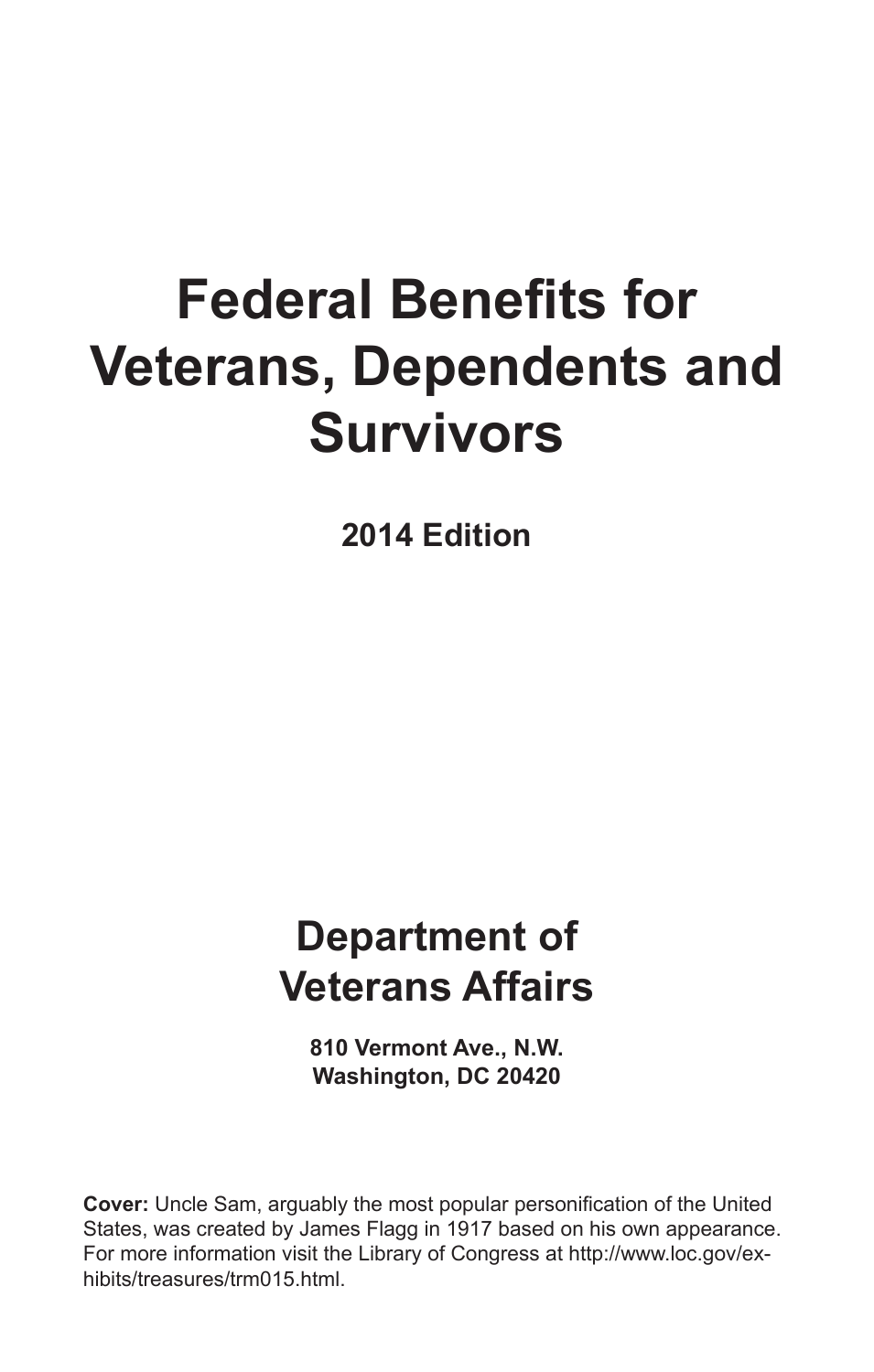## **Phone Numbers**

| Civilian Health and Medical Program (CHAMPVA)1-800-733-8387 |                 |
|-------------------------------------------------------------|-----------------|
|                                                             | 1-855-260-3274  |
|                                                             |                 |
|                                                             |                 |
| Federal Recovery Coordination Program 1-877-732-4456        |                 |
|                                                             |                 |
|                                                             |                 |
|                                                             |                 |
|                                                             |                 |
|                                                             | .1-877-827-3702 |
|                                                             |                 |
| National Cemetery Scheduling Office1-800-535-1117           |                 |
|                                                             |                 |
| Presidential Memorial Certificate Program1-202-565-4964     |                 |
|                                                             |                 |
| Telecommunication Device for the Deaf (TDD)1-800-829-4833   |                 |
|                                                             |                 |
|                                                             |                 |
|                                                             |                 |
|                                                             |                 |

## **Web Sites**

| CHAMPVAwww.va.gov/hac/forbeneficiaries/forbeneficiaries.asp         |
|---------------------------------------------------------------------|
|                                                                     |
|                                                                     |
| Environmental Exposureswww.publichealth.va.gov/exposures            |
|                                                                     |
|                                                                     |
| Home Loan Guarantywww.benefits.va.gov/homeloansLife                 |
|                                                                     |
| Memorial Certificate Programwww.cem.va.gov/pmc.asp                  |
|                                                                     |
|                                                                     |
|                                                                     |
|                                                                     |
|                                                                     |
|                                                                     |
| State Departments of Veterans Affairswww.va.gov/statedva.htm        |
|                                                                     |
|                                                                     |
|                                                                     |
| VA Benefit Payment Rateswww.vba.va.gov/bln/21/rates                 |
|                                                                     |
| Vocational Rehabilitation & Employmentwww. benefits.va.gov/vocrehab |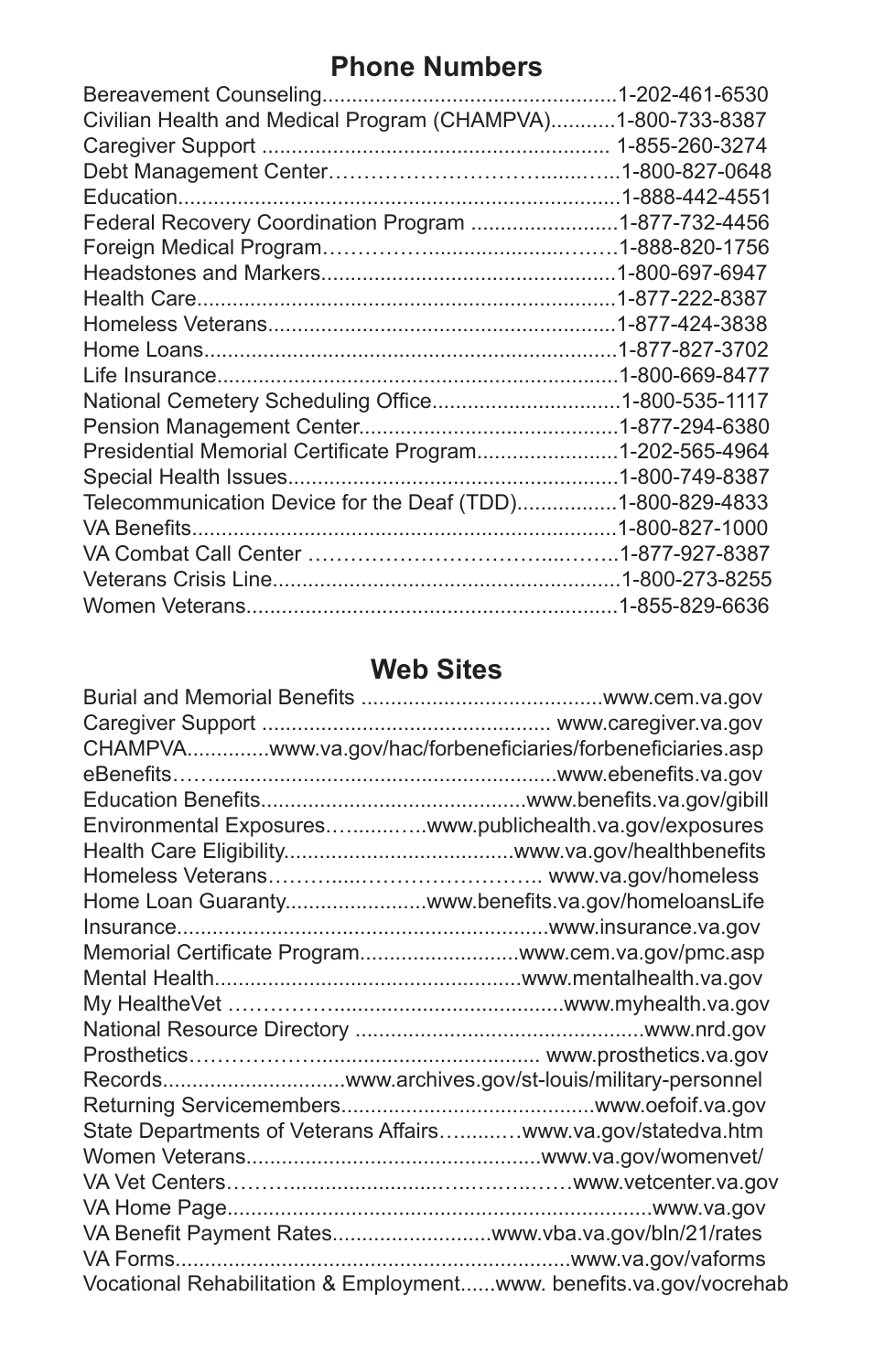## **U.S. GOVERNMENT OFFICIAL EDITION NOTICE**



**Use of ISBN** This is the official U.S. government edition of this publication and is herein identified to certify its authenticity. Use of the 0-16 ISBN prefix is for U.S. Government Printing Office Official Editions only. The Superintendent of Documents of the U.S. Government Printing Office requests that any reprinted edition clearly be labeled as a copy of the authentic work with a new ISBN.

## **Legal Status and Use of Seals and Logos**



The seal of the Department of Veterans Affairs authenticates the 2014 edition of Federal Benefits for Veterans, Dependents and Survivors as the official summary of benefits that have been separately promulgated under Federal regulations established under

Register Act. Under the provisions of 38 Code of Federal Regulations 1.9(f), it is prohibited to use the official seal, replicas, reproductions, or embossed seals of the Department of Veterans Affairs on any republication of this material without the express, written permission of the Secretary or Deputy Secretary of Veterans Affairs. Any person using official seals and logos of the Department of Veterans Affairs in a manner inconsistent with the provisions of 38 Code of Federal Regulations 1.9 may be subject to the penalties specified in 18 United States Code 506, 701, or 1017 as applicable.

For sale by the Superintendent of Documents, U.S. Government Printing Office Internet: bookstore.gpo.gov Phone: toll free (866) 512-1800; DC area (202) 512-1800 Fax: (202) 512-2104 Mail: Stop IDCC, Washington, DC 20401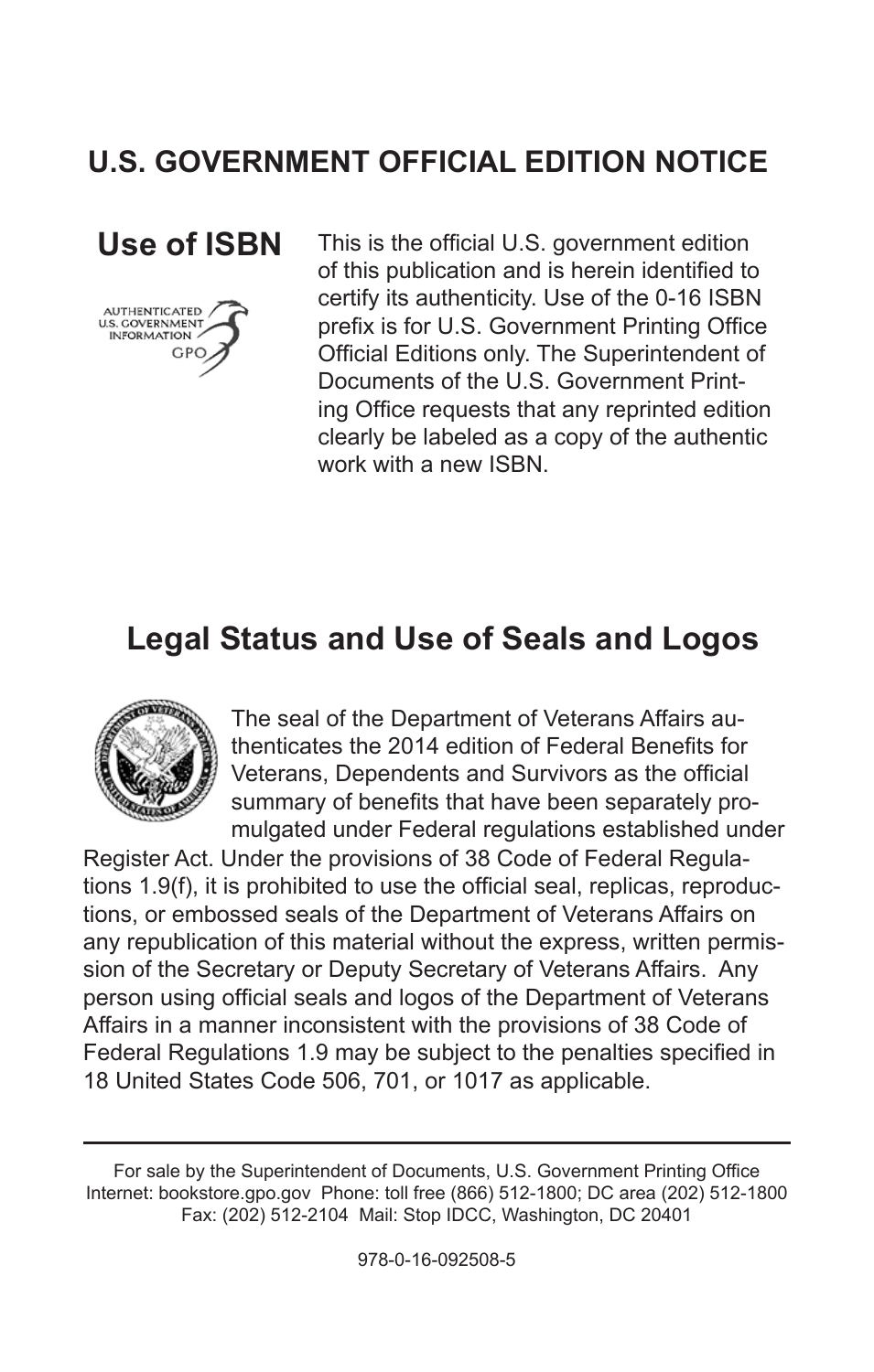## **Contents**

| <b>Chapter 1: VA Health Care Benefits</b>                      | $\mathbf{1}$ |
|----------------------------------------------------------------|--------------|
| <b>Chapter 2: Veterans with Service-Connected Disabilities</b> | 34           |
| <b>Chapter 3: Vocational Rehabilitation and Employment</b>     | 42           |
| <b>Chapter 4: VA Pensions</b>                                  | 49           |
| <b>Chapter 5: Education and Training</b>                       | 52           |
| Chapter 6: Home Loan Guaranty                                  | 61           |
| <b>Chapter 7: VA Life Insurance</b>                            | 73           |
| <b>Chapter 8: Burial and Memorial Benefits</b>                 | 80           |
| <b>Chapter 9: Reserve and National Guard</b>                   | 87           |
| <b>Chapter 10: Special Groups of Veterans</b>                  | 95           |
| <b>Chapter 11: Transition Assistance</b>                       | 103          |
| <b>Chapter 12: Dependents and Survivors Health Care</b>        | 112          |
| <b>Chapter 13: Dependents and Survivors Benefits</b>           | 116          |
| <b>Chapter 14: Appeals of VA Claims Decisions</b>              | 125          |
| <b>Chapter 15: Military Medals and Records</b>                 | 127          |
| <b>Chapter 16: Other Federal Benefits</b>                      | 131          |
| <b>VA Facilities</b>                                           | 138          |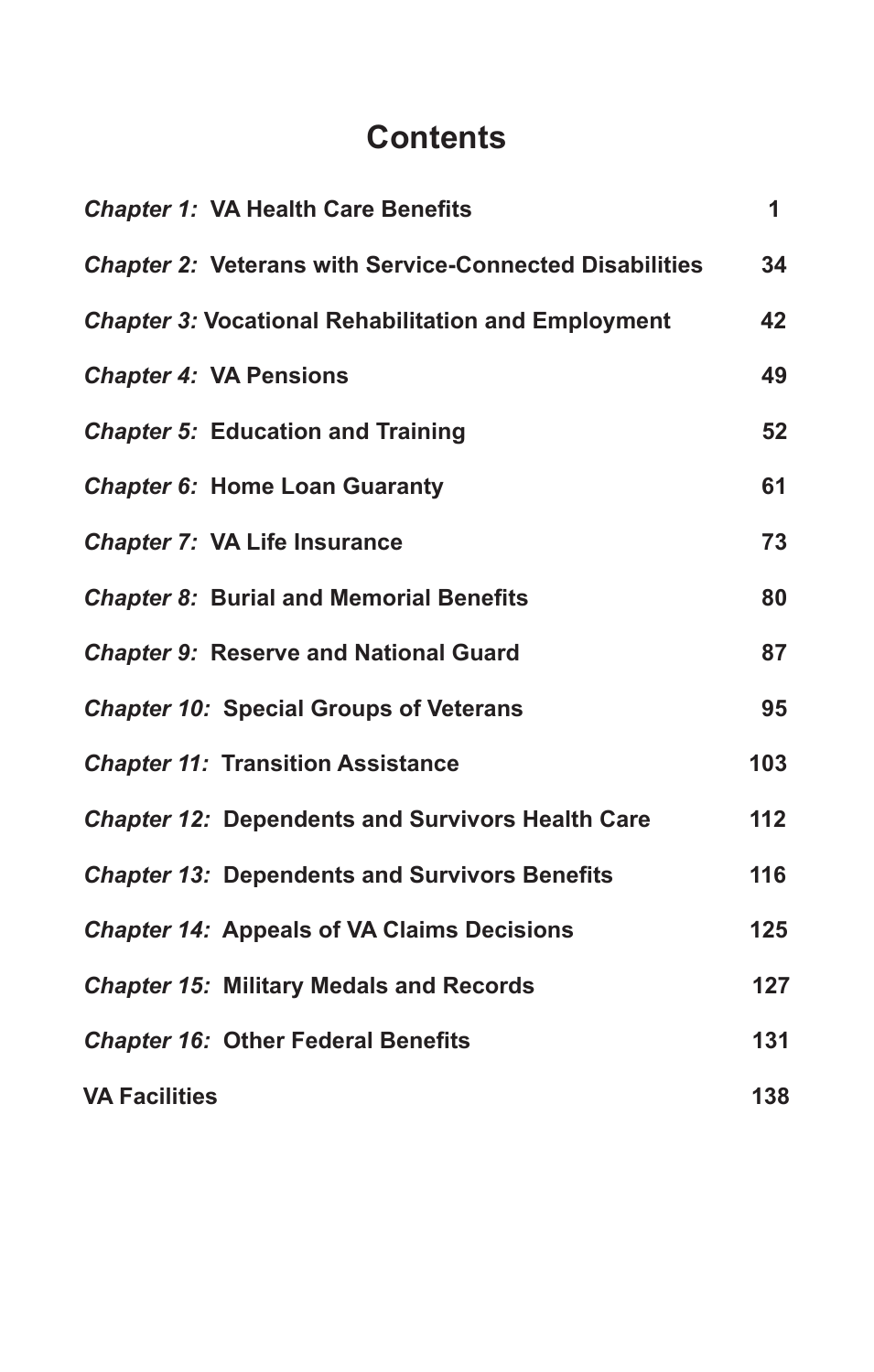# **Introduction**

Veterans of the United States armed forces may be eligible for a broad range of benefits and services provided by the U.S. Department of Veterans Affairs (VA). Some of these benefits may be utilized while on active duty. These benefits are codified in Title 38 of the United States Code. This booklet contains a summary of these benefits effective Jan. 1, 2014. For additional information, visit www. va.gov/.

La versión en español de este folleto se encuentra disponible en formato Adobe Acrobat a través de el link: http://www.va.gov/opa/ publications/benefits\_book/federal\_benefits\_spanish.pdf

**General Eligibility:** Eligibility for most VA benefits is based upon discharge from active military service under other than dishonorable conditions. Active service means full-time service, other than active duty for training, as a member of the Army, Navy, Air Force, Marine Corps, Coast Guard, or as a commissioned officer of the Public Health Service, Environmental Science Services Administration or National Oceanic and Atmospheric Administration, or its predecessor, the Coast and Geodetic Survey.

Dishonorable and bad conduct discharges issued by general courtsmartial may bar VA benefits. Veterans in prison must contact VA to determine eligibility. VA benefits will not be provided to any Veteran or dependent wanted for an outstanding felony warrant.

**Certain VA Benefits Require Wartime Service:** under the law, VA recognizes these periods of war:

**Mexican Border Period:** May 9, 1916, through April 5, 1917, for Veterans who served in Mexico, on its borders or in adjacent waters.

**World War I:** April 6, 1917, through Nov. 11, 1918; for Veterans who served in Russia, April 6, 1917, through April 1, 1920; extended through July 1, 1921, for Veterans who had at least one day of service between April 6, 1917, and Nov. 11, 1918.

**World War II:** Dec. 7, 1941, through Dec. 31, 1946.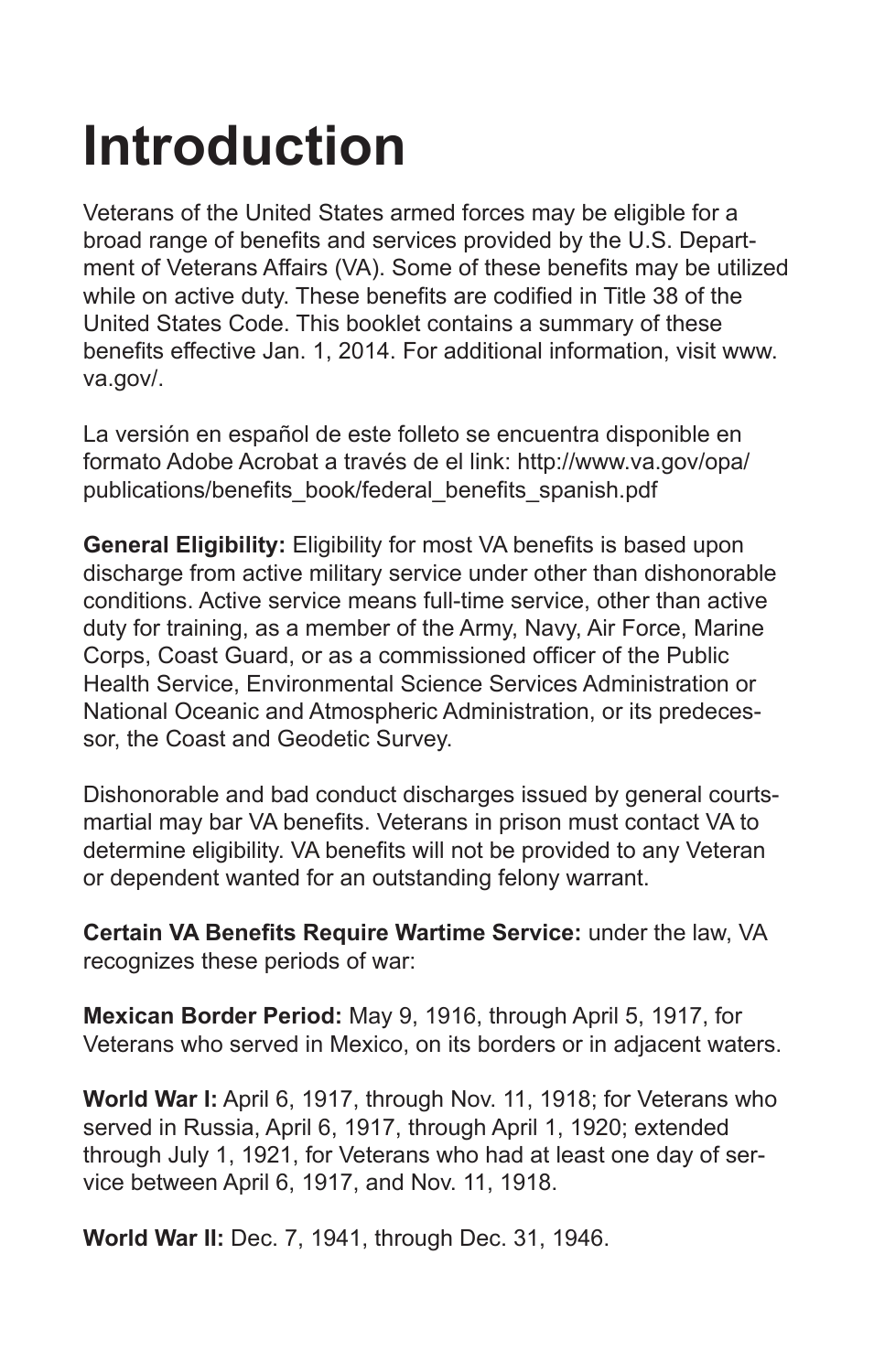**Korean War:** June 27, 1950, through Jan. 31, 1955.

**Vietnam War:** Aug. 5, 1964 (Feb. 28, 1961, for Veterans who served "in country" before Aug. 5, 1964), through May 7, 1975.

**Gulf War:** Aug. 2, 1990, through a date to be set.

#### **Important Documents**

In order to expedite benefits delivery, Veterans seeking a VA benefit for the first time must submit a copy of their service discharge form (DD-214, DD-215, or for World War II Veterans, a WD form), which documents service dates and type of discharge, or provides full name, military service number, and branch and dates of service.

The Veteran's service discharge form should be kept in a safe location accessible to the Veteran and next of kin or designated representative.

The following documents will be needed for claims processing related to a Veteran's death:

- 1. Veteran's marriage certificate for claims of a surviving spouse or children.
- 2. Veteran's death certificate if the Veteran did not die in a VA health care facility.
- 3. Children's birth certificates or adoption papers to determine children's benefits.
- 4. Veteran's birth certificate to determine parents' benefits.

#### **eBenefits**

eBenefits is a joint VA/Department of Defense (DoD) Web portal that provides resources and self-service capabilities to Servicemembers, Veterans, and their families to apply, research, access, and manage their VA and military benefits and personal information through a secure Internet connection

**Through eBenefits Veterans can:** apply for benefits, view their disability compensation claim status, access official military personnel documents (e.g., DD Form 214, Certificate of Release or Discharge from Active Duty), transfer entitlement of Post-9/11 GI Bill to eligible dependents (Servicemembers only), obtain a VA-guaranteed home loan Certificate of Eligibility, and register for and update direct depos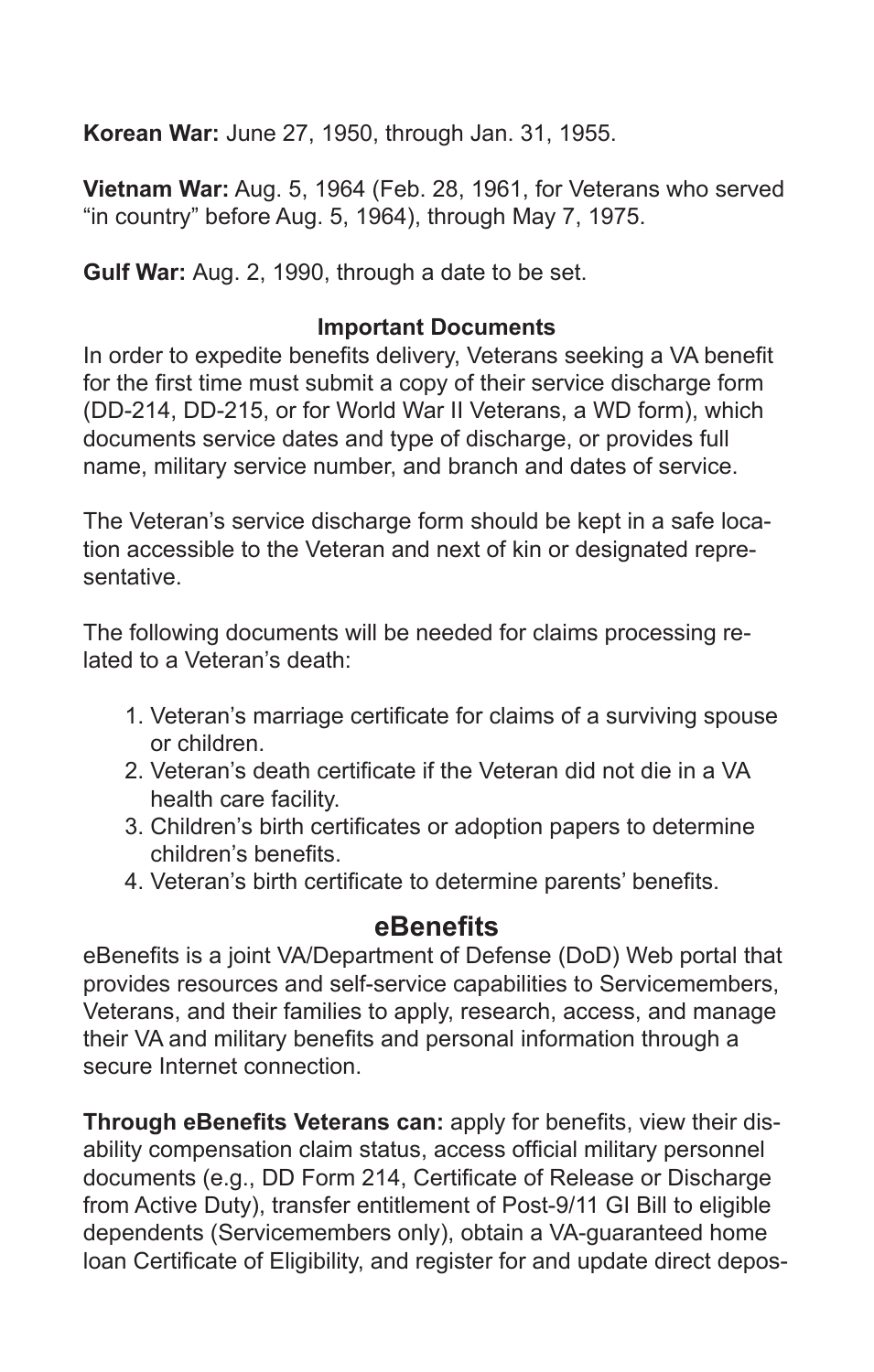it information for certain benefits. New features are added regularly.

**Accessing eBenefits:** The portal is located at www.ebenefits. va.gov. Servicemembers or Veterans must register for an eBenefits account at one of two levels: Basic or Premium. A Premium account allows the user to access personal data in VA and DoD systems, as well as apply for benefits online, check the status of claims, update address records, and more. The Basic account allows access to information entered into eBenefits by the Servicemember or Veteran only. Basic accounts limit the self-service features that can be accessed in eBenefits.

In order to register for an eBenefits account, Veterans must be listed in the Defense Enrollment Eligibility Reporting System (DEERS) and first obtain a DoD Self Service (DS) Logon. Servicemembers can access eBenefits with a DS Logon or Common Access Card (CAC). They can choose from two levels of registration: DS Logon Level 1 (Basic) and DS Logon Level 2 (Premium). Note: If Veterans attempt to register and they are informed they have no DEERS record, VA will first need to verify their military service and add them to DEERS. All VA regional offices have staff familiar with the procedures for adding a Veteran to DEERS.

A DS Logon is an identity (user name and password) that is used by various DoD and VA Websites, including eBenefits. Those registered in DEERS are eligible for a DS Logon. A DS Logon is valid for the rest of your life.

Identity verification: Many people will be able to verify their identity online by answering a few security questions. A few may need to visit a VA regional office or TRICARE Service Center to have their identities verified. Servicemembers may verify their identity online by using their CAC.

Military retirees may verify their identity online using their Defense Finance and Accounting Service (DFAS) Logon. Veterans in receipt of VA benefits via direct deposit may have their identity verified by calling 1-800-827-1000 and selecting option 7. Others may need to visit a VA regional office or TRICARE Service Center to have their identities verified in person.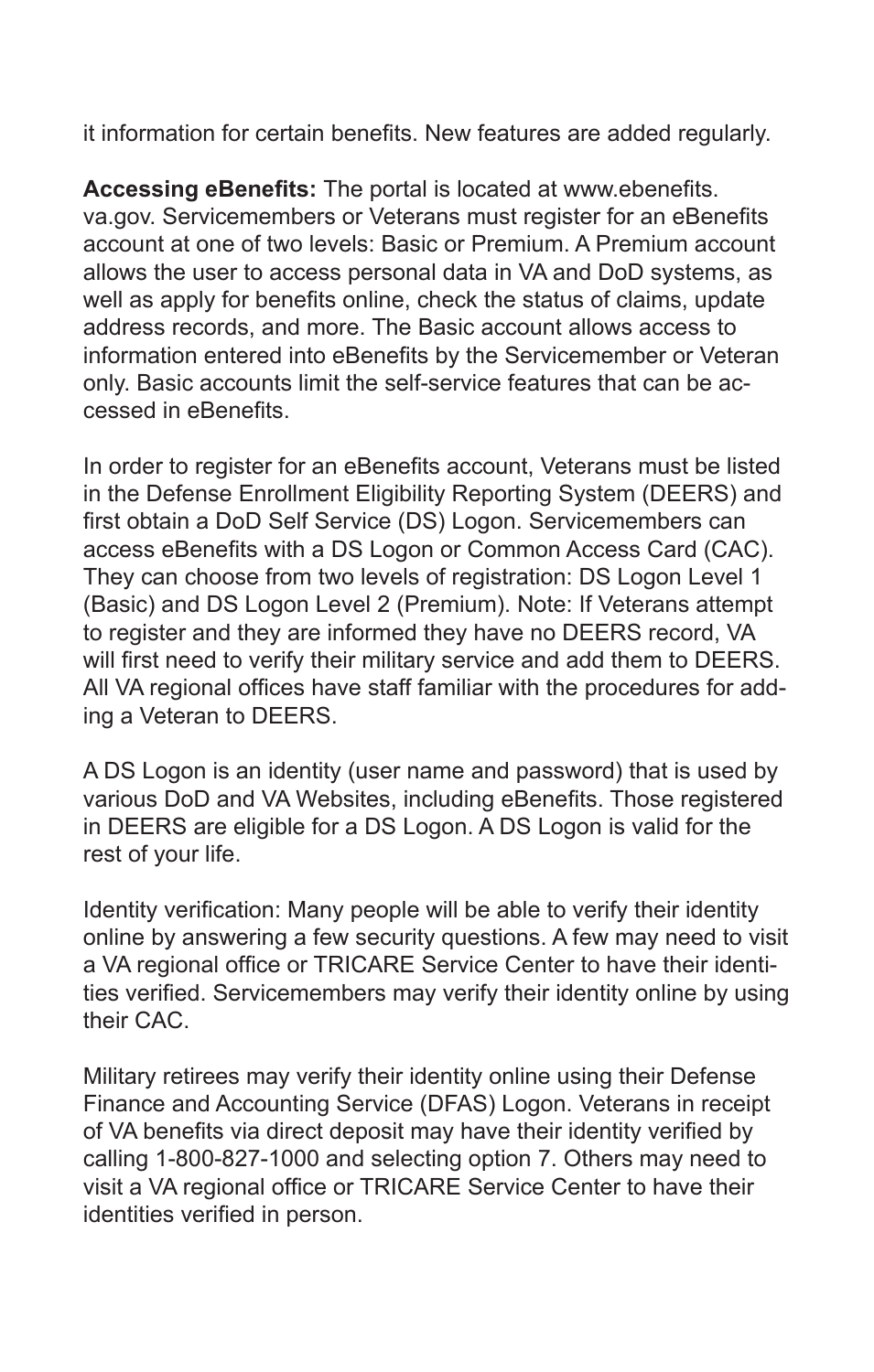#### **Abbreviations**

ALS – Amyotrophic Lateral Sclerosis

CHAMPVA – Civilian Health and Medical Program of VA

CLC – Community Living Center

C&P – Compensation and Pension

COE – Certificate of Eligibility

CRDP – Concurrent Retirement and Disability Payments

CRSC – Combat-Related Special Compensation

CWT – Compensated Work Therapy

CZTE – Combat Zone Tax Exclusion

DIC – Dependency and Indemnity Compensation

DoD -- Department of Defense

FHA – Federal Housing Administration

FSGLI – Family Servicemembers' Group Life Insurance

HUD – Department of Housing and Urban Development

IRR – Individual Ready Reserve

MGIB – Montgomery GI Bill

MIA – Missing in Action

NPRC – National Personnel Records Center

NSLI – National Service Life Insurance

OEF – Operation Enduring Freedom

OIF – Operation Iraqi Freedom

OND – Operation New Dawn

OPM – Office of Personnel Management

POW -- Prisoner of War

PTSD – Post-Traumatic Stress Disorder

SAH – Specially Adapted Housing

SBA – Small Business Administration

S-DVI – Service-Disabled Veterans' Insurance

SGLI – Servicemembers' Group Life Insurance

SSB – Special Separation Benefits

TAP – Transition Assistance Program

TSGLI – Servicemembers' Group Life Insurance Traumatic Injury Protection

USCIS – U.S. Citizenship and Immigration Services

USDA – U.S. Department of Agriculture

VA – Department of Veterans Affairs

VEAP – Veterans Educational Assistance Program

VEOA – Veterans' Employment Opportunities Act

VGLI – Veterans' Group Life Insurance

VHA – Veterans Health Administration

VMET – Verification of Military Experience and Training

VMLI – Veterans' Mortgage Life Insurance

VR&E – Vocational Rehabilitation and Employment

VSI – Voluntary Separation Incentive

WAAC – Women's Army Auxiliary Corps

WASPs – Women Air Force Service Pilots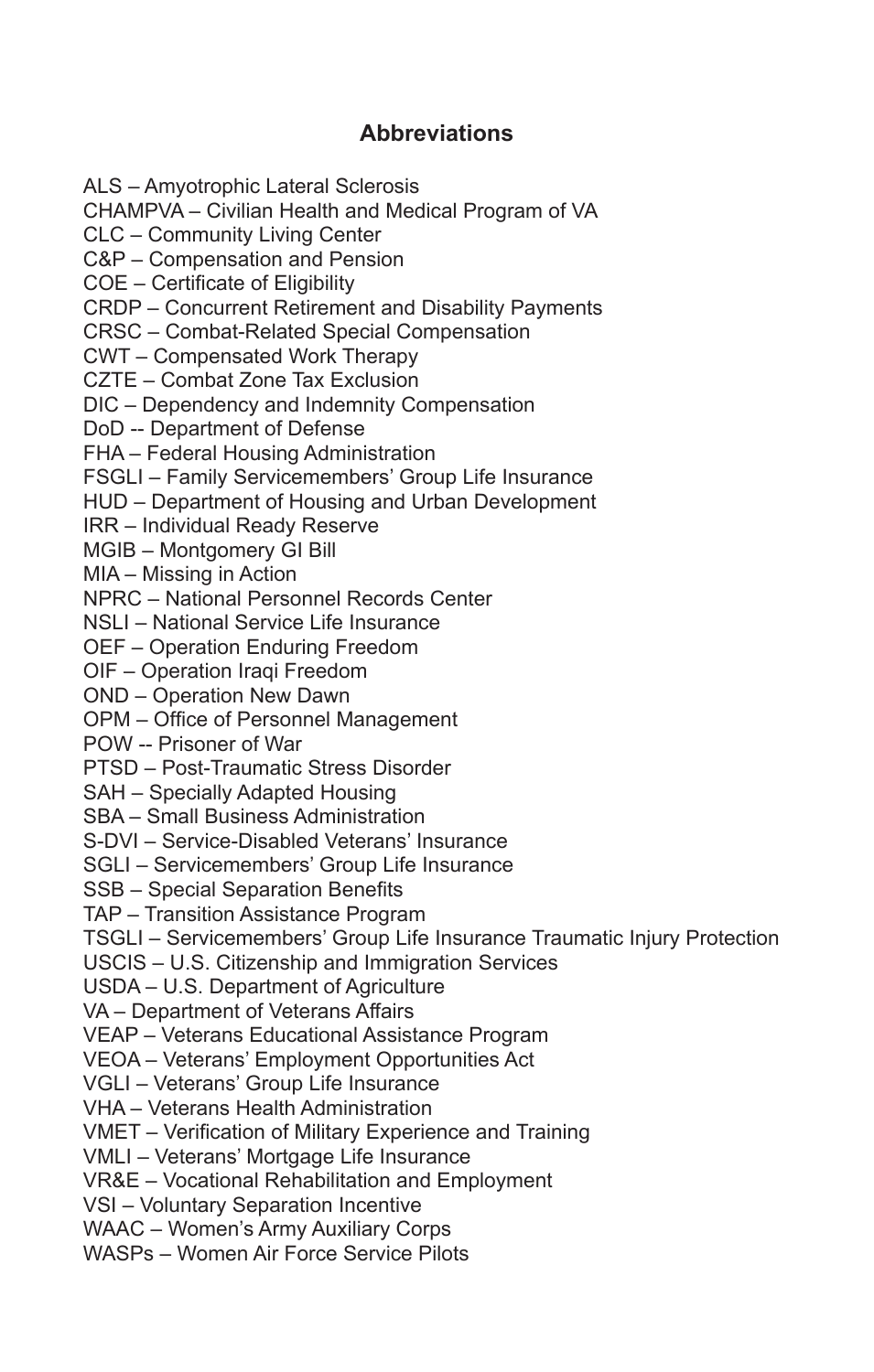## *Chapter 1*

## **Health Care Benefits**

VA operates the nation's largest integrated health care system with more than 1,700 sites of care, including hospitals, community clinics, community living centers, domiciliaries, Vet Centers, and various other facilities. For additional information on VA health care, visit: www.va.gov/health.

## **Basic Eligibility**

A person who served in the active military, naval, or air service and who was discharged or released under conditions other than dishonorable may qualify for VA health care benefits. Reservists and National Guard members may also qualify for VA health care benefits if they were called to active duty (other than for training only) by a Federal order and completed the full period for which they were called or ordered to active duty.

**Minimum Duty Requirements:** Veterans who enlisted after Sept. 7, 1980, or who entered active duty after Oct. 16, 1981, must have served 24 continuous months or the full period for which they were called to active duty in order to be eligible. This minimum duty requirement may not apply to Veterans discharged for hardship, early out or a disability incurred or aggravated in the line of duty.

### **Enrollment**

For most Veterans, entry into VA health care system begins by applying for enrollment. Veterans can now apply and submit their application for enrollment (VA Form 1010EZ), online at www.1010ez.med. va.gov/sec/vha/1010ez/. If assistance is needed while completing the on-line enrollment form, an online chat representative is available to answer questions Monday - Friday between 8 a.m. and 8 pm EST. Veterans can also enroll by calling 1-877-222-VETS (8387) Monday through Friday, 8 a.m. to 8 p.m. ESTS, or at any VA health care facility or VA regional office. Once enrolled, Veterans can receive health care at VA health care facilities anywhere in the country. Veterans enrolled in VA health care system are afforded privacy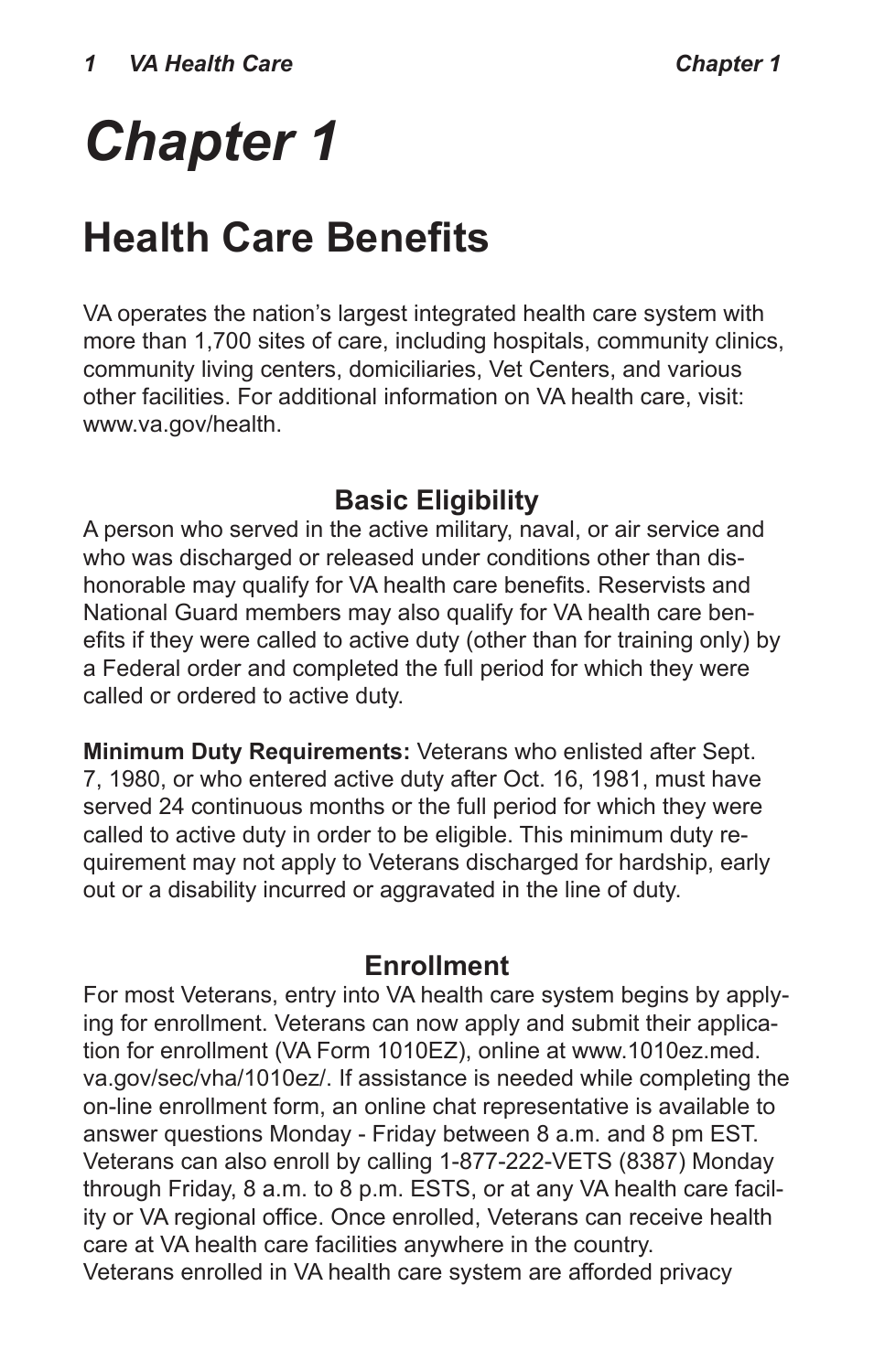rights under federal law. VA's Notice of Privacy Practices, which describes how VA may use and disclose Veterans' medical information, is also available on line at www.va.gov/vhapublications/viewpublication.asp?pub\_ID=1089

The following four categories of Veterans are not required to enroll, but are urged to do so to permit better planning of health resources:

- 1. Veterans with a service-connected disability of 50 percent or more.
- 2. Veterans seeking care for a disability the military determined was incurred or aggravated in the line of duty, but which VA has not yet rated, within 12 months of discharge.
- 3. Veterans seeking care for a service-connected disability only.
- 4. Veterans seeking registry examinations (Ionizing Radiation, Agent Orange, Gulf War/Operation Enduring Freedom/ Operation Iraqi Freedom/ Operation New Dawn (OEF/OIFOND) depleted uranium, airborne hazards and Airborne Hazards and Open Burn Pit Registry)..

## **Priority Groups**

During enrollment, each Veteran is assigned to a priority group. VA uses priority groups to balance demand for VA health care enrollment with resources. Changes in available resources may reduce the number of priority groups VA can enroll. If this occurs, VA will publicize the changes and notify affected enrollees. A description of priority groups follows:

**Group 1:** Veterans with service-connected disabilities rated 50 percent or more and/or Veterans determined by VA to be unemployable due to service-connected conditions.

**Group 2:** Veterans with service-connected disabilities rated 30 or 40 percent.

#### **Group 3:**

Veterans who are former prisoners of war (POWs). Veterans awarded the Purple Heart medal. Veterans awarded the Medal of Honor. Veterans whose discharge was for a disability incurred or aggravated in the line of duty. Veterans with VA service-connected disabilities rated 10 percent or 20 percent.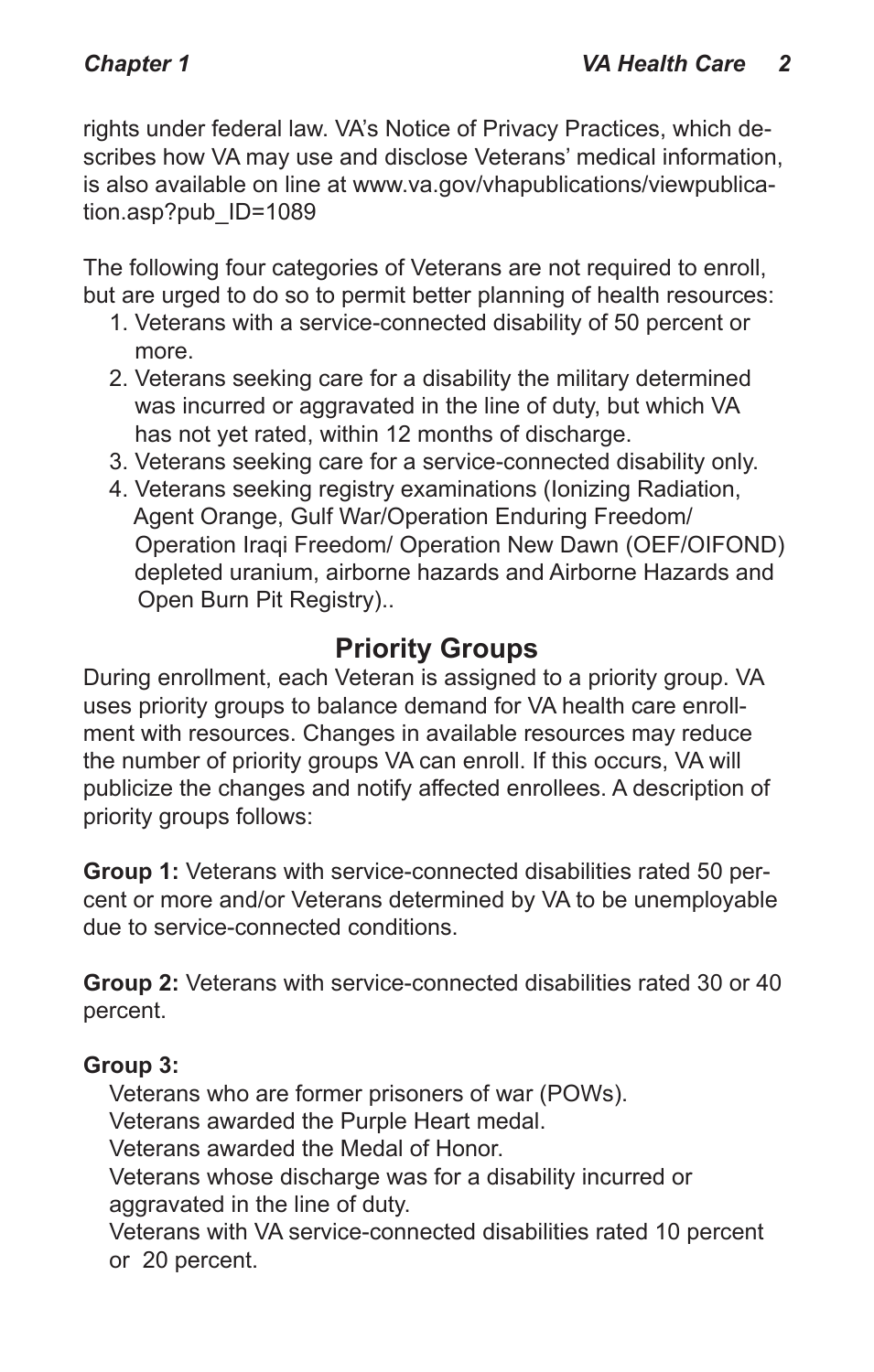#### *3 VA Health Care Chapter 1*

Veterans awarded special eligibility classification under Title 38, U.S.C., § 1151, "benefits for individuals disabled by treatment or vocational rehabilitation."

#### **Group 4:**

Veterans receiving increased compensation or pension based on their need for regular aid and attendance or by reason of being permanently housebound.

Veterans determined by VA to be catastrophically disabled.

#### **Group 5:**

Nonservice-connected Veterans and noncompensable serviceconnected Veterans rated 0 percent, whose annual income and/ or net worth are not greater than VA financial thresholds. Veterans receiving VA Pension benefits.

Veterans eligible for Medicaid benefits.

#### **Group 6:**

Compensable 0 percent service-connected Veterans. Veterans exposed to ionizing radiation during atmospheric testing or during the occupation of Hiroshima and Nagasaki. Project 112/SHAD participants.

Veterans who served in the Republic of Vietnam between Jan. 9, 1962 and May 7, 1975.

Veterans who served in the Southwest Asia theater of operations from Aug. 2, 1990, through Nov. 11, 1998.

Veterans who served in a theater of combat operations after Nov.11, 1998, as follows:

Veterans discharged from active duty on or after Jan. 28, 2003, for five years post discharge;

Veterans who served on active duty at Camp Lejeune, N.C., for no fewer than 30 days beginning Jan. 1, 1957 and ending Dec. 31, 1987.

#### **Group 7:**

Veterans with incomes below the geographic means test income thresholds and who agree to pay the applicable copayment.

#### **Group 8:**

Veterans with gross household incomes above VA national income threshold and the geographically-adjusted income threshold for their resident location and who agrees to pay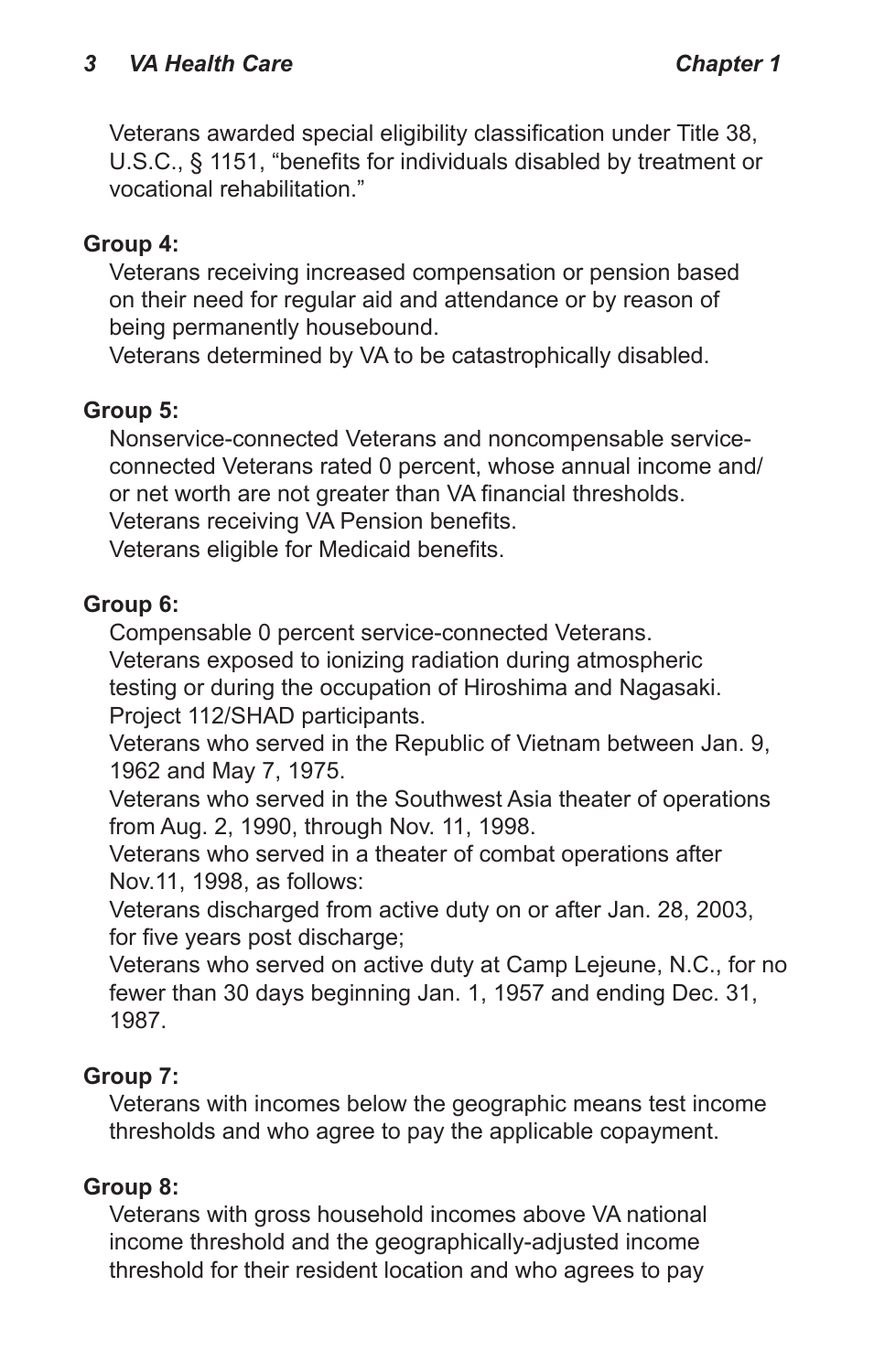<span id="page-11-0"></span>copayments. Veterans eligible for enrollment: Noncompensable 0-percent service-connected:

**Subpriority a:** Enrolled as of Jan. 16, 2003, and who have remained enrolled since that date and/ or placed in this subpriority due to changed eligibility status.

**Subpriority b:** Enrolled on or after June 15, 2009 whose income exceeds the current VA national income thresholds or VA national geographic income thresholds by 10 percent or less

**Veterans eligible for enrollment:** nonservice-connected and **Subpriority c:** Enrolled as of Jan. 16, 2003, and who remained enrolled since that date and/ or placed in this subpriority due to changed eligibility status

**Subpriority d:** Enrolled on or after June 15, 2009 whose income exceeds the current VA national income thresholds or VA national geographic income thresholds by 10 percent or less

**Veterans NOT eligible for enrollment:** Veterans not meeting the criteria above:

**Subpriority e:** Noncompensable 0 percent service-connected **Subpriority f:** Nonservice-connected

VA's income thresholds change annually and current levels can be located at: http://www.va.gov/healthbenefits/cost/income\_thresholds. asp.

#### **Recently Discharged Combat Veterans**

Veterans, including activated reservists and members of the National Guard, are eligible for the enhanced combat Veteran benefits if they served on active duty in a theater of combat operations after Nov. 11, 1998, and have been discharged under other than dishonorable conditions.

Combat Veterans discharged from active duty on or after Jan. 28, 2003, are eligible for enhanced enrollment placement into Priority Group 6 (unless eligible for higher enrollment Priority Group placement) for five years post discharge and are eligible to receive VA health care and medication at no cost for any condition that may be related to their combat service.

Veterans who enroll with VA under this combat Veteran authority will remain enrolled even after their five-year post discharge period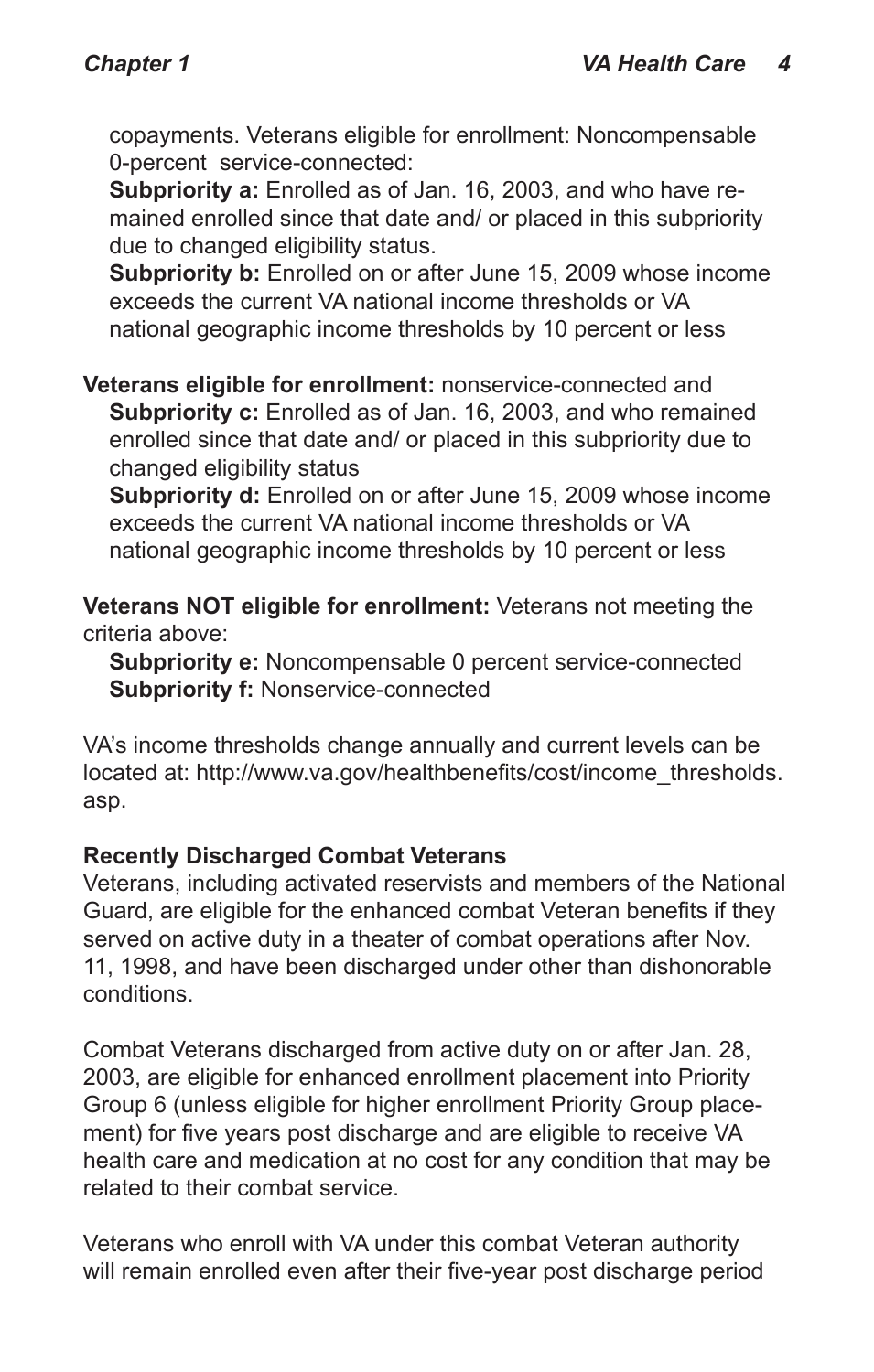ends. At the end of their post discharge period, VA will reassess the Veteran's information (including all applicable eligibility factors) and make a new enrollment decision. For additional information, call 1-877-222-VETS (8387), Monday through Friday between 8:00 a.m. and 8:00 p.m. Eastern time.

## **Special Access to Care**

Service-disabled Veterans: who are rated by VA as 50 percent or more disabled from service-connected conditions, unemployable due to service-connected conditions, or receiving care for a service-connected disability receive priority in scheduling of hospital or outpatient medical appointments.

## **Women Veterans**

Women Veterans are eligible for the same VA benefits as male Veterans. Comprehensive health services are available to women Veterans including primary care, specialty care, mental health care, residential treatment and reproductive health care services

VA provides management of acute and chronic illnesses, preventive care, contraceptive and gynecology services, menopause management, and cancer screenings, including pap smears and mammograms. Maternity care is covered in the Medical Benefits package. Women Veterans can receive maternity care from an OB/GYN, family practitioner, or certified nurse midwife who provides pregnancy care.

VA covers the costs of care for newborn children of women Veterans for seven days after birth. Infertility evaluation and limited treatments are also available. Women Veterans Program Managers are available at all VA facilities to assist women Veterans in their health care and benefits. For more information, visit http://www.womenshealth. va.gov/.

### **Lesbian Gay Bisexual and Transgender (LGBT) Veterans**

LGBT Veterans are eligible for the same VA benefits as any other Veteran and will be treated in a welcoming environment. Comprehensive health services are available to LGBT Veterans including primary care, specialty care, mental health care, residential treatment and reproductive health care services. VA provides management of acute and chronic illnesses, preventive care, contraceptive and gynecology services, menopause management, and cancer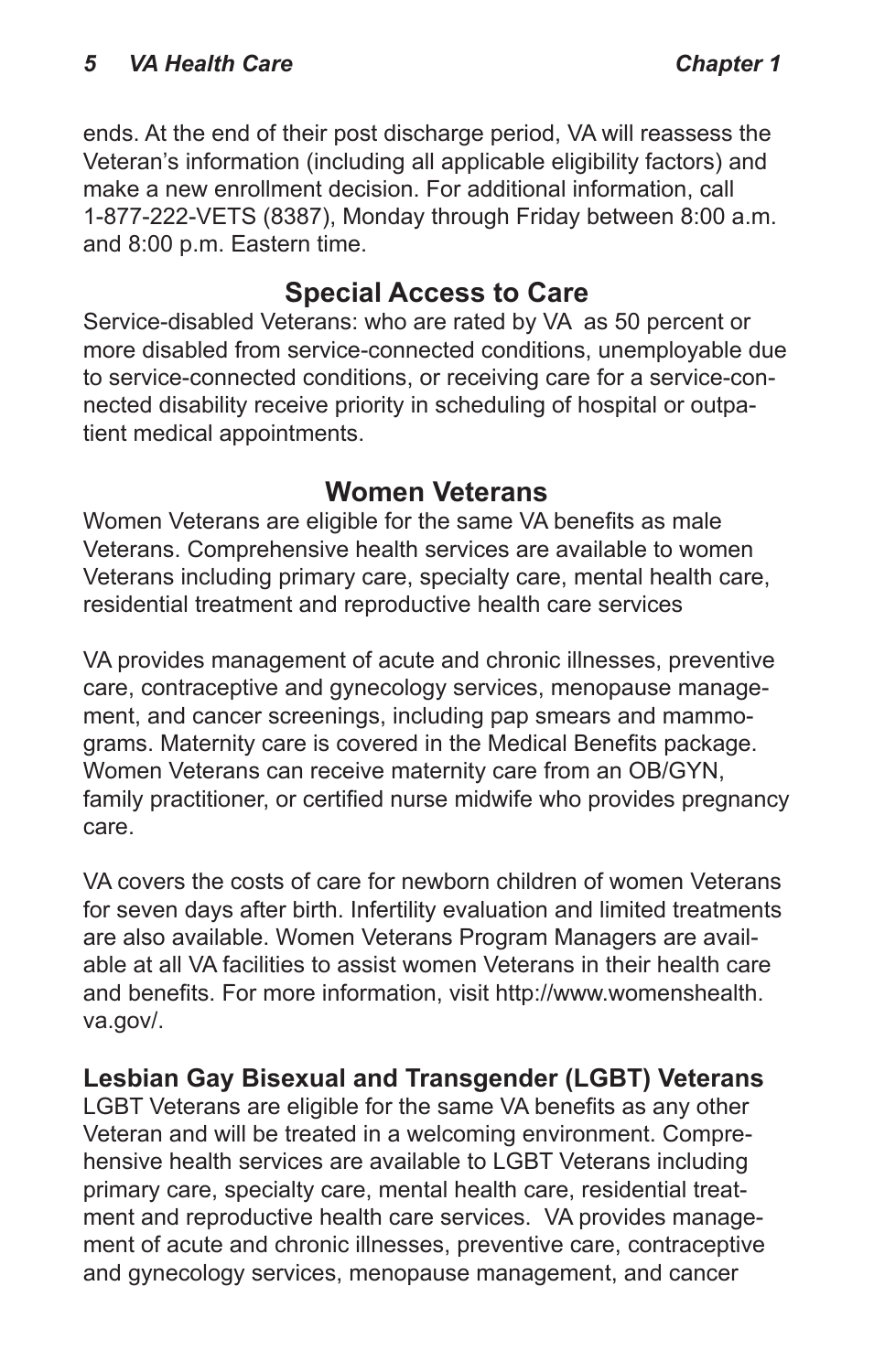screenings.

**Transgender Veterans** will be treated based upon their self-identified gender, including room assignments in residential and inpatient settings. Eligible transgender Veterans can receive cross-sex hormone therapy, gender dysphoria counseling, preoperative evaluations, as well as post-operative and long-term care following sex reassignment surgeries.

**Same-Sex Couples:**VA launched a new website to inform Veterans and beneficiaries of the recent changes in the law and procedures involving same-sex marriages. The new website provides important information to help Veterans and beneficiaries understand the eligibility requirements under federal law and VA regulations, and answers frequently asked questions. Veterans can learn more about VA's guidance regarding same-sex marriages at http://www.va.gov/opa/ marriage/ or by reaching out to VA call centers at 1-800-827-1000.

### **Military Sexual Trauma**

Military sexual trauma (MST) is the term that the Department of Veterans Affairs uses to refer to sexual assault or repeated, threatening sexual harassment that occurred while a Veteran was serving on active duty (or active duty for training if the service was in the National Guard or Reserves). VA health care professionals provide counseling and treatment to help Veterans overcome health issues related to MST. Veterans who are not otherwise eligible for VA health care may still receive these services. Appropriate services are provided for any injury, illness or psychological condition related to such trauma. For additional information visit: http://www.mentalhealth.va.gov/msthome. asp

**Presumptive Eligibility for Psychosis and Other Mental Illness** Certain Veterans who experienced psychosis within a specified timeframe are to have their psychosis presumed to be service-connected for purposes of VA medical benefits. In addition, VA will presume that Persian Gulf War Veterans are service-connected for purposes of VA medical benefits if such Veterans develop mental illness other than psychosis within two years after discharge or release from service and before the end of the 2-year period beginning on the last day of the Persian Gulf War. Under this authority Veterans who are not otherwise eligible for VA health care and meet the description stated can receive treatment only for psychosis or mental illness and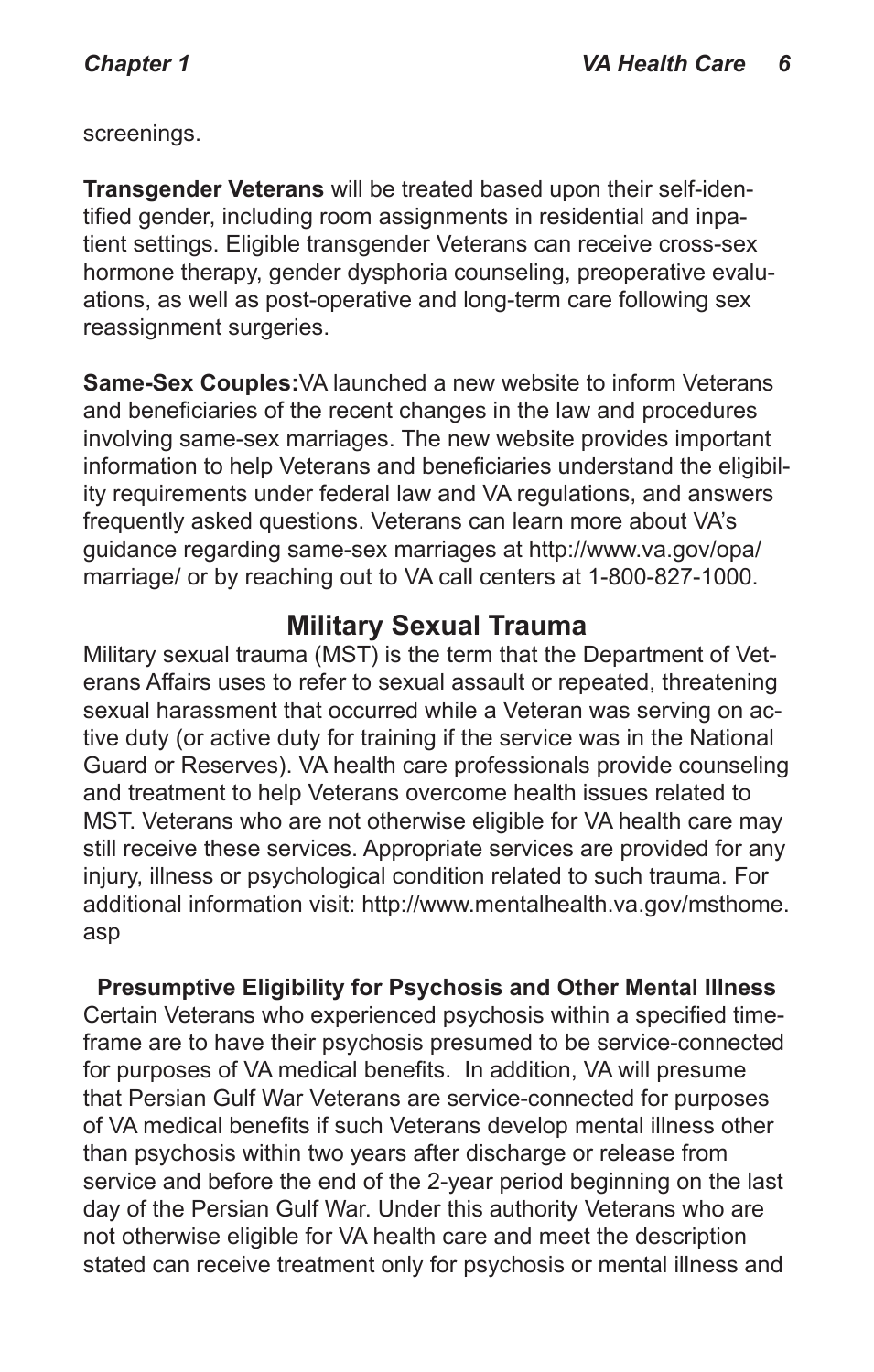other conditions directly related to psychosis or mental illness at no cost.

**Psychosis:** Eligibility for treatment of psychosis, and such condition is exempted from copayments for any Veteran who served in the United States active duty military, naval, or air service and developed such psychosis within two years after discharge or release from the active military duty, naval or air service; and before the following date associated with the war or conflict in which the Veteran served:

| <b>Veteran Served During</b> | Date:                 |
|------------------------------|-----------------------|
| World War II                 | July 26, 1949         |
| Korean Conflict              | February 1, 1957      |
| Vietnam Era                  | May 8, 1977           |
| Persian Gulf War             | Date to be determined |

**Mental Illness** (other than Psychosis). Eligibility for benefits is established for treatment of an active mental illness (other than psychosis), and such condition is exempted from copayments for any Veteran of the Persian Gulf War who developed such mental illness:

- a. Within two years after discharge or release from the active duty military, naval, or air service; and
- b. Before the end of the two-year period beginning on the last day of the Persian Gulf War (end date not yet determined).

## **Veterans with Spinal Cord Injury/Disorders**

There are 24 VA-operated Spinal Cord Injury Centers (SCI) that provide services for Veterans with spinal cord injuries and disorders (SCI/D). Comprehensive rehabilitation, SCI/D specialty care, medical, surgical, primary, preventive, psychological, respite, and home care are provided at these centers by interdisciplinary teams which include physicians, nurses, therapists (physical, occupational, kinesiotherapists, therapeutic recreation), psychologists, social workers, vocational counselors, dieticians, respiratory therapy, and other specialists as needed.

There are five SCI centers that provide long-term care for Veterans with SCI/D. In VA facilities that do not have SCI centers, there is a designated team that consists of a physician, nurse, and social worker to address primary care needs for Veterans with SCI/D and to make referrals to SCI Centers. These SCI Centers and the teams in facilities that do not have centers, comprise VA SCI System of Care.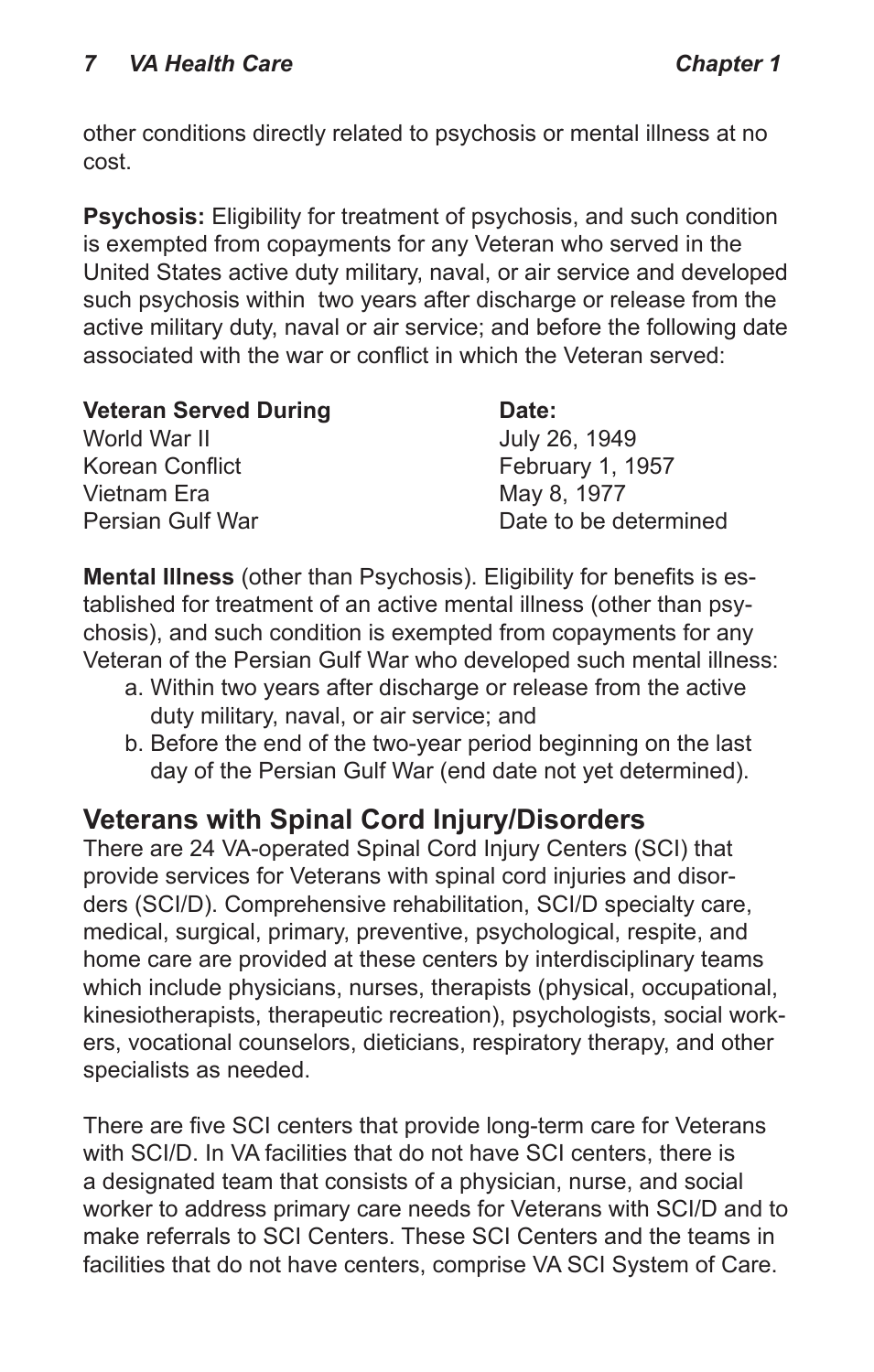Some of the services provided in this system of care include rehabilitation, prosthetics and durable medical equipment, orthotics, sensory aids, assistive technology, environmental modifications, telehealth, ventilator weaning and care, chronic pain management, mental health treatment, drivers training, peer counseling, substance abuse treatment, vocational counseling, and caregiver training and support.

There is a long-standing memorandum of agreement between VA and the Department of Defense (DoD) to provide specialized care at VA medical facilities for Active Duty Servicemembers who have sustained a spinal cord injury. Ongoing collaboration and education between VA and DoD ensures continuity of care and services. For more information about SCI/D care and the eligibility requirements for the above benefits and services, contact your local VA SCI/D Center and/or visit http://www.sci.va.gov.

## **OEF/OIF/OND Care Management**

Each VA medical center has an Operation Enduring Freedom/Operation Iraqi Freedom/Operation New Dawn (OEF/OIF/OND) Care Management team in place to coordinate patient care activities and ensure that Servicemembers and Veterans are receiving patient-centered, integrated care and benefits. All OEF/OIF/OND era Veterans are screened for the need for case management services to identify Veterans who may be at risk so VA can intervene early and provide assistance. More information for connecting with OEF/OIF/OND Care Management teams can be found at www.oefoif.va.gov

### **Health Care Law**

The Affordable Care Act, also known as the health care law, was created to expand access to affordable health care coverage, lower costs, and improve quality and care coordination. Under the law, people will:

have health coverage that meets a minimum standard (called minimum essential coverage) by Jan.1, qualify for an exemption; or pay a fee when filing their taxes if they have affordable options but remain uninsured.

#### **Key Information for Veterans about the Health Care Law**

- VA wants all Veterans to get health care that improves their health and well-being.
- Veterans who are enrolled in VA health care don't need to take additional steps to meet the health care law coverage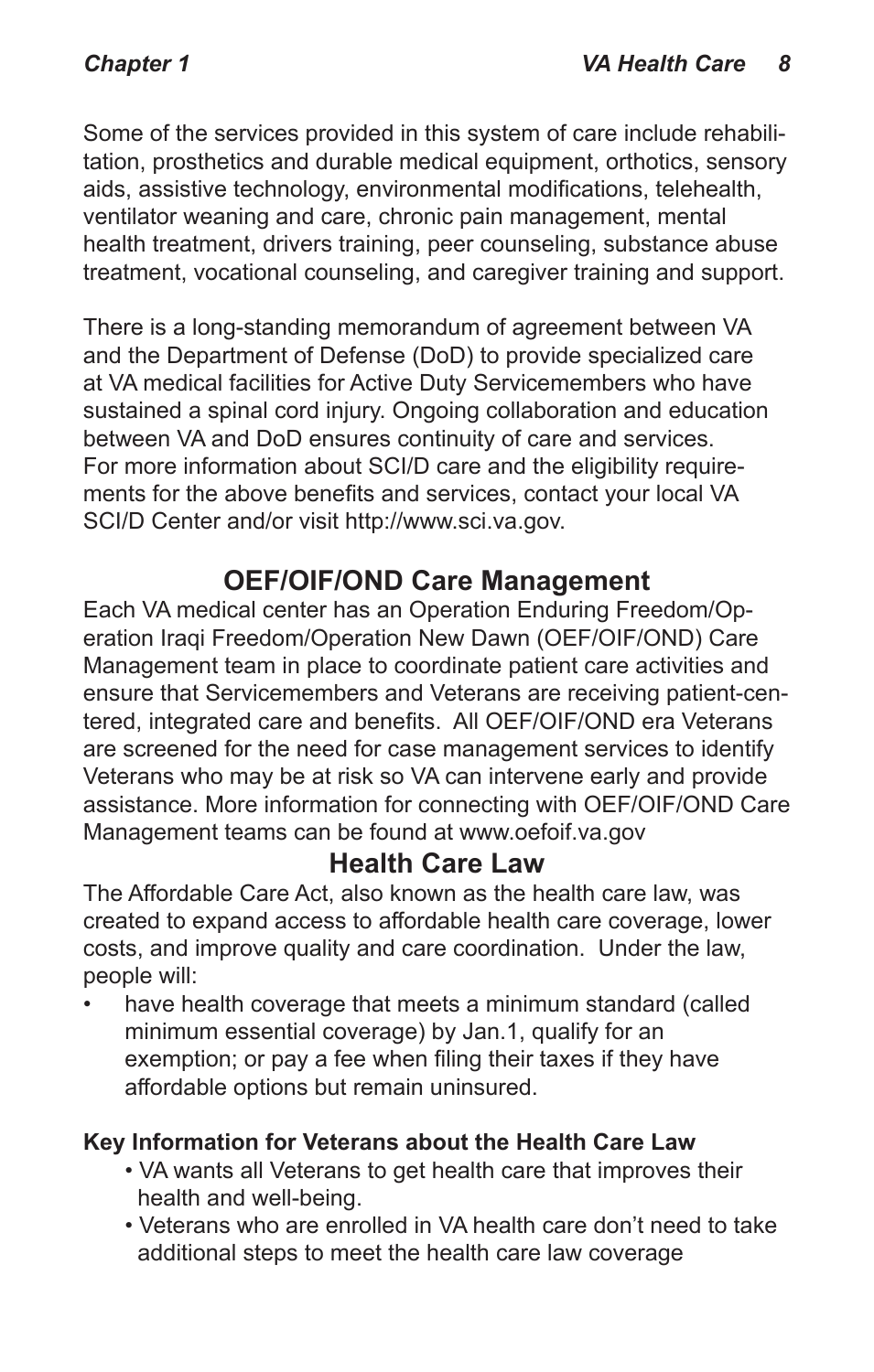standards.

- The health care law does not change VA health benefits or Veterans' out-of-pocket costs.
- Veterans who are not enrolled in VA health care can apply at any time.

For additional information about the VA and the health care law, visit www.va.gov/aca call 1-877-222-VETS (8387).

#### **Financial Assessment**

Most Veterans not receiving VA disability compensation or pension payments must provide a financial assessment, also known as a means test, upon initial application to determine whether they are below VA income thresholds. VA is currently not enrolling new applicants who decline to provide financial information unless they have a special eligibility factor exempting them from disclosure. VA's income thresholds are located at: www.va.gov/healtheligibility/Library/AnnualThresholds.asp

The financial assessment includes all household income and net worth, including Social Security, retirement pay, unemployment insurance, interest and dividends, workers' compensation, black lung benefits and any other income. Also considered are assets such as the market value of property that is not the primary residence, stocks, bonds, notes, individual retirement accounts, bank deposits, savings accounts and cash.

Beginning in 2014, VA will no longer require enrolled non-service connected and 0 percent noncompensable service connected Veterans to provide their financial information annually. A means test will continue to be collected from Veterans at the time of application for enrollment. In lieu of the annual financial reporting, VA will confirm the Veteran's financial information using information obtained from the Internal Revenue Service and Social Security Administration.

#### **Medical Services and Medication Copayments**

Some Veterans are required to make copayments (copays) to receive VA health care and/or medications.

**Inpatient Care:** Priority Group 7 and certain other Veterans are responsible for paying 20 percent of VA's inpatient copay, which totals \$243.20 for the first 90 days of inpatient hospital care during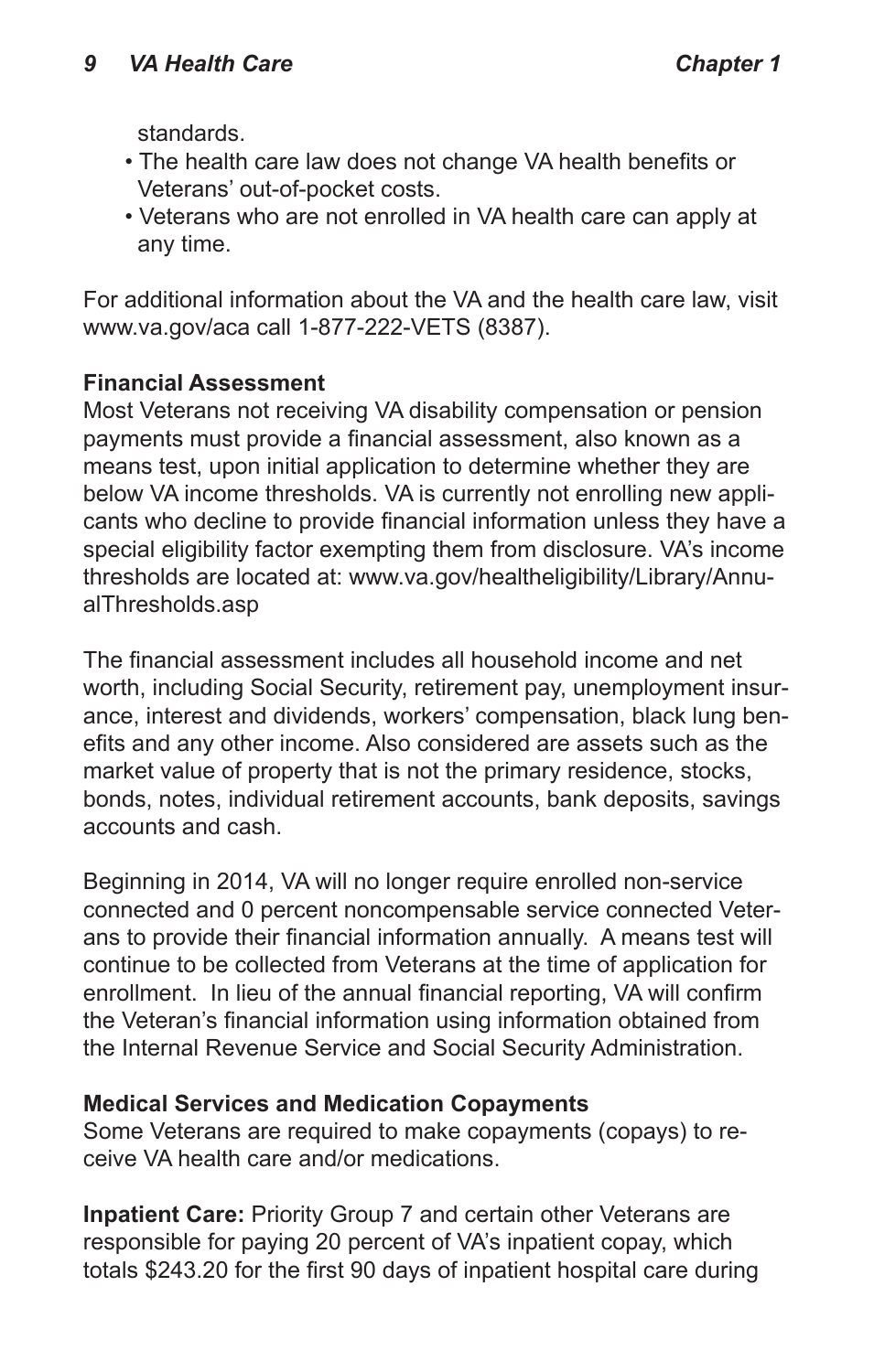any 365-day period. For each additional 90-day period, the charge is \$121.60. In addition, there is a \$2 per diem charge. Copay amounts may change on an annual basis.

Priority Group 8 and certain other Veterans are responsible for VA's inpatient copay , which totals \$1,216 for the first 90 days of care during any 365-day period. For each additional 90-day period, the charge is \$ 608. In addition, there is a \$10 per diem charge. Copay amounts may change on an annual basis.

**Extended Care Services:** Veterans may be subject to a copay for extended care services. The copay amount is based on the Veteran's available resources and is determined by a calculation using the financial information from VA Form 10-10EC, Application for Extended Care Services. The copay can range from \$0 to a maximum copay amount of \$97 a day.

**Note:** VA social workers or case managers will counsel Veterans or their family representatives on the potential copay amounts for extended care services. Veterans determined to be catastrophically disabled are exempt from copays applicable to the receipt of non-institutional respite care, non-institutional geriatric evaluation, non-institutional adult day health care, homemaker/home health aide, purchase skilled home care, home-based primary care, hospice services and any other non-institutional alternative extended care services. Copayments for other extended care services not mentioned (e.g. Nursing Home Care) may be subject to copays.

**Outpatient Care:** While many Veterans qualify for free health care services based on a VA compensable service-connected condition or other qualifying factor, most Veterans are asked to provide a financial assessment, to determine if they qualify for free services. Veterans whose income exceeds the established VA Income Thresholds as well as those who choose not to complete the financial assessment must agree to pay required copays to become eligible for VA health care services.

**Primary Care Services:** \$15 **Specialty Care Services:** \$50

*NOTE:* The copay amount is limited to a single charge per visit regardless of the number of health care providers seen in a single day. The copay amount is based on the highest level of clinical service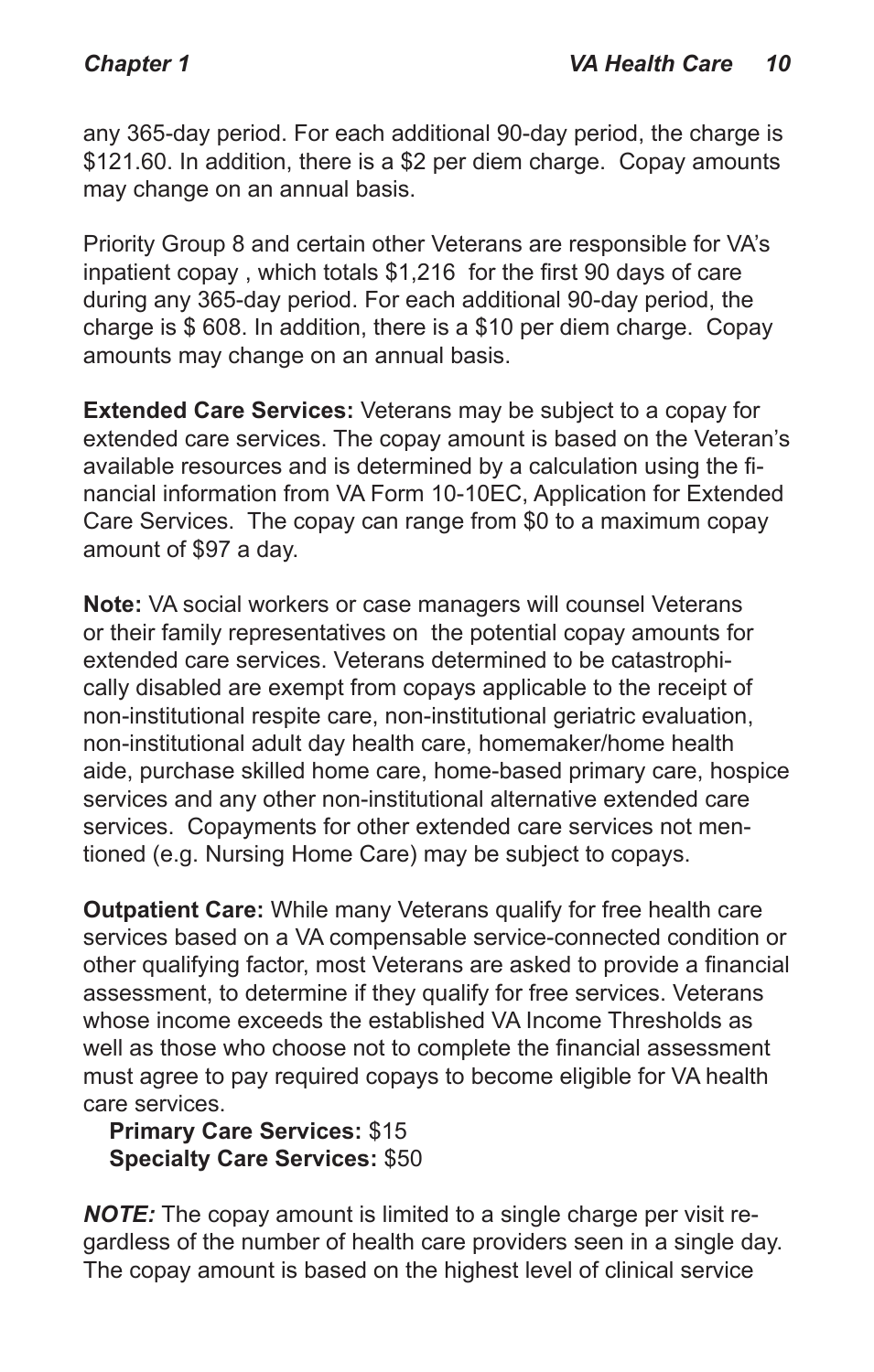received.

**Outpatient Visits Not Requiring Copays:** Certain services are not charged a copay. Copays do not apply to publicly announced VA health fairs or outpatient visits solely for preventive screening and/ or vaccinations, such as vaccinations for influenza and pneumococcal, or screening for hypertension, hepatitis B, tobacco, alcohol, hyperlipidemia, breast cancer, cervical cancer, Human papillomavirus (HPV), colorectal cancer by fecal occult blood testing, education about the risks and benefits of prostate cancer screening, HIV testing and prevention counseling (including the distribution of condoms), and weight reduction or smoking cessation counseling (individual and group). Laboratory, flat plain film radiology, electrocardiograms, and hospice care and in-home video telehealth are also exempt from copays. While hepatitis C screening and HIV testing and counseling are exempt, medical care for HIV and hepatitis C are NOT exempt from copays.

**Medication Copays:** While many Veterans are exempt for medication copays, nonservice-connected Veterans in Priority Groups 7 and 8 are charged \$9 for each 30-day or less supply of medication provided on an outpatient basis for the treatment of a nonserviceconnected condition. Veterans enrolled in Priority Groups 2 through 6 are charged \$8 for each 30-day or less supply of medication; the maximum copay for medications that will be charged in calendar year 2013 is \$960 for nonservice-connected medications.

**NOTE:** Copays apply to prescription and over-the-counter medications, such as aspirin, cough syrup or vitamins, dispensed by a VA pharmacy. Copays are not charged for medical supplies, such as syringes or alcohol wipes. Copays do not apply to condoms.

**Health Savings Accounts** (HSA) can be utilized to make VA copayments. HSAs are usually linked to High Deductible Health Plans (HDHPs).

## **Private Health Insurance Billing**

VA is required to bill private health insurance providers for medical care, supplies and medications provided for treatment of Veterans' nonservice-connected conditions. Generally, VA cannot bill Medicare, but can bill Medicare supplemental health insurance and/or TRI-CARE for Life (TFL) for covered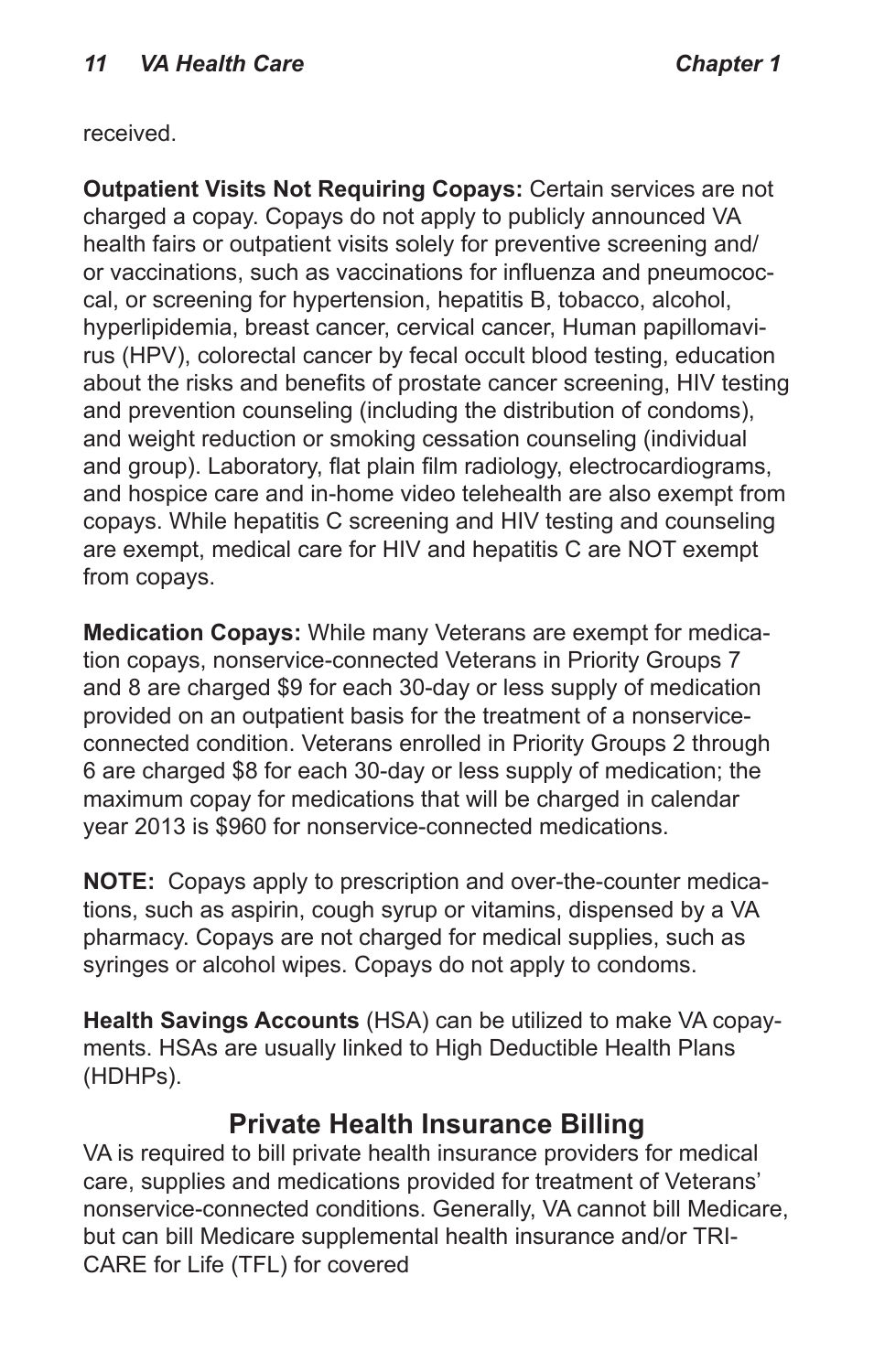services. VA is authorized to bill and accept reimbursement from High Deductible Health Plans (HDHPs) for care provided for nonservice-connected conditions.VA may also accept reimbursement from Health Reimbursement Arrangements (HRAs) for care provided for nonservice-connected conditions.

#### **Release of Information (ROI) for Sensitive Diagnosis**

An ROI authorization form VAF 10-5345 is a VA standard form used to obtain authorization to release sensitive (protected) health information to an insurance company for purposes of reimbursement.. Veterans/patients who were treated or offered treatment for a sensitive condition of drug abuse, alcohol abuse or alcoholism, HIV testing or treatment, and sickle cell anemia or trait must provide written authorization to allow VA to release their sensitive information to a third party (insurance company).

**NOTE:** Any non-service connected care provided by the VA that has a sensitive diagnosis cannot be billed to the Veteran's third party health insurance without a signed release of information (ROI) by the Veteran. The Veteran is either co-pay exempt or co-pay required based upon their means test and/or eligibility. If the Veteran does not sign the ROI form permitting VA to bill his/her insurance and is also in a required co-pay status, then the Veteran will be responsible for their entire co-pay amount because VA is not able to offset the Veteran's account dollar for dollar based on what the insurance company would have reimbursed.

### **Reimbursement of Travel Costs**

Eligible Veterans and non-veterans may be provided mileage reimbursement or, when medically indicated, special mode transport (e.g. wheelchair van, ambulance) when travel is in relation to VA medical care.

Mileage reimbursement is 41.5 cents per mile and is subject to a deductible of \$3 for each one-way trip and \$6 for a round trip; with a maximum deductible of \$18 or the amount after six one-way trips (whichever occurs first) per calendar month.

The deductible may be waived when travel is; in relation to a VA compensation or pension examination; by a special mode of transportation; by an eligible non-Veteran; will cause a severe financial hardship, as defined by current regulatory guidelines.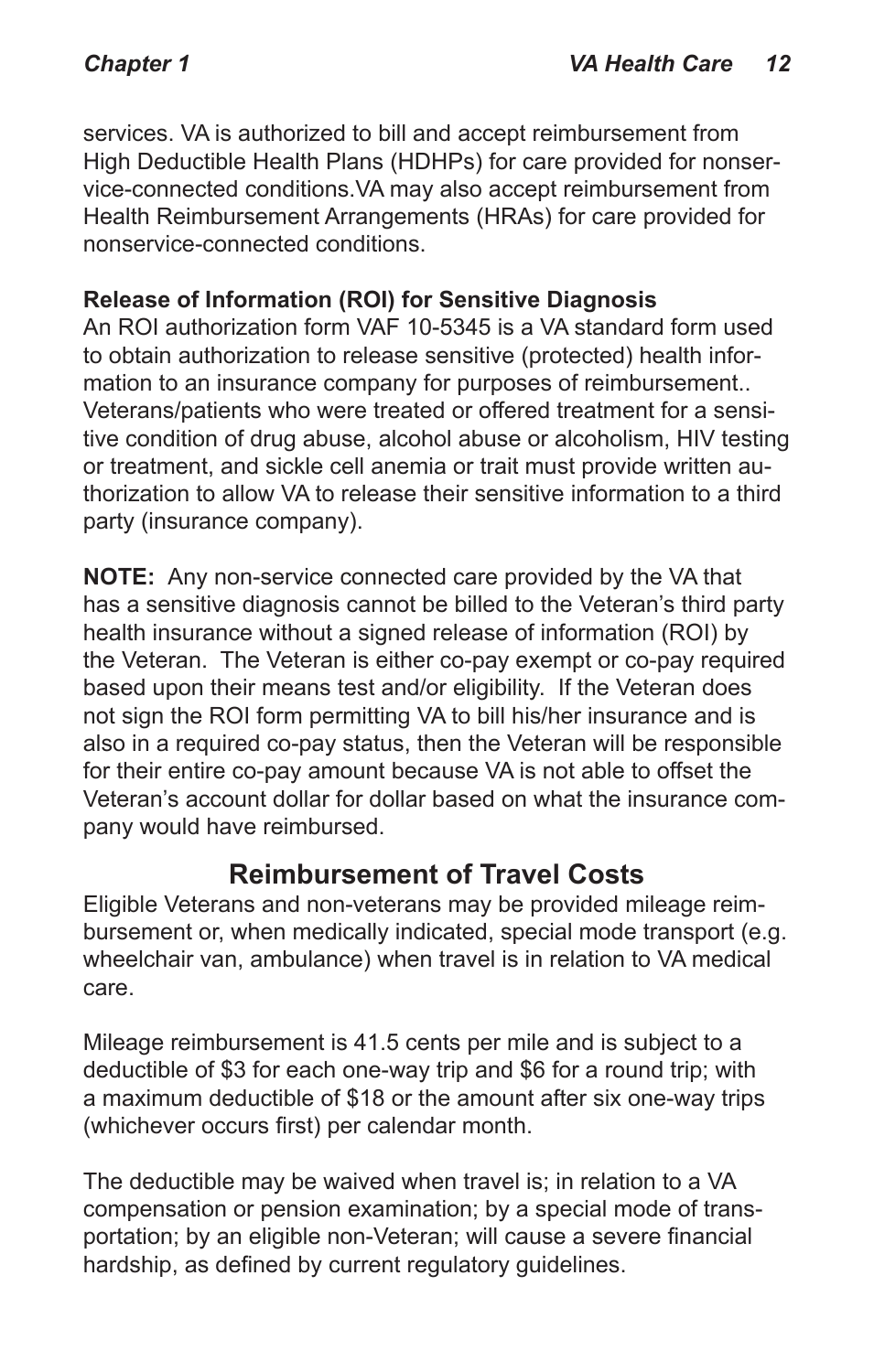**Eligibility:** The following are eligible for VA travel benefits: Veterans rated 30 percent or more service-connected. Veterans traveling for treatment of service-connected. conditions.

Veterans who receive a VA pension.

Veterans traveling for scheduled compensation or pension. examinations.

Veterans whose income does not exceed the maximum. annual VA pension rate.

Veterans in certain emergency situations.

Veterans whose medical condition requires a special mode of transportation and travel is pre-authorized. (Advanced authorization is not required in an emergency and a delay would be hazardous to life or health).

Certain non-Veterans when related to care of a Veteran (caregivers, attendants, donors and other claimants subject to current regulatory guidelines)

Beneficiary travel fraud can take money out of the pockets of deserving Veterans. Inappropriate uses of beneficiary travel benefits include: incorrect addresses provided resulting in increased mileage; driving/riding together and making separate claims; and taking no cost transportation, such as DAV, and making claims. Veterans making false statements for beneficiary travel reimbursement may be prosecuted under applicable laws.

**Reporting Fraud:** Help VA's Secretary ensure integrity by reporting suspected fraud, waste or abuse in VA programs or operations.

#### **Report fraud to:**

VA Inspector General Hotline P.O. Box 50410 Washington, DC 20091-0410 E-mail: vaoighotline@va.gov VAOIG hotline 1-800-488-8244 Fax: (202) 565-7936

## **VA Medical Programs**

#### **Veteran Health Registries**

Certain Veterans can participate in a VA health registry and receive free evaluations. These evaluations include a medical history, physical exam, and if deemed necessary by the clinician, laboratory tests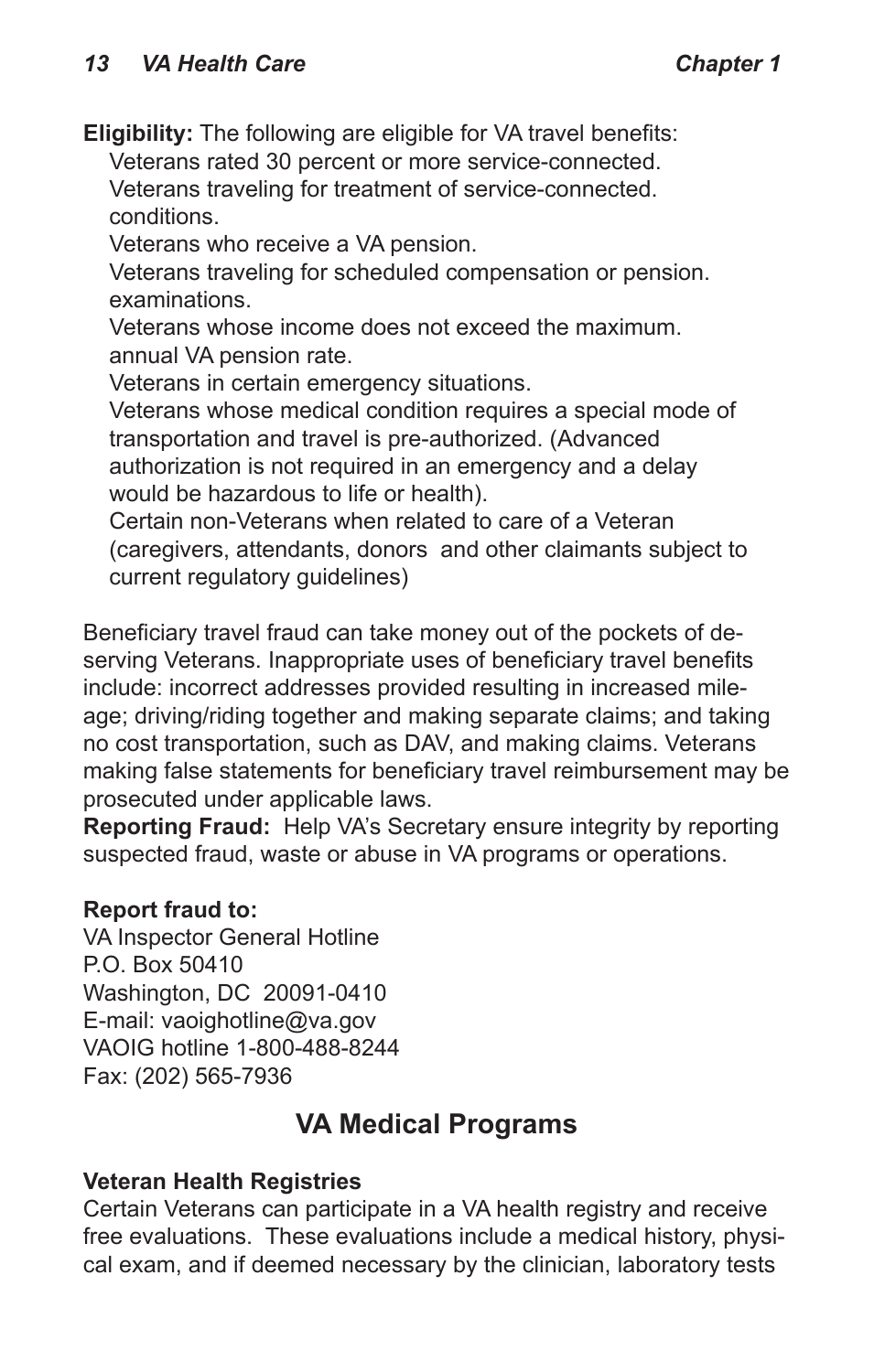or other studies. VA maintains health registries to provide special health evaluations and health-related information. To participate, contact the Environmental Health Coordinator at the nearest VA health care facility or visit www.publichealth.va.gov/exposures to see a directory which lists Environmental Health Coordinators by state and U.S. territory. Veterans should be aware that a health registry evaluation is not a disability compensation exam. A registry evaluation does not start a claim for compensation and is not required for any VA benefits.

**Gulf War Registry:** For Veterans who served on active military duty in Southwest Asia during the Gulf War, which began in 1990 and continues to the present, and includes Operation Iraqi Freedom (OIF) and Operation New Dawn (OND). The Gulf War registry was designed to identify possible health effects resulting from U.S. military personnel service in certain areas of Southwest Asia. Potential exposures include endemic infectious diseases and hazardous occupational or environmental exposures, including heavy metals, air pollutants (particulate matter and gases such as nitrogen oxides, carbon monoxide sulfur oxides, and hydrocarbons).

**Depleted Uranium Registries:** Depleted uranium (DU) is uranium left over after most of the more radioactive U-235 isotope has been removed. DU possesses about 60 percent of the radioactivity of naturally occurring uranium; it is a radiation hazard only in very large exposures for prolonged time. DU has some chemical toxicity related to being a heavy metal (similar to lead) which occurs at lower doses and is the main concern for Veterans with embedded DU fragments.

Veterans who are identified by the DoD or have concerns about possible depleted uranium (DU) exposure are eligible for a DU evaluation at their local facility.

**Embedded Fragment Registry:** OEF, OIF, and OND Veterans who have or likely have an embedded fragment as the result of an injury they received while serving in an area of conflict are eligible for inclusion into the Embedded Fragment Registry. This registry was designed to identify track and conduct long-term medical surveillance of Veterans who potentially have embedded fragments. Clinical data captured in the Embedded Fragment Registy will be used to help develop medical and surgical guidelines to allow VA clinicians to deliver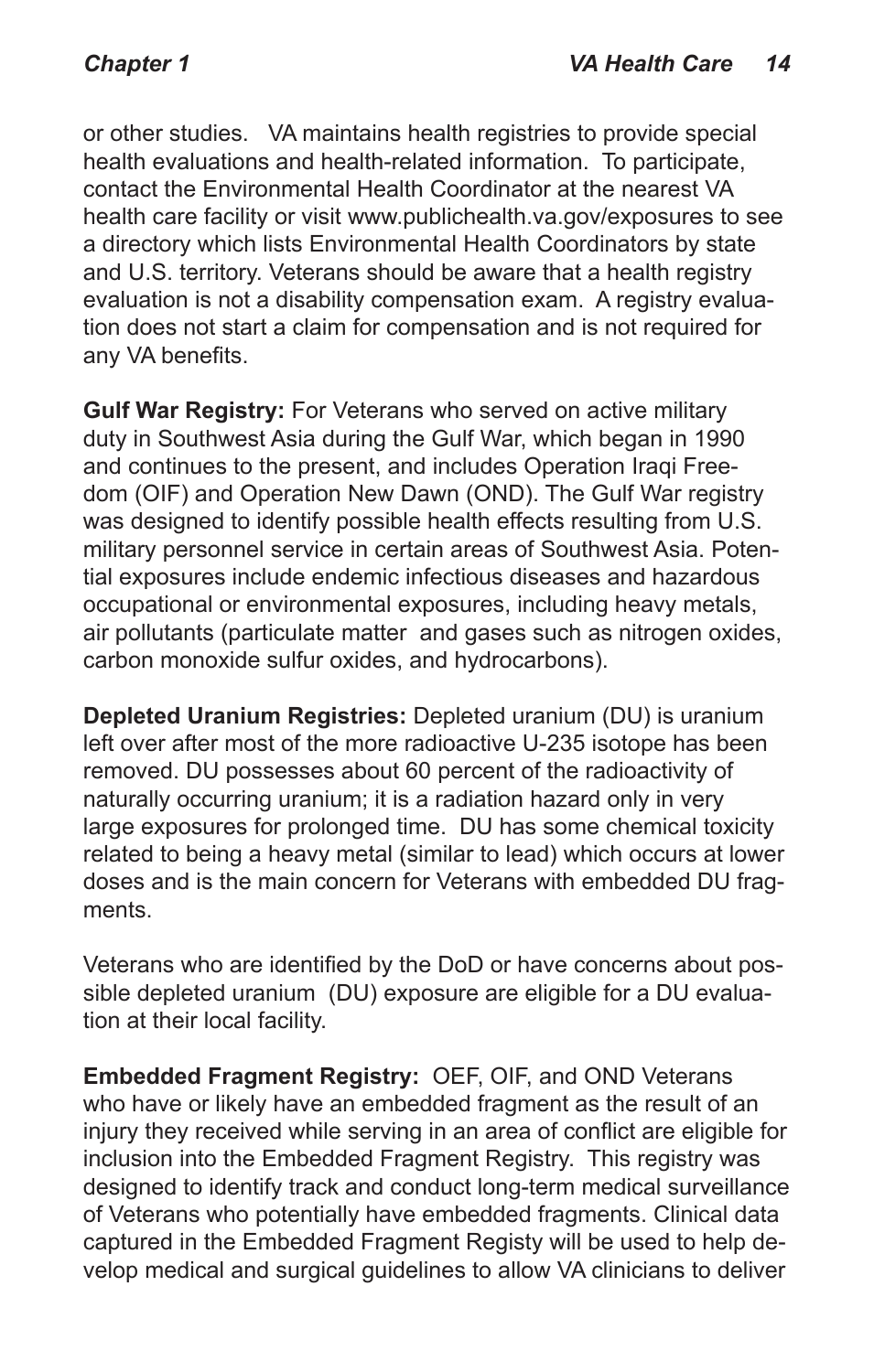appropriate medical care to these Veterans

**Agent Orange Registry:** Agent Orange is an herbicide the U.S. military used between 1962 and 1971 during the Vietnam War to remove jungle that provided enemy cover. Veterans serving in Vietnam were possibly exposed to Agent Orange or its dioxin contaminant. Veterans eligible for this registry evaluation are those who served on the ground in Vietnam between Jan. 9,1962, and May 7,1975, regardless of the length of service; this includes Veterans who served aboard boats that operated on inland waterways ("Brown Water Navy") or who made brief visits ashore.

Other Veterans with possible exposure who are eligible include those who served: along the demilitarized zone in Korea (between Apr. 1, 1968 and Aug. 31, 1971), on certain bases or in certain units in Thailand (between Feb. 28, 1961 and May 7, 1975), or on certain U.S. bases or locations in other countries where Agent Orange or other herbicides were tested or stored.

VA maintains a DoD-provided list of locations and dates where Agent Orange or other herbicides were tested or stored at military bases in the U.S. or locations in other countries at www.publichealth.va.gov/ exposures. For sites not listed, the Veteran should provide some proof of exposure to obtain a registry evaluation. Information is also available through VA's Special Issues Helpline at 1-800-749-8387.

**Ionizing Radiation Registry:** For Veterans who have received nasopharyngeal (nose and throat) radium irradiation treatments while on active duty and Veterans possibly exposed to radiation during the following "radiation-risk activities:"

#### **On-site participation in:**

- An atmospheric detonation of a nuclear device, whether or not the testing nation was the United States;
- Occupation of Hiroshima or Nagasaki from Aug. 6, 1945, through July 1, 1946; or
- Internment as a POW in Japan during World War II, which VA determines resulted in an opportunity for exposure to ionizing radiation comparable to that of Veterans involved in the occupation of Hiroshima or Nagasaki, or service at
- Department of Energy gaseous diffusion plants at Paducah, Ky.; Portsmouth, Ohio; or the K-25 area at Oak Ridge, Tenn., for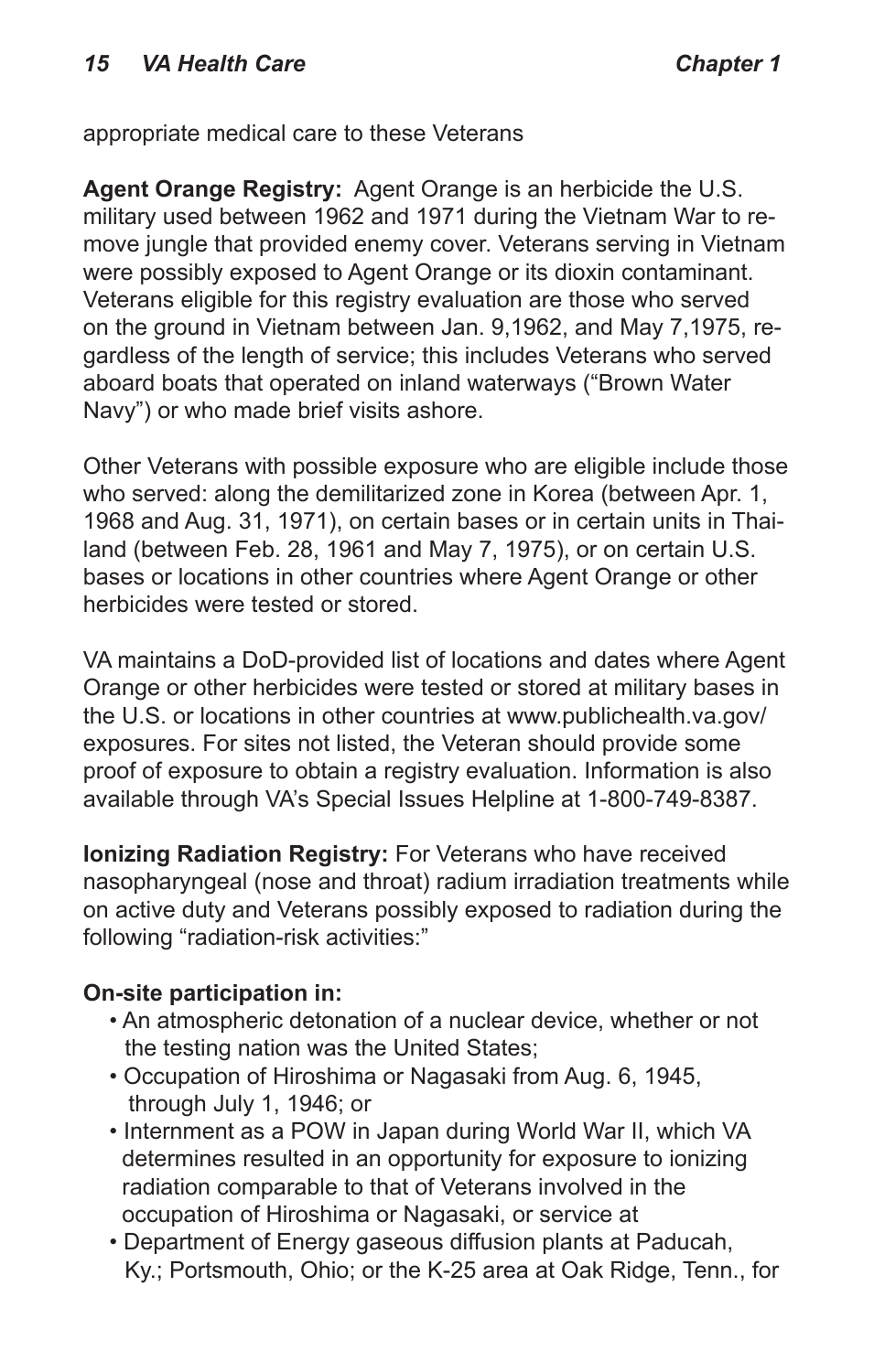at least 250 days before Feb. 1, 1992, if the Veteran was monitored for each of the 250 days using dosimetry badges to monitor radiation to external body parts; or

• Amchitka Island, Alaska, before Jan. 1, 1974, if the Veteran served for at least 250 days in a position that had exposures comparable to a job that was monitored using dosimetry badges in proximity to Longshot, Milrow, or Cannikin underground nuclear tests.

#### **Airborne Hazards and Open Burn Pit Registry:**

Participation in the Airborne Hazards and Open Burn Pit Registry is voluntary and open to any Veteran or active-duty Servicemember who served in one or more of the following locations during eligible timeframes: OEF/OIF/ON: Djibouti, Africa after Sept.11, 2001;, Operations Desert Shield or Desert Storm;, or the Southwest Asia theater of operations after Aug. 2, 1990. The Southwest Asia theater of operations includes Iraq, Saudi Arabia, Bahrain, Gulf of Aden, Gulf of Oman, Oman, Qatar, United Arab Emirates, waters of the Persian Gulf, Arabian Sea, and the Red Sea. Eligible Servicemembers and Veterans can enroll in the registry by completing a web-based self-assessment questionnaire. Veterans will be asked about deployments, environmental and work-related exposures, health care usage, and current health. Unlike other registries, when Veterans complete the Airborne Hazards and Open Burn Pit Registry self-assessment questionnaire via the internet, they are in the registry. No in-person medical evaluation is required to become registered. However, Veteran participants are eligible for an optional no-cost medical evaluation from VA. Participants already enrolled in VA health care should contact their primary care provider or Patient Aligned Care Team (PACT) to schedule an evaluation. Veterans not already enrolled in VA health care should contact an Environmental Health Coordinator at a nearby VA facility by visiting the following link: (http://www.publichealth.va.gov/exposures/coordinators.asp) or calling 1-877-222-8387.

#### **Vet Center Readjustment Counseling Services**

VA provides readjustment counseling services, to include direct counseling, outreach, and referral, through 300 community-based Vet Centers located in all 50 states, the District of Columbia, Guam, Puerto Rico, and American Samoa.

**Eligibility:** Veterans and active-duty Servicemembers, to include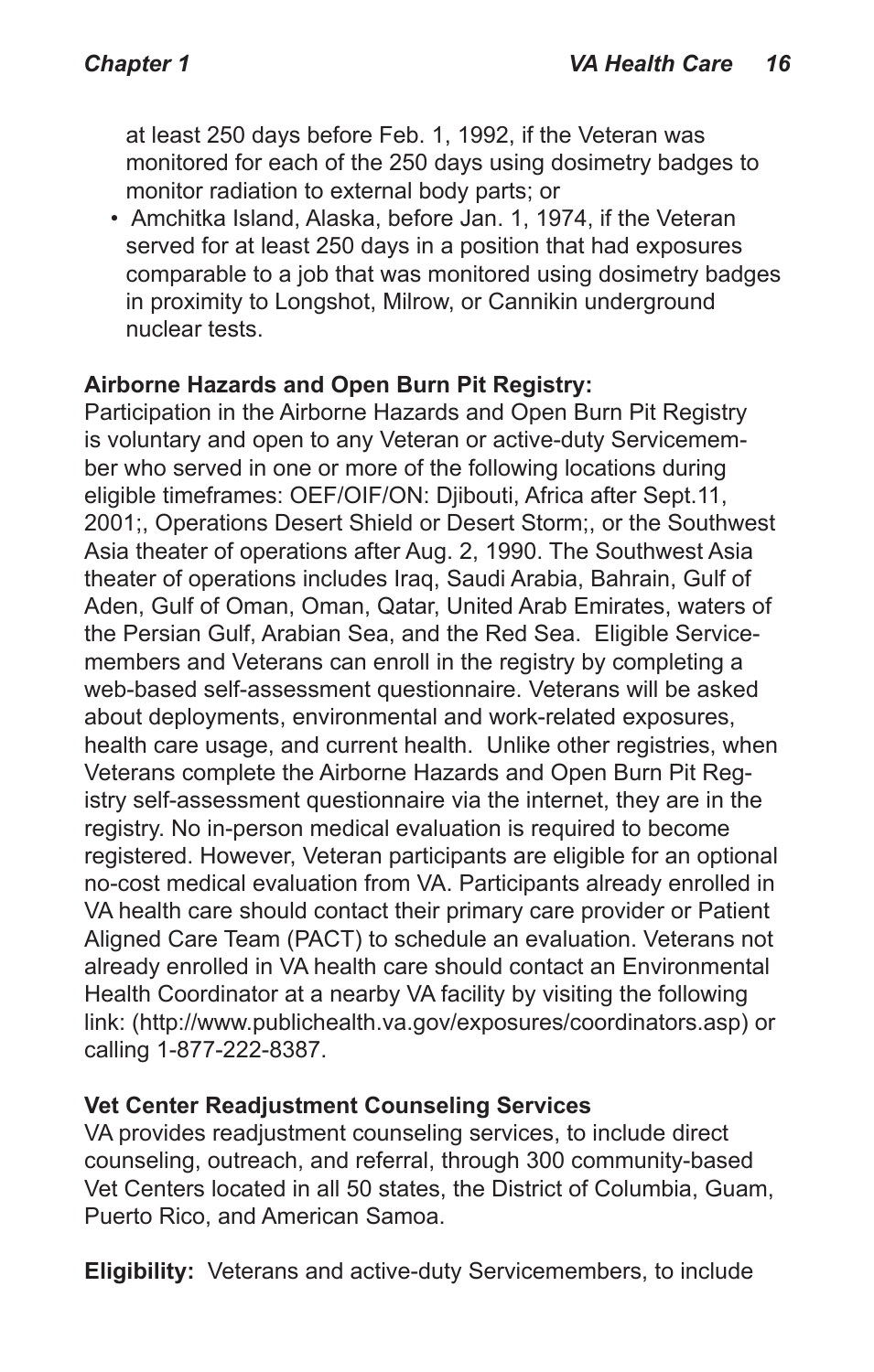federally-activated members of the National Guard and Reserve components, are eligible to receive readjustment counseling services at a Vet Center if they:

- Have served on active military duty in any combat theater or area of hostility such as World War II, the Korean War, the Vietnam War, the Gulf War, or the campaigns in Lebanon, Grenada, Panama, Somalia, Bosnia, Kosovo, Afghanistan, and Iraq;
- Experienced a military sexual trauma while serving on active military duty;
- Provided direct emergent medical care or mortuary services, while serving on active military duty, to the casualties of war;
- Served as a member of an unmanned aerial vehicle crew that provided direct support to operations in a combat zone or area of hostility; or
- Are Veterans who served in the active military during the Vietnam-era, but not in the Republic of Vietnam, and have requested services at a Vet Center before January 1, 2004.

Vet Center readjustment counseling services are free to the eligible Veterans and their family without time limitations. Servicemembers and Veterans are not required to enroll in the VA health care system or have received a service connection for conditions caused by military service. These services are also provided regardless of the nature of the Veteran's discharge. This includes service provision to those individuals with problematic discharges.

**Services Offered:** Vet Center counselors provide individual, group, marriage, and family readjustment counseling to those individuals that have served in combat zones or areas of hostilities to assist them in making a successful transition from military to civilian life; to include treatment for posttraumatic stress disorder (PTSD) and help with any other military related problems that affect functioning within the family, work, school or other areas of everyday life. Other psycho-social services include outreach, education, medical referral, homeless Veteran services, employment, VA benefit referral, and the brokering of non-VA services.

The Vet Centers also provide counseling to individuals who have experienced military sexual trauma of both genders and of any era of military service.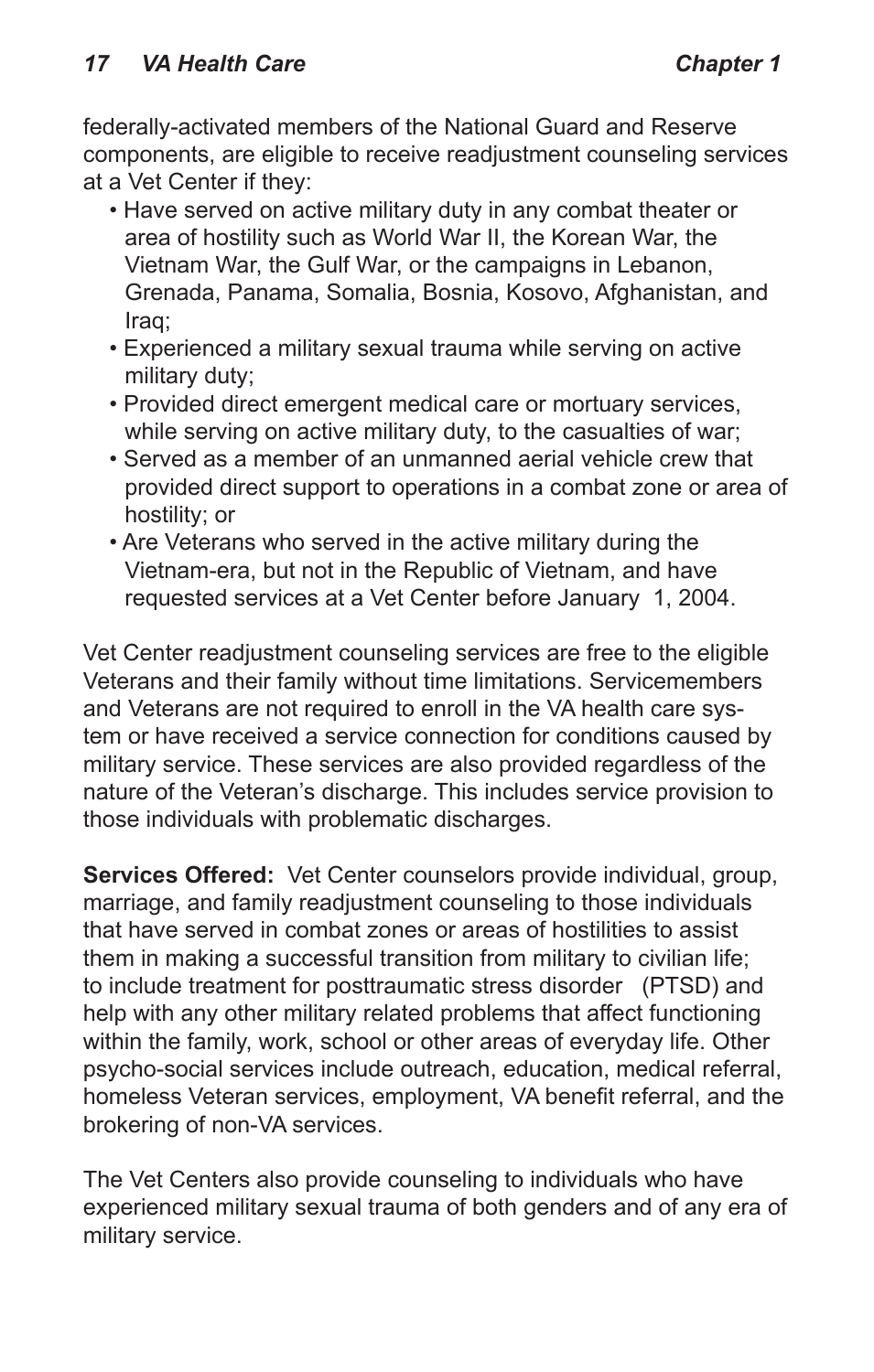<span id="page-25-0"></span>**Bereavement Counseling related to Servicemembers:** Bereavement counseling is available through VA's Vet Centers to all immediate family members (including spouses, children, parents, and siblings) of Servicemembers who die while serving on active service. This includes federally-activated members of the National Guard and reserve components. Vet Center bereavement services for surviving family members of Servicemembers may be accessed by calling (202) 461-6530. For additional information, contact the nearest Vet Center, listed in the back of this book, or visit www.vetcenter.va.gov/.

**Vet Center Combat Call Center:** (1-877-WAR-VETS) is an around the clock confidential call center where combat Veterans and their families can call to talk about their military experience or any other issue they are facing in their readjustment to civilian life. The staff is comprised of combat Veterans from several eras as well as family members of combat Veterans.

## **Prosthetic and Sensory Aids**

Veterans receiving VA care for any condition may receive VA prosthetic appliances, equipment and services, such as home respiratory therapy, artificial limbs, orthopedic braces and therapeutic shoes, wheelchairs, powered mobility, crutches, canes, walkers, special aids, appliances, optical and electronic devices for visual impairment and other durable medical equipment and supplies. Veterans who are approved for a guide or service dog may also receive service dog benefits including veterinary care and equipment.

VA medical services include diagnostic audiology and diagnostic and preventive eye care services. VA will provide hearing aids and eyeglasses to the following Veterans:

- (a) Those with any compensable service-connected disability.
- (b) Those who are former Prisoners of War (POWs).
- (c) Those who were awarded a Purple Heart.

(d) Those in receipt of benefits under Title 38 United States Code (U.S.C.) 1151.

(e) Those in receipt of an increased pension based on being rated permanently housebound or in need of regular aid and attendance.

(f) Those with vision or hearing impairment resulting from diseases or the existence of another medical condition for which the Veteran is receiving care or services from VHA, or which resulted from treatment of that medical condition, e.g., stroke, polytrauma, traumatic brain injury, diabetes, multiple sclerosis, vascular disease, geriatric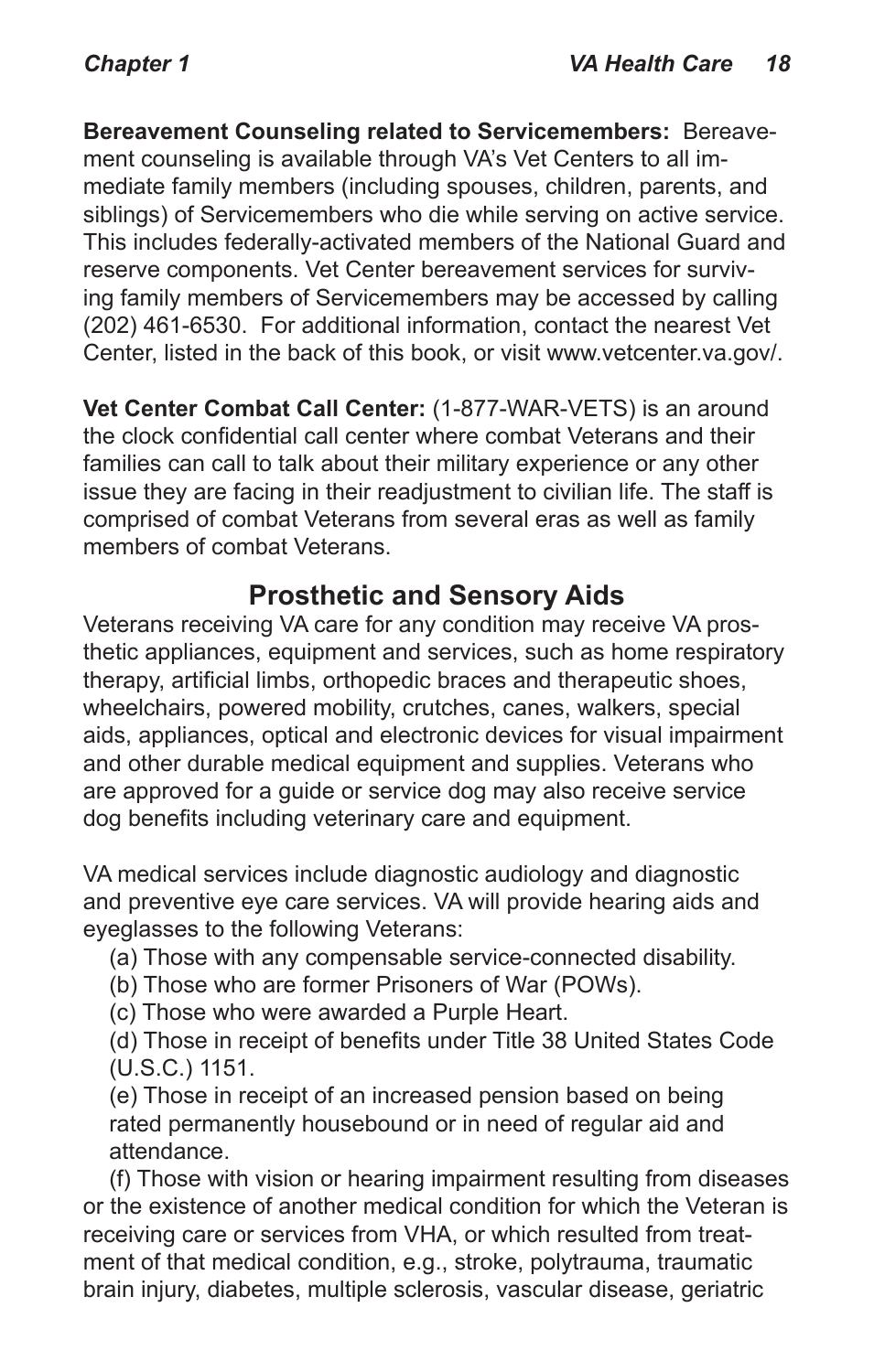chronic illnesses, toxicity from drugs, ocular photosensitivity from drugs, cataract surgery, and/or other surgeries performed on the eye, ear, or brain resulting in vision or hearing impairment.

(g) Those with significant functional or cognitive impairment evidenced by deficiencies in the ability to perform activities of daily living. but not including normally occurring visual or hearing impairments. Note: Veterans with normally occurring visual and/or hearing impairments that interfere with their medical care are eligible for eyeglasses and hearing aids.

(h) Those who have vision or hearing impairment or combined visual and hearing impairments severe enough that it interferes with their ability to participate actively in their own medical treatment. Note: The term "severe" is to be interpreted as a vision and/or hearing loss that interferes with or restricts access to, involvement in, or active participation in health care services (e.g., communication or reading medication labels). The term is not to be interpreted to mean that a severe hearing or vision loss must exist to be eligible for hearing aids or eyeglasses.

(i) Veterans who have a service-connected hearing disabilitiy that contributes to a loss of communication ability. However, hearing aids are to be provided only as needed for the service-connected hearing disability.

**Nonservice-connected** (NSC) Veterans are eligible for hearing aids or eyeglasses on the basis of medical need. All such Veterans (including Medal of Honor recipients who do not have entitling conditions or circumstances and catastrophically disabled Veterans) must receive a hearing evaluation by a state-licensed audiologist prior to determining eligibility for hearing aids or an appropriate evaluation by an optometrist or ophthalmologist prior to determining eligibility for eyeglasses to establish medical justification for provision of these devices. These Veterans must meet the following criteria for eligibility based on medical need:

- (a) Be enrolled at VA medical facility where they receive their health care; and
- (b) Have hearing or vision loss that interferes with or restricts communication to the extent that it affects their active participation in the provision of health care services as determined by an audiologist or an eye care practitioner or provider.

For additional information, contact the prosthetic chief or representative at the nearest VA medical center or go to www.prosthetics.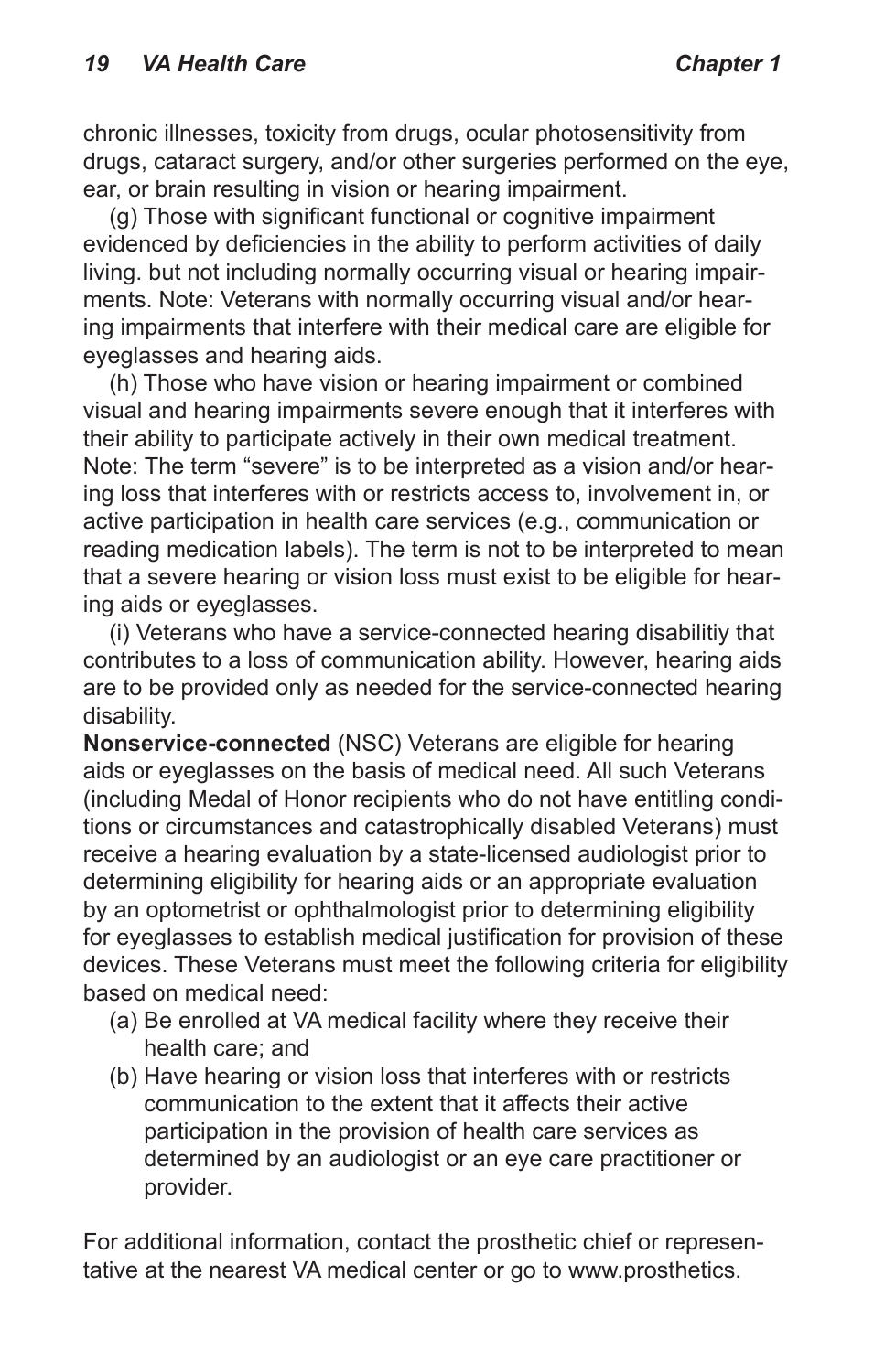va.gov.

#### **Home Improvements and Structural Alterations**

VA provides up to \$6,800 lifetime benefits for service-connected Veterans/Servicemembers and up to \$2,000 lifetime benefits for nonservice-connected Veterans to make home improvements and/or structural changes necessary for the continuation of treatment or for disability access to the Veterans/Servicemembers home and essential lavatory and sanitary facilities.

**Modifications can include but are not limited to:** Ramps allowing entrance to, or exit from, the Veterans/Servicemembers primary residence; Widening of doorways to allow access to essential lavatory and sanitary facilities; Raising or lowering kitchen or bathroom sinks and/or counters; Improving entrance paths or driveways in immediate area of the home to facilitate access to the home by the Veteran/ Servicemember; Improving plumbing or electrical systems made necessary due to installation of dialysis equipment or other medically sustaining equipment in the home.

For application information, contact the Prosthetic Representative at the nearest VA medical center.

## **Special Eligibility Programs**

Special Eligibility for Children with Spina Bifida: VA provides comprehensive health care benefits, including outpatient, inpatient, pharmacy, prosthetics, medical equipment, and supplies for certain Korea and Vietnam Veterans' birth children diagnosed with spina bifida (except spina bifida occulta).

**Special Eligibility for Veterans Participating in Vocational Rehabilitation:** Veterans participating in VA's vocational rehabilitation program may receive VA health care benefits including prosthetics, medical equipment, and supplies.

#### **Limitations on Benefits Available to Veterans outside the U.S.:**

Veterans outside the U.S. are eligible for prosthetics, medical equipment, and supplies only for a service-connected disability or any disability associated with, or found to be aggravating, a service-connected disability.

#### **Services for Blind and Visually Impaired Veterans**

Severely disabled blind Veterans may be eligible for case management services at a VA medical center and for admission to an inpatient or outpatient VA blind or vision rehabilitation program. In addi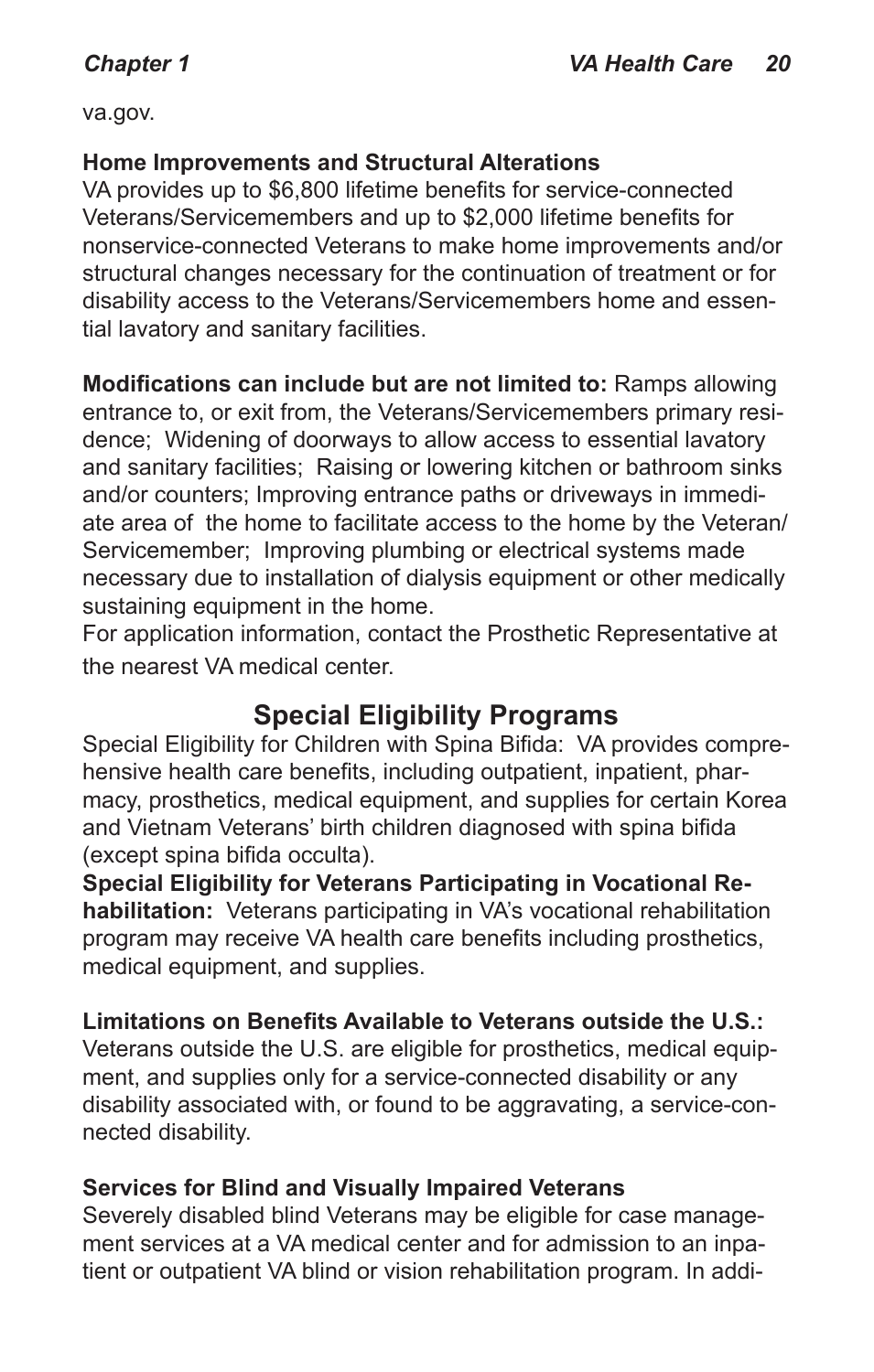tion, blind Veterans enrolled in VA health care system may receive:

- 1. A total health and benefits review as well as counseling on obtaining benefits that may be due to the Veteran but have not been received.
- 2. Adjustment to blindness training and counseling.
- 3. Home improvements and structural alterations.
- 4. Specially adapted housing and adaptations.
- 5. Automobile grant.
- 6. Rehabilitation assessment and training to improve independence and quality of life.
- 7. Low-vision devices and training in their use.
- 8. Electronic and mechanical aids for the blind, including adaptive computers and computer-assisted devices such as reading machines and electronic travel aids.
- 9. Facilitation and recommendation for guide dogs and support in the use of guide dogs.
- 10. Costs for veterinary care and equipment for guide dogs.
- 11. Talking books, tapes and Braille literature.
- 12. Family education and support.

Eligible visually impaired Veterans (who are not severely visually disabled) enrolled in VA health care system may be eligible for services at a VA medical center or for admission to an outpatient VA blind rehabilitation program and may also receive:

- 1. A total health and benefits review.
- 2. Adjustment to vision loss counseling.
- 3. Rehabilitation assessment and training to improve independence and quality of life.
- 4. Low-vision devices and training in their use.
- 5. Electronic and mechanical aids for the visually impaired, including adaptive computers and computer-assisted devices, such as reading machines and electronic travel aids, and training in their use.
- 6. Family education and support.

## **Mental Health Care Treatment**

Veterans eligible for VA medical care may receive general and specialty mental health treatment as needed. Mental health services are available in primary care clinics (including Home Based Primary Care), general and specialty mental health outpatient clinics, inpatient mental health units, residential rehabilitation and treatment programs, specialty medical clinics, and Community Living Centers.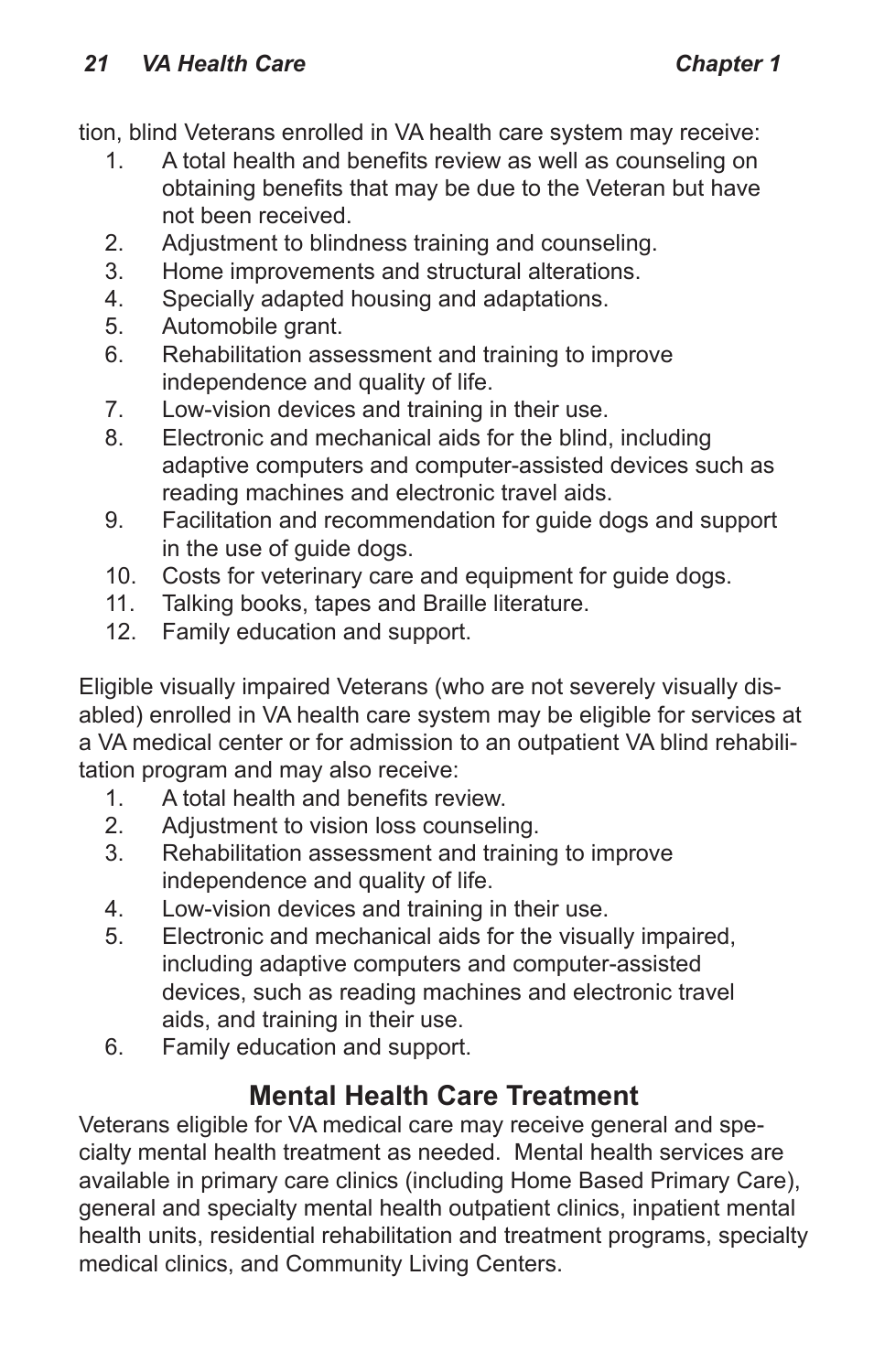Mental Health services are also available in medical settings in which patients are receiving treatment, such as inpatient medicine and outpatient specialty medical clinics. In addition to general mental health care, this may include specialized PTSD services, treatment for Veterans with psychological conditions related to a history of military sexual trauma, psychosocial rehabilitation and recovery services, treatment for substance use disorders, suicide prevention programs, geriatric mental health problems, violence prevention, evidence-based psychotherapy programs, treatment with psychiatric medications consistent with the VA National Formulary, integrated care services, and mental health disaster response/post deployment activities. Extended hours care is available for Veterans at VA medical centers. Veterans should contact their local facility mental health service for more information.

Specialized programs, such as mental health intensive case management, psychosocial rehabilitation and recovery centers, and work programs are provided for Veterans with serious mental health problems. VA's Program of Comprehensive Assistance for Family Caregivers entitles the designated primary and secondary family caregiver(s) access to mental health. These services may be offered at VA and/ or contracted agencies. General caregivers (of all era Veterans) can receive counseling and other services when necessary if the treatment supports the Veteran's treatment plan. For more information on VA mental health services visit http://www.mentalhealth.va.gov/VAMental-HealthGroup.asp

**Veterans Crisis Line:**Veterans experiencing an emotional distress/ crisis or who need to talk to a trained mental health professional may call the Veterans Crisis Line 1-800-273-TALK (8255). The hotline is available 24 hours a day, seven days a week. When callers press "1", they are immediately connected with a qualified and caring provider who can help.

**Chat feature:** Veterans Chat is located at the Veterans Crisis Line and enables Veterans, their families and friends to go online where they can anonymously chat with a trained VA counselor. Veterans chat can be accessed through the suicide prevention website www.Veterancrisisline.net by clicking on the Veterans chat tab on the right side of the webpage.

**Text feature:** Those in crisis may text 83-8255 free of charge to receive confidential, personal and immediate support.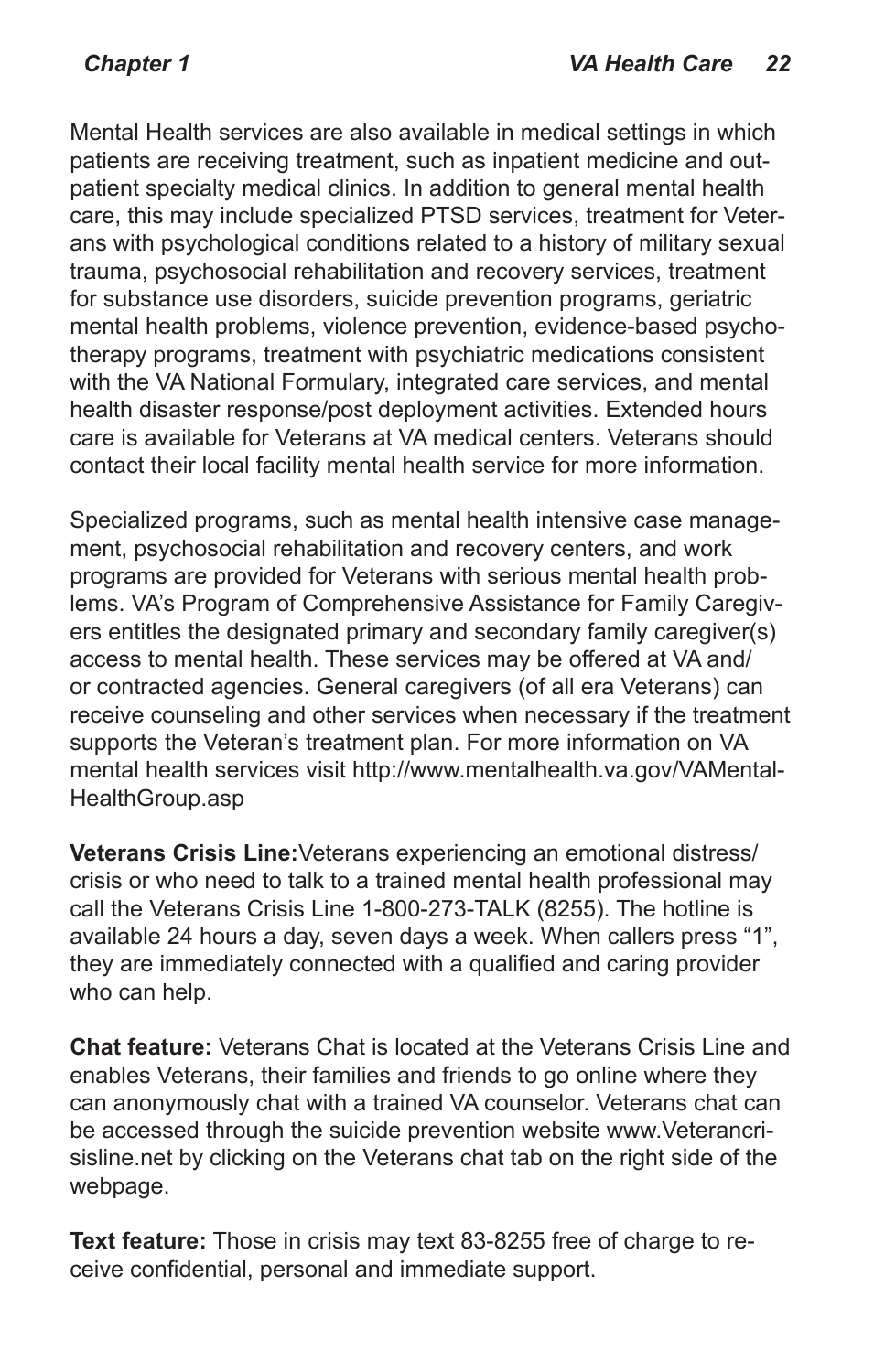**European access:** Veterans and members of the military community in Europe may now receive free, confidential support from the European Military Crisis Line, a new initiative recently launched by VA. Callers in Europe may dial 0800-1273-8255 or DSN 118 to receive confidential support from responders at the Veterans Crisis Line in the U.S. For more information about VA's suicide prevention program, visit: http:// www.mentalhealth.va.gov/suicide\_prevention/ or www.veteranscrisisline.net.

**Make the Connection Resources** help Veterans and their family members connect with information and services to improve their lives. Visitors to MakeTheConnection.net will find a one-stop resource where Veterans and their family and friends can privately explore information, watch stories similar to their own, research content on mental health issues and treatment, and easily access support and information that will help them live more fulfilling lives.

At the heart of Make the Connection are powerful personal testimonials, which illustrate true stories of Veterans who faced life events, physical injuries or psychological symptoms; then reached out for support; and found ways to overcome their challenges. Veterans and their families are encouraged to "make the connection" - with strength and resilience of Veterans like themselves, with other people who care, and with information and available resources for getting their lives on a better track. For more information, go to www.MakeTheConnection.net

**Coaching Into Care:** works with family members or friends who become aware of the Veteran's post-deployment difficulties, and supports their efforts to find help for the Veteran. This national clinical service provides information and help to Veterans and the loved ones who are concerned about them. More information about the service can be found at http://www.mirecc.va.gov/coaching/contact.asp

VA's **National Center for PTSD** serves as a resource for health care professionals, Veterans and families. Information, self-help resources, and other helpful information can be found at www.ptsd.va.gov.

The **PTSD Coach** is a mobile application that provides information about PTSD, self-assessment and symptom management tools and information tabout how to connect with resources that are available for those who might be dealing with post trauma effects. The PTSD Coach is available as a free download for iPhone or Android devices.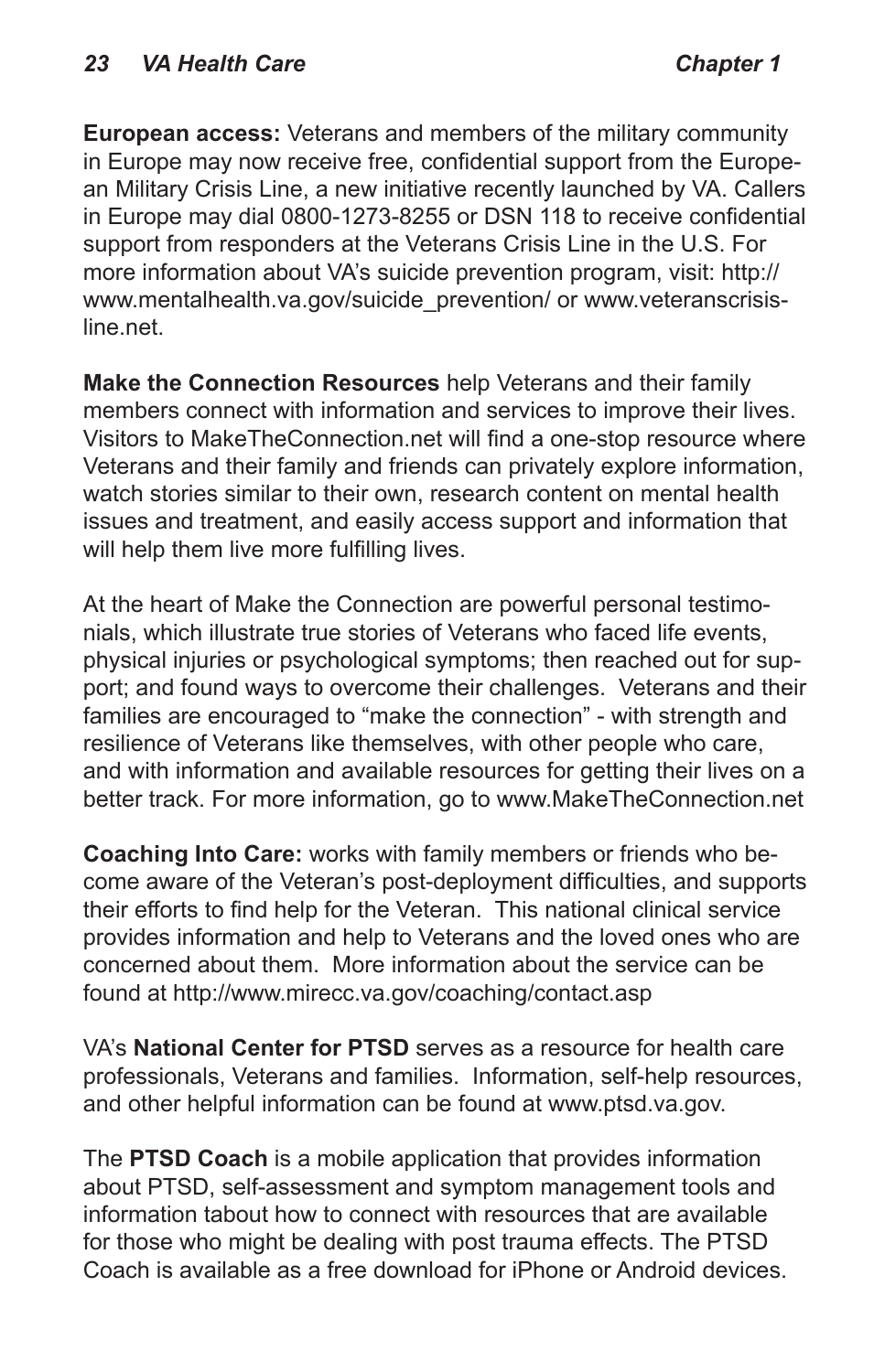#### **Mental Health Residential Rehabilitation**

Mental Health Residential Rehabilitation Treatment Programs (MH RRTP) including domiciliaries, provide residential rehabilitative and clinical care to Veterans who have a wide range of problems, illnesses, or rehabilitative care needs, which can be medical, psychiatric, substance use, homelessness, vocational, educational, or social. The MH RRTP provides a 24-hour therapeutic setting utilizing a peer and professional support environment. The programs provide a strong emphasis on psychosocial rehabilitation and recovery services that instill personal responsibility to achieve optimal levels of independence upon discharge to independent or supportive community living. The MH RRTP also provides rehabilitative care for homeless Veterans.

**Eligibility:** VA may provide domiciliary care to Veterans whose annual gross household income does not exceed the maximum annual rate of VA pension or to Veterans whom the Secretary of Veterans Affairs determines have no adequate means of support. The copays for extended care services apply to domiciliary care. Call the nearest benefits or health care facility to obtain the latest information.

## **Outpatient Dental Treatment**

Dental benefits are provided by VA according to law. In some instances, VA is authorized to provide extensive dental care, while in other cases treatment may be limited by law. This Fact Sheet table describes dental eligibility criteria and contains information to assist Veterans in understanding their eligibility for VA dental care.

By law, the eligibility for outpatient dental care is not the same as for most other VA medical benefits. It is categorized in classes. Those eligible for VA dental care under Class I, IIA, IIC, or IV are eligible for any necessary dental care to maintain or restore oral health and masticatory function, including repeat care. Other classes have time and/or service limitations.

**\*Note:** Public Law 83 enacted June 16, 1955, amended Veterans' eligibility for outpatient dental services. As a result, any Veteran who received a dental award letter from VBA dated before 1955 in which VBA determined the dental conditions to be non-compensable are no longer eligible for Class II outpatient dental treatment. Veterans receiving hospital, nursing home, or domiciliary care will be provided dental services that are professionally determined by a VA dentist, in consultation with the referring physician, to be essential to the management of the patient's medical condition under active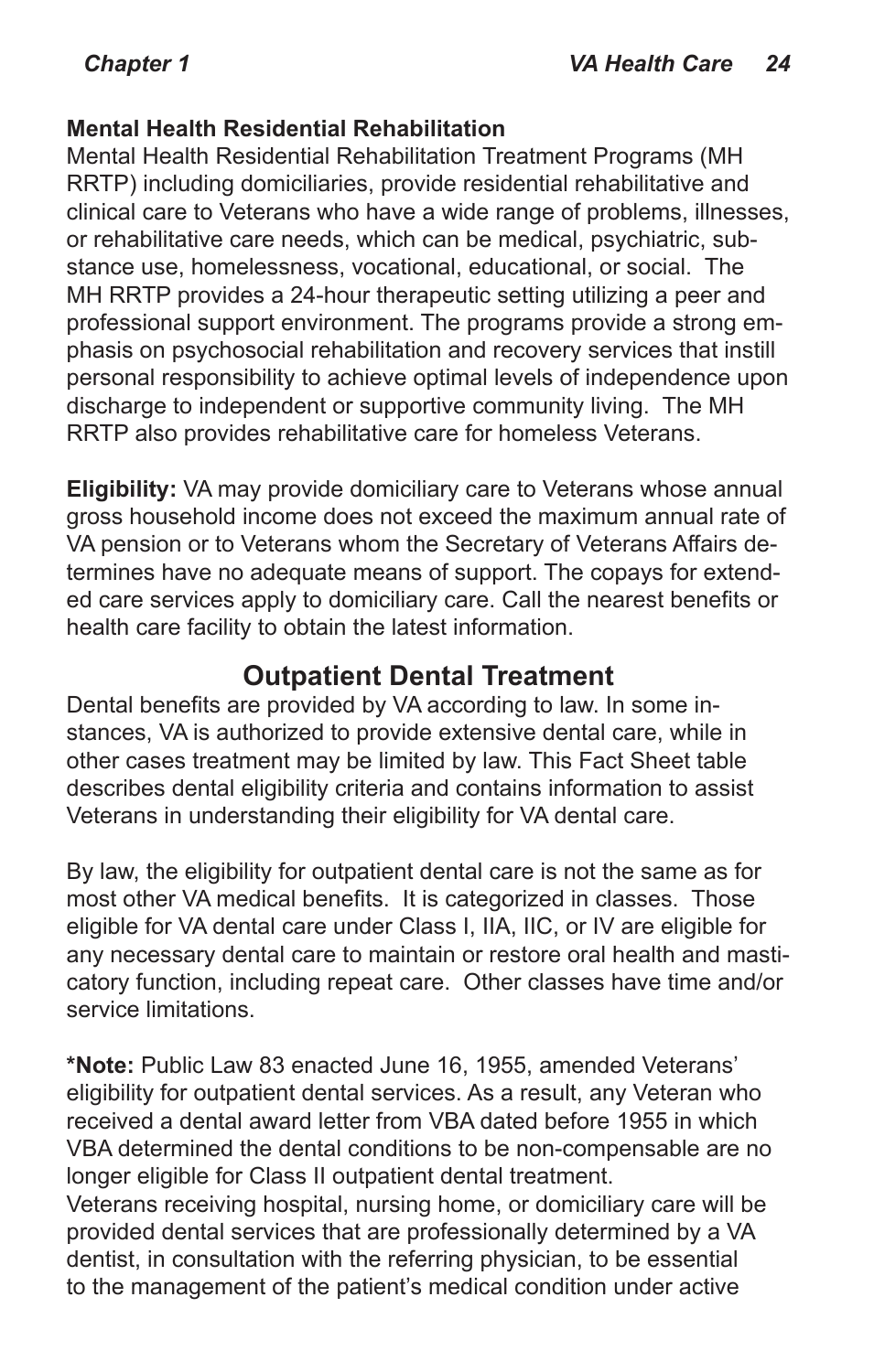treatment. For more information about eligibility for VA medical and dental benefits, contact VA at 1-877-222-8387, Monday through Friday between 8 am and 8 pm EST or www.va.gov/healthbenefits. (See chart on page 26)

## **VA Dental Insurance Program (VADIP)**

Veterans enrolled in VA health care and CHAMPVA beneficiaries have the opportunity to purchase dental insurance coverage at a reduced cost through Delta Dental and MetLife.

Delta Dental and MetLife offer multiple plans to choose from. Coverage, available throughout the United States and its territories, includes diagnostic, preventative, surgical, emergency, and endodontic/restorative treatment and services.

Enrolled Veterans and CHAMPVA beneficiaries may sign up to participate in VADIP by completing an application with Delta Dental or MetLife – online, over the phone, or by mail – for the plan that best meets their dental needs and budget. Each participant will pay fixed monthly premiums for coverage and copayments identified in the plan they select. The program is voluntary and there are no eligibility limitations based on service-connected disability or other factors. Participation in the program does not affect eligibility for VA-provided dental services and treatment.

**Vocational and Work Assistance Programs VHA Therapeutic & Supported Employment Services (**TSES) Programs: VHA provides vocational assistance and therapeutic work opportunities through three primary TSES programs for Veterans enrolled in the VAhealth care system. These programs are designed to assist Veterans to live and work as independently as possible in their respective communities. Participation in TSES vocational services cannot be used to deny or discontinue VA disability benefits. Payments received from Compensated Work Therapy Sheltered Workshop and Transitional Work and Incentive Therapy cannot be used to deny or discontinue SSI and/or SSDI payments and they are not subject to IRS taxes.

**Compensated Work Therapy/Transitional Work** (CWT/TW) is a vocational assessment program that operates in VA medical centers and/or local community business and industry. CWT/TW participants are matched to real life work assignments for a time-limited basis. Veterans are supervised by personnel of the sponsoring site, under the same job expectations experienced by non-CWT workers. Veter-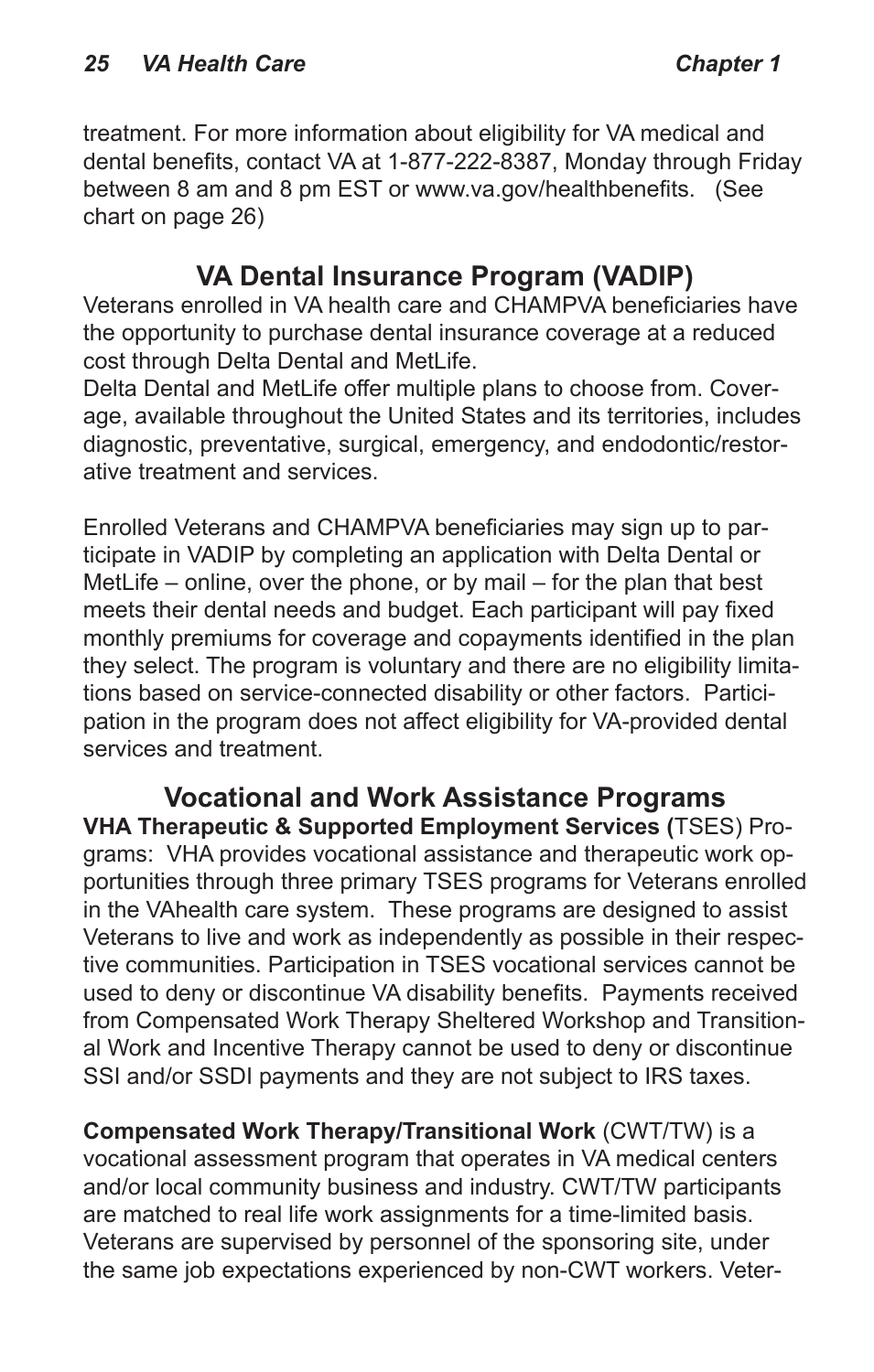## **Dental Eligibility Chart**

<span id="page-33-0"></span>

| If you:                                                                                                                                                                              | You are eligible for:                                                                                                                                                                                                                                                                                                                           | <b>Through</b> |
|--------------------------------------------------------------------------------------------------------------------------------------------------------------------------------------|-------------------------------------------------------------------------------------------------------------------------------------------------------------------------------------------------------------------------------------------------------------------------------------------------------------------------------------------------|----------------|
| Have a service-connected<br>compensable dental disability or<br>condition.                                                                                                           | Any needed dental care.                                                                                                                                                                                                                                                                                                                         | Class I        |
| Are a former prisoner of war.                                                                                                                                                        | Any needed dental care.                                                                                                                                                                                                                                                                                                                         | Class IIC      |
| Have service-connected disabilities<br>rated 100 percent disabling, or<br>are unemployable and paid at the<br>100 percent rate due to service-<br>connected conditions.              | Any needed dental care.<br>Inote: Veterans paid at the 100<br>percent rate based on a tempo-<br>rary rating, are not eligible for<br>comprehensive outpatient dental<br>services.                                                                                                                                                               | Class IV       |
| Apply for dental care within 180<br>days of discharge or release from of<br>active duty (under conditions other<br>than dishonorable) of 90 days or<br>more during the Gulf War era. | One-time dental care if a DD214<br>certificate of discharge does not<br>indicate that a complete dental<br>examination and all appropriate<br>dental treatment had been ren-<br>dered prior to discharge. (NOTE)                                                                                                                                | Class II       |
| Have a service-connected noncom-<br>pensable dental condition or disabil-<br>ity resulting from combat wounds or<br>service trauma.                                                  | Any dental care necessary to<br>provide and maintain a function-<br>ing dentition. A Dental Trauma<br>Rating (VA Form 10-564-D) or<br>VA RO Decision letter (VA Form<br>10-7131) identifies the tooth/teeth/<br>condition(s) that are trauma rated.                                                                                             | Class IIA      |
| Have a dental condition clinically<br>determined by VA to be associated<br>with and aggravating a service-<br>connected medical condition.                                           | Dental care to treat the oral<br>conditions that are determined by<br>a VA dental professional to have<br>a direct and material detrimental<br>effect to a service-connected<br>medical condition.                                                                                                                                              | Class III      |
| Are actively engaged in a 38 USC<br>Chapter 31 vocational rehabilitation<br>program.                                                                                                 | Dental care to the extent neces-<br>sary to: to enter, achieve goals,<br>and prevent interruption of a rehab<br>program; hasten the return to a re-<br>hab program because of a dental<br>condition; or to secure and adjust<br>to employment during employment<br>assistance, or enable to achieve<br>maximum independence in daily<br>living. | Class V        |
| Are receiving VA care or are sched-<br>uled for inpatient care and require<br>dental care for a condition compli-<br>cating a current medical condition                              | Dental care to treat the oral condi-<br>tions that are determined by a VA<br>dental professional to complicate<br>a medical condition currently<br>under treatment.                                                                                                                                                                             | Class VI       |
| Are an enrolled Veteran who may<br>be homeless and receiving care<br>under VHA Directive 2007-039.                                                                                   | A one-time course of dental care<br>that is determined medically<br>necessary to relieve pain, assist<br>in gaining employment, or treat<br>moderate to severe gingival and<br>periodontal conditions.                                                                                                                                          | Class IIB      |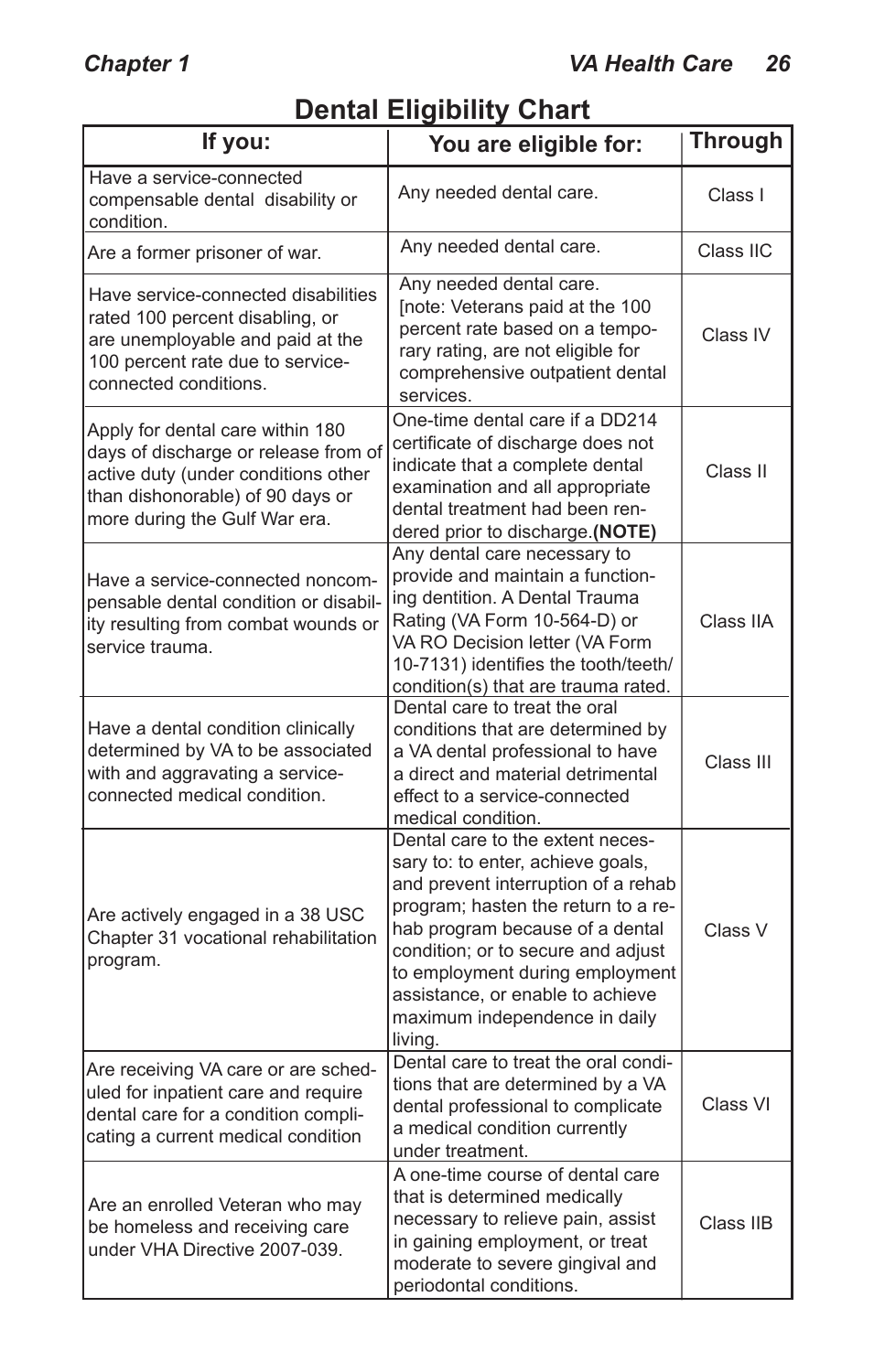ans participating in the CWT/TW program are not employees of either the Federal government or a host company and, as such, receive no traditional employee benefits. CWT/TW participants receive, at a minimum, the greater of Federal or state minimum wage for all hours worked. Approximately 40 percent of participants secure competitive employment at the time of discharge.

**CWT/Supported Employment** (CWT/SE) is a recovery-based intervention provided through an integrated partnership with the primary Mental Health treatment team. The employment is intended to be an extension of treatment to manage symptoms and advance recovery. CWT/SE consists of full- or part-time competitive employment with extensive clinical supports to Veterans, and accommodations/supervision guidance to employers.

Other Initiatives include the adaption of SE evidence-based principles for specialty TSES programs for Veterans diagnosed with spinal cord injury, polytrauma, traumatic brain injury, and/or posttraumatic stress disorder. A list of CWT program sites can be found on the Location Page at http://www.cwt.va.gov.

Vocational Assistance is a set of assessment, guidance, counseling, or other related services that may be offered to groups or individuals. These services are designed to enable Veterans to realize skills, resources, attitudes and expectations needed to prepare for searching for employment, succeeding in the employment interview process, and succeeding in employment.

**CWT/Sheltered Workshop** (CWT/SW) operates sheltered workshops at approximately 25 VA medical centers. CWT/SW is a pre-employment vocational activity that provides an opportunity for work hardening and assessment in a simulated work environment. Participating Veterans are paid the greater of Federal or state minimum wage on a piece rate basis.

**Incentive Therapy** (IT) is a pre-employment program that provides a limited work experience at VA medical centers for Veterans who are not actively seeking competitive employment and exhibit severe mental illness and/or physical impairments. IT services may consist of fullor part-time work with nominal remuneration limited to the maximum of one half of the Federal minimum wage.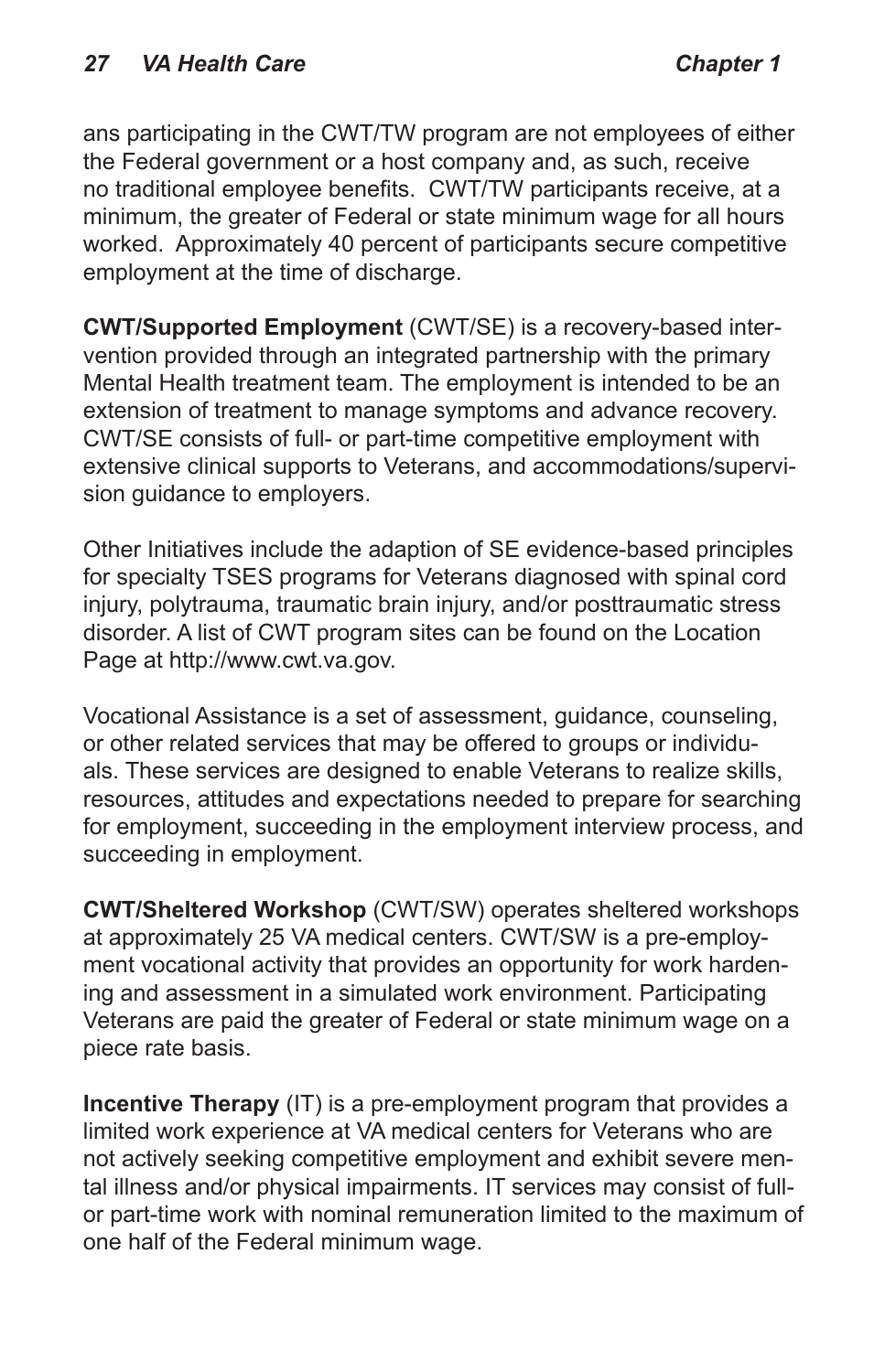## **Long-term Services**

<span id="page-35-0"></span>VA provides institution based services (nursing home level of care) to Veterans through three national programs: VA owned and operated Community Living Centers (CLC), State Veterans' Homes owned and operated by the states, and the community nursing home program. Each program has admission and eligibility criteria specific to the program. VA is obligated to pay the full cost of nursing home services for enrolled Veterans who need nursing home care for a service-connected disability, or Veterans or who have a 70 percent or greater serviceconnected disability and Veterans with a rating of total disability based on individual un-employability. VA provided nursing home care for all other Veterans is based on available resources. Institution based nursing home care is expected to be person centered and serves Veterans of all ages.

**VA Community Community Living Centers** (CLC) provide a dynamic array of short stay (less than 90 days) and long stay (91 days or more) services. Short stay services include but are not limited to skilled nursing, respite care, rehabilitation, hospice, and continuing care for Veterans awaiting placement in the community. Long stay services include but are not limited to dementia care and continuing care to maintain the Veteran's level of functioning. Short stay and long stay services are available for Veterans who are enrolled in VA health care and require CLC services.

**State Veterans' Home Program:** State Veterans homes are owned and operated by the states. The states petition VA for grant dollars for a portion of the construction costs followed by a request for recognition as a state home. Once recognized, VA pays a portion of the per diem if the state meets VA standards. States establish eligibility criteria and determine services offered for short and long-term care. Specialized services offered are dependent upon the capability of the home to render them.

**Community Nursing Home Program:** VA health care facilities establish contracts with community nursing homes. The purpose of this program is to meet the nursing home needs of Veterans who require long-term nursing home care in their own community close to their families, and who meet the enrollment and eligibility requirements.

**Admission Criteria:** The general criteria for nursing home place-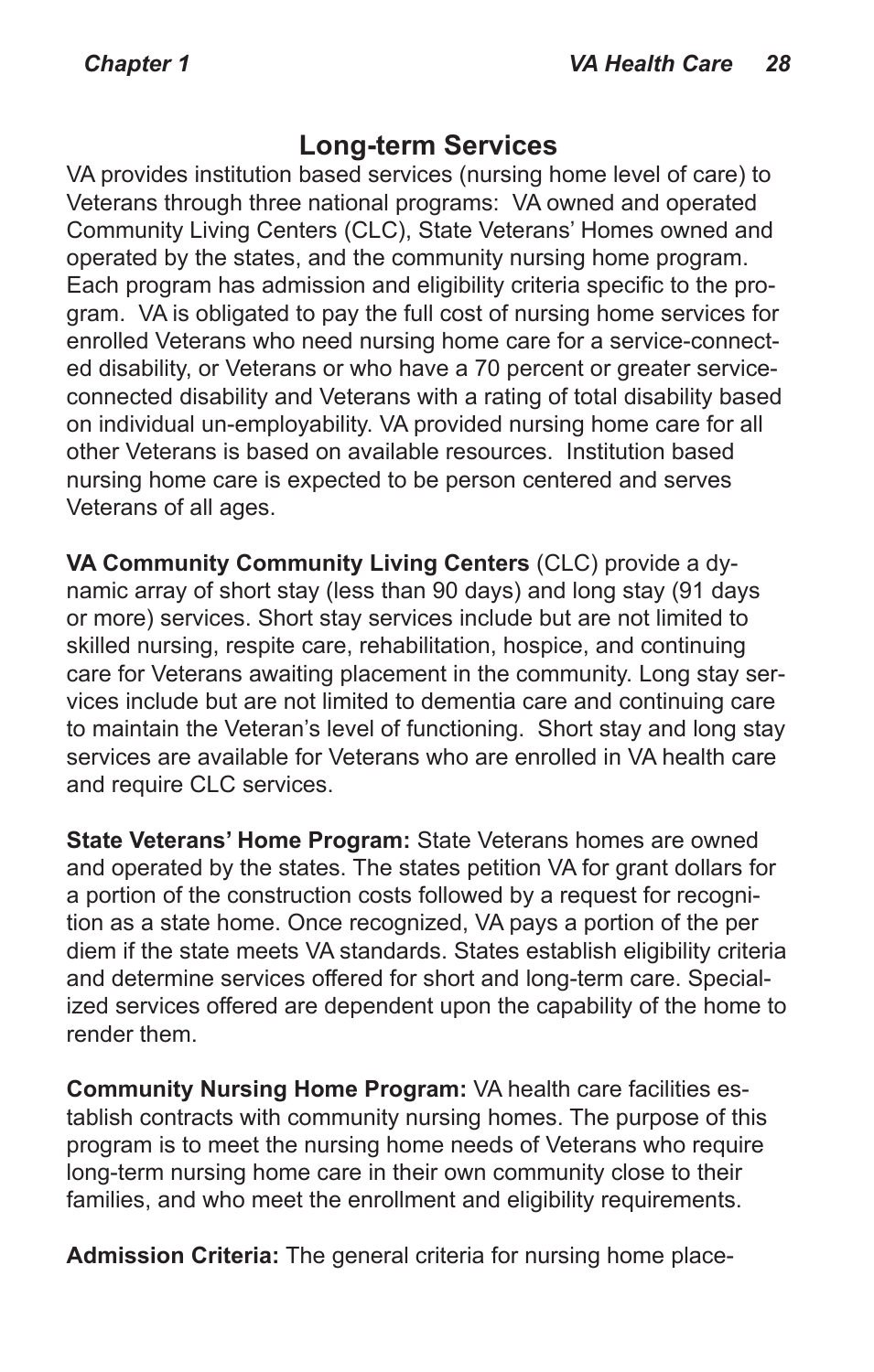ment in each of the three programs requires that a resident must be medically stable, i.e. not acutely ill, have sufficient functional deficits to require inpatient nursing home care, and be determined by an appropriate medical provider to need institutional nursing home care. Furthermore, the Veteran must meet the specific eligibility criteria for community living center care or the contract nursing home program and the eligibility criteria for the specific state Veterans home.

**Home and Community Based Services:** IVA offers a variety of community-based non-institutional long-term services and supports these services either directly or by contract with community-based agencies. Home and community based services are expected to be person centered and serve Veterans of all ages. Veterans receiving these services may be subject to a copay.

**In-Home and Community Based Care:** Skilled home health care, homemaker/home health aide services, community adult day health care; Hhospice and Ppalliative Ccare, Veteran Ddirected Ccare.

**Respite Care:** Designed to relieve the fFamily Caregiver from the constant burden of caring for a chronically ill or disabled Veteran at home. Services can include in-home care, a short stay in an institutional setting or adult day health care.

**Primary Care:** Geri Patient Aligned Care Teams (PACT) provide geriatric focused primary care in an outpatient setting; Home Based Primary Care PACT provides primary care in the home; Geriatric Evaluation and Management (GEM) provides inpatient or outpatient short- term comprehensive geriatric evaluation and management.

## **Emergency Medical Care in U.S. Non-VA Facilities**

In the case of medical emergencies, VA may reimburse or pay for emergency non-VA medical care not previously authorized that is provided to certain eligible Veterans when VA or other federal facilities are not feasibly available. This benefit may be dependent upon other conditions, such as notification to VA, the nature of treatment sought, the status of the Veteran, the presence of other health care insurance, and third party liability.

Because there are different regulatory requirements that may affect VA payment and Veteran liability for the cost of care, it is very important that the nearest VA medical facility to where emergency services are furnished be notified as soon as possible after emergency treatment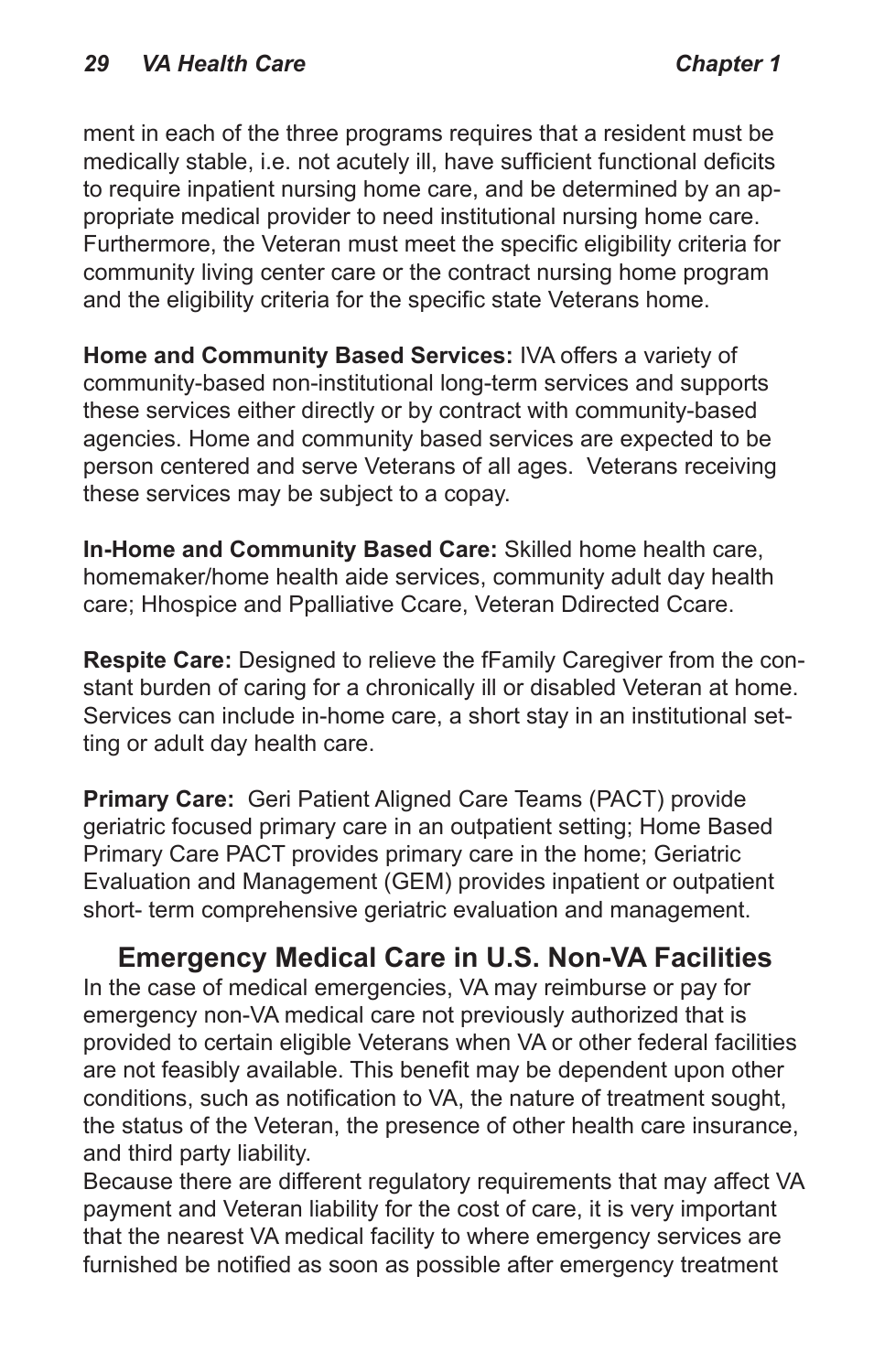is sought. If emergency inpatient services are required, VA will assist in transferring the Veteran to a Department facility, if available. Timely filing claim limitations apply. For additional information, contact the nearest VA medical facility. Please note that reimbursement criteria for Veterans living or traveling outside the United States fall under VA's Foreign Medical Program (FMP), and differ from the criteria for payment of emergency treatment received in the United States.

## **Foreign Medical Program**

VA may authorize reimbursement for medical services for serviceconnected disabilities or any disability associated with and found to be aggravating a service-connected disability for those Veterans living or traveling outside the United States. This program may also reimburse for the treatment of foreign medical services needed as part of an approved VA vocational rehabilitation program. Veterans receiving health care services in the Philippines should register with the U.S. Veterans Affairs office in Pasay City. Veterans calling from within the Philippines may contact the VA office in Pasay City at 1-800-1888-8782. If calling from outside of the Philippines, the number is 011-632-318-8387. Veterans may also register by email at IRIS.va.gov. All other Veterans living or planning to travel outside the U.S. should register with the Foreign Medical Program, P.O. Box 469061, Denver, CO 80246- 9061, USA; telephone 303-331-7590. For information visit: http://www. va.gov/hac/forbeneficiaries/fmp/fmp.asp.

Some Veterans traveling or living overseas can telephone the Foreign Medical Program toll free from these countries: Germany 0800-1800- 011; Australia 1800-354-965; Italy 800-782-655; United Kingdom (England and Scotland) 0800-032-7425; Mexico 001-877-345-8179; Japan 00531-13-0871; Costa Rica 0800-013-0759; and Spain 900-981-776. (Note: Veterans in Mexico or Costa Rica must first dial the United States country code.)

On occasion Veterans will ask to have prescriptions mailed outside the United States and its territories. VA Pharmacy Service is not authorized to ship medications or medical/surgical supply items outside of the United States or US Territories (Virgin Islands, Guam, American Samoa, and the Commonwealth of the Northern Mariana Islands). For Veterans registered with the Foreign Medical Program, prescription reimbursement is approved only for United States Food and Drug Administration (FDA) approved medications.

Within the United States and prior to travel abroad, VA facilities may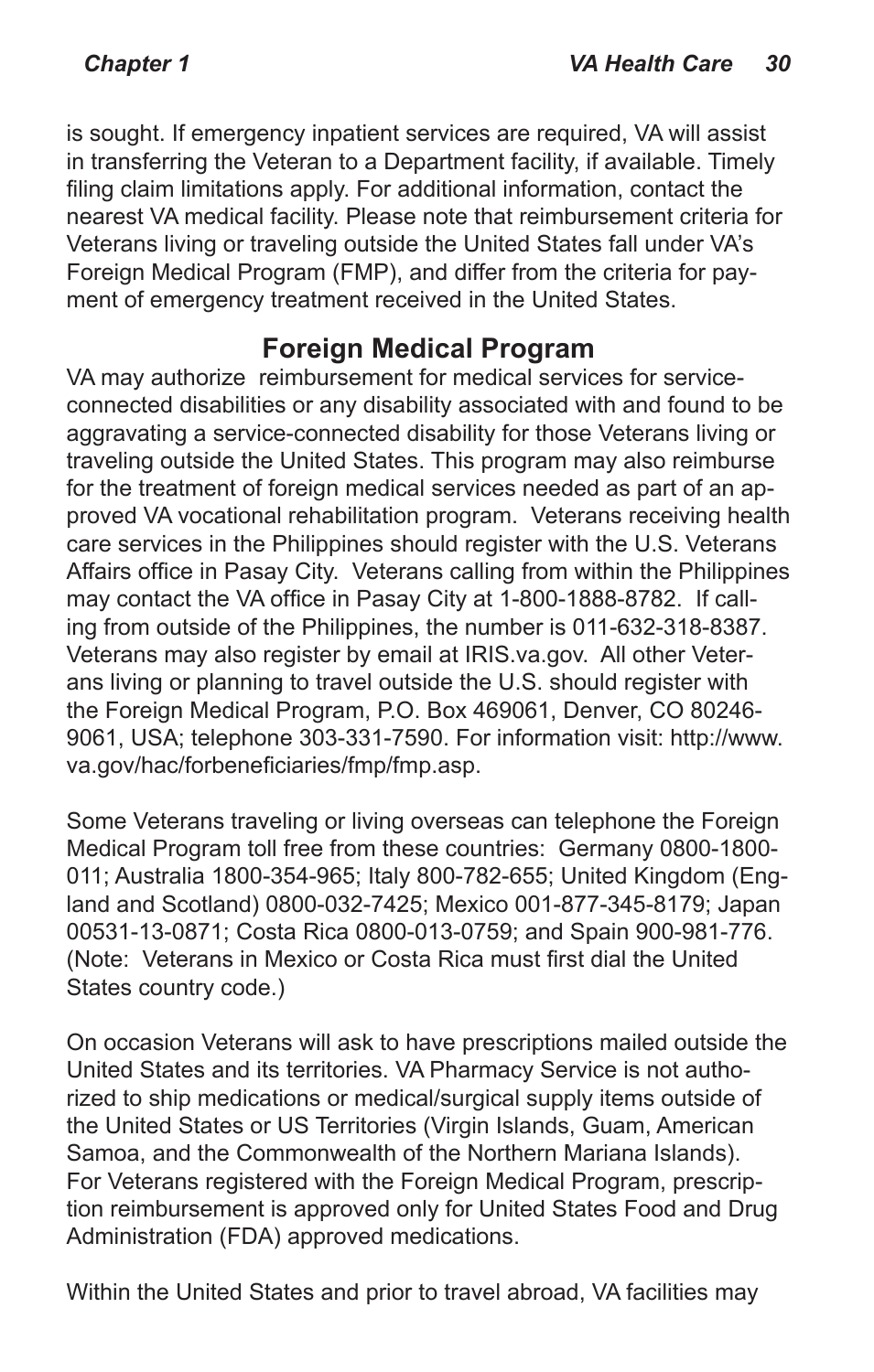opt to fill outpatient medications prior to the normal dispensing date in the event that a Veteran will be traveling and unable to obtain medications while abroad. This may be done on a limited basis and requires prior consultation with the Veteran's VA provider prior to dispensing.

## **Online Health Services**

VA offers Veterans, Servicemembers, their dependents and caregivers their own personal health record through My Health*e*Vet, found at www.myhealth.va.gov.

My Health*e*Vet 's free, online Personal Health Record is available 24 hours a dya, seven days a week with Internet access. Those with an upgraded account (obtained by completing the one-time in-person authentication\* process) can:

- Participate in secure messaging with VA health care team members
- View key portions of DoD military service information
- Get VA wellness reminders
- View VA appointments
- View VA lab results
- View VA allergies, adverse reactions and other key portions of their VA electronic health record
- View their VA Comprehensive Care Document (CCD)

With My Health*e*Vet, Veterans can access trusted health information to better manage personal health care and learn about other VA benefits and services.

My Health*e*Vet helps Veterans partner with VA health care teams by providing tools to make shared, informed decisions. Simply follow the directions on the website to register. VA patients registered on My Health*e*Vet can begin to refill VA medications online. Veterans can also use VA Blue Button to view, print, or download the health data currently in their My Health*e*Vet account. Veterans can share this information with family, caregivers or others such as non-VA health care providers. It puts the Veteran in control of their information stored in My Health*e*Vet. VA Blue Button also provides Veterans who were discharged from military service after 1979 access to DoD Military Service Information. This information may include Military Occupational Specialty (MOS) codes, pay details, service dates, deployment, and retirement periods.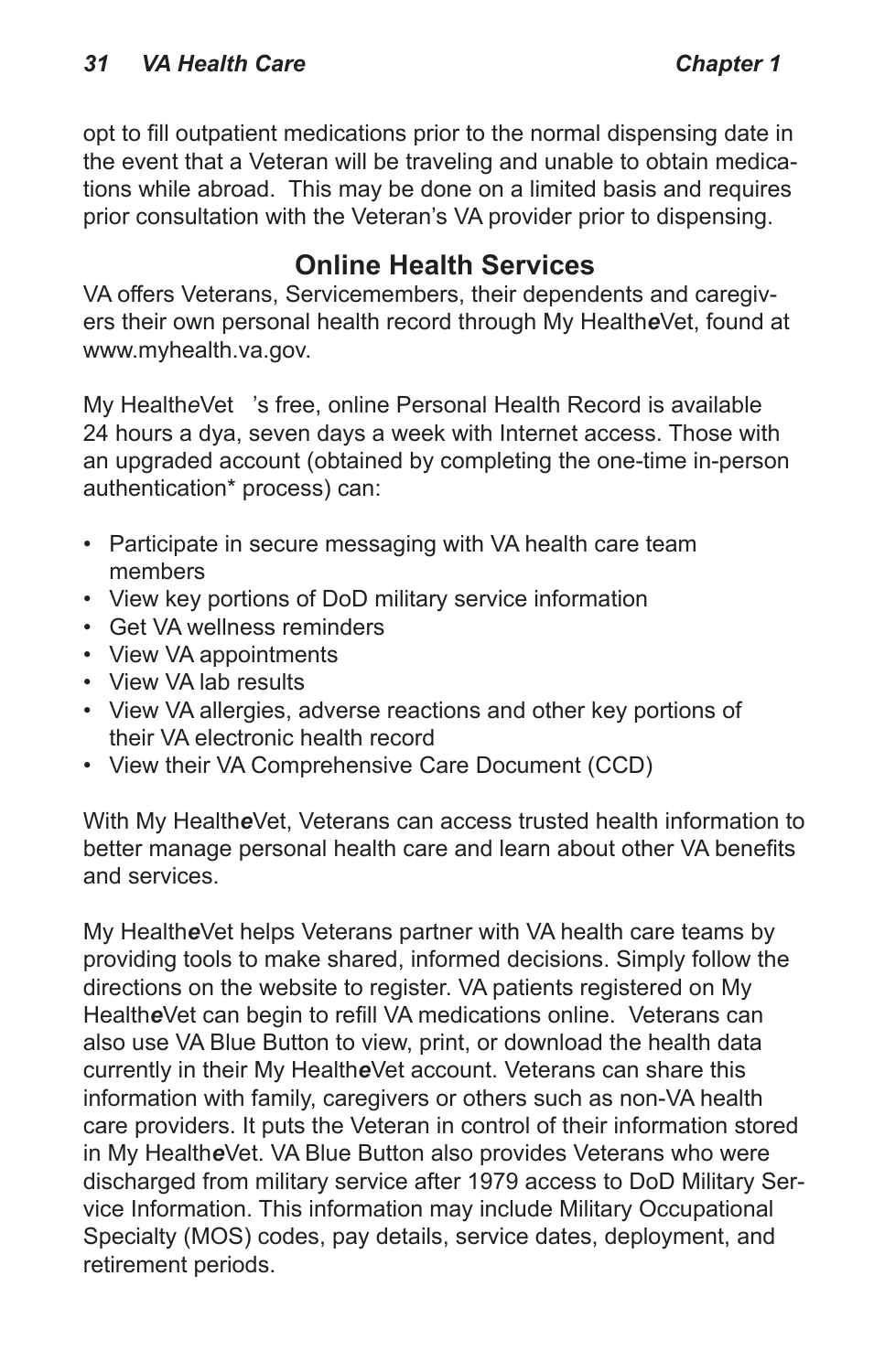\*To access the advanced My Health*e*Vet features, Veterans will need to get an upgraded account by completing a one-time process at their VA facility. Visit My Health*e*Vet at www.myhealth.va.gov, register and learn more about in-person authentication plus the many features and tools available with Internet access. Veterans with questions should contact the My Health*e*Vet Coordinator at their VA facility.

## **Caregiver Programs and Services**

VA has long supported family caregivers as vital partners in providing care worthy of the sacrifices by America's Veterans and Servicemembers. Each VA medical center has a Caregiver Support Program coordinated by a Caregiver Support Coordinator (CSC). The CSC coordinates caregiver activities and serves as a resource expert for Veterans, their families and VA providers. Several programs are available for all Veteran caregivers including:

**In-Home and Community Based Care:** Skilled home health care, homemaker/home health aide services, community adult day health care and Home Based Primary Care.

**Respite Care:** Designed to relieve the family caregiver from the constant burden of caring for a chronically ill or disabled Veteran at home. Services can include in-home care, a short stay in an institutional setting or adult day health care.

**Post-9/11 Caregiver Program:** The Caregivers and Veterans Omnibus Health Services Act of 2010 allows VA to provide unprecedented benefits to eligible Caregivers (a parent, spouse, child, step-family member, extended family member, or an individual who lives with the Veteran, but is not a family member) of eligible Veterans who incurred or aggravated a serious injury in the line of duty on or after Sept. 11, 2001 (post-9/11 Veterans) under the Program of Comprehensive Assistance for Family Caregivers.

## **Services include:**

- Monthly stipend based on the personal care needs of the Veteran
- Travel expenses, including lodging and per diem while accompanying Veterans undergoing care
- Access to health care insurance through the Civilian Health and Medical Program of the Department of Veterans Affairs (CHAMPVA) if the Caregiver is not already entitled to care or services under a health plan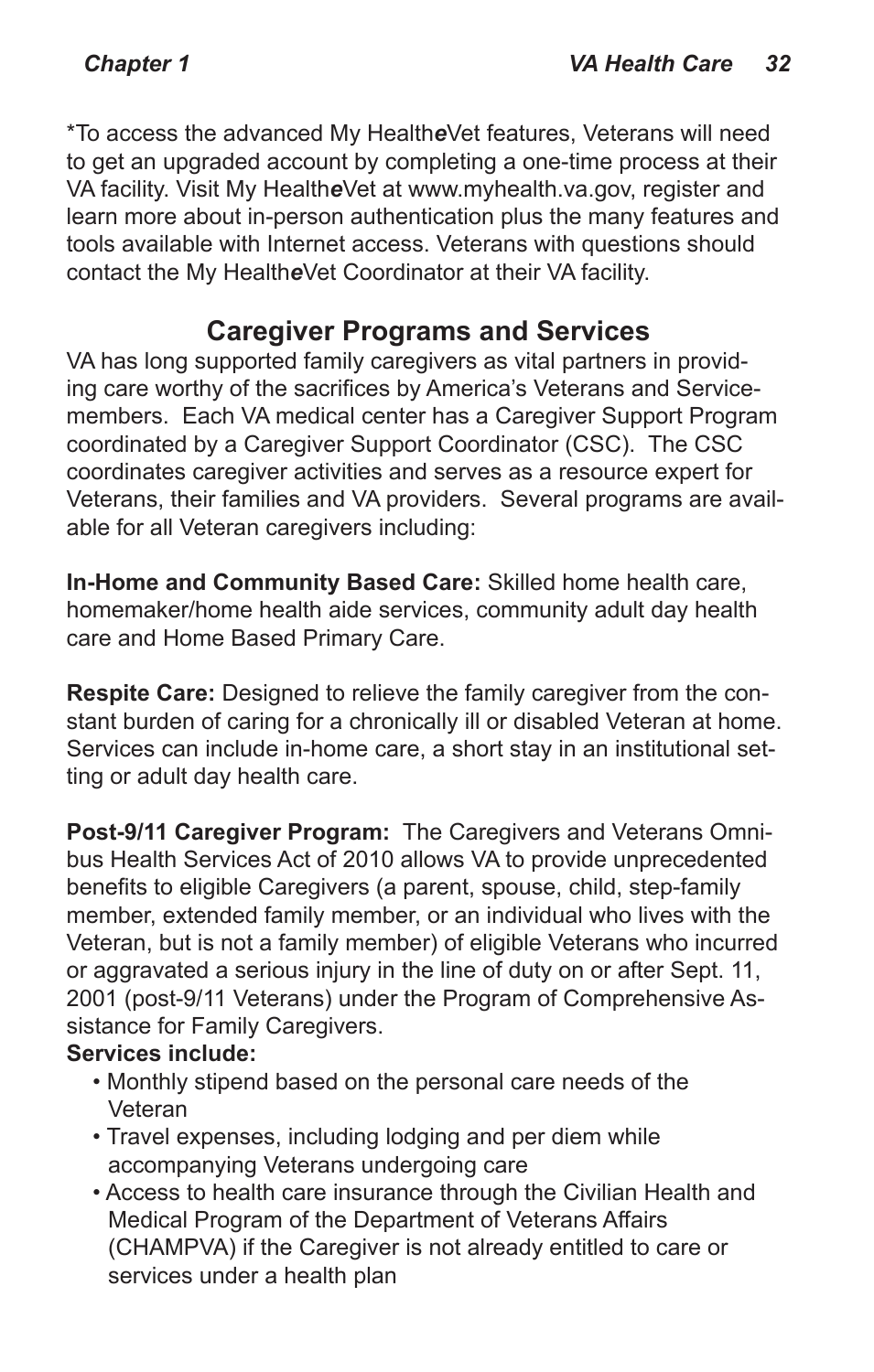- Mental Health services and counseling
- Comprehensive VA Caregiver training
- Respite care
- Appropriate caregiving instruction and training

VA currently provides multiple training opportunities, which include pre-discharge care instruction and specialized caregiver programs in multiple severe traumas such as traumatic brain injury (TBI), spinal cord injury/disorders, and blind rehabilitation. VA has a caregiver website, www.caregiver.va.gov, which provides tools, resources, and information to Family Caregivers.

**Family Support Services:** These support groups can be face-toface or on the telephone. They include family counseling, spiritual and pastoral care, family leisure and recreational activities and temporary lodging in Fisher Houses.

**Travel:** VA's Comprehensive Assistance for family caregivers Program entitles the designated family caregiver to beneficiary travel benefits. These benefits include:

- Transport, lodging, and subsistence for period of caregiver training
- Transport, lodging, and subsistence while traveling as Veteran's attendant to and from VA Health care as well as duration of care at VA or VA authorized facility.
- Mileage or common carrier transport.
- Lodging and/or subsistence at 50 percent of local federal employee rates

**Other Benefits:** VA provides durable medical equipment and prosthetic and sensory aides to improve function, financial assistance with home modification to improve access and mobility, and transportation assistance for some Veterans to and from medical appointments.

## **Veterans Canteen Service**

Established in 1946, the Veterans Canteen Service (VCS) was created to provide merchandise and services at reasonable prices to Veterans enrolled in the VA health care system, caregivers, and visitors. The VCS PatriotStoreDirect 1-800-664-8258 provides services to those who cannot visist a VA facility. For more information, visit VCS online at www.vacanteen.va.gov for more information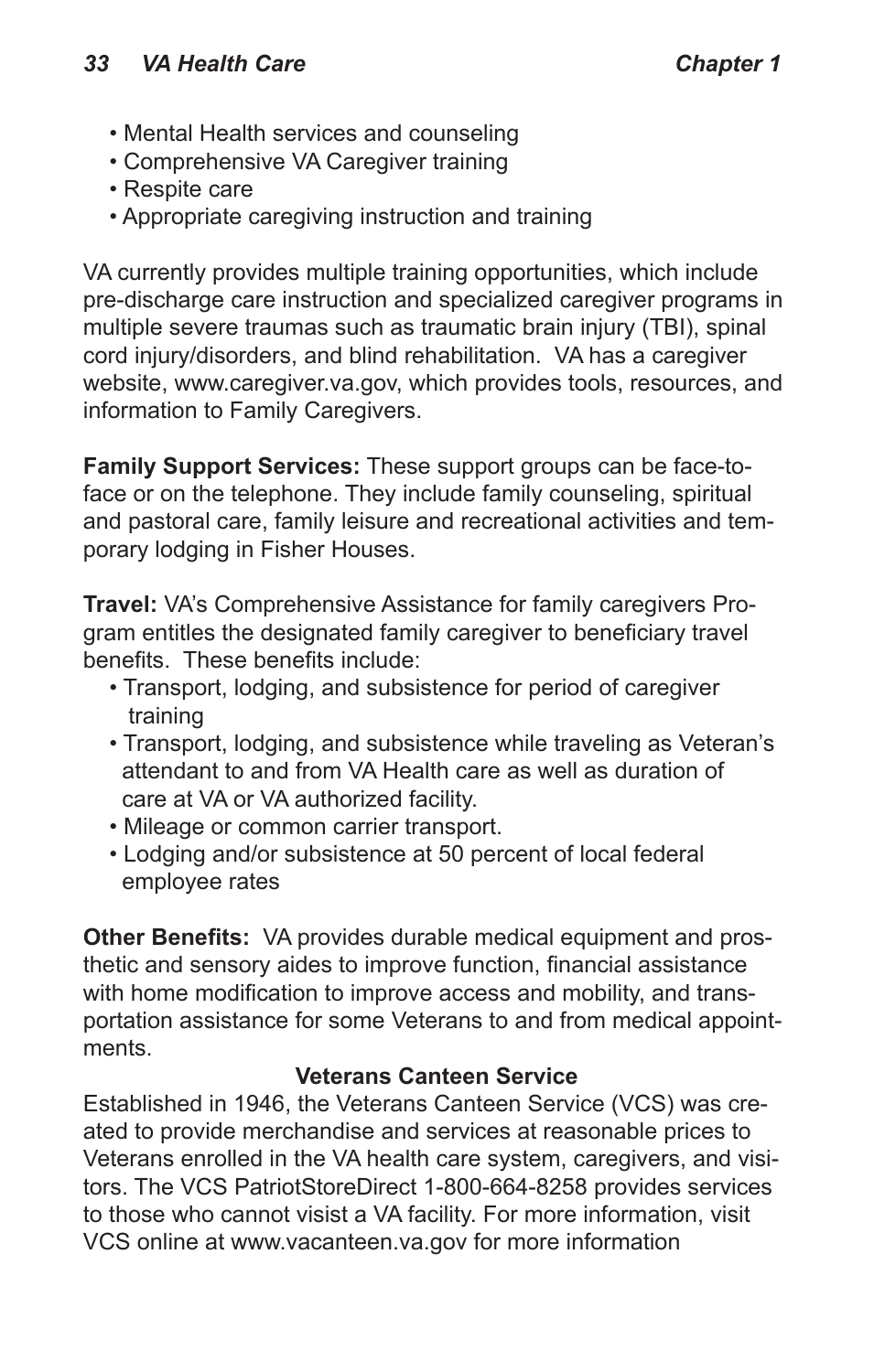## *Chapter 2* **Service-connected Disabilities**

## **Disability Compensation**

Disability compensation is a monetary benefit paid to Veterans who are determined by VA to be disabled by an injury or illness that was incurred or aggravated during active military service. These disabilities are considered to be service connected. To be eligible for compensation, the Veteran must have been separated or discharged under conditions other than dishonorable.

Monthly disability compensation varies with the degree of disability and the number of eligible dependents. Veterans with certain severe disabilities may be eligible for additional special monthly compensation (SMC). Disability compensation benefits are not subject to federal or state income tax.

The payment of military retirement pay, disability severance pay and separation incentive payments, known as Special Separation Benefit (SSB) and Voluntary Separation Incentive (VSI), may affect the amount of VA compensation paid to disabled Veterans. For additional details on types of disability claims and how to apply, go to http://benefits.va.gov/benefits/ or apply online at https://www.ebenefits.va.gov/.

\* Veterans with disability ratings of at least 30 percent are eligible for additional allowances for dependents, including spouses, minor children, children between the ages of 18 and 23 who are attending school, children who are permanently incapable of self-support because of a disability arising before age 18, and dependent parents. The additional amount depends on the disability rating and the number of dependents.

## **Additional Benefits for Eligible Military Retirees**

Concurrent Retirement and Disability Pay (CRDP) is a DoD program that allows some individuals to receive both military retired pay and VA disability compensation. Normally, such concurrent receipt is prohibited.

Veterans do not need to apply for this benefit, as payment is coordinated between VA and the military pay center.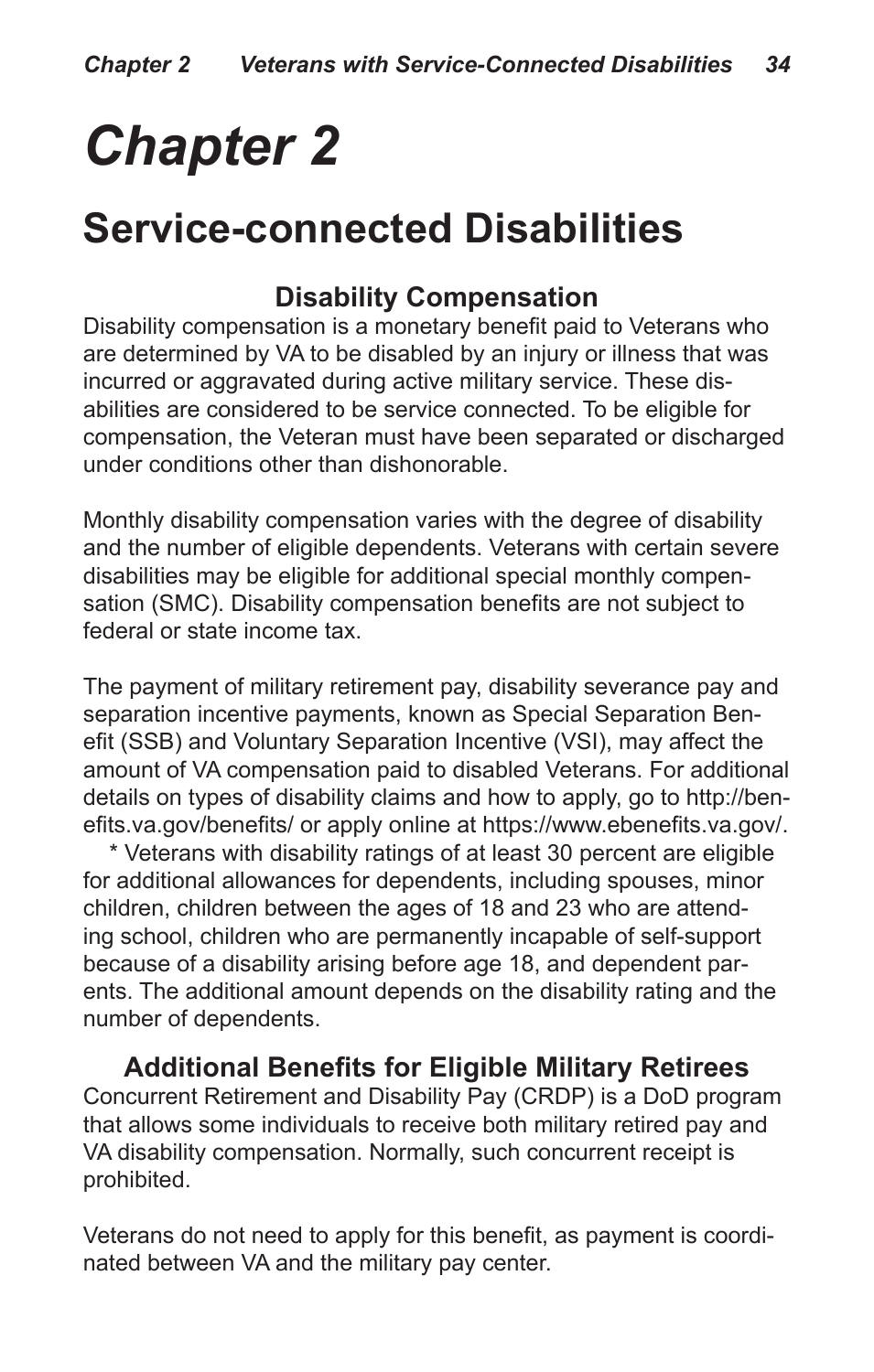To qualify for CRDP, Veterans must have a VA service-connected rating of 50 percent or greater, be eligible to receive retired pay, and:

- Be retired from military service based on longevity, including Temporary Early Retirement Authority (TERA) retirees; or
- Be retired due to disability with 20 or more qualifying years of service\*; or
- Be retired from National Guard or Reserve service with 20 or more qualifying years.

\* For Veterans who retired due to disability with 20 or more qualifying years, CRDP is subject to an offset for the difference between retired pay based on disability and retired pay based on longevity.

Combat-Related Special Compensation (CRSC) is a DoD program that provides a tax-free monthly payment to eligible retired Veterans with combat-related disabilities. CRSC, in effect, restores retired pay lost due to VA disability compensation offset. Veterans must apply for CRSC through their branch of service.

To qualify for CRSC, Veterans must be eligible to receive retired pay, and:

• Be retired from military service based on longevity, including Temporary Early Retirement Authority (TERA) retirees; or

| <b>Disability Rating</b> | <b>Monthly Rate</b> |
|--------------------------|---------------------|
| 10 percent               | \$130.94            |
| 20 percent               | \$258.83            |
| 30 percent*              | \$400.93            |
| 40 percent*              | \$577.54            |
| 50 percent*              | \$822.15            |
| 60 percent*              | \$1,041.39          |
| 70 percent*              | \$1,312.40          |
| 80 percent*              | \$1,525.55          |
| 90 percent*              | \$1,714.34          |
| 100 percent*             | \$2,858.24          |

## **2014 VA Disability Compensation**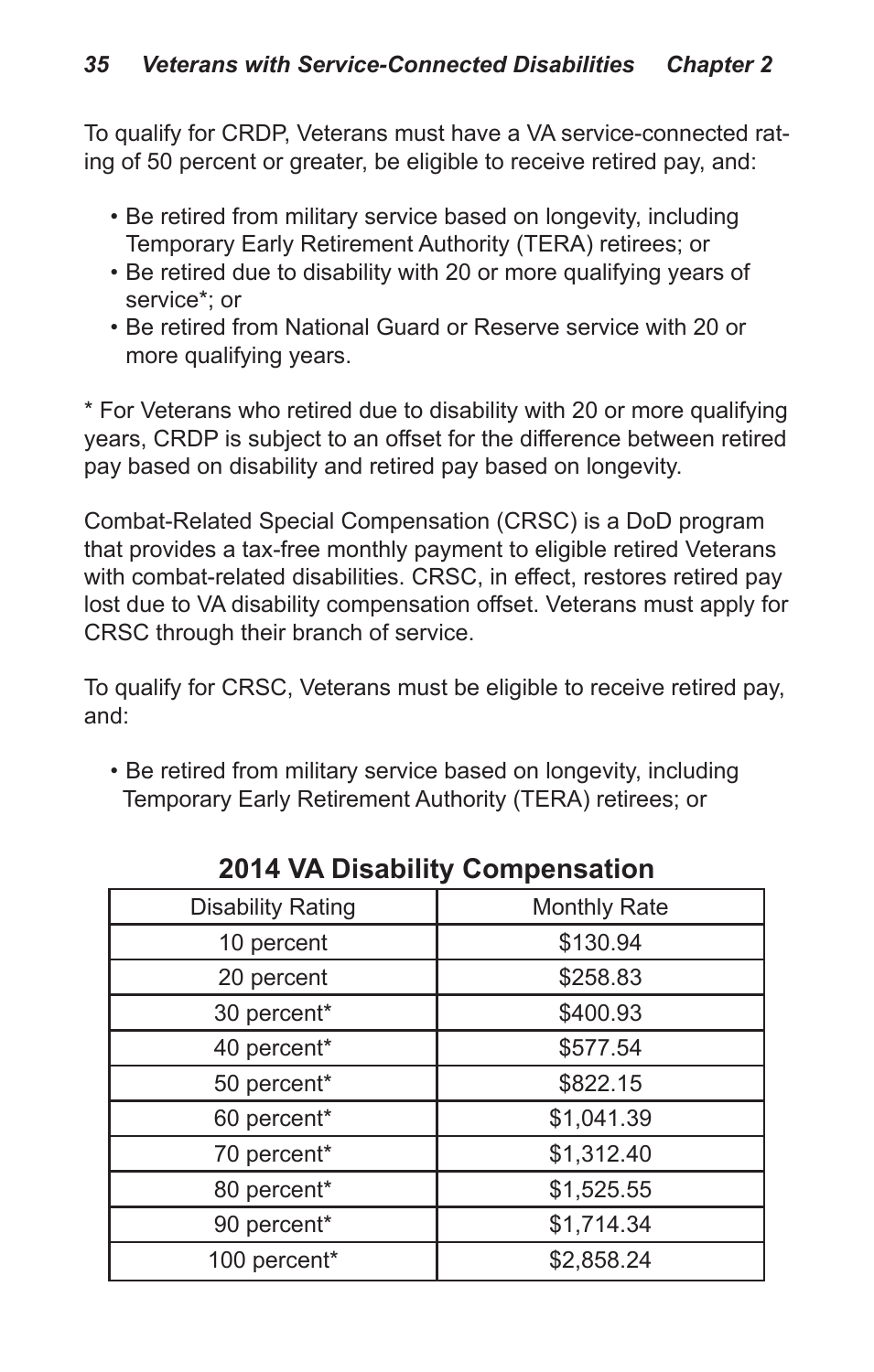- Be retired due to disability, including Veterans with less than 20 years of service\*; or
- Be retired from National Guard or Reserve service with 20 or more qualifying years, and
- Have waived retired pay to receive VA compensation, and
- Have a compensable service-connected disability

\*For Veterans who retired due to disability, CRSC is subject to an offset for the difference between retired pay based on disability and retired pay based on years of service.

Disabilities related to in-service exposure to hazards (e.g., Agent Orange, Gulf War illnesses, radiation exposure) for which VA awards compensation are considered combat-related for CRSC purposes. However, Veterans still must apply to their branch of service for a combat-related determination.

For more information, visit www.defense.gov, or call the toll-free phone number for the Veteran's branch of service:

**Army** 1-866-281-3254, https://www.hrc.army.mil/TAGD/CRSC or email at usarmy.knox.hrc.mbx.tagd-crsc-claims@mail.mil

**Air Force** 1-800-525-0102, http://www.afpc.af.mil/library/combat.asp or email at AFPC.DPPDC.AFCRSC@RANDOLPH.AF.MIL

**Navy/Marine Corps** 1-877-366-2772, http://www.public.navy.mil/asnmra/corb/CRSCB/Pages/CRSCB%20main%20page.aspx or email at crsc@navy.mil

**Coast Guard** 1-703-872-6626, http://www.uscg.mil/adm1/crsc.asp

## **Disability Compensation for Presumptive Conditions**

Certain chronic and tropical diseases (for example, multiple sclerosis, diabetes mellitus, and arthritis) may be service connected if the disease becomes at least 10 percent disabling within the applicable time limit following service. For a comprehensive list of these chronic diseases, see 38 CFR 3.309; for applicable time limits, see 38 CFR 3.307.

All Veterans who develop Amyotrophic Lateral Sclerosis (ALS), also known as Lou Gehrig's Disease, at any time after separation from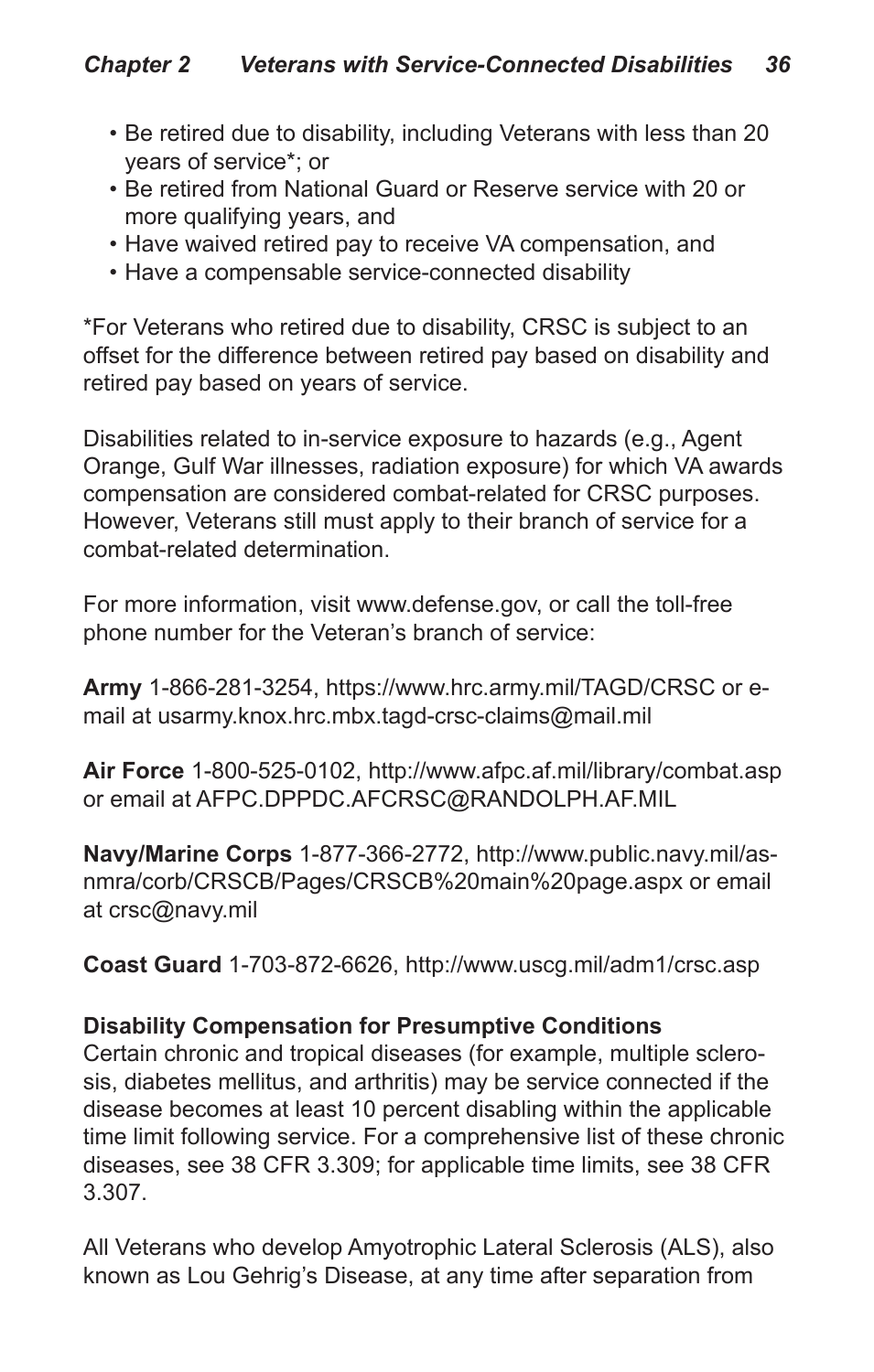service may be eligible for compensation for that disability. To be eligible, the Veteran must have served a minimum of 90 consecutive days of active service.

**Prisoners of War:** For former prisoners of war (POWs) who were imprisoned for any length of time, VA presumes the following disabilities to be service connected if they become at least 10 percent disabling any time after military service: psychosis, any of the anxiety states, dysthymic disorder, organic residuals of frostbite, post-traumatic osteoarthritis, atherosclerotic heart disease or hypertensive vascular disease and their complications, stroke and its complications, and, effective Oct.10, 2008, osteoporosis if the Veteran has post-traumatic stress disorder (PTSD).

For former POWs who were imprisoned for at least 30 days, the following conditions are also presumed to be service connected: avitaminosis, beriberi, chronic dysentery, helminthiasis, malnutrition (including optic atrophy associated with malnutrition), pellagra and/or other nutritional deficiencies, irritable bowel syndrome, peptic ulcer disease, peripheral neuropathy except where related to infectious causes, cirrhosis of the liver, and, effective Sept. 28, 2009, osteoporosis.

#### **Veterans Exposed to Agent Orange and Other Herbicides:** A

Veteran who served in the Republic of Vietnam between Jan. 9, 1962, and May 7, 1975, is presumed to have been exposed to Agent Orange and other herbicides used in support of military operations.

VA presumes the following diseases to be service-connected for such exposed Veterans: AL amyloidosis, chloracne or other acneform disease similar to chloracne, porphyria cutanea tarda, soft-tissue sarcoma (other than osteosarcoma, chondrosarcoma, Kaposi's sarcoma or mesothelioma), Hodgkin's disease, multiple myeloma, respiratory cancers (lung, bronchus, larynx, trachea), non-Hodgkin's lymphoma, prostate cancer, acute and sub-acute peripheral neuropathy, diabetes mellitus (Type 2), all chronic B-cell leukemias (including, but not limited to, hairy-cell leukemia and chronic lymphocytic leukemia), Parkinson's disease, and ischemic heart disease.

**Veterans Exposed to Radiation:** For Veterans who participated in radiation risk activities as defined in VA regulations while on active duty, active duty for training, or inactive duty training, the following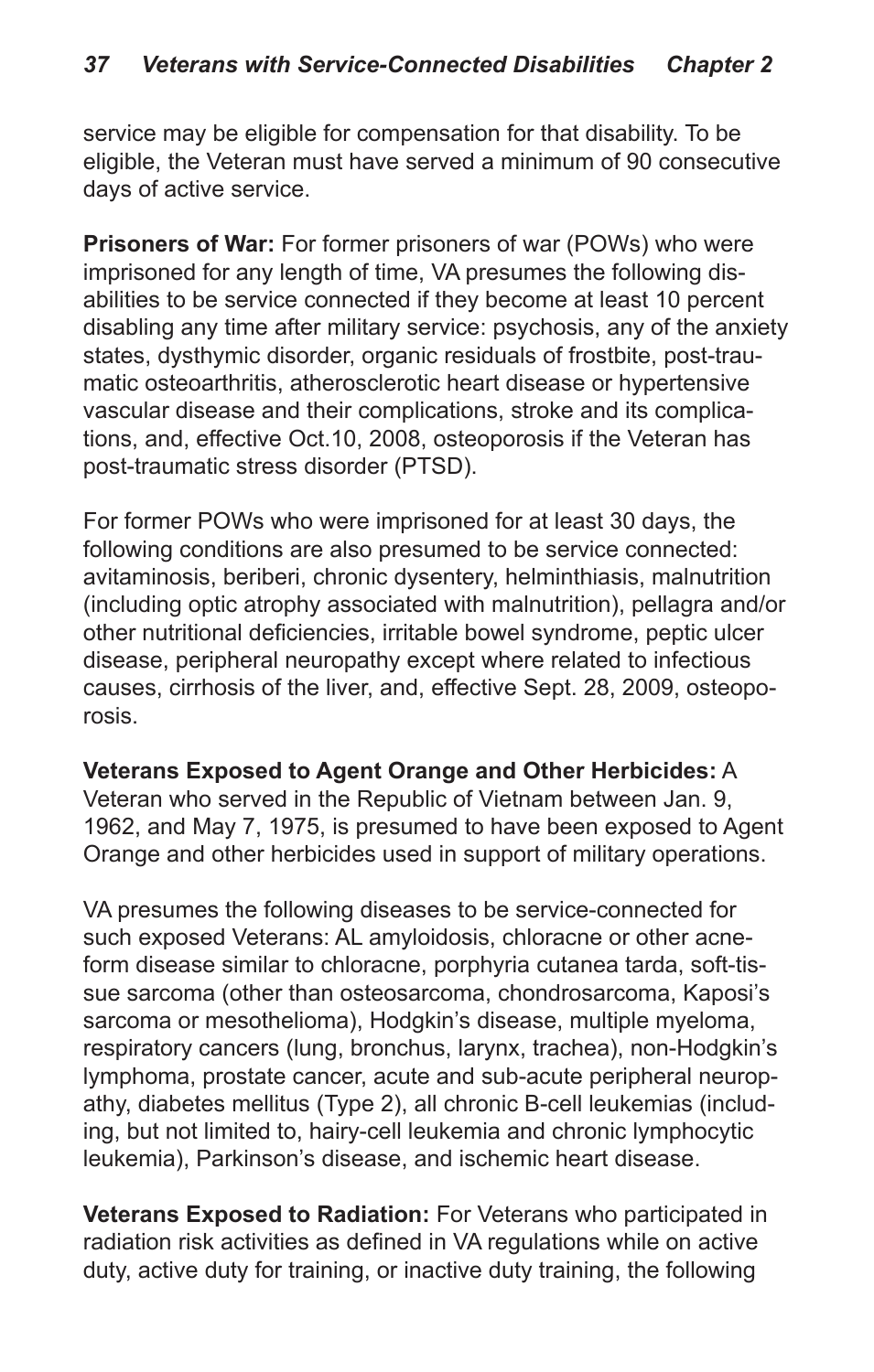conditions are presumed to be service connected: all forms of leukemia (except for chronic lymphocytic leukemia); cancer of the thyroid, breast, pharynx, esophagus, stomach, small intestine, pancreas, bile ducts, gall bladder, salivary gland, urinary tract (renal pelvis, ureter, urinary bladder and urethra), brain, bone, lung, colon, and ovary; bronchiolo-alveolar carcinoma; multiple myeloma; lymphomas (other than Hodgkin's disease), and primary liver cancer (except if cirrhosis or hepatitis B is indicated).

To determine service connection for other conditions or exposures not eligible for presumptive service connection, VA considers factors such as the amount of radiation exposure, duration of exposure, elapsed time between exposure and onset of the disease, gender and family history, age at time of exposure, the extent to which a nonservice exposure could contribute to disease, and the relative sensitivity of exposed tissue.

**Gulf War Veterans with Chronic Disabilities:** Some Veterans may receive disability compensation for chronic disabilities resulting from undiagnosed illnesses and/or medically unexplained chronic multisymptom illnesses defined by a cluster of signs or symptoms. A disability is considered chronic if it has existed for at least six months.

The undiagnosed illness must have appeared either during active service in the Southwest Asia theater of operations during the Gulf War period of Aug. 2, 1990, to July 31, 1991, or to a degree of at least 10 percent at any time since then through Dec.31, 2016. This theater of operations includes Iraq, Kuwait, Saudi Arabia, the neutral zone between Iraq and Saudi Arabia, Bahrain, Qatar, the United Arab Emirates, Oman, the Gulf of Aden, the Gulf of Oman, the Persian Gulf, the Arabian Sea, the Red Sea, and the airspace above these locations.

Examples of symptoms of an undiagnosed illness and medically unexplained chronic multi-symptom illness defined by a cluster of signs and symptoms include: chronic fatigue syndrome, fibromyalgia, functional gastrointestinal disorders, fatigue, signs or symptoms involving the skin, headache, muscle pain, joint pain, neurological signs or symptoms, neuropsychological signs or symptoms, signs or symptoms involving the respiratory system (upper or lower), sleep disturbances, gastrointestinal signs or symptoms, cardiovascular signs or symptoms, abnormal weight loss, and menstrual disorders.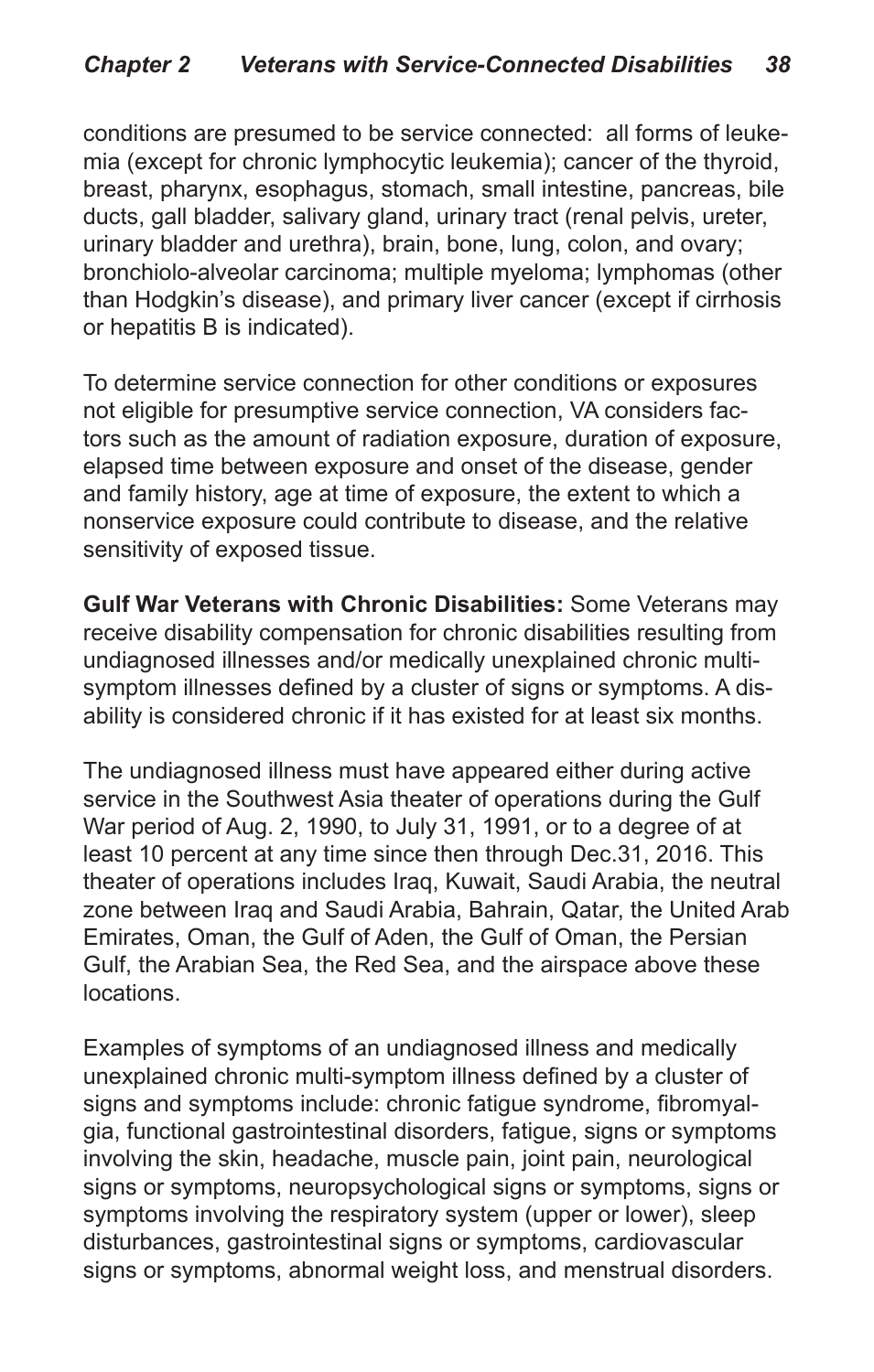Presumptive service connection may be granted for the following infectious diseases if found compensable within a specific time period: Brucellosis, Campylobacter jejuni, Coxiella burnetti (Q fever), Malaria, Mycobacterium tuberculosis, non-typhoid Salmonella, Shigella, Visceral leishmaniasis, and West Nile virus. Qualifying periods of service for these infectious diseases include active military, naval, or air service in the above stated Southwest Asia theater of operations during the Gulf War period of Aug. 2, 1990, until such time as the Gulf War is ended by Congressional action or Presidential proclamation; and active military, naval, or air service on or after Sept. 19, 2001, in Afghanistan.

## **Housing Grants for Disabled Veterans**

Certain Servicemembers and Veterans with service-connected disabilities may be entitled to a housing grant from VA to help build a new specially adapted house, to adapt a home they already own, or buy a house and modify it to meet their disability-related requirements. Eligible Veterans or Servicemembers may now receive up to three grants, with the total dollar amount of the grants not to exceed the maximum allowable. Previous grant recipients who had received assistance of less than the current maximum allowable may be eligible for an additional grant.

**Specially Adapted Housing (SAH) Grant:** VA may approve a grant of not more than 50 percent of the cost of building, buying, or adapting existing homes or paying to reduce indebtedness on a currently owned home that is being adapted, up to a maximum of \$67,555. In certain instances, the full grant amount may be applied toward remodeling costs. Veterans and Servicemembers must be determined eligible to receive compensation for permanent and total serviceconnected disability due to one of the following:

- 1. Loss or loss of use of both lower extremities, which so affects the functions of balance or propulsion to preclude ambulating without the aid of braces, crutches, canes or a wheelchair.
- 2. Loss or loss of use of both upper extremities at or above the elbow.
- 3. Blindness in both eyes, having only light perception, plus loss or loss of use of one lower extremity.
- 4. Loss or loss of use of one lower extremity together with (a) residuals of organic disease or injury, or (b) the loss or loss of use of one upper extremity which so affects the functions of balance or propulsion as to preclude locomotion without the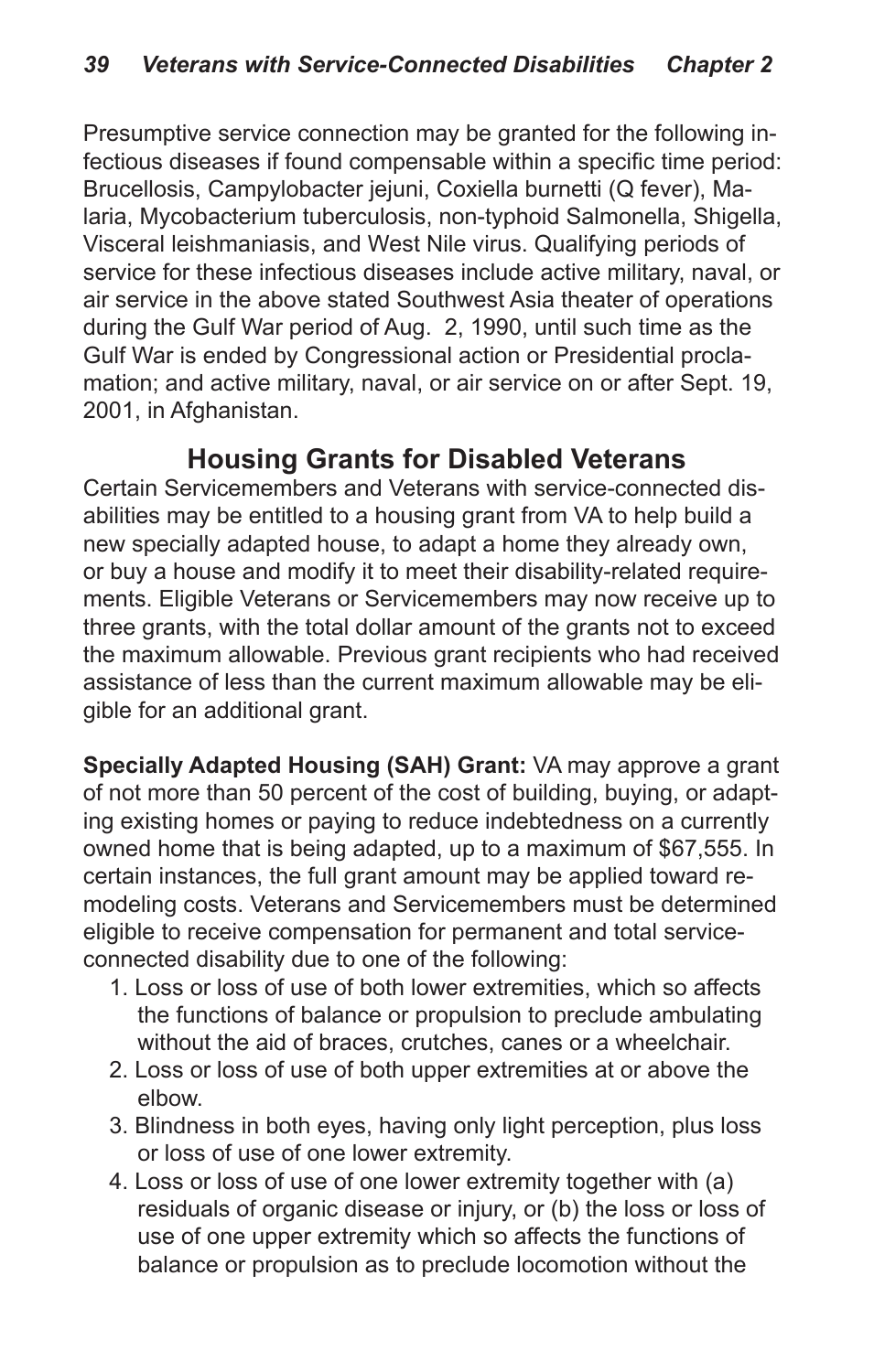use of braces, canes, crutches or a wheelchair.

- 5. Severe burn injuries, which are defined as full thickness or subdermal burns that have resulted in contractures with limitation of motion of two or more extremities or of at least one extremity and the trunk.
- 6. The loss, or loss of use of one or more lower extremities due to service on or after Sept. 11, 2001, which so affects the functions of balance or propulsion as to preclude ambulating without the aid of braces, crutches, canes, or a wheelchair.

**Special Home Adaption (SHA) Grant:** VA may approve a benefit amount up to a maximum of \$13,511 for the cost of necessary adaptations to a Servicemember's or Veteran's residence or to help him/ her acquire a residence already adapted with special features for his/ her disability, to purchase and adapt a home, or for adaptations to a family member's home in which they will reside.

To be eligible for this grant, Servicemembers and Veterans must be entitled to compensation for permanent and total service-connected disability due to one of the following:

- 1. Blindness in both eyes with 20/200 visual acuity or less.
- 2. Anatomical loss or loss of use of both hands.
- 3. Severe burn injuries (see above).

**Temporary Residence Adaptation (TRA):** Eligible Veterans and Servicemembers who are temporarily residing in a home owned by a family member may also receive a TRA grant to help the Veteran or Servicemember adapt the family member's home to meet his or her special needs. Those eligible for a \$67,555 grant would be permitted to use up to \$29,657 and those eligible for a \$13,511 grant would be permitted to use up to \$5,295. Grant amounts are adjusted Oct.1 every year based on a cost-of-construction index. These adjustments will increase the grant amounts or leave them unchanged; grant amounts will not decrease. Under the Honoring America's Veterans and Caring for Camp Lejeune Families Act of 2012, TRA grant amounts do not count against SAH grant maximum amounts starting Aug. 6, 2013.

The property may be located outside the United States, in a country or political subdivision which allows individuals to have or acquire a beneficial property interest, and in which the Secretary of Veterans Affairs, in his or her discretion, has determined that it is reason-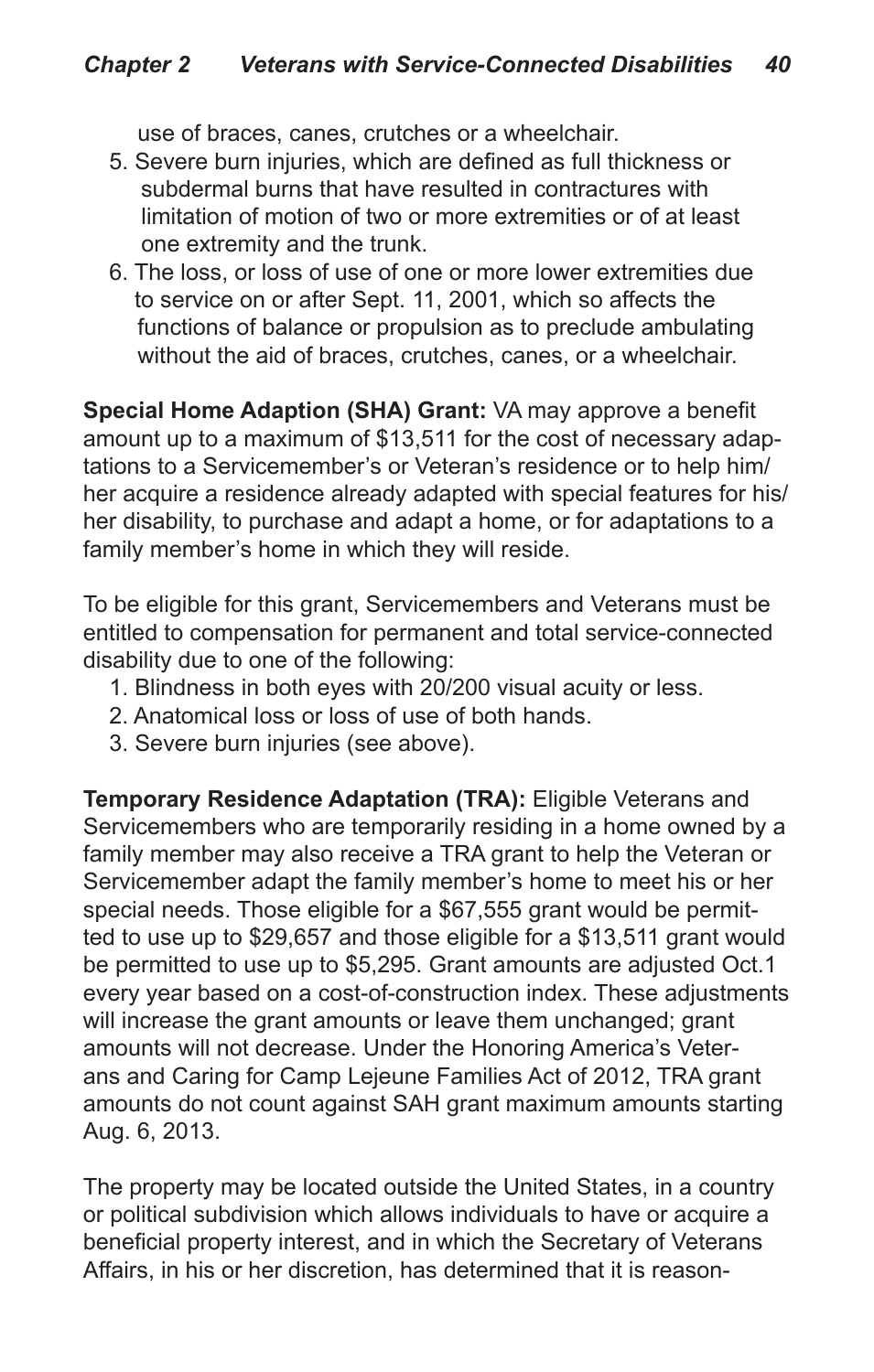ably practicable for the Secretary to provide assistance in acquiring specially adapted housing. For more information on SAH, visit http:// www.benefits.va.gov/homeloans/sah.asp.

**Supplemental Financing:** Veterans and Servicemembers with available loan guaranty entitlement may also obtain a guaranteed loan or a direct loan from VA to supplement the grant to acquire a specially adapted home. Amounts with a guaranteed loan from a private lender will vary, but the maximum direct loan from VA is \$33,000. Additional information about the Specially Adapted Housing Program is available at http://www.benefits.va.gov/homeloans/sah.asp.

**Automobile Allowance:** As of Oct. 1, 2013, Veterans and Servicemembers may be eligible for a one-time payment of not more than \$19,817 toward the purchase of an automobile or other conveyance if they have service-connected loss or permanent loss of use of one or both hands or feet, or permanent impairment of vision of both eyes to a certain degree.

They may also be eligible for adaptive equipment, and for repair, replacement, or reinstallation required because of disability or for the safe operation of a vehicle purchased with VA assistance. To apply, contact a VA regional office at 1-800-827-1000 or the nearest VA health care facility.

**Clothing Allowance:** Any Veteran who has service-connected disabilities that require a prosthetic or orthopedic appliances may receive clothing allowances. This allowance is also available to any Veteran whose service-connected skin condition requires prescribed medication that irreparably damages outer garments. To apply, contact the prosthetic representative at the nearest VA medical center.

## **Allowance for Aid and Attendance or Housebound Veterans**

A Veteran who is determined by VA to be in need of the regular aid and attendance of another person, or a Veteran who is permanently housebound, may be entitled to additional disability compensation or pension payments. A Veteran evaluated at 30 percent or more disabled is entitled to receive an additional payment for a spouse who is in need of the aid and attendance of another person.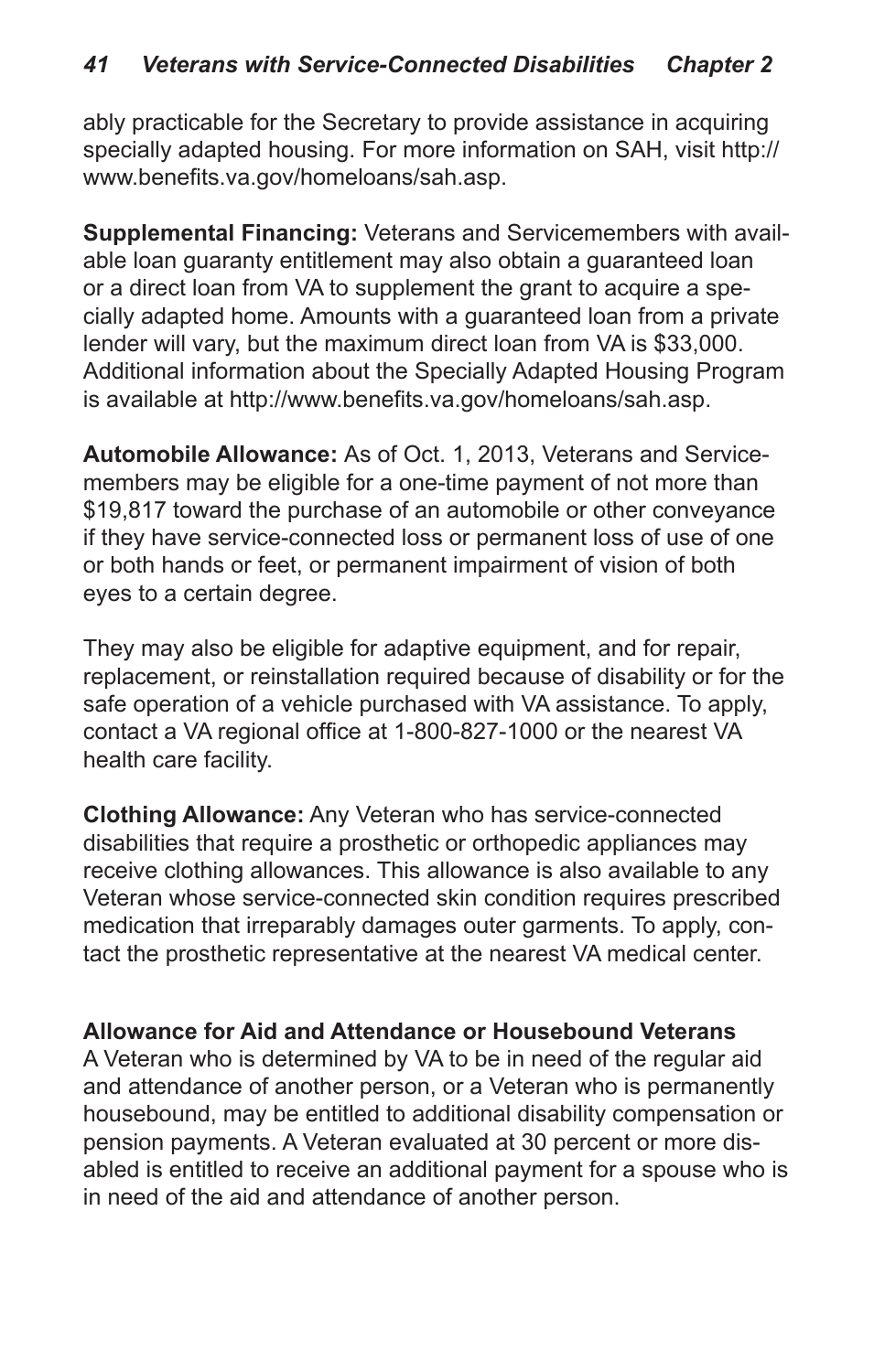# *Chapter 3*

## **Vocational Rehabilitation and Employment**

Vocational Rehabilitation and Employment (VR&E), sometimes referred to as the Chapter 31 program, provides services to eligible Servicemembers and Veterans with service-connected disabilities to help them prepare for, obtain, and maintain suitable employment or achieve independence in daily living.

## **Eligibility for Veterans**

A Veteran must have a VA service-connected disability rating of at least 20 percent with an employment handicap, or rated 10 percent with a serious employment handicap, and be discharged or released from military service under other than dishonorable conditions.

## **Eligibility for Servicemembers**

Servicemembers are eligible to apply if they expect to receive an honorable discharge upon separation from active duty, obtain a rating of 20 percent or more from VA, obtain a proposed Disability Evaluation System (DES) rating of 20 percent or more from VA, or obtain a referral to a Physical Evaluation Board (PEB) through the Integrated Disability Evaluation System (IDES).

## **Entitlement**

A Vocational Rehabilitation Counselor (VRC) works with the Veteran to determine if an employment handicap exists. An employment handicap exists if a Veteran's service-connected disability impairs his/her ability to prepare for, obtain, and maintain suitable career employment. After an entitlement decision is made, the Veteran and VRC work together to develop a rehabilitation plan. The rehabilitation plan outlines the rehabilitation services to be provided.

## **Services**

Based on their individualized needs, Veterans work with a VRC to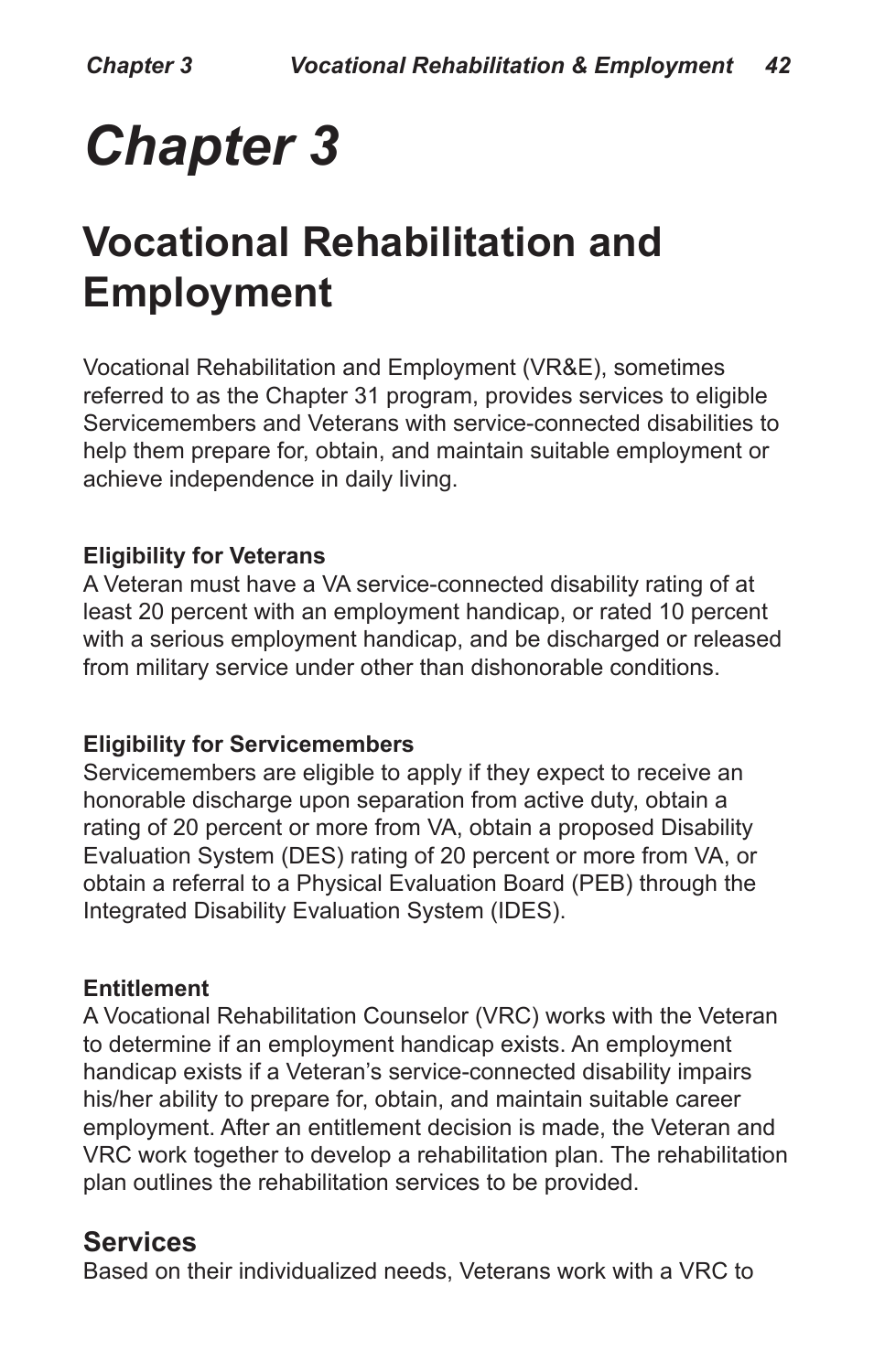select one of five tracks to employment. The Five Tracks to Employment provide greater emphasis on exploring employment options early in the rehabilitation planning process, greater informed choice for the Veteran regarding occupational and employment options, faster access to employment for Veterans who have identifiable and transferable skills for direct placement into suitable employment, and an option for Veterans who are not able to work, but need assistance to lead a more independent life. If a program of training is selected, VA pays the cost of the approved training and services (except those coordinated through other providers) that are included in an individual's rehabilitation plan, including subsistence allowance.

## **The Five Tracks to Employment are:**

#### **Reemployment with Previous Employer**

This track is for Veterans who served on active military service or in the National Guard or Reserves, and are now returning to employers for whom they worked prior to going on active duty.

## **Rapid Access to Employment**

This track is for Veterans who express a desire to obtain employment as soon as possible and already have the necessary skills to qualify for competitive employment in a suitable career.

## **Self-Employment**

This track is targeted to Veterans who have limited access to traditional employment, need flexible work schedules, or need a more accommodating work environment due to their disabling conditions or other life circumstances.

## **Employment through Long-Term Services**

This track is targeted to Veterans who need long-term services, such as remedial or refresher courses, specialized training, and/or postsecondary education, to obtain and maintain suitable employment.

## **Independent Living Services**

This track is for Veterans who are not currently able to work due to the effects of their disability, and services are needed to improve their independence in daily living.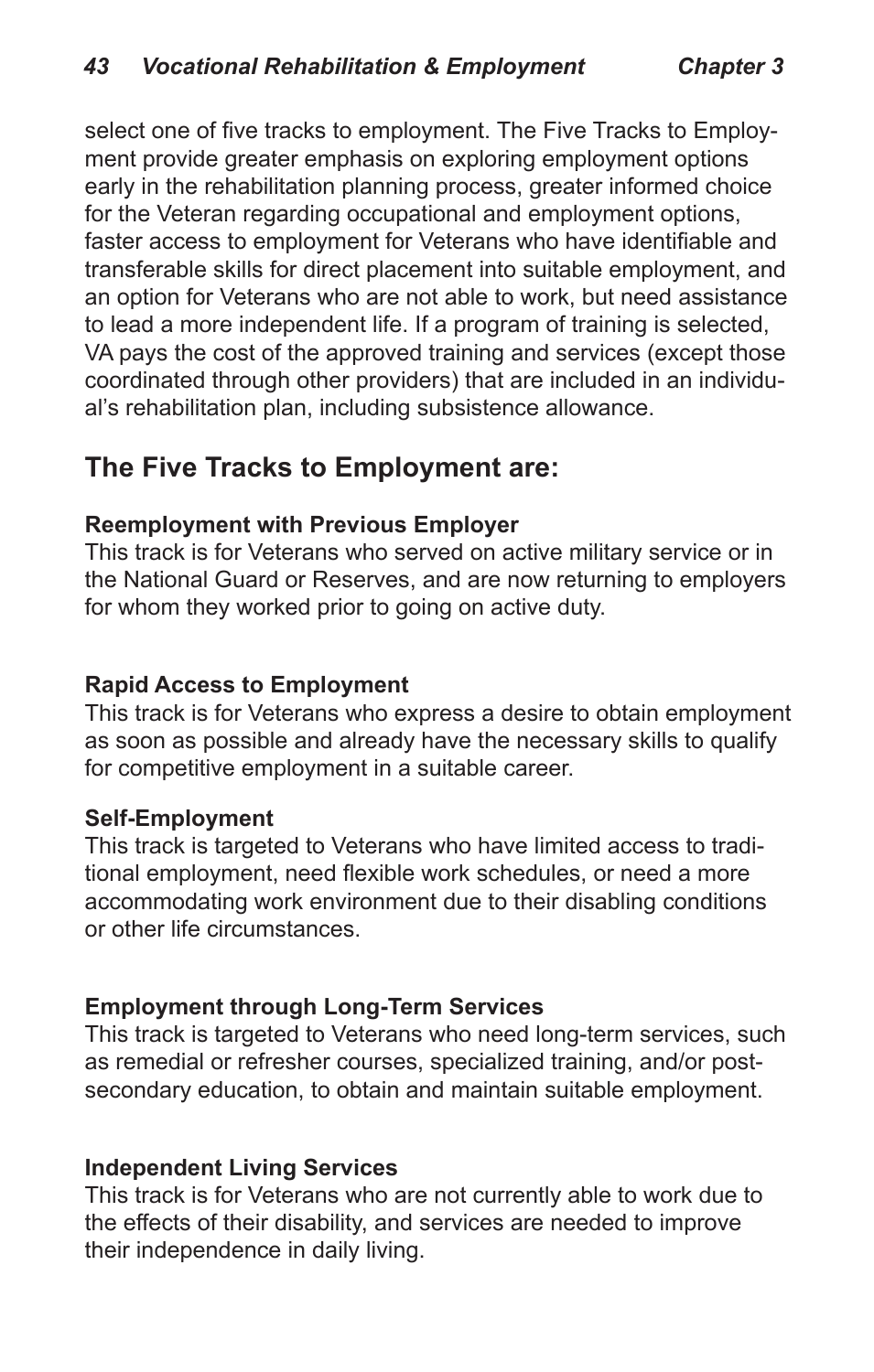## **Length of a Rehabilitation Program**

The basic period of eligibility in which VR&E benefits may be used is 12 years from the later of the following: 1) A Veteran's date of separation from active military service, or 2) The date VA first notified a Veteran that he/she has a compensable service-connected disability. Depending on the length of program needed, Veterans may be provided up to 48 months of full-time services or the part-time equivalent. Rehabilitation plans that only provide services to improve independence in daily living are limited to 30 months. These limitations may be extended in certain circumstances.

## **Subsistence Allowance**

In some cases, a Veteran may require additional education or training to become employable. A subsistence allowance is paid each month during training and is based on the rate of attendance (fulltime or part-time), the number of dependents, and the type of training. (See Chart on Page 46)

Veterans who are eligible for both VR&E services and Post-9/11 GI Bill benefits may elect a special subsistence allowance that is based on the monthly basic allowance for housing paid to active duty military. The monthly amount varies depending on the ZIP code of the training facility and is usually greater than the following regular subsistence allowance rates that are available to Veterans with no Post-9/11 GI Bill eligibility who are using VR&E benefits. Active-duty Servicemembers are not eligible for subsistence allowance until after release from active duty.

## **Employment Services**

VR&E staff assists Veterans and Servicemembers with achieving their employment goals by providing job development and placement services, which include: on-the-job training, job-seeking skills, resume development, interviewing skills and direct placement. VR&E has partnerships with federal, state and private agencies to provide direct placement of Veterans or Servicemembers. VR&E can assist with placement using the following resources:

## **On the Job Training (OJT) Program**

Employers hire Veterans at an apprentice wage, and VR&E supplements the salary up the journeyman wage (up to maximum allowable under OJT). As the Veterans progress through training, the employ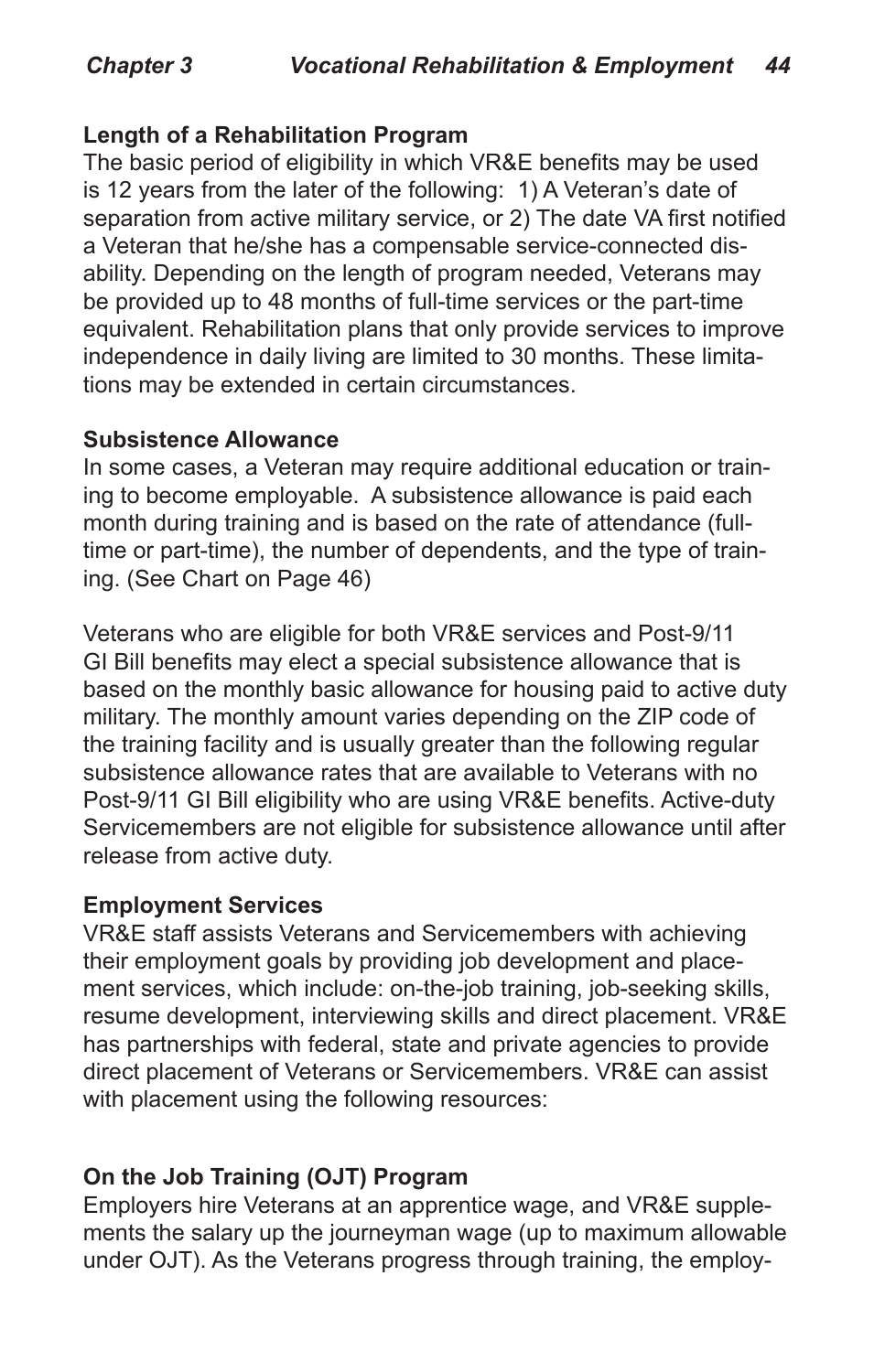ers begin to pay more of the salary until the Veterans reach journeyman level and the employers are paying the entire salary. VR&E will also pay for any necessary tools. Employers are also eligible for a federal tax credit for hiring an individual who participated in a vocational rehabilitation program.

#### **Non-Paid Work Experience (NPWE)**

The NPWE program provides eligible Veterans the opportunity to obtain training and practical job experience concurrently. This program is ideal for Veterans or Servicemembers who have a clearly established career goal, and who learn easily in a hands-on environment. This program is also well suited for Veterans who are having difficulties obtaining employment due to lack of work experience. The NPWE program may be established in a federal, state, or local (i.e. city, town, school district) government agencies only. The employer may hire the Veteran at any point during the NPWE.

## **Special Employer Incentive (SEI)**

The SEI program is for eligible Veterans who face challenges in obtaining employment. Veterans approved to participate in the SEI program are hired by participating employers and employment is expected to continue following successful completion of the program. Employers may be provided this incentive to hire Veterans. If approved, the employer will receive reimbursement for up to 50 percent of the Veteran's salary during the SEI program, which can last up to six months.

#### **The Veterans Employment Center (www.ebenefits.va.gov/eb-**

**enefits/jobs)** is the federal government's single authoritative online source for connecting transitioning Servicemembers, Veterans, and military families with meaningful career opportunities with both public and private-sector employers.

Job seekers can use the site to translate their military skills into civilian skills that employers can understand, post a public resume that is searchable by employers, and conduct a job search for both public and private-sector positions. Employers can use the site to post job opportunities, search verified resumes, make public commitments to hire Veterans, and obtain additional hiring and employment resources. All referral links direct job seekers to the employer's website and their unique job application system.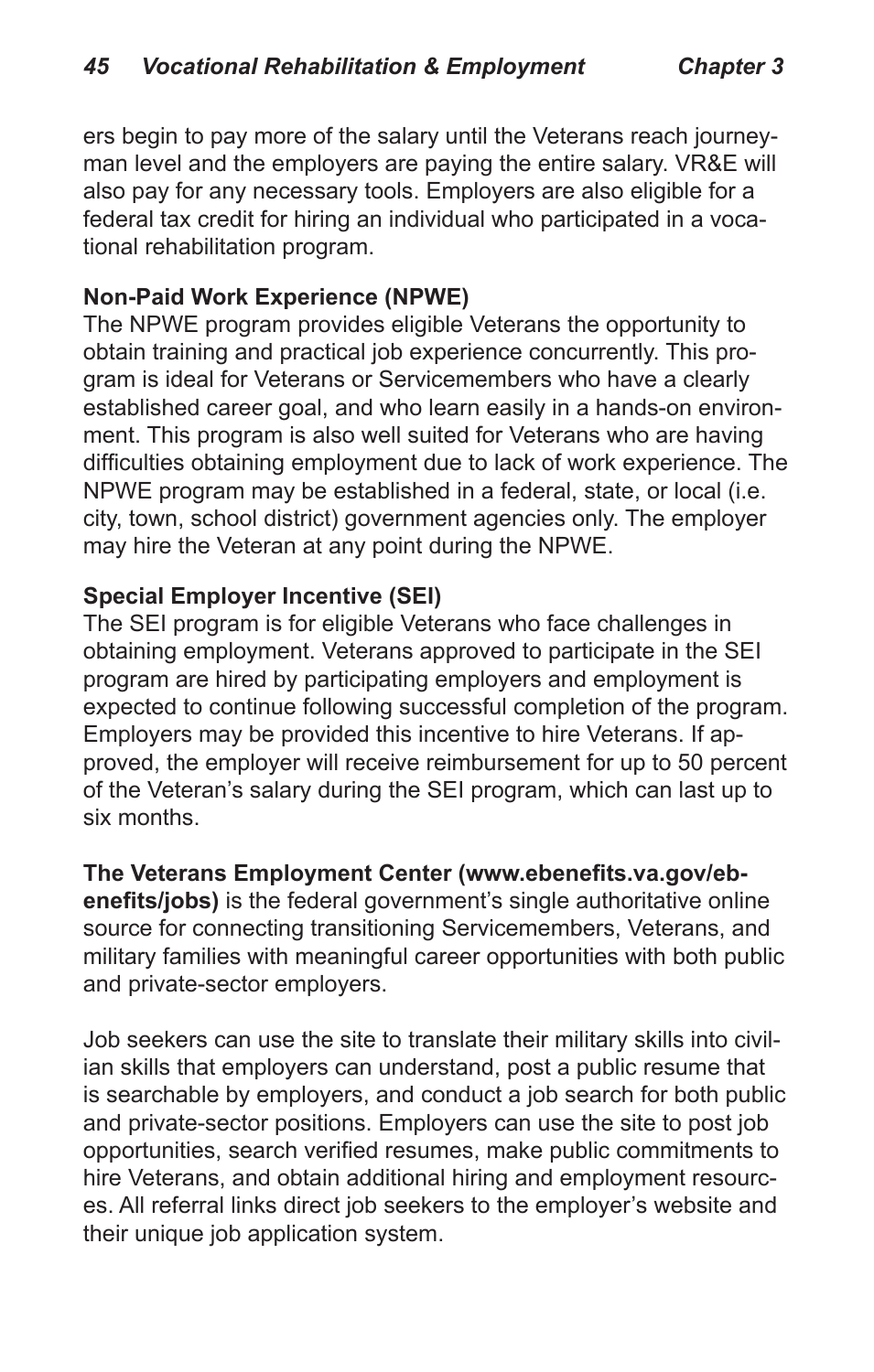*Chapter 3 Vocational Rehabilitation & Employment 46*

| <b>Training</b>                                                              | <b>Time</b> | <b>No</b><br>dependents | One<br>dependent | Two<br>dependents | Each<br><b>Additional</b><br>dependent |
|------------------------------------------------------------------------------|-------------|-------------------------|------------------|-------------------|----------------------------------------|
| Institutional*                                                               | Full-Time   | \$594.47                | \$737.39         | \$868.96          | \$63.34                                |
|                                                                              | $3/4$ -Time | \$446.67                | \$553.85         | \$649.68          | \$48.71                                |
|                                                                              | $1/2$ -Time | \$298.88                | \$370.30         | \$435.27          | \$32.50                                |
| Farm Co-op<br><b>Apprentice</b><br>$OJT**$                                   | Full-Time   | \$519.77                | \$628.55         | \$724.41          | \$47.12                                |
| <b>Extended</b><br><b>Evaluation</b><br>Services in<br><b>Rehab Facility</b> | Full-Time   | \$594.47                | \$737.39         | \$868.96          | \$63.34                                |
|                                                                              | 3/4-Time    | \$446.67                | \$553.85         | \$649.68          | \$48.71                                |
|                                                                              | $1/2$ -Time | \$298.88                | \$370.30         | \$435.27          | \$32.50                                |
|                                                                              | $1/4$ -Time | \$149.41                | \$185.17         | \$217.64          | \$16.21                                |
| Independ.<br>Living                                                          | Full-Time   | \$594.47                | \$737.39         | \$868.96          | \$63.34                                |
|                                                                              | $3/4$ -Time | \$446.67                | \$553.85         | \$649.68          | \$48.71                                |
|                                                                              | $1/2$ -Time | \$298.88                | \$370.30         | \$435.27          | \$32.50                                |

**VR&E Subsistence Allowance Rates**

## **VetSuccess On Campus (VSOC)**

The VSOC program is designed to assist Veterans as they make the transition to college life. Through the VSOC program, VR&E is strengthening partnerships with institutions of higher learning and creating opportunities to help Veterans achieve success by providing outreach and transition services to the general Veteran population during their transition from military to college life.

**The VSOC program** provides:a VA Vocational Rehabilitation Counselor assigned to each VSOC school to provide vocational testing and career, academic, and readjustment counseling services, and a VA Vet Center Outreach Coordinator, co-located on many campuses, to provide peer-to-peer counseling and referral services.

 VSOC counselors ensure that Veterans receive the support and assistance needed to pursue their educational and employment goals.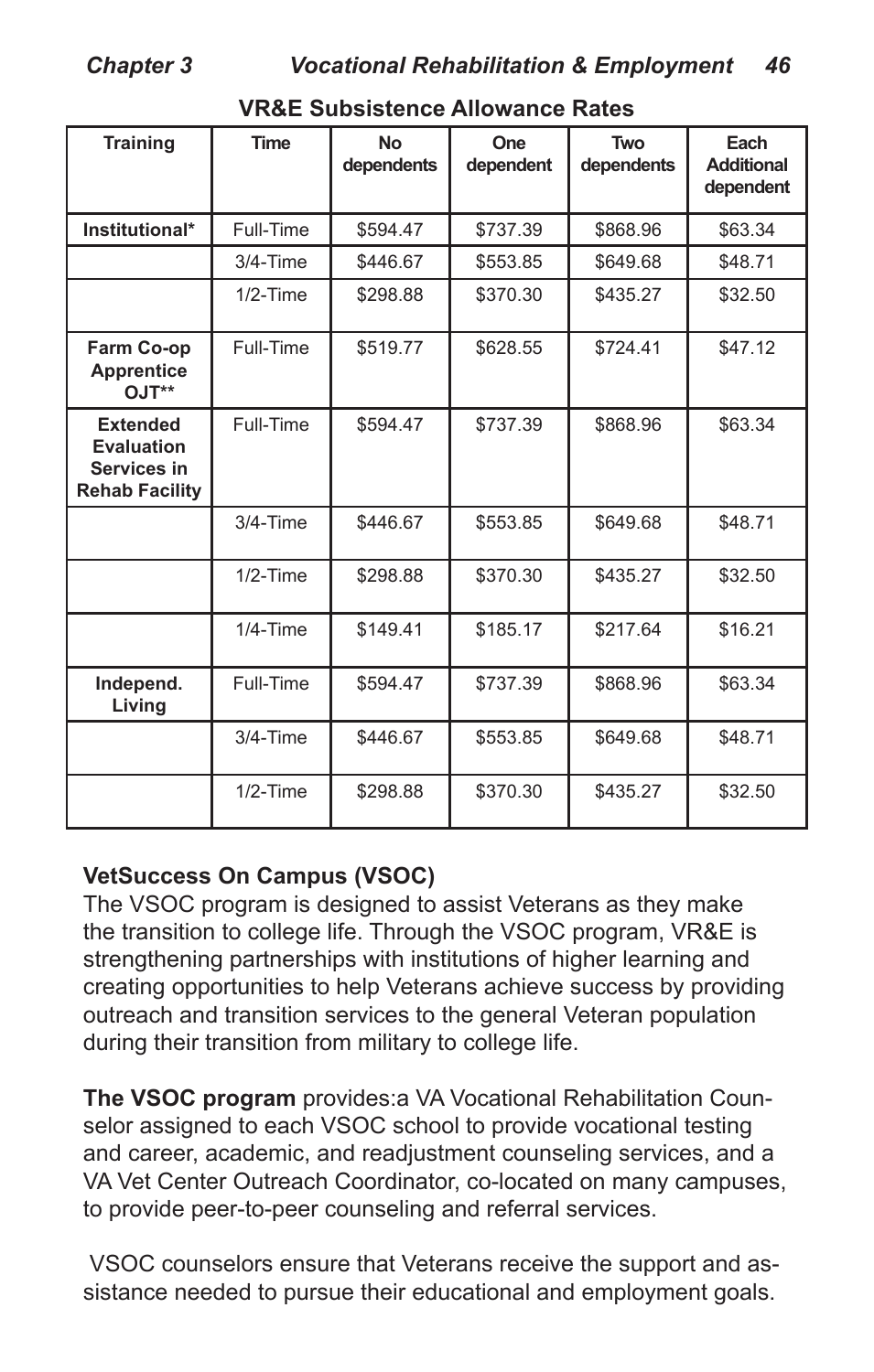Because the VSOC counselors are easily accessible on campuses, they help resolve any problems that could potentially interfere with a Veteran's educational program, to include assisting with disability requirements. If needed, they can also provide referrals for health services through VA Medical Centers, Community-Based Outpatient Clinics, or Vet Centers.

**Current VSOC locations include:** American River College, Arizona State University, Austin Community College, Austin Peay State University – Clarksville, Bellevue University, Bluegrass Community College, Boise State University, California State University – LA, California State University-Long Beach, Central New Mexico Community College, Central Texas College, Citrus College, Cleveland State University, Community College of Rhode Island, East Carolina University, Eastern Kentucky University, Eastern Michigan University, Ecpi University, Florida International University, Florida State College at Jacksonville, Florida State University, George Mason University, George Washington University, Harrisburg Area Community College, Hawaii Pacific University, Houston Community College, Irvine Valley College, Johnson County Community College, Kalamazoo Valley Community College, Kellogg Community College, LA City College, Leeward Community College, Liberty University, Lone Star College System-University Park, Long Beach City College, Middle Tennessee State University, Middlesex Community College, Midlands Technical College, Mira Costa College, Mt. San Antonio College, Norfolk State University, Northern Virginia Community College – Alexandria, Northern Virginia Community College – Annandale, Northwest Arkansas College, Northwest Florida State College, Old Dominion University, Pasadena City College, Portland Community College, Portland State University, Rhode Island College, Rutgers University, Saddleback College, Salt Lake Community College, Sam Houston State University, San Antonio College, San Diego State University, Santa Fe Community College, Southwestern Illinois College, St. Leo University - South Hampton, Syracuse University, Tallahassee Community College, Tarrant County College District-NorthEast, Tarrant County College District-South, Texas A&M University - College Station, Texas A&M University-Central Texas, The Ohio State University, Tidewater Community College - Virginia Beach, Tidewater Community College –Chesapeake, Tidewater Community College –Portsmouth, Tidewater Community College-Norfolk, Troy University, University of Alabama, University of Alaska – Anchorage, University of Arkansas, University of Cincinnati, University of Florida, University of Hawaii-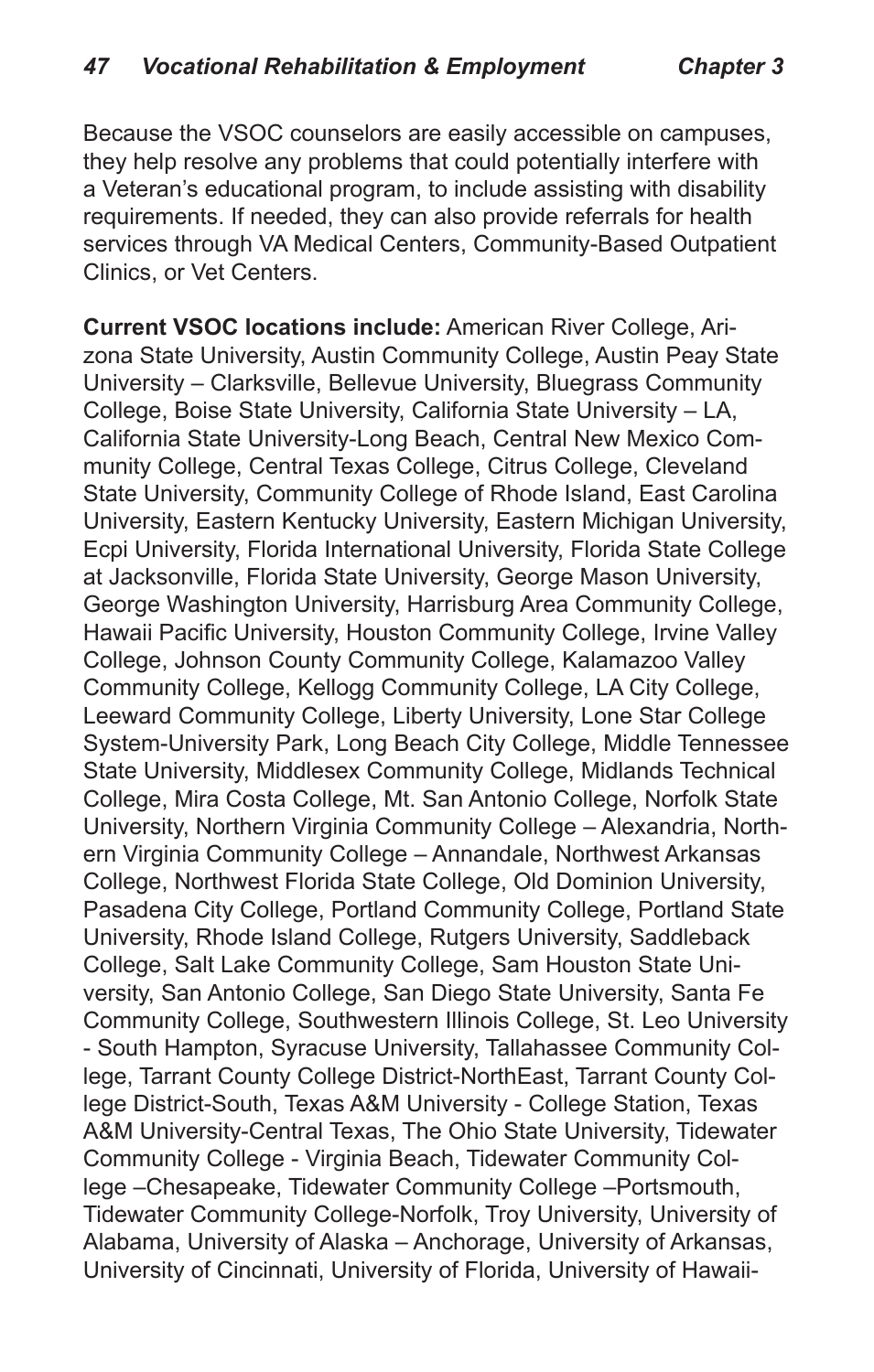## *Chapter 3 Vocational Rehabilitation & Employment 48*

Manoa, University of Houston, University of Illinois – Champaign, University of Kentucky, University of Maryland - University College, University of Michigan - Ann Arbor, University of Nebraska (Omaha), University of Nevada - Las Vegas, University of New Mexico, University of South Florida, University of Texas – Arlington, University of Texas-San Antonio, University of Utah, University of West Florida, University of Wisconsin – Milwaukee, Washtenaw Community College, Webster University-St. Louis, and Western Michigan University

**Integrated Disability Evaluation System (IDES):** VR&E is providing earlier access to VR&E benefits to wounded, ill or injured Servicemembers pending a medical separation from military service. VRCs are assigned to military installations hosting an IDES site and provide VR&E services to assist Servicemembers in the transition from active-duty to entering the labor market in viable careers. At these sites, Servicemembers will have a mandatory meeting with a VRC when referred to the Physical Evaluation Board (PEB). Servicemembers receive services ranging from a comprehensive rehabilitation evaluation to determine abilities, skills and interests for employment purposes; entry into training programs; and case management and support to become job ready and employed.

**Current IDES locations include:** Ft. Meade, Patuxent River NMC, Ft. Drum, New England NHC, West Point, McGuire AFB, Ft. Benning, Ft. Gordon, Ft. Stewart, Robins AFB, Beaufort NH, Ft. Jackson, Charleston NH, Shaw AFB, Fort Knox, Pensacola NH, Maxwell AFB, Fort Rucker, Redstone Arsenal, Ft. Campbell, Ft. Eustis, Portsmouth NMC, Ft. Lee, Langley JB, Jacksonville NH, MacDill AFB, Bethesda NNMC/WRAMC, Quantico NHC, Andrews AFB, Ft. Belvoir, Camp Lejeune, Ft. Bragg, Seymour Johnson AFB, Cherry Point NH, Fort Buchanan, Ft. Sam Houston, San Antonio JB ( Lakeland), Little Rock AFB, Ft. Sill, Sheppard AFB, Tinker AFB, Ft. Polk, Ft. Leonard Wood, Ft. Bliss, Ft. Hood, Dyess AFB, Ft. Riley, Kirtland AFB, Richardson JB, Ft. Wainwright, Elmendorf AFB, Ft. Carson, F.E. Warren AFB, Peterson AFB, Schofield Barracks, Tripler AMC, Ft. Irwin, 29 Palms, Travis AFB, Lemoore NH, Ft. Huachuca, Davis-Monthan AFB, Luke AFB, Nellis AFB, Hill AFB, San Diego NMC, Camp Pendleton, Ft. Lewis, Bremerton NH, Oak Harbor NH, and Fairchild AFB

Additional information on VR&E benefits is available at www.benefits. va.gov/vocrehab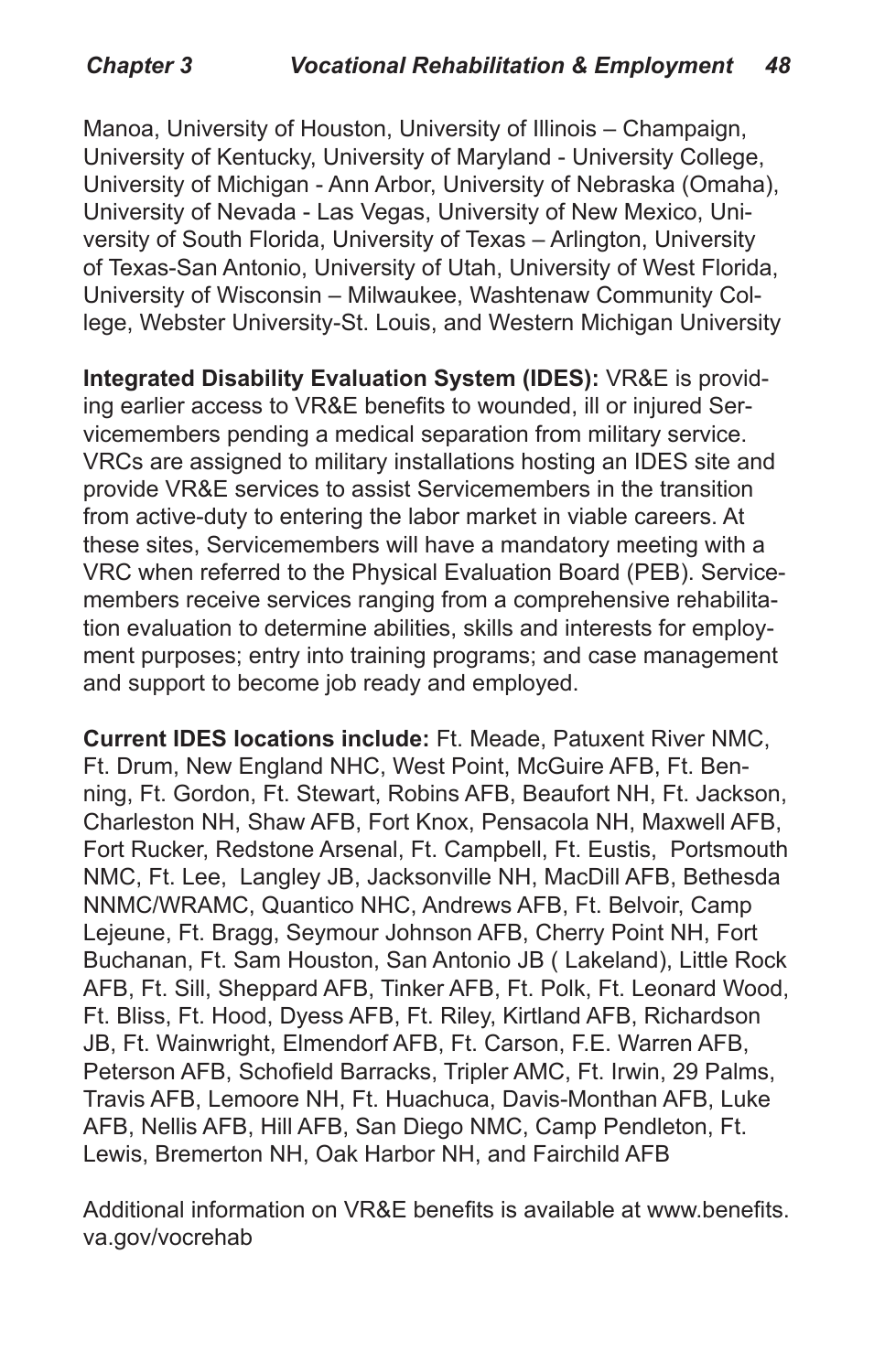## *Chapter 4*

## **VA Pensions**

## **Eligibility for Veterans Pension**

Low-income wartime Veterans may qualify for pension if they meet certain service, income and net worth limits set by law, are age 65 or older, or permanently and totally disabled, or a patient in a nursing home receiving skilled nursing care, or receiving Social Security Disability Insurance, or receiving Supplemental Security Income. Generally, a Veteran must have at least 90 days of active duty service, with at least one day during a VA recognized wartime period. The 90-day active service requirement does not apply to Veterans discharged from the military due to a service-connected disability.

**Note:** Veterans may have to meet longer minimum periods of active duty if they entered active duty on or after Sept. 8, 1980, or, if they were officers who entered active duty on or after Oct. 16,1981. The Veteran's discharge must have been under conditions other than dishonorable and the disability must be for reasons other than the Veteran's own willful misconduct.

Payments are made to bring the Veteran's total income, including other retirement or Social Security income, to a level set by Congress. Unreimbursed medical expenses may reduce countable income for VA purposes.

#### **Protected Pension**

Pension beneficiaries, who were receiving a VA pension on Dec. 31, 1978, and do not wish to elect the Improved Pension, will continue to receive the pension rate received on that date. This rate generally continues as long as the beneficiary's income remains within established limits, or net worth does not bar payment, and the beneficiary does not lose any dependents.

Beneficiaries must continue to meet basic eligibility factors, such as permanent and total disability for Veterans. VA must adjust rates for other reasons, such as a Veteran's hospitalization in a VA facility.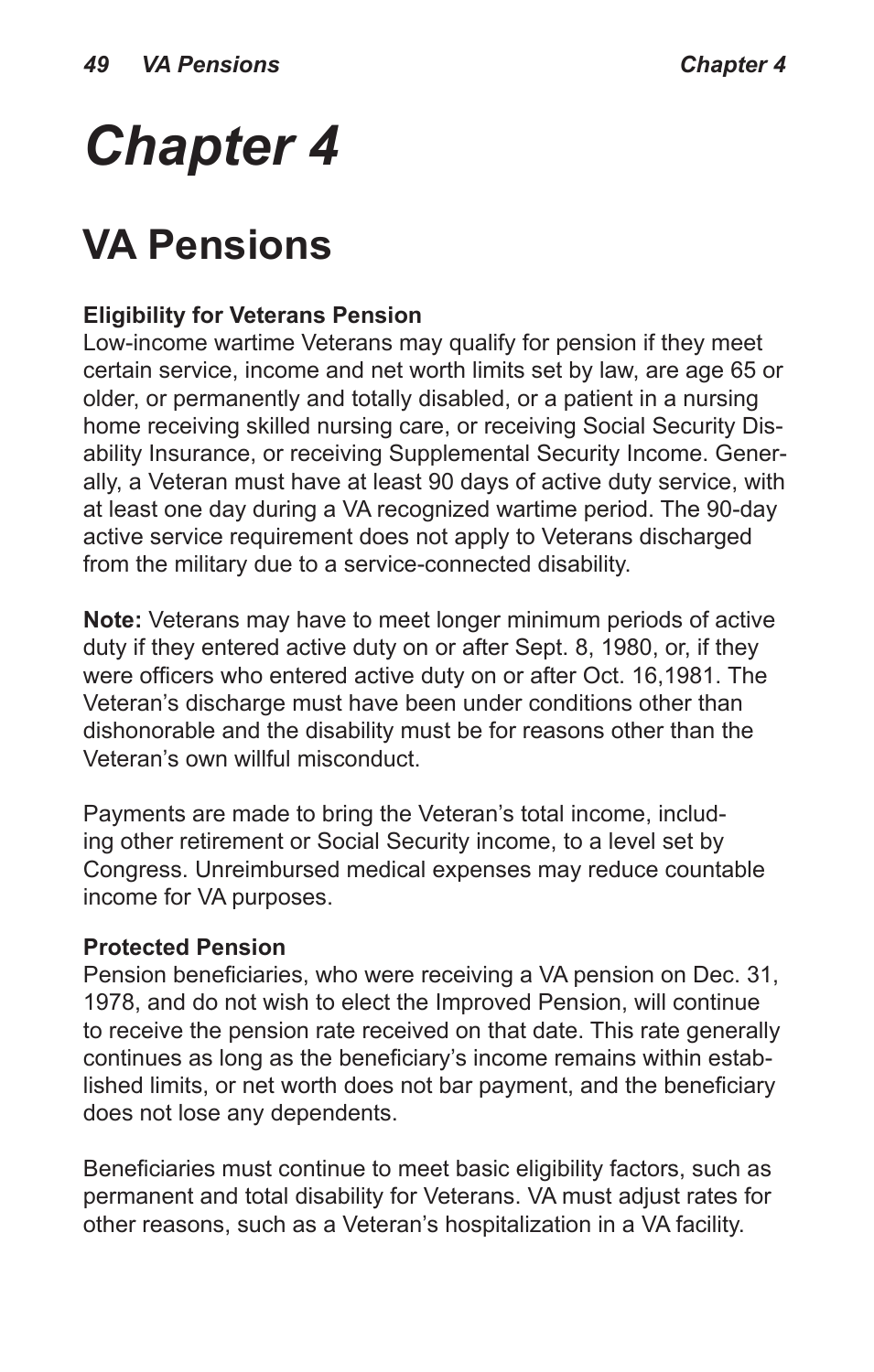## **Medal of Honor Pension**

VA administers a pension benefit to recipients of the Medal of Honor. This entitlement is not based on income level or need. Congress set the monthly pension at \$1,277.89 for 2014.

#### **Veterans Pension**

Congress establishes the maximum annual Veterans Pension rates. Payments are reduced by the amount of countable income of the Veteran, spouse, and dependent children. When a Veteran without a spouse or a child is furnished nursing home or domiciliary care by VA, the pension is reduced to an amount not to exceed \$90 per month after three calendar months of care. The reduction may be delayed if nursing-home care is being continued to provide the Veteran with rehabilitation services.

## **Aid and Attendance and Housebound Benefits (Special Monthly Pension)**

Veterans and surviving spouses who are eligible for VA pensions are eligible for higher maximum pension rates if they qualify for aid and attendance or housebound benefits. An eligible individual may qualify if he or she requires the regular aid of another person in order to perform personal functions required in everyday living, or is bedridden, a patient in a nursing home due to mental or physical incapacity, blind, or permanently and substantially confined to his/her immediate premises because of a disability.

Veterans and surviving spouses who are ineligible for basic pension based on excessive annual income may still be eligible for special monthly pension (SMP) if they require the aid and attendance of another in performing their daily functions, or if they are housebound due to a nonservice-connected condition as a higher income limit applies to SMP entitlement. In addition, unreimbursed medical expenses for nursing home or home-health care may be used to reduce countable annual income.

Claimants may apply for aid and attendance or housebound benefits by completing VA Form 21-2680 (available through www.va.gov). Claimants may also write to the nearest VA regional office and include copies of any evidence, preferably a report from an attending physician or a nursing home, validating the need for aid and attendance or housebound care. The report should be in sufficient detail to determine whether there is disease or injury producing physical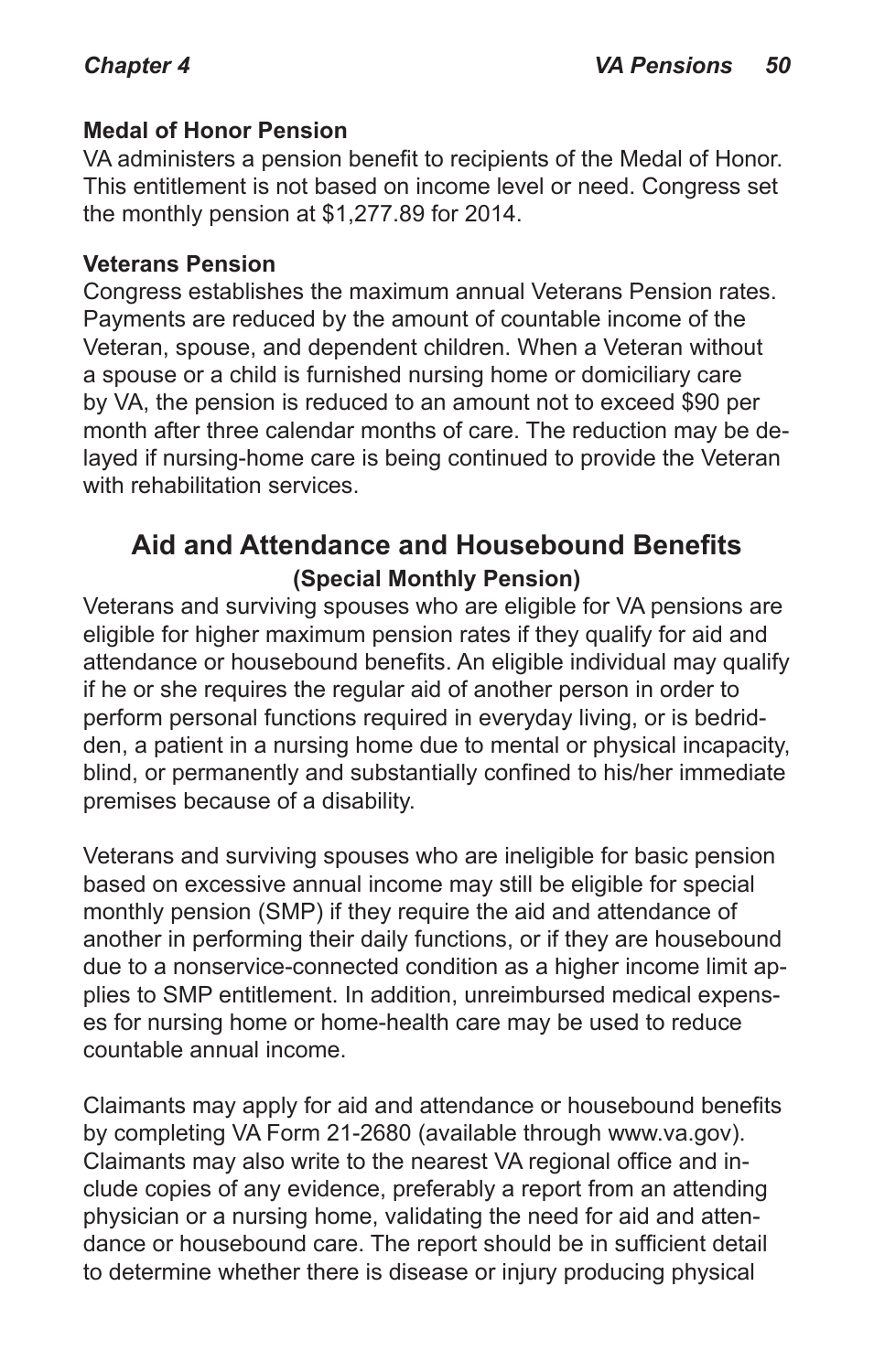or mental impairment, loss of coordination, or conditions affecting the ability to dress and undress, to feed oneself, to attend to sanitary needs, and to keep oneself ordinarily clean and presentable. In addition, VA may need to determine whether the claimant is confined to the home or immediate premises.

VA also pays a special \$90 monthly rate to pension-eligible Veterans or surviving spouses with no dependents who receive Medicaid-covered nursing home care. These funds are available for the beneficiary's personal use and may not be used to offset the cost of his or her care.

| <b>Status of Veteran's</b><br><b>Family Situation and</b><br><b>Caretaking Needs</b> | <b>Maximum</b><br><b>Annual Rate</b> |
|--------------------------------------------------------------------------------------|--------------------------------------|
| Veteran without<br>dependents                                                        | \$12,652                             |
| Veteran with one<br>dependent                                                        | \$16,569                             |
| Veteran permanently house-<br>bound, no<br>dependents                                | \$15,462                             |
| Veteran permanently house-<br>bound, one<br>dependent                                | \$19,380                             |
| Veteran needing regular aid and<br>attendance, no dependents                         | \$21,107                             |
| Veteran needing regular aid and<br>attendance,<br>one dependent                      | \$25,022                             |
| Two Veterans married to one<br>another                                               | \$16,569                             |
| Increase for each<br>additional dependent child                                      | \$2,161                              |

## **2014 VA Improved Pension - Veterans Rates**

*\* Additional information can be found in the Pension Benefits section at www.benefits.va.gov/pension.*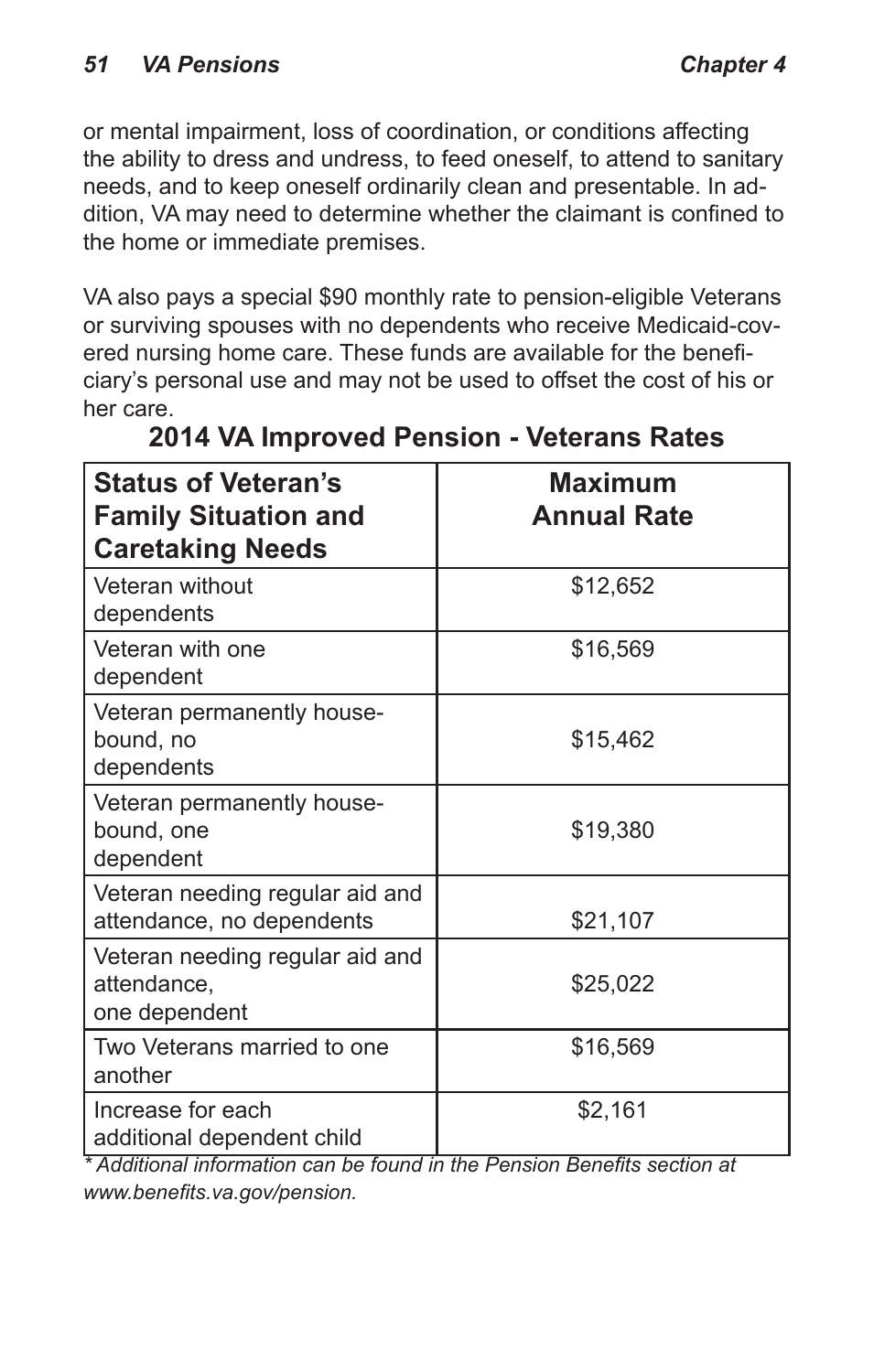## *Chapter 5* **Education and Training**

This chapter provides a summary of VA educational and training benefits. Additional information can be found at www.benefits.va.gov/ gibill/ or by calling 1-888-GI-BILL-1 (1-888-442-4551).

## **Post–9/11 GI Bill**

## **Eligibility**

The Post-9/11 GI Bill is an education benefit program for Servicemembers and Veterans who served on active duty after Sept.10, 2001. Benefits are payable for training pursued on or after Aug. 1, 2009. No payments can be made under this program for training pursued before that date.

To be eligible, the Servicemember or Veteran must serve at least 90 aggregate days on active duty after Sept. 10, 2001, and remain on active duty or be honorably discharged. Active duty includes active service performed by National Guard members under title 32 U.S.C. for the purposes of organizing, administering, recruiting, instructing, or training the National Guard; or under section 502(f) for the purpose of responding to a national emergency. Veterans may also be eligible if they were honorably discharged from active duty for a service-connected disability after serving 30 continuous days after Sept. 10, 2001. Generally, Servicemembers or Veterans may receive up to 36 months of entitlement under the Post-9/11 GI Bill.

Eligibility for benefits expires 15 years from the last period of active duty of at least 90 consecutive days. If released for a serviceconnected disability after at least 30 days of continuous service, eligibility ends 15 years from when the member is released for the service-connected disability. If, on Aug. 1, 2009, the Servicemember or Veteran is eligible for the Montgomery GI Bill; the Montgomery GI Bill – Selected Reserve; or the Reserve Educational Assistance Program, and qualifies for the Post-9/11 GI Bill, an irrevocable election must be made to receive benefits under the Post-9/11 GI Bill. In most instances, once the election to receive benefits under the Post-9/11 GI Bill is made, the individual will no longer be eligible to receive benefits under the relinquished program.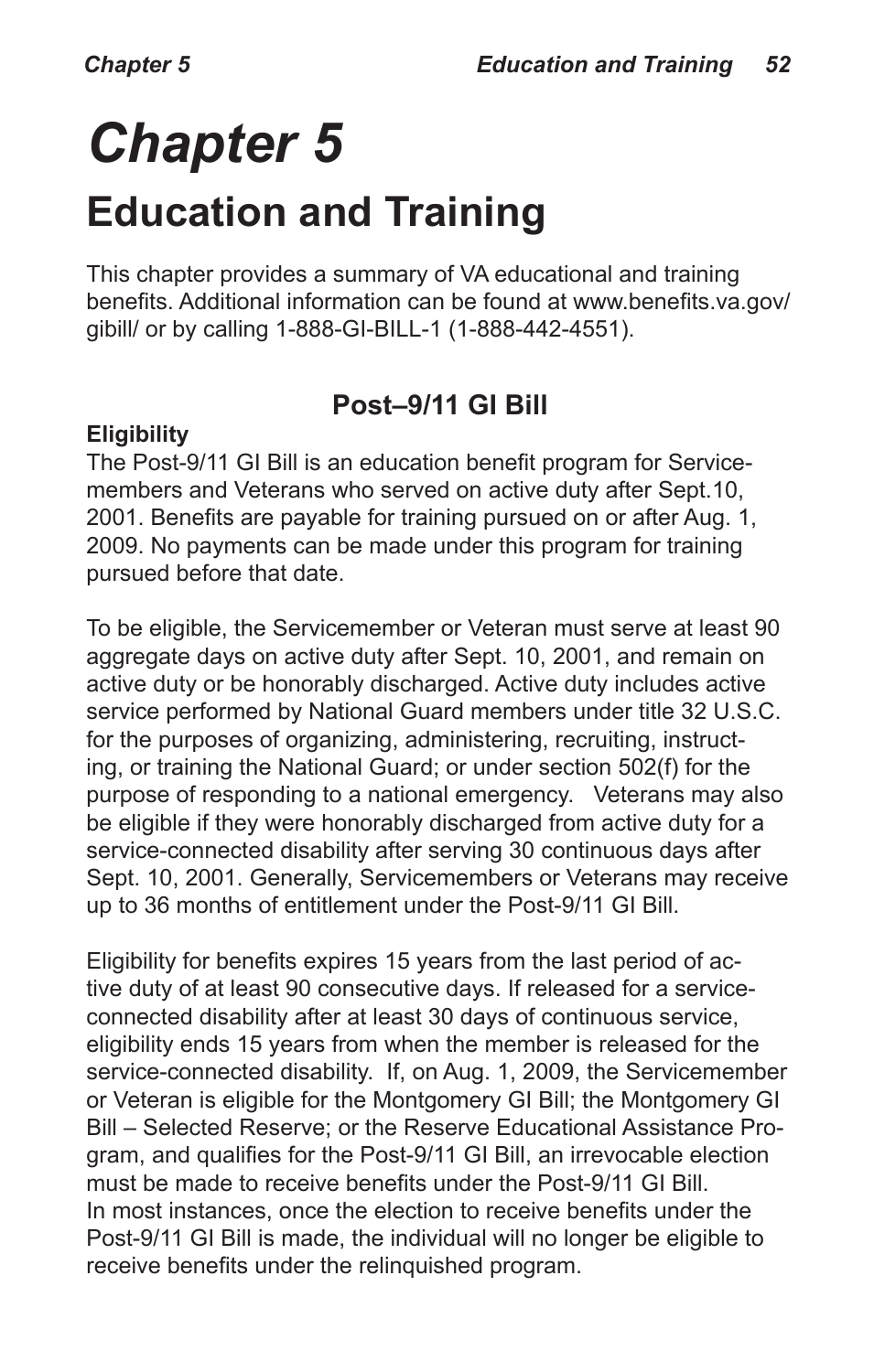Based on the length of active duty service, eligible participants are entitled to receive a percentage of the following:

- Cost of in-state tuition and fees at public institutions and for the 2013-2014 academic year, up to \$19,198.31 toward tuition and fee costs at private and foreign institutions (paid directly to the school),
- Monthly housing allowance\* equal to the basic allowance for housing payable to a military E-5 with dependents, in the same ZIP code as the primary school (paid directly to the Servicemember, Veteran, or eligible dependents),
- Yearly books and supplies stipend of up to \$1,000 per year (paid directly to the Servicemember, Veteran, or eligible dependents), and
- A one-time payment of \$500 paid to certain individuals relocating from highly rural areas.

*\* Housing allowance is not payable to individuals pursuing training at half time or less.*

Approved training under the Post-9/11 GI Bill includes graduate and undergraduate degrees, vocational/technical training, on-the-job training, flight training, correspondence training, licensing and national testing programs, and tutorial assistance.

Individuals serving an aggregate period of active duty after Sept. 10, 2001, can receive the following percentages based on length of service:

Individuals serving an aggregate period of active duty after Sept. 10, 2001, can receive the percentages listed in the chart on page 54 based on length of service:

- 1. Includes service on active duty in entry level and skill training.
- 2. Excludes service on active duty in entry level and skill training.

3. If the individual would only qualify at the 70 percent level when service on active duty in entry level and skill training is excluded, then VA can only pay at the 70 percent level.

## **The Yellow Ribbon G.I. Bill Education Enhancement Program**

This program may assist eligible individuals with payment of their tuition and fees in instances where costs exceed the in-state tuition charges at a public institution or the national maximum payable at private and foreign institutions. To be eligible, the student must be: a Veteran receiving benefits at the 100-percent benefit rate payable,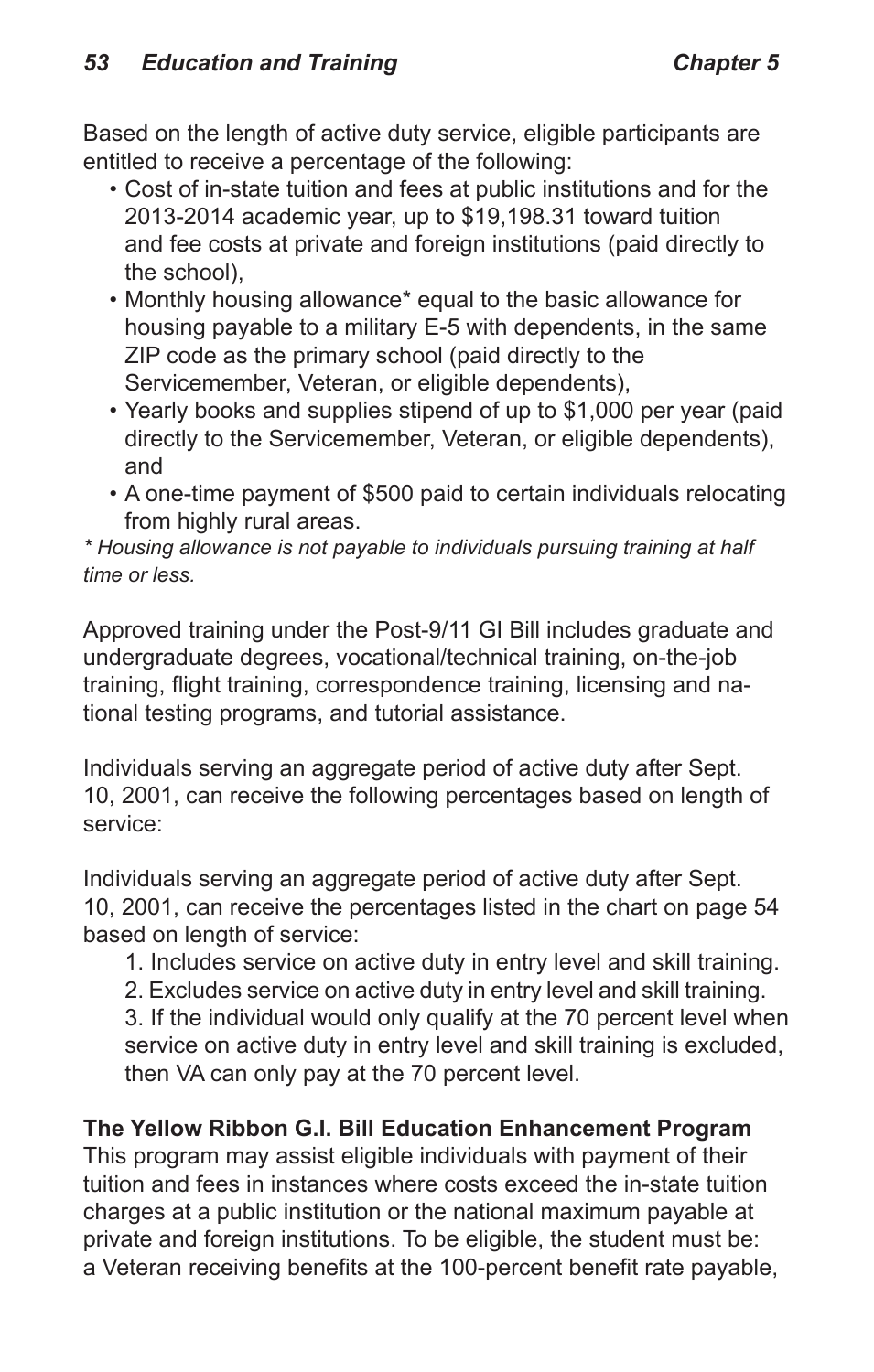| <b>Active Duty Service</b>                                                           | <b>Maximum Benefit</b> |
|--------------------------------------------------------------------------------------|------------------------|
| At least 36 months                                                                   | 100 percent            |
| At least 30 continuous days and<br>discharged due to service-connected<br>disability | 100 percent            |
| At least 30 months $<$ 36 months (1)                                                 | 90 percent             |
| At least 24 months $<$ 30 months (1)                                                 | 80 percent             |
| At least 18 months $<$ 24 months (2)                                                 | 70 percent             |
| At least 12 months $<$ 18 months (2)                                                 | 60 percent             |
| At least 6 months $<$ 12 months (2)                                                  | 50 percent             |
| At least 90 days $<$ 6 months (2)                                                    | 40 Percent             |

(1) Includes service on active duty in entry level and skill training. (2) Excludes service on active duty in entry level and skill training. (3) If the individual would only qualify at the 70 percent level when service on active duty in entry level and skill training is excluded, then VA can only pay at the 70 percent level.

a transfer-of-entitlement-eligible dependent child, or a transfer-ofentitlement-eligible spouse of a Veteran.

The school of attendance must have accepted VA's invitation to participate in the program, state how much student tuition will be waived (up to 50 percent) and how many participants will be accepted into the program during the current academic year. VA will match the school's percentage (up to 50 percent) to reduce or eliminate out-ofpocket costs for eligible participants.

## **Transfer of Entitlement**

DoD may offer members of the armed forces on or after Aug. 1, 2009, the opportunity to transfer benefits to a spouse or dependent children. DoD and the military services must approve all requests for this benefit. Members of the armed forces approved for transfer of entitlement may only transfer any unused portion of their Post-9/11 GI Bill benefits while a member of the armed forces, subject to their period of eligibility.

## **Marine Gunnery Sergeant John David Fry Scholarship**

This scholarship entitles children of those who die in the line of duty on or after Sept. 11, 2001, to use Post-9/11 GI Bill benefits.

## **Eligible children:**

• Are entitled to 36 months of benefits at the 100 percent level,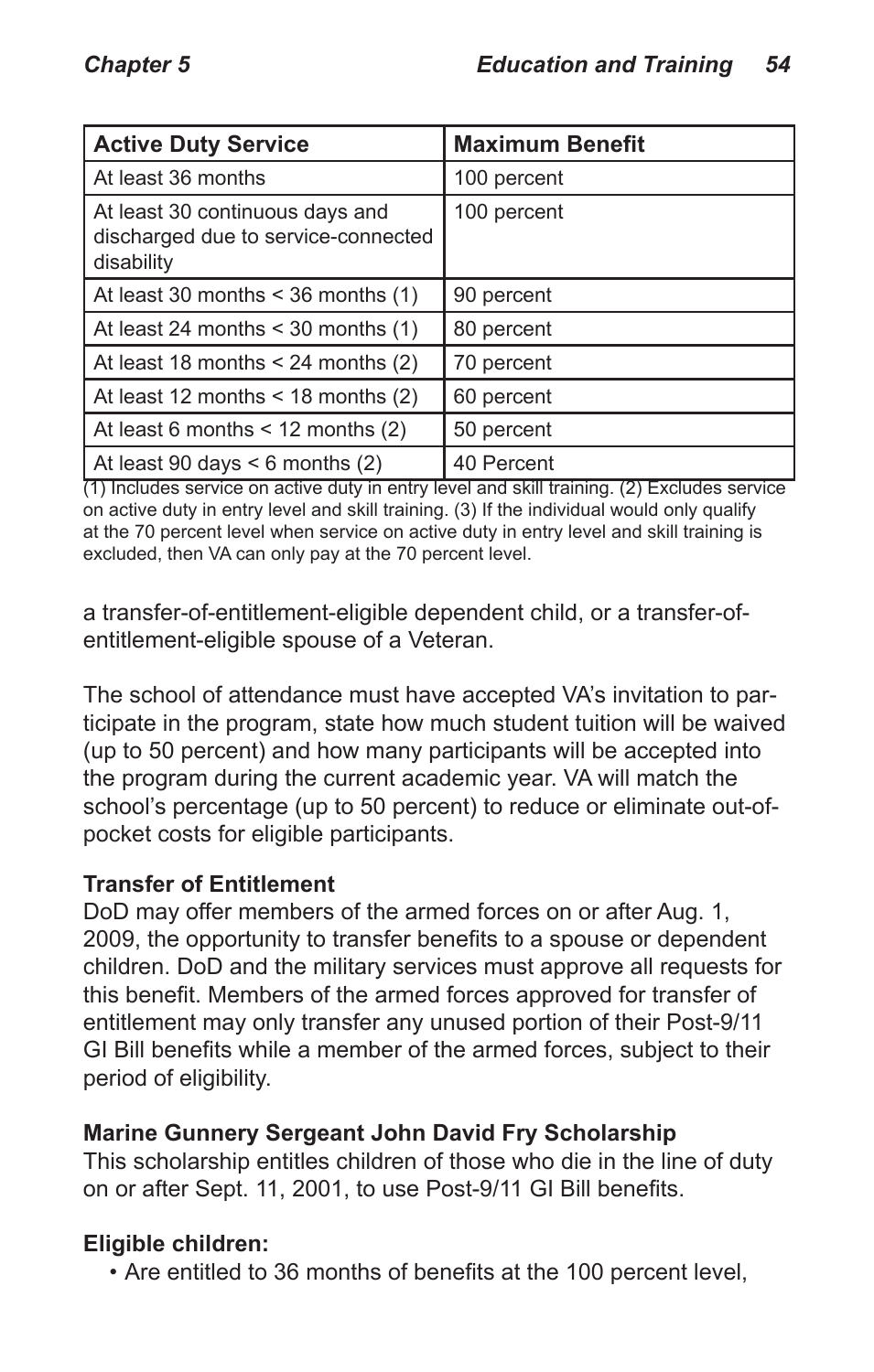- Have 15 years to use the benefit beginning on their 18th birthday,
- May use the benefit until their 33rd birthday, and
- Are not eligible for the Yellow Ribbon Program.

## **VetSuccess on Campus**

This is designed to provide on-campus benefits assistance and readjustment counseling to assist Veterans in completing their college educations and entering the labor market in viable careers. Under this program, a full-time, experienced Vocational Rehabilitation Counselor and a part-time Vet Center Outreach Coordinator are assigned at each campus to provide VA benefits outreach, support, and assistance to ensure their health, educational, and benefit needs are met.

## **Montgomery GI Bill**

## **Eligibility**

VA educational benefits may be used while the Servicemember is on active duty or after the Servicemember's separation from active duty with a fully honorable military discharge. Discharges "under honorable conditions" and "general" discharges do not establish eligibility.

Eligibility generally expires 10 years after the Servicemember's discharge. However, there are exceptions for disability, re-entering active duty, and upgraded discharges. All participants must have a high school diploma, equivalency certificate, or have completed 12 hours toward a college degree before applying for benefits.

Previously, Servicemembers had to meet the high school requirement before they completed their initial active duty obligation. Those who did not may now meet the requirement and reapply for benefits. If eligible, they must use their benefits within 10 years from the date of last discharge from active duty.

Additionally, every Veteran must establish eligibility under one of four categories.

## **Category 1:** Service after June 30, 1985

For Veterans who entered active duty for the first time after June 30, 1985, did not decline MGIB in writing, and had their military pay reduced by \$100 a month for 12 months. Servicemembers can apply after completing two continuous years of service. Veterans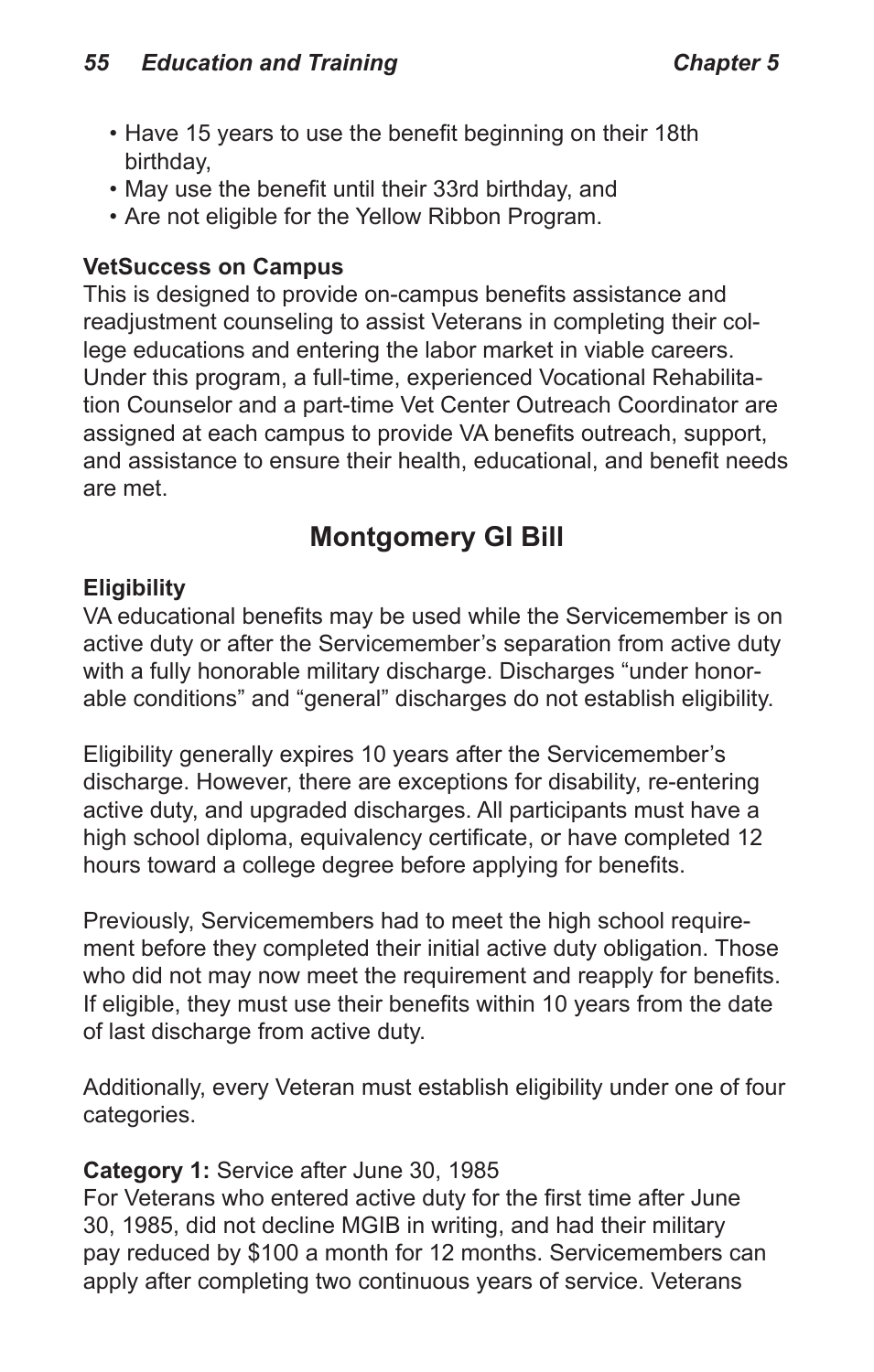must have completed three continuous years of active duty, or two continuous years of active duty if they first signed up for less than three years or have an obligation to serve four years in the Selected Reserve (the 2x4 program) and enter the Selected Reserve within one year of discharge.

Servicemembers or Veterans who received a commission as a result of graduation from a service academy or completion of an ROTC scholarship are not eligible under Category 1 unless they received their commission:

• After becoming eligible for MGIB benefits (including completing the minimum service requirements for the initial period of active duty), or

• After Sept. 30, 1996, and received less than \$3,400 during any one year under ROTC scholarship.

Servicemembers or Veterans who declined MGIB because they received repayment from the military for education loans are also ineligible under Category 1. If they did not decline MGIB and received loan repayments, the months served to repay the loans will be deducted from their entitlement.

**Early Separation from Military Service**: Servicemembers who did not complete the required period of military service may be eligible under Category 1 if discharged for one of the following:

- 1. Convenience of the government with 30 continuous months of service for an obligation of three or more years, or 20 continuous months of service for an obligation of less than three years,
- 2. Service-connected disability,
- 3. Hardship,
- 4. A medical condition diagnosed prior to joining the military,
- 5. A condition that interfered with performance of duty and did not result from misconduct,
- 6. A reduction in force (in most cases)
- 7. Sole Survivorship (if discharged after 9/11/01).

## **Category 2:** Vietnam Era GI Bill Conversion

For Veterans who had remaining entitlement under the Vietnam Era GI Bill on Dec. 31, 1989, and served on active duty for any number of days during the period Oct. 19, 1984, to June. 30, 1985, for at least three continuous years beginning on July 1, 1985; or at least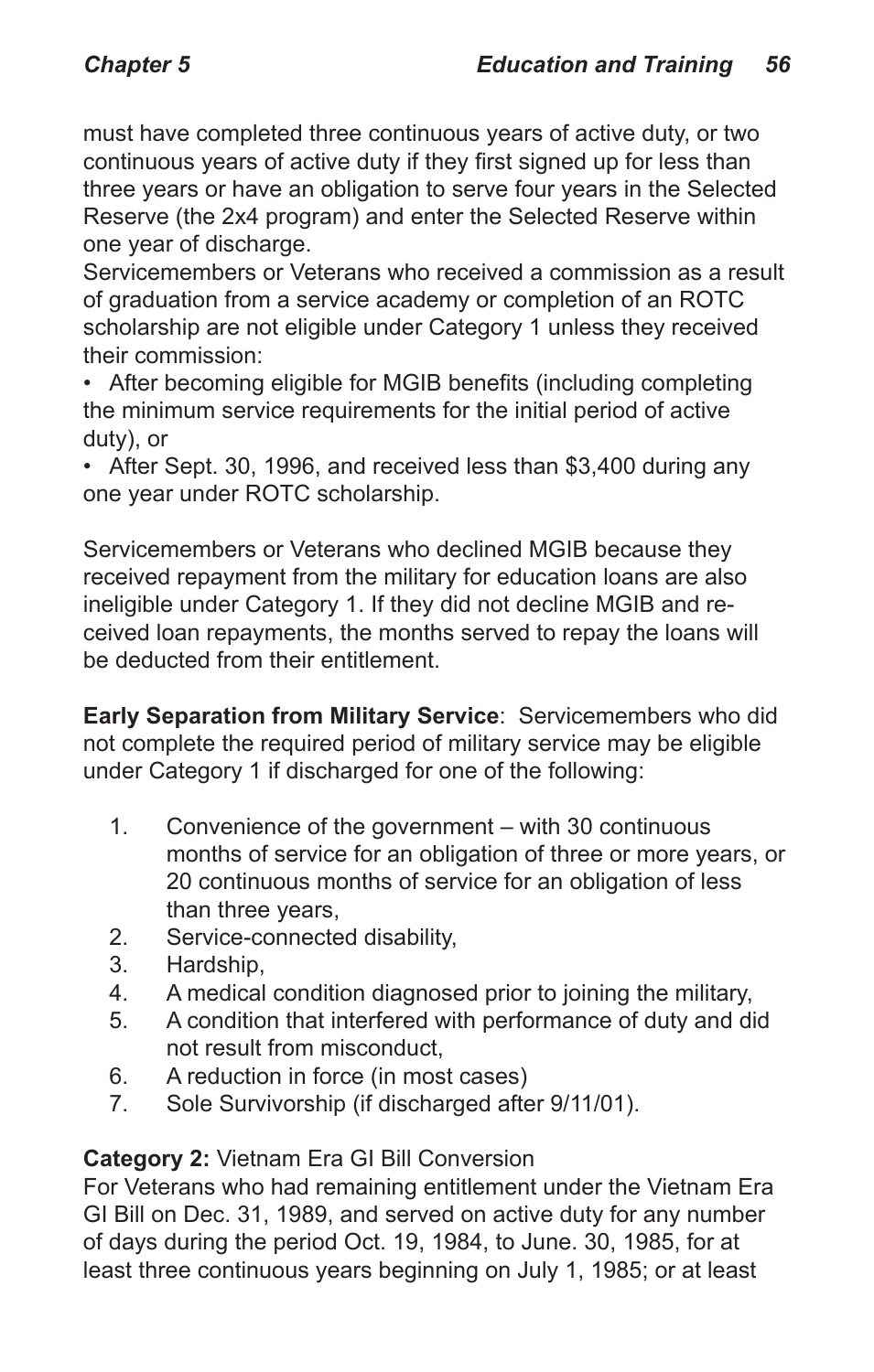two continuous years of active duty beginning on July 1, 1985, followed by four years in the Selected Reserve beginning within one year of release from active duty. Veterans not on active duty on Oct. 19, 1984, may be eligible under Category 2 if they served three continuous years on active duty beginning on or after July 1, 1985, or two continuous years of active duty at any time followed by four continuous years in the Selected Reserve beginning within one year of release from active duty.

Veterans are barred from eligibility under Category 2 if they received a commission after Dec. 31, 1976, as a result of graduation from a service academy or completion of an ROTC scholarship. However, such a commission is not disqualifying if they received the commission after becoming eligible for MGIB benefits, or received the commission after Sept. 30, 1996, and received less than \$3,400 during any one year under ROTC scholarship.

**Category 3:** Involuntary Separation/Special Separation For Veterans who meet one of the following requirements:

- 1. Elected MGIB before being involuntarily separated, or
- 2. Were voluntarily separated under the Voluntary Separation Incentive or the Special Separation Benefit program, elected MGIB benefits before being separated, and had military pay reduced by \$1,200 before discharge.

**Category 4:** Veterans Educational Assistance Program For Veterans who participated in the Veterans Educational Assistance Program (VEAP) and:

- 1. Served on active duty on Oct. 9, 1996.
- 2. Participated in VEAP and contributed money to an account.
- 3. Elected MGIB by Oct. 9, 1997, and paid \$1,200.

Veterans who participated in VEAP on or before Oct. 9, 1996, may also be eligible even if they did not deposit money in a VEAP account if they served on active duty from Oct. 9, 1996, through April 1, 2000, elected MGIB by Oct. 31, 2001, and contributed \$2,700 to MGIB.

Certain National Guard Servicemembers may also qualify under Category 4 if they: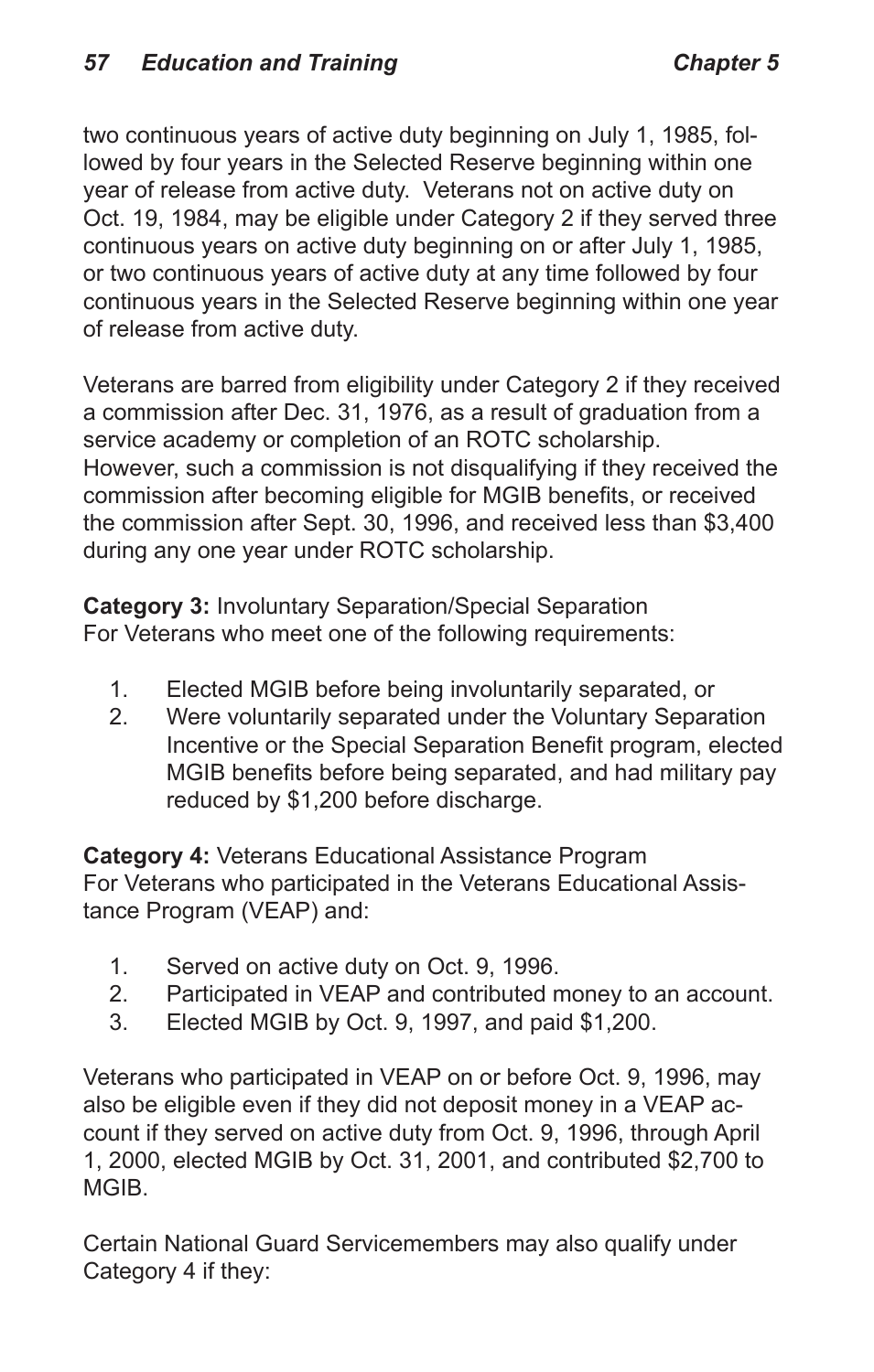- 1. Served for the first time on full-time active duty in the National Guard between June 30, 1985, and Nov. 29, 1989, and had no previous active duty service.
- 2. Elected MGIB during the nine-month window ending on July 9, 1997; and
- 3. Paid \$1,200.

## **Payments**

Effective Oct. 1, 2013, the rate for full-time training in college, technical or vocational school is \$1,648 a month for those who served three years or more or two years plus four years in the Selected Reserve. For those who served less than three years, the monthly rate is \$1,339.

Benefits are reduced for part-time training. Payments for other types of training follow different rules. VA will pay an additional amount, called a "kicker" or "college fund," if directed by DoD. Visit www. benefits.va.gov/gibill for more information. The maximum number of months Veterans can receive payments is 36 months at the full-time rate or the part-time equivalent.

## **The following groups qualify for the maximum**

Veterans who served the required length of active duty, Veterans with an obligation of three years or more who were separated early for the convenience of the government and served 30 continuous months, and Veterans with an obligation of less than three years who were separated early for the convenience of the government and served 20 continuous months.

## **Types of Training Available:**

- Courses at colleges and universities leading to associate, bachelor or graduate degrees, including accredited independent study offered through distance education.
- Courses leading to a certificate or diploma from business, technical or vocational schools.
- Apprenticeship or on-the-job training for those not on active duty, including self-employment training begun on or after June 16, 2004, for ownership or operation of a franchise.
- Correspondence courses, under certain conditions.
- Flight training, if the Veteran holds a private pilot's license upon beginning the training and meets the medical requirements.
- State-approved teacher certification programs.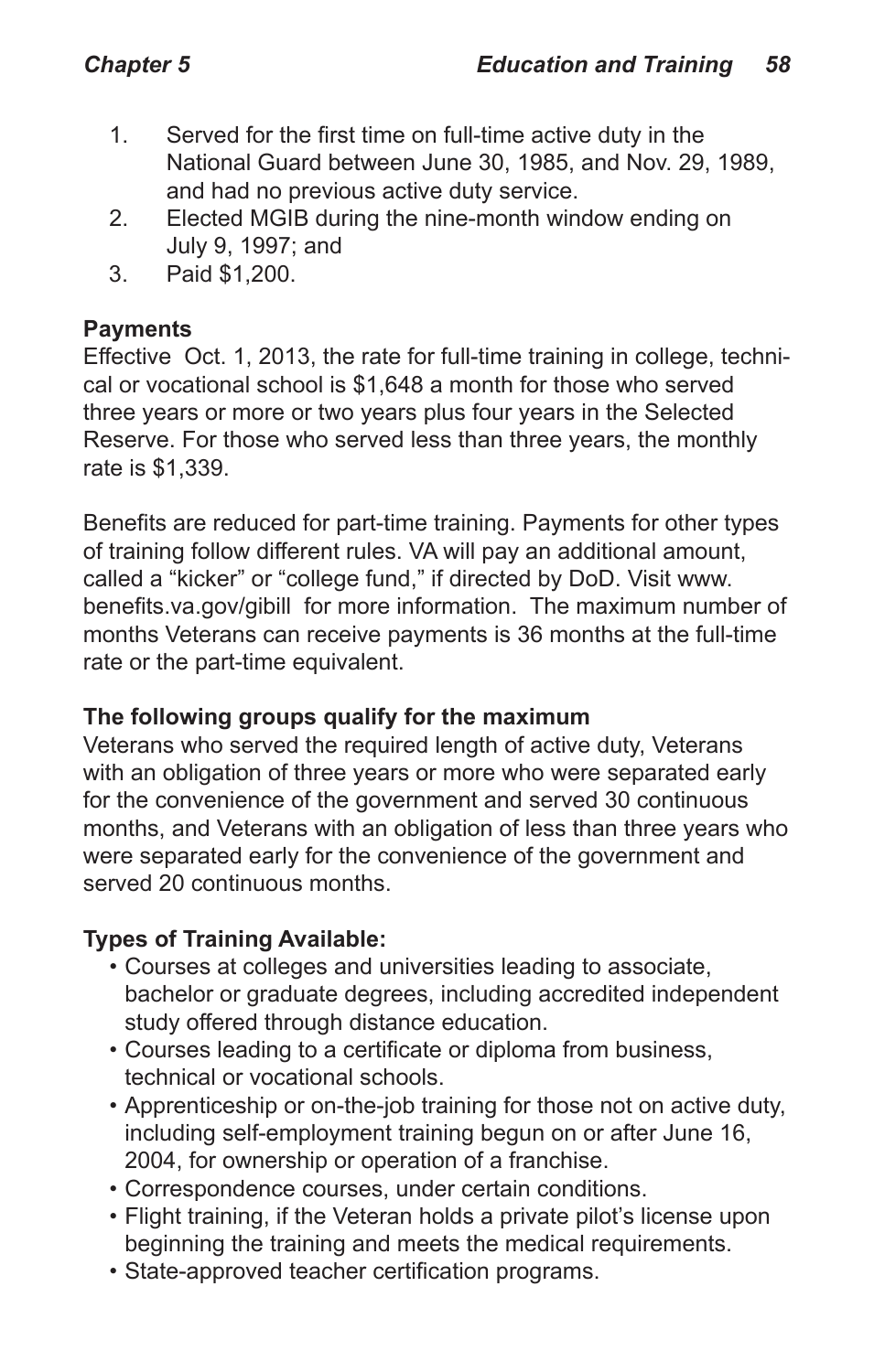- Preparatory courses necessary for admission to a college or graduate school.
- License and certification tests approved for Veterans.
- Entrepreneurship training courses to create or expand small businesses.
- Tuition assistance using MGIB as "Top-Up" (active duty Servicemembers).

Accelerated payments for certain high-cost programs are authorized.

## **Work-Study Program**

Participants who train at the three-quarter or full-time rate may be eligible for a work-study program in which they work for VA and receive hourly wages. Students under the work-study program must be supervised by a VA employee, and all duties performed must relate to VA. The types of work allowed include:

- The preparation and processing of necessary papers and other documents at educational institutions
- Any activity at a VA facility
- Any activity at Department of Defense, Coast Guard, or National Guard facilities relating to the administration of Chapters 1606 or 1607 of Title 10 U.S.C.
- Any activity of a State Veterans agency related to providing assistance to Veterans in obtaining any benefit under Title 38, U.S.C. or the laws of the State
- A position working in a Center for Excellence for Veteran Student Success, as established under 20 U.S.C. 1161t, which purpose is to support and coordinate academic, financial, physical, and social needs of Veteran students
- A position working in a cooperative program carried out jointly by VA and an Institution of Higher Learning
- Any Veterans-related position in an institution of higher learning, such as:

Assisting with dissemination of general information regarding Veteran benefits and/or services

- \* providing assistance to Veteran students with general inquiries about Veteran benefits via phone, email, or in person; or
- \* Maintaining and organizing Veteran-related files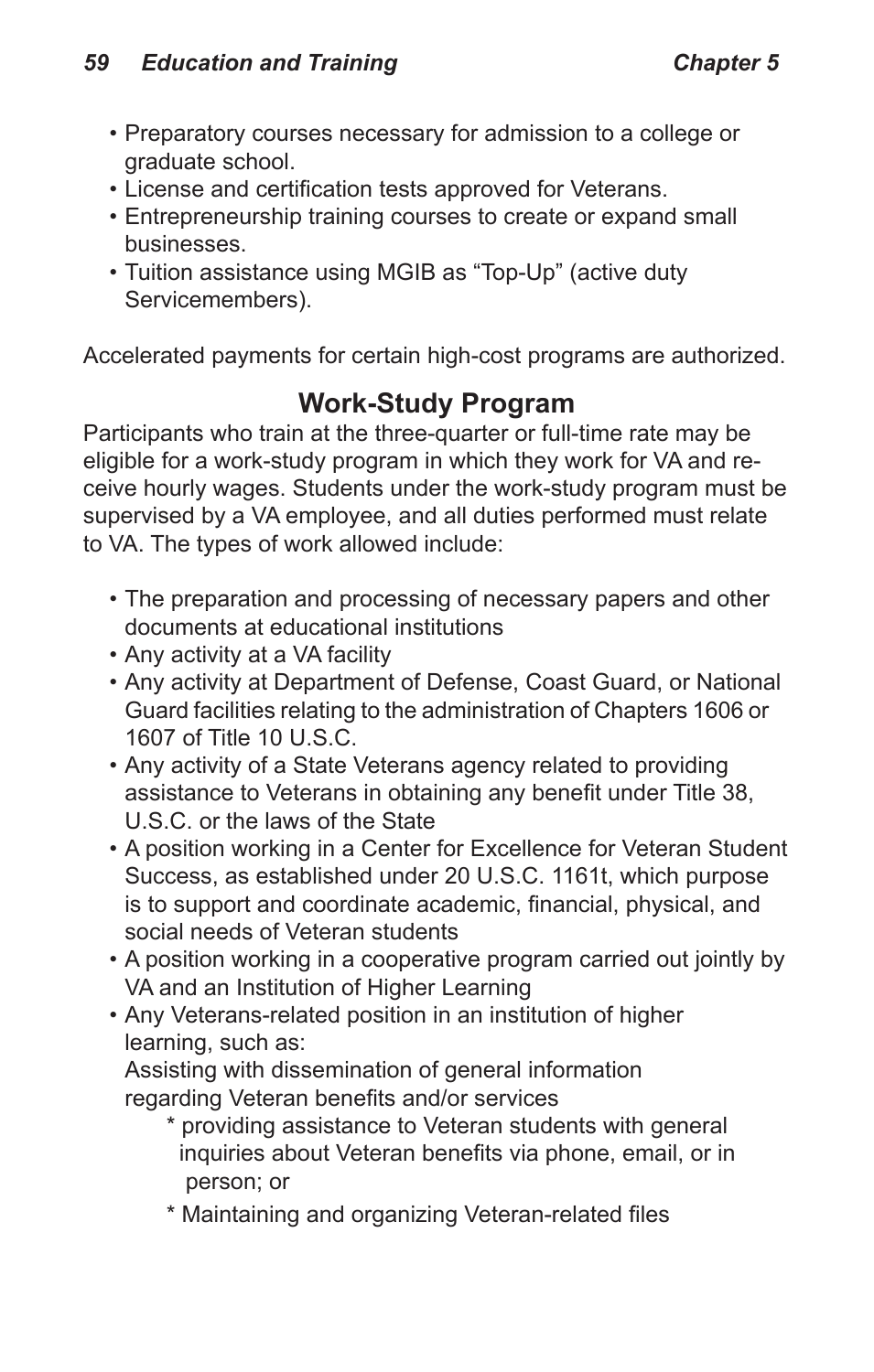## **Veterans' Educational Assistance Program**

## **Eligibility**

Active duty personnel could participate in the Veterans' Educational Assistance Program (VEAP) if they entered active duty for the first time after Dec. 31, 1976, and before July 1, 1985, and made a contribution prior to Apr. 1, 1987.

The maximum contribution is \$2,700. Active duty participants may make a lump-sum contribution to their VEAP account. For more information, visit www. www.benefits.va.gov/gibill/.

Servicemembers who participated in VEAP are eligible to receive benefits while on active duty if:

- 1. At least three months of contributions are available, except for high school or elementary, in which only one month is needed.
- 2. And they enlisted for the first time after Sept. 7, 1980, and completed 24 months of their first period of active duty.

Servicemembers must receive a discharge under conditions other than dishonorable for the qualifying period of service. Servicemembers who enlisted for the first time after Sept. 7, 1980, or entered active duty as an officer or enlistee after Oct. 16, 1981, must have completed 24 continuous months of active duty, unless they meet a qualifying exception.

Eligibility generally expires 10 years from release from active duty, but can be extended under special circumstances.

## **Payments**

DoD will match contributions at the rate of \$2 for every \$1 put into the fund and may make additional contributions, or "kickers," as necessary. For training in college, vocational or technical schools, the payment amount depends on the type and hours of training pursued. The maximum amount is \$300 a month for full-time training.

## **Training, Work-Study, Counseling**

VEAP participants may receive the same training, work-study benefits and counseling as provided under the MGIB with the exception of preparatory courses.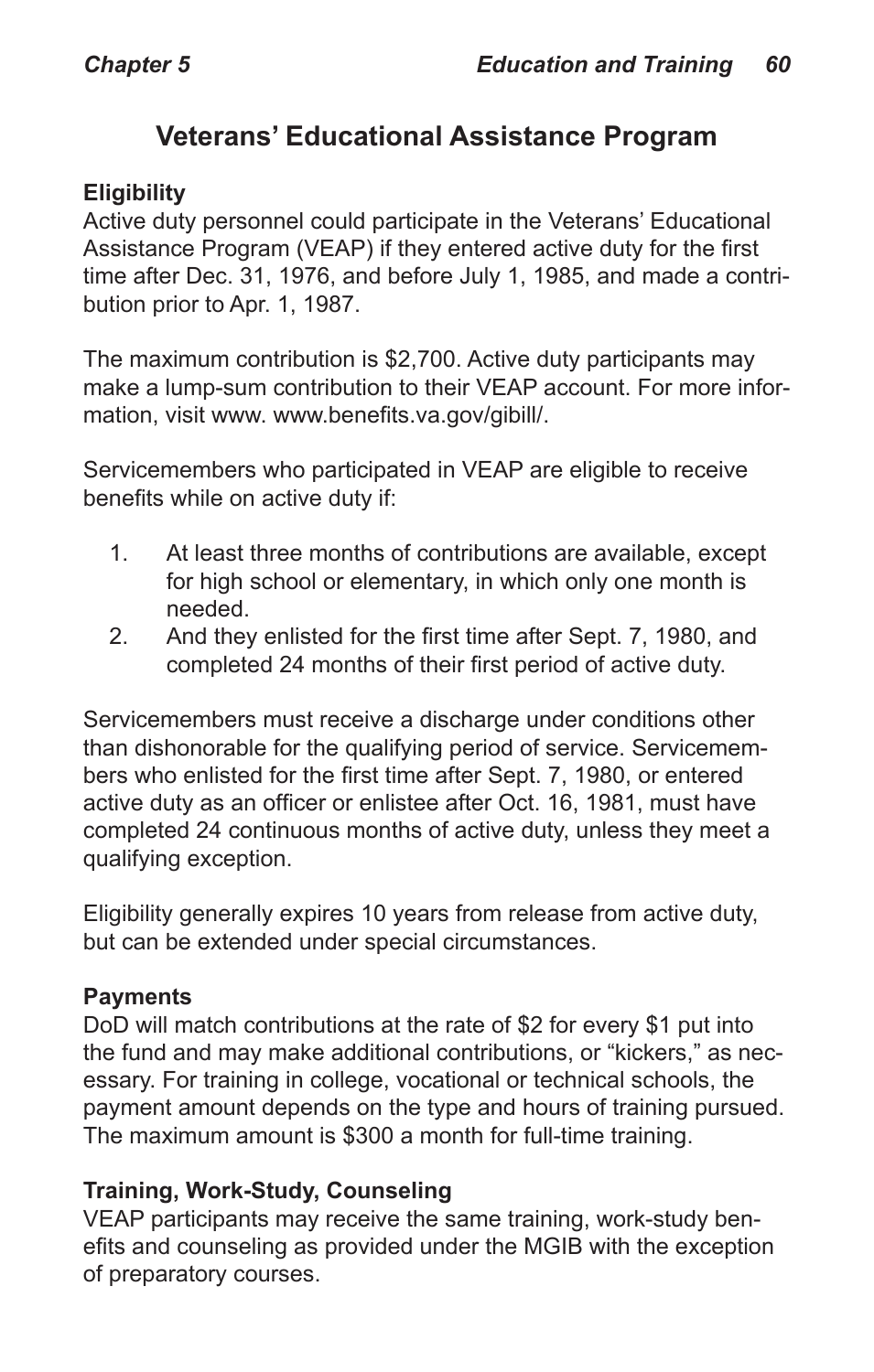## *Chapter 6*

## **Home Loan Guaranty**

VA home loan guaranties are issued to help eligible Servicemembers, Veterans, Reservists, National Guard members, and certain surviving spouses obtain homes, condominiums, and manufactured homes, and to refinance loans. For additional information or to obtain VA loan guaranty forms, visit http://www.benefits.va.gov/homeloans/.

## **Loan Uses**

A VA guaranty helps protect lenders from loss if the borrower fails to repay the loan. It can be used to obtain a loan to:

- 1. Buy or build a home.
- 2. Buy a residential condominium unit.
- 3. Repair, alter, or improve a residence owned by the Veteran and occupied as a home.
- 4. Refinance an existing home loan.
- 5. Buy a manufactured home and/or lot.
- 6. Install a solar heating or cooling system or other energy-efficient improvements.

## **Eligibility**

In addition to the periods of eligibility and conditions of service requirements, applicants must have a good credit rating, sufficient income, a valid Certificate of Eligibility (COE), and agree to live in the property in order to be approved by a lender for a VA home loan. Lenders can apply for a COE online through the Veterans Information Portal (https://vip.vba.va.gov/portal/VBAH/Home). Active duty Servicemembers and Veterans can also apply online at http://www. ebenefits.va.gov. Although it's preferable to apply electronically, it is possible to apply for a COE using VA Form 26-1880, Request for Certificate of Eligibility.

In applying for a hard-copy COE from VA Eligibility Center using VA Form 26-1880, it is typically necessary that the eligible Veteran present a copy of his/her report of discharge or DD Form 214, Certificate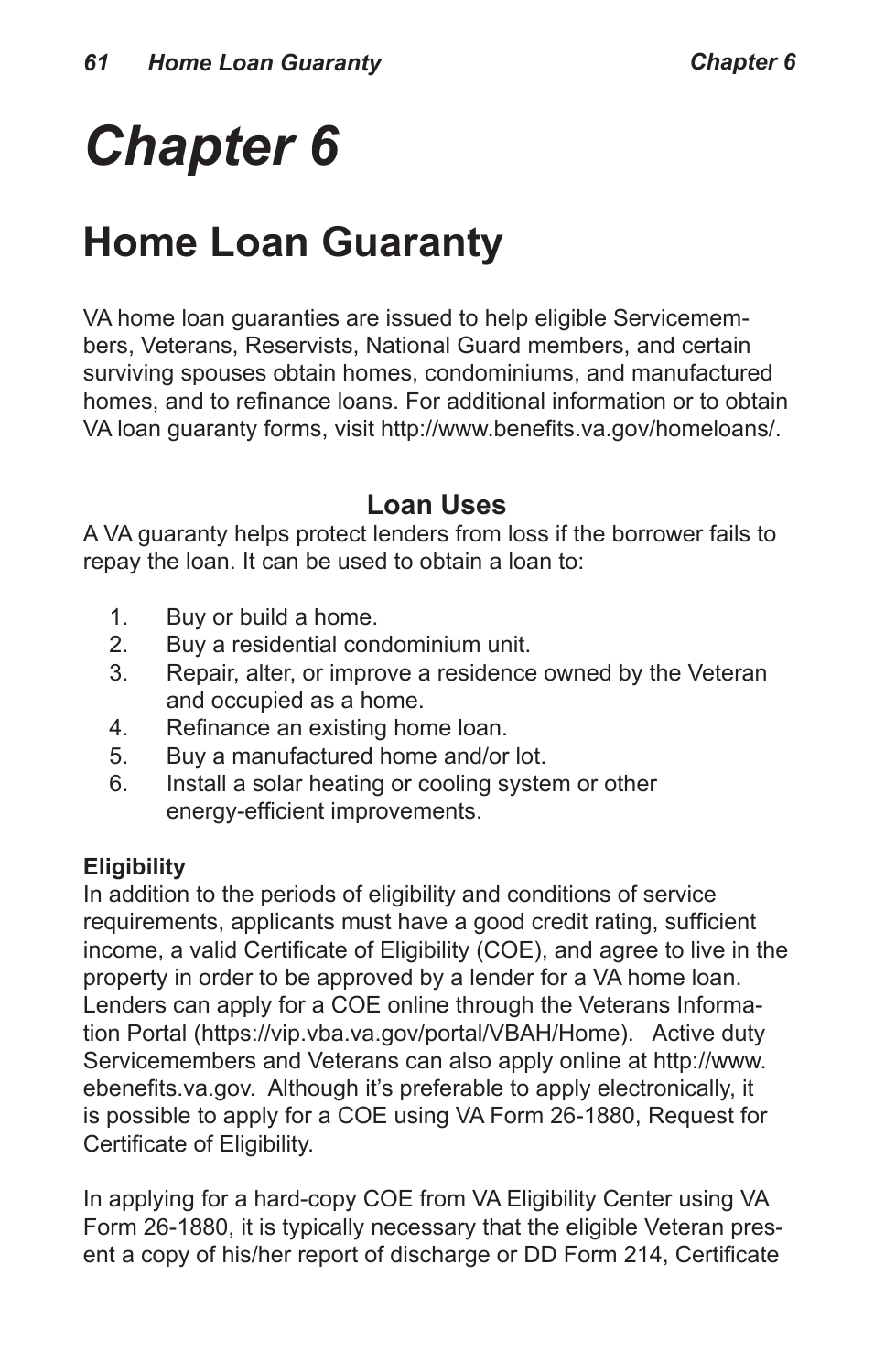of Release or Discharge from Active Duty, or other adequate substitute evidence to VA. An eligible active duty Servicemember should obtain and submit a statement of service signed by an appropriate military official to the VA Eligibility Center. A completed VA Form 26- 1880 and any associated documentation should be mailed to Atlanta Regional Loan Center, Attn: COE (262), P.O. Box 100034, Decatur, GA 30031.Please note that while VA's electronic applications can establish eligibility and issue an online COE in a matter of seconds, not all cases can be processed online. The system can only process those cases for which VA has sufficient data in its records. If a COE cannot be issued immediately, users have the option of submitting an electronic application.

## **Periods of Eligibility:**

## **World War II**

(1) Active duty service after Sept.15, 1940, and prior to July 26, 1947; (2) discharge under other than dishonorable conditions; and (3) at least 90 days total service unless discharged early for a service-connected disability.

## **Post-World War II period**

(1) Active duty service after July 25, 1947, and prior to June 27, 1950; (2) discharge under other than dishonorable conditions; and (3) 181 days continuous active duty service unless discharged early for a service-connected disability.

## **Korean War**

(1) Active duty after June 26, 1950, and prior to Feb. 1, 1955; (2) discharge under other than dishonorable conditions; and (3) at least 90 days total service, unless discharged early for a service-connected disability.

## **Post-Korean War period**

(1) Active duty after Jan. 31, 1955, and prior to Aug. 5, 1964; (2) discharge under other than dishonorable conditions; (3) 181 days continuous service, unless discharged early for a service-connected disability.

## **Vietnam War**

(1) Active duty after Aug. 4, 1964, and prior to May 8, 1975; (2) discharge under other than dishonorable conditions; and (3) 90 days to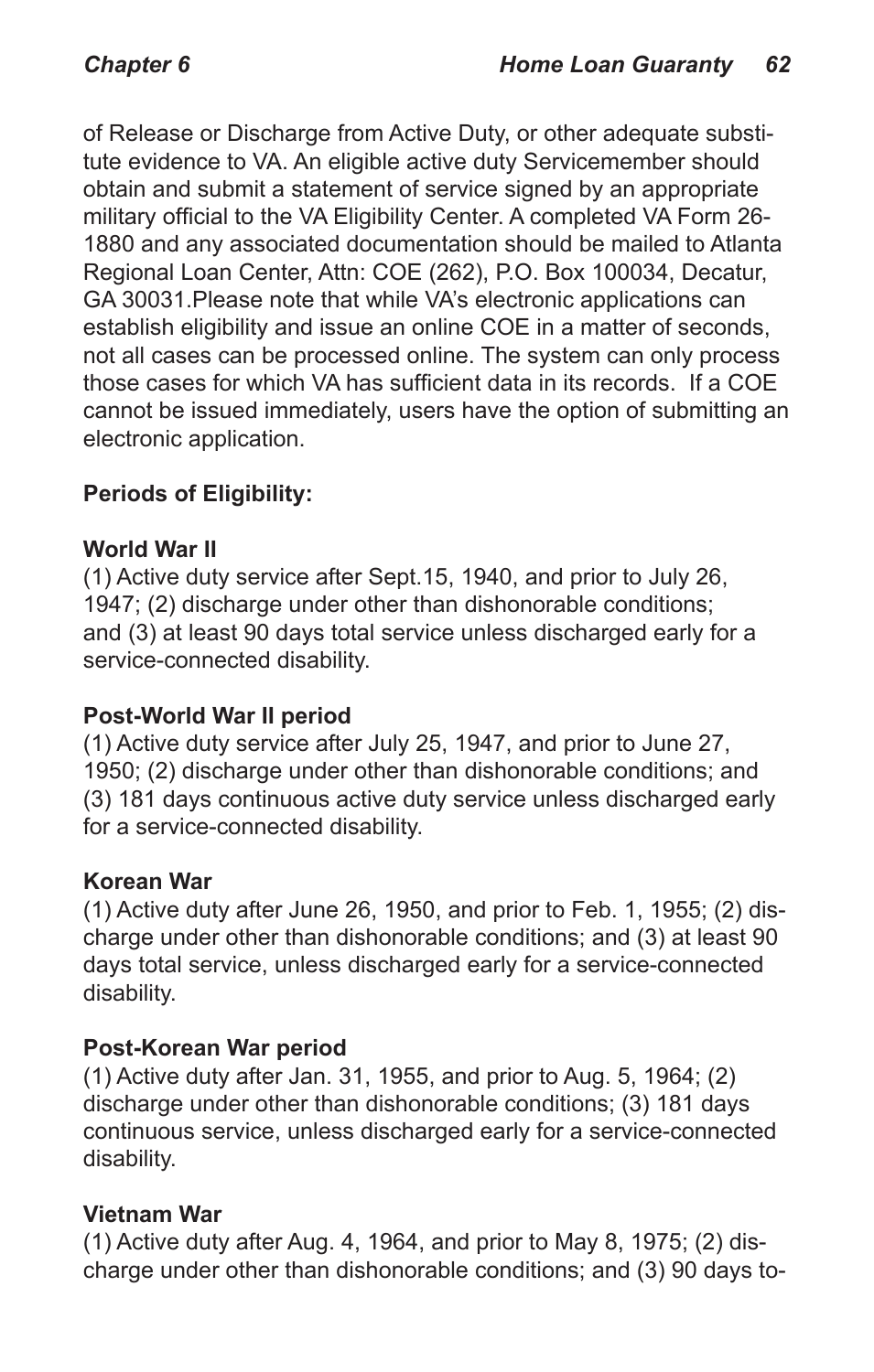tal service, unless discharged early for a service-connected disability. For Veterans who served in the Republic of Vietnam, the beginning date is Feb. 28,1961.

## **Post-Vietnam period**

(1) Active duty after May 7, 1975, and prior to Aug. 2, 1990; (2) active duty for 181 continuous days, all of which occurred after May 7, 1975; and (3) discharge under conditions other than dishonorable or early discharge for service-connected disability. 24-Month Rule

If service was between Sept. 8, 1980, (Oct. 16, 1981, for officers) and Aug. 1, 1990, Veterans must generally complete 24 months of continuous active duty service or the full period (at least 181 days) for which they were called or ordered to active duty, and be discharged under conditions other than dishonorable.

Exceptions are allowed if the Veteran completed at least 181 days of active duty service but was discharged earlier than 24 months for (1) hardship, (2) the convenience of the government, (3) reductionin-force, (4) certain medical conditions, or (5) service-connected disability.

## **Gulf War**

Veterans of the Gulf War era – Aug. 2, 1990, to a date to be determined – must generally complete 24 months of continuous active duty service or the full period (at least 90 days) for which they were called to active duty, and be discharged under other than dishonorable conditions.

Exceptions are allowed if the Veteran completed at least 90 days of active duty but was discharged earlier than 24 months for (1) hardship, (2) the convenience of the government, (3) reduction-in-force, (4) certain medical conditions, or (5) service-connected disability. Reservists and National Guard members are eligible if they were activated after Aug. 1, 1990, and completed the full period for which they were called to active duty, served at least 90 days, and were discharged under other than dishonorable conditions.

## **Active Duty Personnel**

Until the Gulf War era is ended, persons on active duty are eligible after serving 90 continuous days.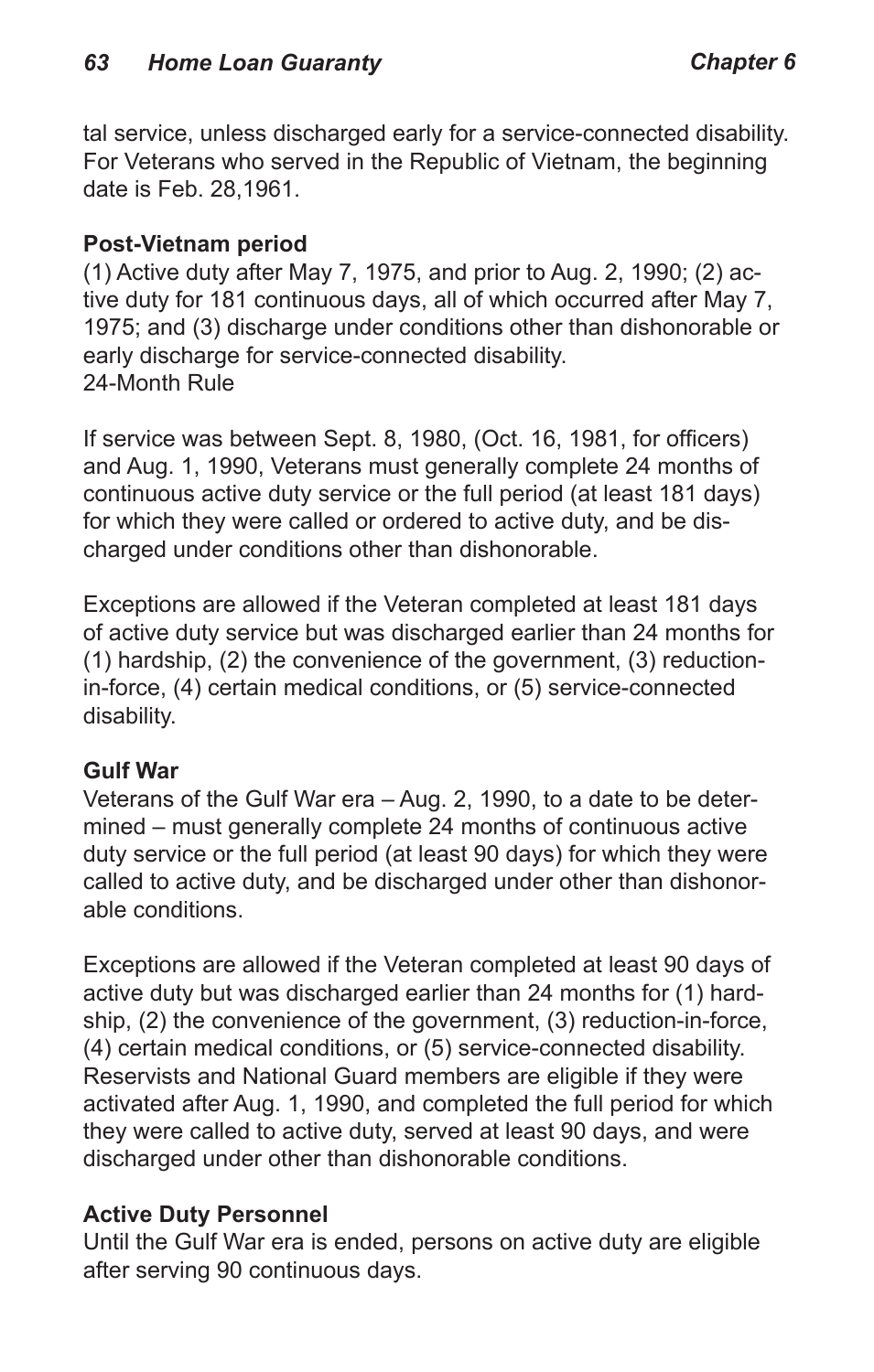## **Eligibility for Reserves and/or Guard** (not activated)

Members of the Reserves and National Guard who are not otherwise eligible for loan guaranty benefits are eligible upon completing 6 years of service in the Reserves or Guard (unless released earlier due to a service-connected disability). The applicant must have received an honorable (a general or under honorable conditions is not qualifying) discharge from such service unless he or she is either in an inactive status awaiting final discharge, or still serving in the Reserves or Guard.

**Surviving Spouses:** Some spouses of Veterans may have home loan eligibility. They are:

- the unmarried surviving spouse of a Veteran who died as a result of service or service-connected causes,
- the surviving spouse of a Veteran who dies on active duty or from service-connected causes, who remarries on or after attaining age 57 and on or after Dec. 16, 2003, and
- the spouse of an active duty member who is listed as missing in action (MIA) or a prisoner of war (POW) for at least 90 days.

Eligibility under this MIA/POW provision is limited to one-time use only.

Surviving spouses of Veterans who died from nonservice-connected causes may also be eligible if any of the following conditions are met: The Veteran was rated totally service-connected disabled for 10 years or more immediately preceding death, or was rated totally disabled for not less than five years from date of discharge or release from active duty to date of death, or was a former prisoner of war who died after Sept. 30, 1999, and was rated totally service-connected disabled for not less than one year immediately preceding death.

Under the Home Loan Guaranty Program, VA does not make loans to Veterans and Servicemembers; VA guarantees loans made by private-sector lenders. The guaranty amount is what VA could pay a lender should the loan go to foreclosure.

It is important to note that VA does not impose a maximum loan amount that a Veteran may borrow to purchase a home; instead, the law directs the maximum amount that VA may guarantee on a home loan. Because most VA loans are pooled in mortgage securities that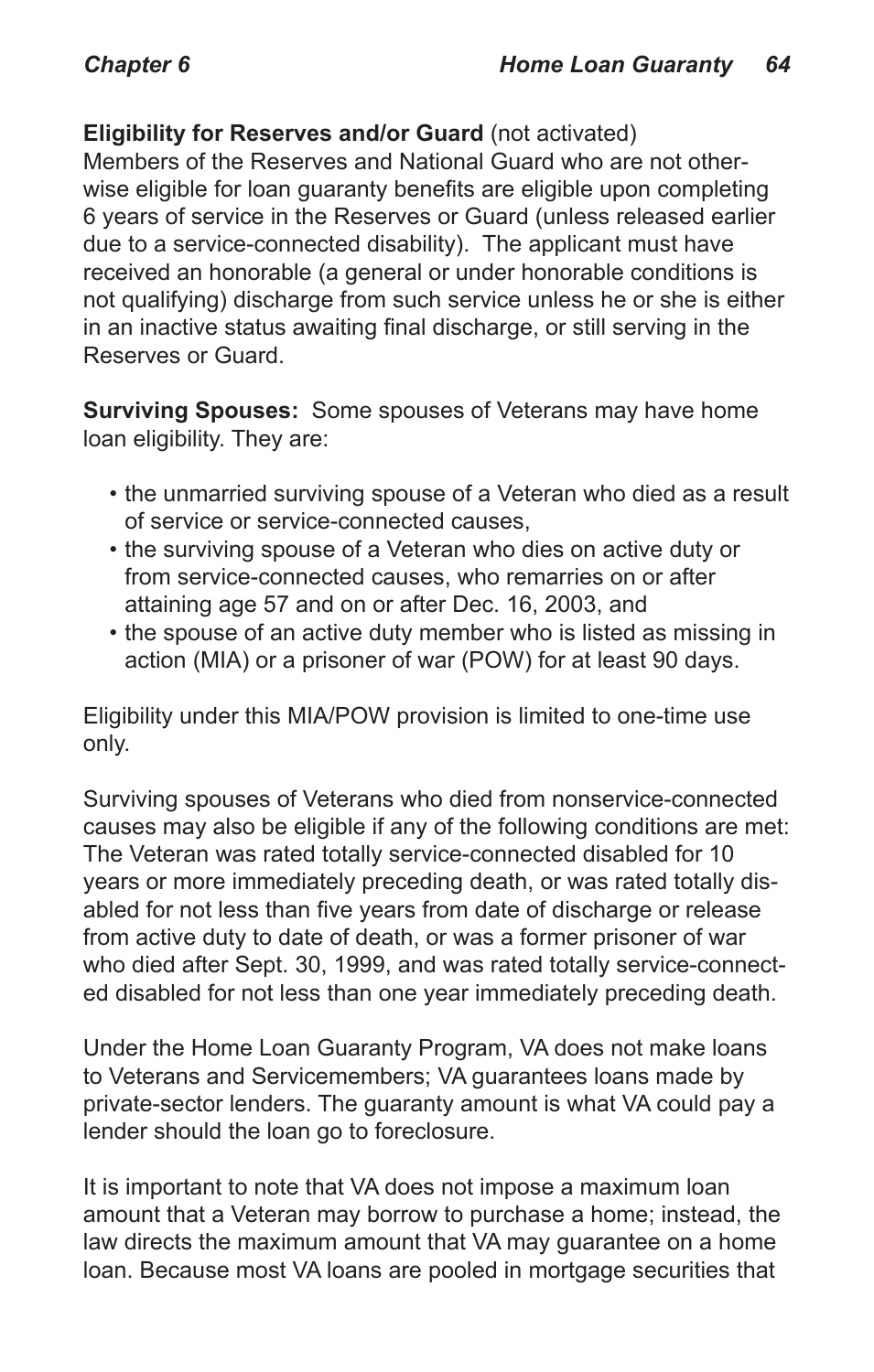require a 25 percent guaranty, the effective no-downpayment loan limit on VA loans tends to be four times VA's maximum guaranty amount. Loans for more than the effective no-downpayment loan limit generally require downpayments. Then, VA's effective no-downpayment loan limits are established annually, and vary, depending on the size of the loan and the location of the property. are established annually, and vary, depending on the size of the loan and the location of the property.

An eligible borrower can use a VA-guaranteed Interest Rate Reduction Refinancing Loan to refinance an existing VA loan to lower the interest rate and payment. Typically, no credit underwriting is required for this type of loan. The loan may include the entire outstanding balance of the prior loan, the costs of energy-efficient improvements, as well as closing costs, including up to two discount points.

An eligible borrower who wishes to obtain a VA-guaranteed loan to purchase a manufactured home or lot can borrow up to 95 percent of the home's purchase price. The amount VA will guarantee on a manufactured home loan is 40 percent of the loan amount or the Veteran's available entitlement, up to a maximum amount of \$20,000. These provisions apply only to a manufactured home that will not be placed on a permanent foundation.

### **VA Appraisals**

No loan can be guaranteed by VA without first being appraised by a VA-assigned fee appraiser. A lender can request a VA appraisal through VA systems. The Veteran borrower typically pays for the appraisal upon completion, according to a fee schedule approved by VA. This VA appraisal estimates value of the property. It is not an inspection and does not guarantee the house is free of defects. VA guarantees the loan, not the condition of the property. A thorough inspection of the property by a reputable inspection firm may help minimize any problems that could arise after loan closing. In an existing home, particular attention should be given to plumbing, heating, electrical, and roofing components.

### **Closing Costs**

For purchase home loans, payment in cash is required on all closing costs, including title search and recording fees, hazard insurance premiums and prepaid taxes. For refinancing loans, all such costs may be included in the loan, as long as the total loan does not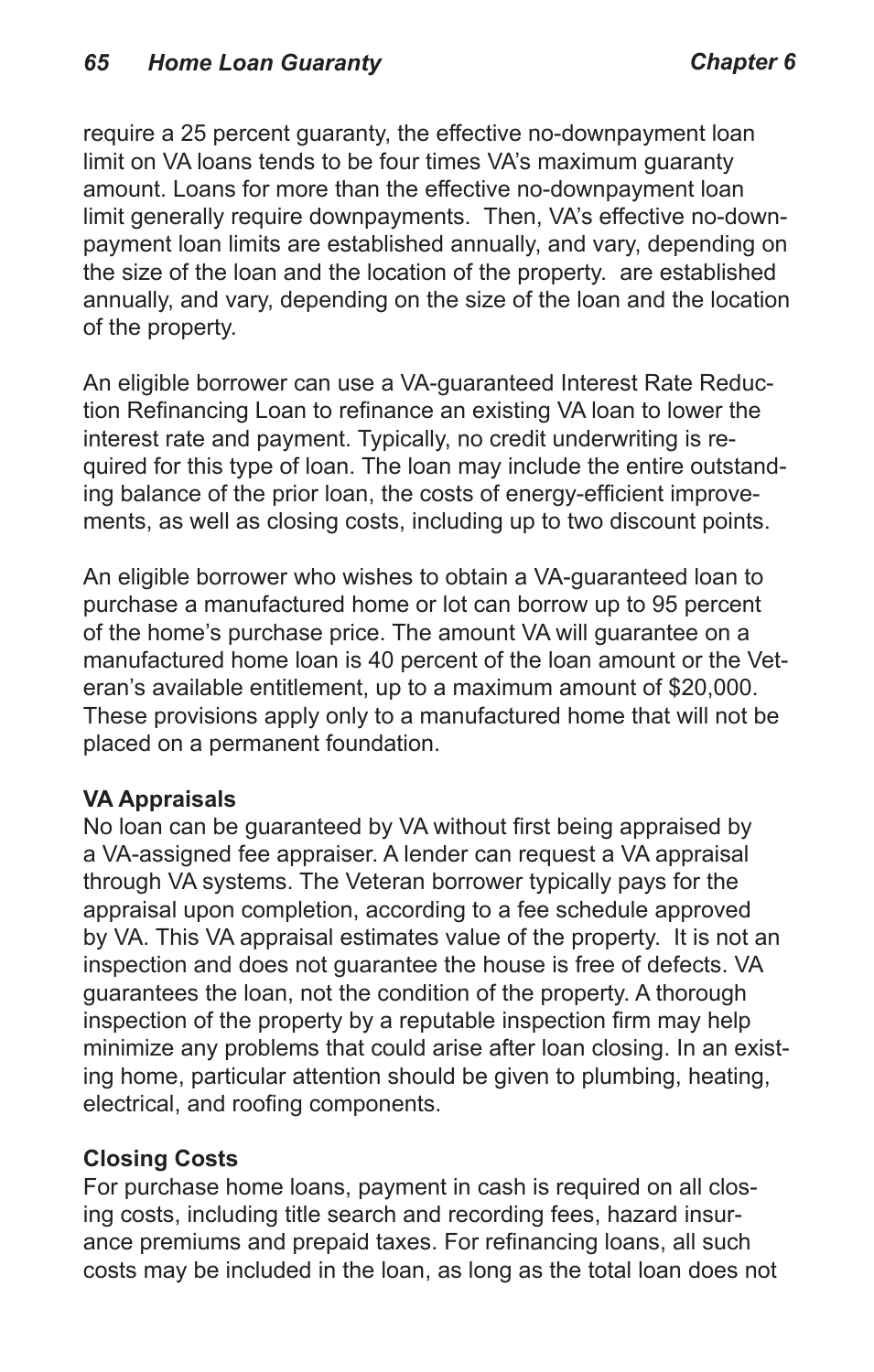| <b>Loan Category</b>                                                                                                          | <b>Active Duty and</b><br><b>Veterans</b> | <b>Reservists and</b><br><b>National Guard</b> |
|-------------------------------------------------------------------------------------------------------------------------------|-------------------------------------------|------------------------------------------------|
| Loans for purchase<br>or construction with<br>downpayments of<br>less than 5 percent,<br>refinancing, and home<br>improvement | 2.15 percent                              | 2.40 percent                                   |
| Loans for purchase<br>or construction with<br>downpayments of at<br>least 5 percent but less<br>than 10 percent               | 1.50 percent                              | 1.75 percent                                   |
| Loans for purchase<br>or construction<br>with downpayments<br>of 10 percent or<br>more                                        | 1.25 percent                              | 1.50 percent                                   |
| Loans for manufac-<br>tured homes                                                                                             | 1 percent                                 | 1 percent                                      |
| Interest rate reduction<br>refinancing loans                                                                                  | .50 percent                               | .50 percent                                    |
| Assumption of a VA-<br>guaranteed loan                                                                                        | .50 percent                               | .50 percent                                    |
| Second or subsequent<br>use of<br>entitlement with no<br>downpayment                                                          | 3.3 percent                               | 3.3 percent                                    |

### **2014 VA Funding Fee Rates**

exceed the reasonable value of the property. Interest rate reduction loans may include closing costs, including a maximum of two discount points.

### **VA Funding Fees**

A funding fee must be paid to VA unless the Veteran is exempt from such a fee. The fee may be paid in cash or included in the loan.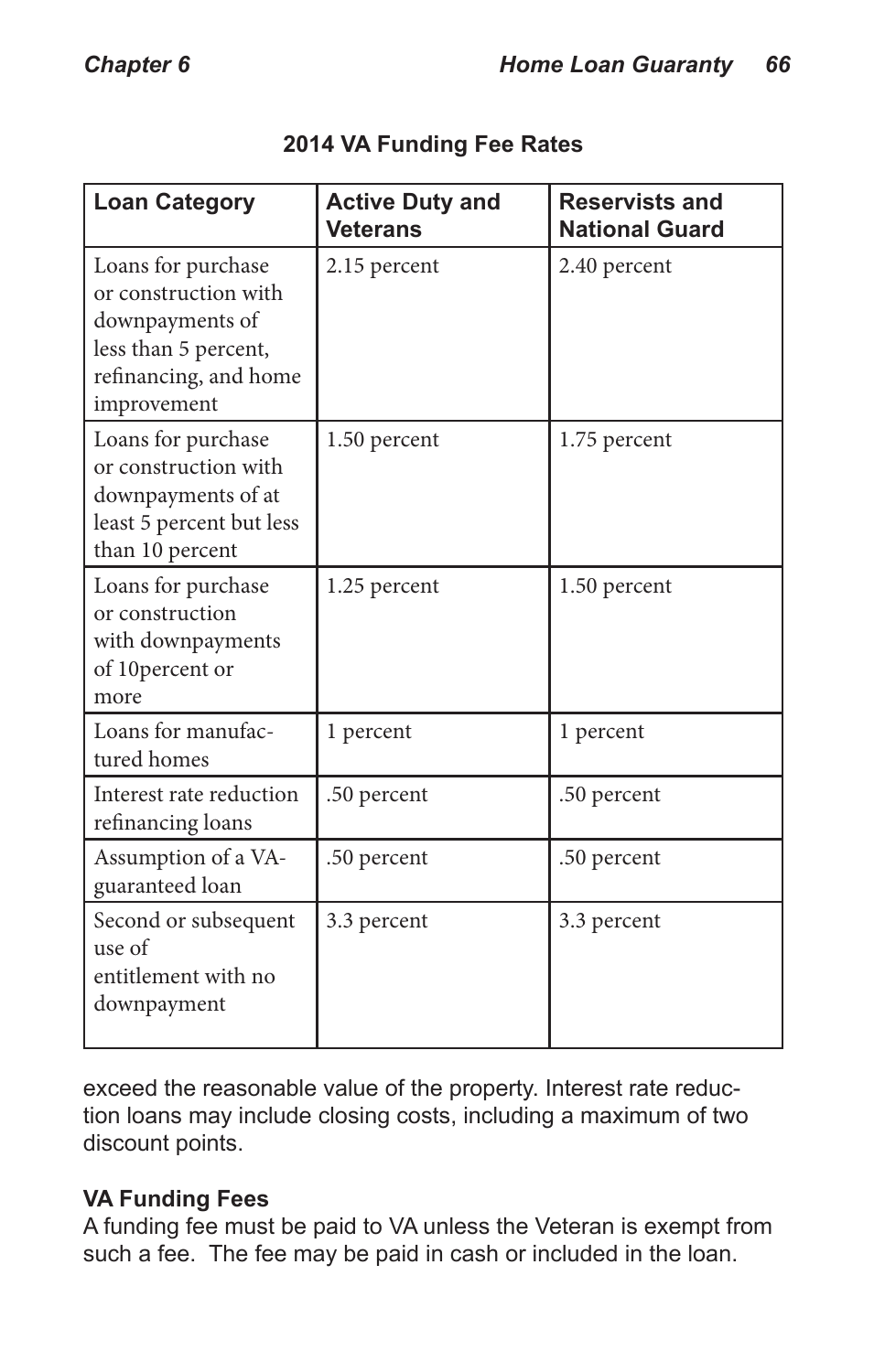Closing costs such as VA appraisal, credit report, loan processing fee, title search, title insurance, recording fees, transfer taxes, survey charges, or hazard insurance may not be included for purchase home loans.

All Veterans, except those who are specified by law as exempt, are charged a VA funding fee (See chart above). Currently, exemptions from the funding fee are provided for those Veterans and Servicemembers receiving VA disability compensation, those who are rated by VA as eligible to receive compensation as a result of predischarge disability examination and rating, and those who would be in receipt of compensation, but who were recalled to active duty or reenlisted and are receiving active-duty pay in lieu of compensation. Additionally, unmarried surviving spouses in receipt of Dependency and Indemnity Compensation may be exempt from the funding fee. For all types of loans, the loan amount may include this funding fee.

VA funding fee and up to \$6,000 of energy-efficient improvements can be included in VA loans. However, no other fees, charges, or discount points may be included in the loan amount for regular purchase or construction loans. For refinancing loans, most closing costs may be included in the loan amount.

### **Required Occupancy**

To qualify for a VA home loan, a Veteran or the spouse of an activeduty Servicemember must certify that he or she intends to occupy the home. A dependent child of an active-duty Servicemember also satisfies the occupancy requirement. When refinancing a VA-guaranteed loan solely to reduce the interest rate, a Veteran need only certify to prior occupancy.

### **Financing, Interest Rates and Terms**

Veterans obtain VA-guaranteed loans through the usual lending institutions, including banks, credit unions, and mortgage brokers. VA-guaranteed loans can have either a fixed interest rate or an adjustable rate, where the interest rate may adjust up to one percent annually and up to five percent over the life of the loan. VA does not set the interest rate. Interest rates are negotiable between the lender and borrower on all loan types.

Veterans may also choose a different type of adjustable rate mortgage called a hybrid ARM, where the initial interest rate remains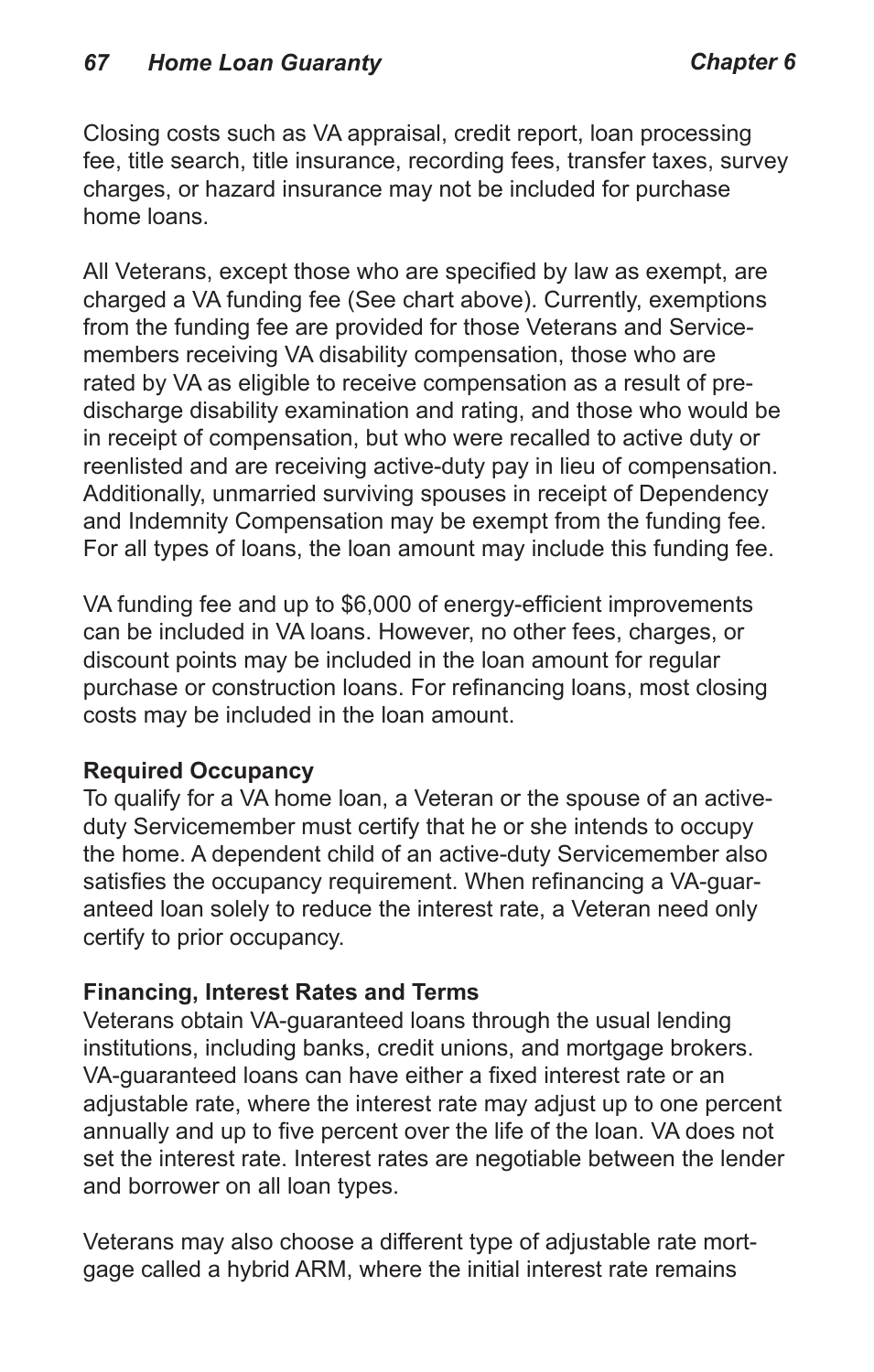fixed for three to 10 years. If the rate remains fixed for less than five years, the rate adjustment cannot be more than one percent annually and five percent over the life of the loan. For a hybrid ARM with an initial fixed period of five years or more, the initial adjustment may be up to two percent. The Secretary has the authority to determine annual adjustments thereafter.

Currently annual adjustments may be up to two percentage points and six percent over the life of the loan. If the lender charges discount points on the loan, the Veteran may negotiate with the seller as to who will pay points or if they will be split between buyer and seller. Points paid by the Veteran may not be included in the loan (with the exception that up to two points may be included in interest rate reduction refinancing loans). The term of the loan may be for as long as 30 years and 32 days.

### **Loan Assumption Requirements and Liability**

VA loans made on or after March 1, 1988, are not assumable without the prior approval of VA or its authorized agent (usually the lender collecting the monthly payments). To approve the assumption, the lender must ensure that the purchaser is a satisfactory credit risk and will assume all of the Veteran's liabilities on the loan. If approved, the purchaser will have to pay a funding fee that the lender sends to VA, and the Veteran will be released from liability to the federal government.

Loans made prior to Mar. 1, 1988, are generally freely assumable, but Veterans should still request the lender's approval in order to be released of liability. Veterans whose loans were closed after Dec. 31, 1989, usually have no liability to the government following a foreclosure, except in cases involving fraud, misrepresentation, or bad faith, such as allowing an unapproved assumption. However, for the entitlement to be restored, any loss suffered by VA must be paid in full.

A release of liability does not mean that a Veteran's guaranty entitlement is restored. That occurs only if the borrower is an eligible Veteran who agrees to substitute his or her entitlement for that of the seller. If a Veteran allows assumption of a loan without prior approval, then the lender may demand immediate and full payment of the loan, and the Veteran may be liable if the loan is foreclosed and VA has to pay a claim under the loan guaranty.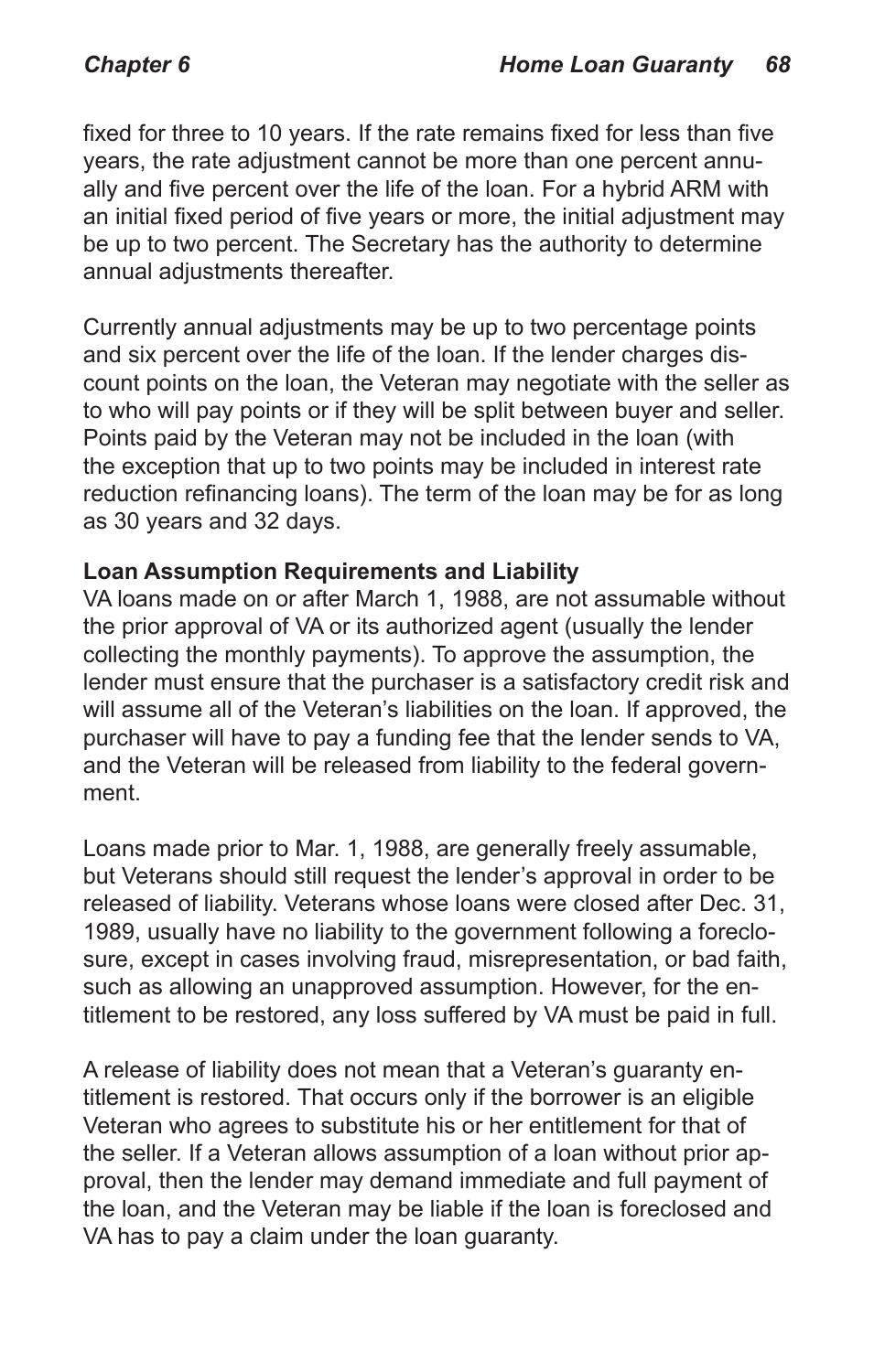### **VA Assistance to Veterans in Default**

VA urges all Veterans who are encountering problems making their mortgage payments to speak with their servicers as soon as possible to explore options to avoid foreclosure. Contrary to popular opinion, servicers do not want to foreclose because foreclosure costs money. Depending on a Veteran's specific situation, servicers may offer any of the following options to avoid foreclosure:

- Repayment Plan The borrower makes a regular installment each month plus part of the missed installments.
- Special Forbearance The servicer agrees not to initiate foreclosure to allow time for borrowers to repay the missed installments. An example of when this would be likely is when a borrower is waiting for a tax refund.
- Loan Modification– Provides the borrower a fresh start by adding the delinquency to the loan balance and establishing a new payment schedule.
- Additional time to arrange a private sale The servicer agrees to delay foreclosure to allow a sale to close if the loan will be paid off.
- Short Sale When the servicer agrees to allow a borrower to sell his/her home for a lesser amount than what is currently required to pay off the loan.
- Deed-in-Lieu of Foreclosure The borrower voluntarily agrees to deed the property to the servicer instead of going through a lengthy foreclosure process.

### **Servicemembers Civil Relief Act**

Veteran borrowers may be able to request relief pursuant to the Servicemembers Civil Relief Act (SCRA). In order to qualify for certain protections available under the Act, their obligation must have originated prior to their current period of active military service. SCRA may provide a lower interest rate during military service and for up to one year after service ends, provide forbearance, or prevent foreclosure or eviction up to nine months from period of military service.

### **Assistance to Veterans with VA-Guaranteed Home Loans**

When a VA-guaranteed home loan becomes delinquent, VA may provide supplemental servicing assistance to help cure the default. The servicer has the primary responsibility of servicing the loan to resolve the default.

However, in cases where the servicer is unable to help the Veteran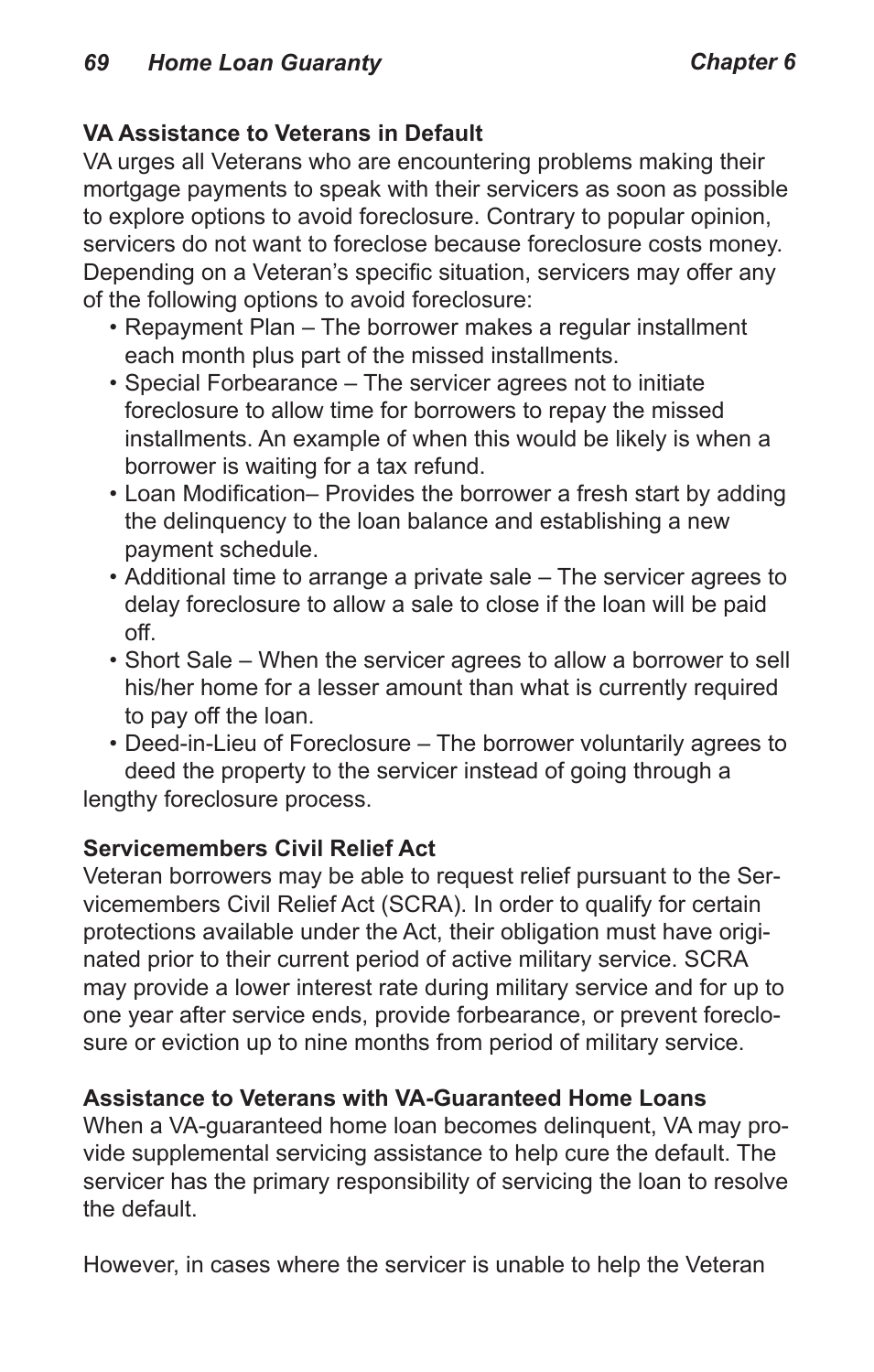borrower, VA has loan technicians in eight Regional Loan Centers and a special servicing center in Hawaii who take an active role in interceding with the mortgage servicer to explore all options to avoid foreclosure. Veterans with VA-guaranteed home loans can call 1-877-827-3702 to reach the nearest VA office where loan specialists are prepared to discuss potential ways to help save the loan.

### **VA Acquired Property Sales**

VA acquires properties as a result of foreclosures of VA-guaranteed and VA-owned loans. A private contractor is currently marketing the acquired properties through listing agents using local Multiple Listing Services. A listing of "VA Properties for Sale" may be found at http:// listings.vrmco.com/. Contact a real estate agent for information on purchasing a VA-acquired property.

### **Preventing Veteran Homelessness**

Veterans who feel they may be facing homelessness as a result of losing their home can call 1-877-4AID VET (877-424-3838) or go to http://www.va.gov/HOMELESS/index.asp to receive assistance from VA.

### **Assistance to Veterans with Non-VA Guaranteed Home Loans**

For Veterans or Servicemembers who have a non-VA-guaranteed or sub-prime loan, VA has a network of eight Regional Loan Centers and a special servicing centers in Hawaii that can offer advice and guidance. Borrowers may visit www.benefits.va.gov/homeloans/, or call toll free -1-877-827-3702 to speak with a VA loan technician. However, unlike when a Veteran has a VA-guaranteed home loan, VA does not have the authority to intervene on the borrower's behalf. It is imperative that a borrower contact his/her servicer as quickly as possible.

### **VA Refinancing of a Non-VA Guaranteed Home Loan**

Veterans with non-VA guaranteed home loans now have new options for refinancing to a VA-guaranteed home loan. These new options are available as a result of the Veterans' Benefits Improvement Act of 2008. Veterans who wish to refinance their subprime or conventional mortgage may now do so for up to 100 percent of value of the property.

Additionally, Congress raised VA's maximum loan guaranty for these types of refinancing loans. Loan limits were effectively raised from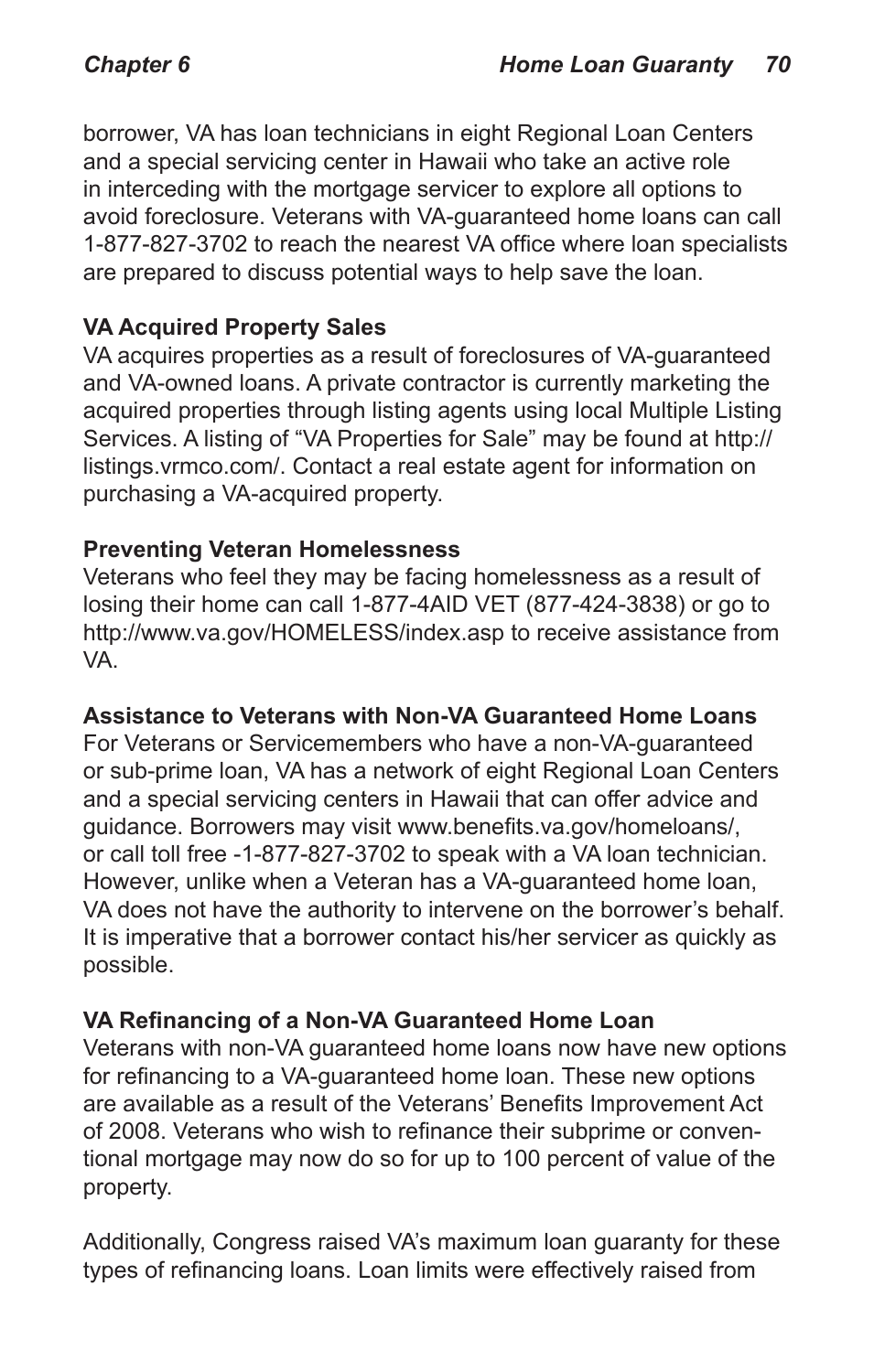\$144,000 to \$417,000. High-cost counties have even higher maximum loan limits. VA county loan limits can be found at http://www. benefits.va.gov/homeloans/. These changes will allow more qualified Veterans to refinance through VA, allowing for savings on interest costs and avoiding foreclosure.

### **Other Assistance for Delinquent Veteran Borrowers**

If VA is not able to help a Veteran borrower retain his/her home (whether a VA-guaranteed loan or not), the Department of Housing and Urban Development (HUD) offers assistance to homeowners by sponsoring local housing counseling agencies. To find an approved agency in your area, please search online at http://www.hud.gov/offices/hsg/sfh/hcc/hcs.cfm, or call HUD's interactive voice system at (800) 569-4287.

### **Loans for Native American Veterans**

Eligible Native American Veterans can obtain a loan from VA to purchase, construct, or improve a home on federal Trust Land, or to reduce the interest rate on such a VA loan. Native American Direct Loans are only available if a memorandum of understanding exists between the tribal organization and VA.

Veterans who are not Native American, but who are married to Native American non-Veterans, may be eligible for a direct loan under this program. To be eligible for such a loan, the qualified non-Native American Veteran and the Native American spouse must reside on federal Trust Land, both the Veteran and spouse must have a meaningful interest in the dwelling or lot, and the tribal authority which has jurisdiction over the Trust Land must recognize the non-Native American Veteran as subject to its authority.

### **Safeguards**

The following safeguards have been established to protect Veterans:

- 1. VA may suspend from the loan program those who take unfair advantage of Veterans or discriminate because of race, color, religion, sex, disability, family status, or national origin.
- 2. The builder of a new home (or new manufactured home) is required to give the purchasing Veteran either a one-year warranty or a 10-year insurance-backed protection plan.
- 3. The Veteran obtaining a loan may only be charged closing costs allowed by VA.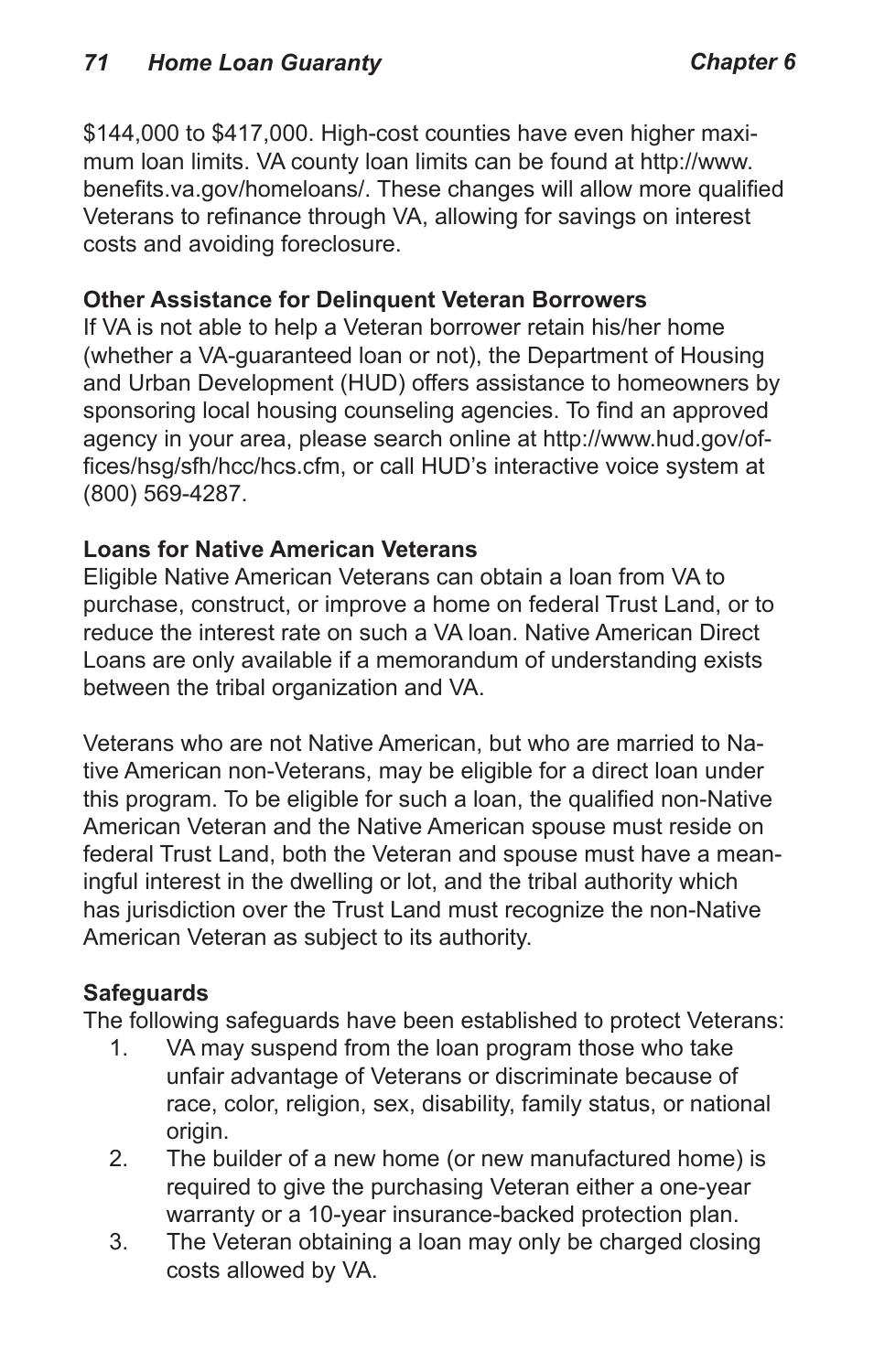- 4. The Veteran can prepay without penalty the entire loan or any part not less than one installment or \$100.
- 5. VA encourages holders to extend forbearance if a Veteran becomes temporarily unable to meet the terms of the loan.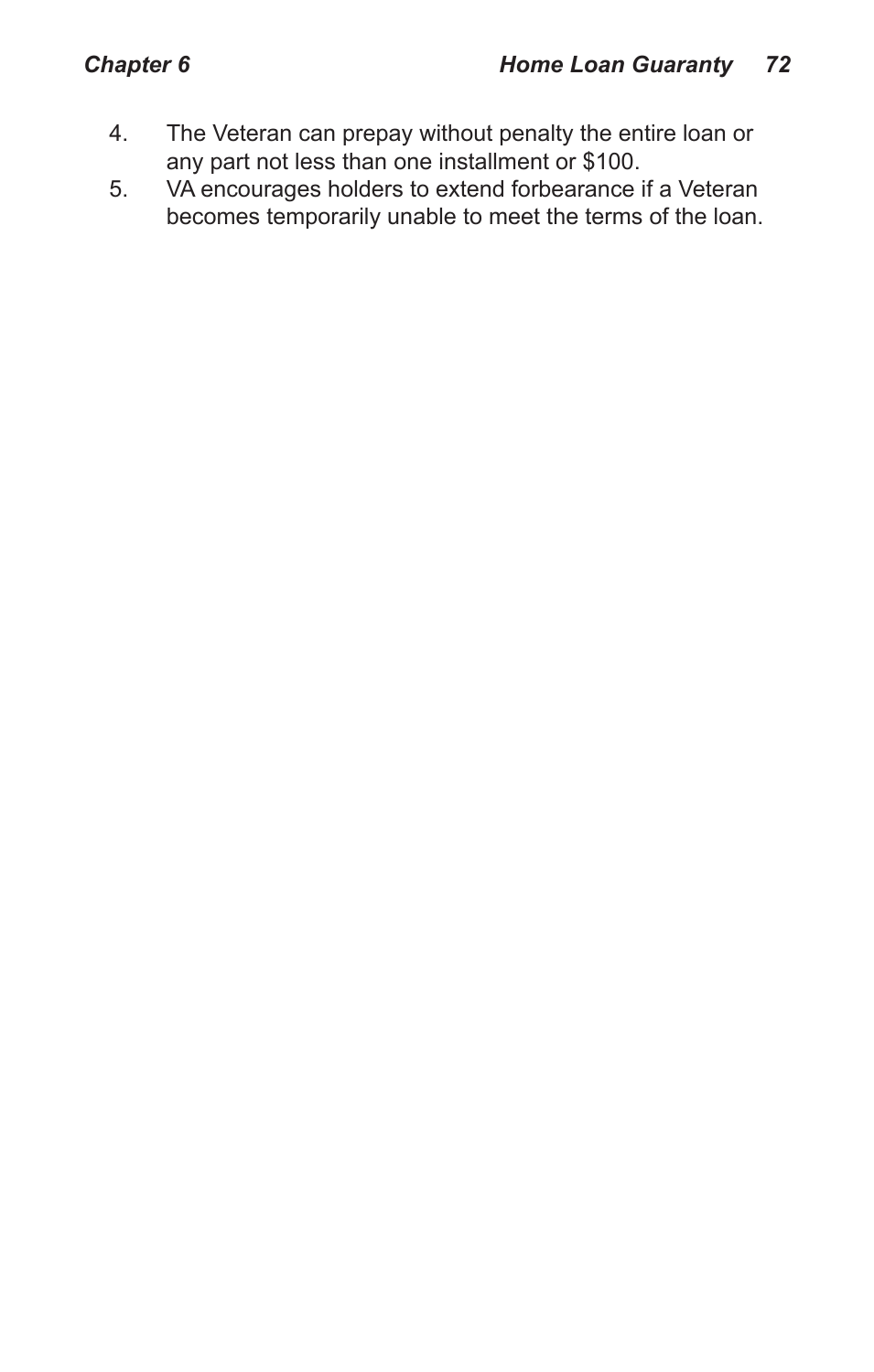# *Chapter 7*

### **VA Life Insurance**

For complete details on government life insurance, visit www. benefits.va.gov/insurance/ or call VA's Insurance Center toll-free at 1-800-669-8477. Specialists are available between the hours of 8:30 a.m. and 6 p.m., Eastern Time, to discuss premium payments, insurance dividends, address changes, policy loans, naming beneficiaries, reporting the death of the insured, and other insurance issues.

If the insurance policy number is not known, provide whatever information is available, such as the Veteran's VA file number, date of birth, Social Security number, military serial number or military service branch and dates of service. To provide the information by mail, send it to:

> Department of Veterans Affairs Insurance Center PO Box 42954 Philadelphia, PA 19101

For information about Servicemembers' Group Life Insurance, Veterans' Group Life Insurance, Servicemembers' Group Life Insurance Traumatic Injury Protection, or Servicemembers' Group Life Insurance Family Coverage, visit the Website above or call the Office of Servicemembers' Group Life Insurance directly at 1-800-419-1473.

### **Servicemembers' Group Life Insurance (SGLI)**

The following are automatically insured for \$400,000 under SGLI:

- 1. Active duty members of the Army, Navy, Air Force, Marines and Coast Guard.
- 2. Commissioned members of the National Oceanic and Atmospheric Administration (NOAA) and the Public Health Service (PHS).
- 3. Cadets or midshipmen of the U.S. military academies.
- 4. Members, cadets and midshipmen of the ROTC while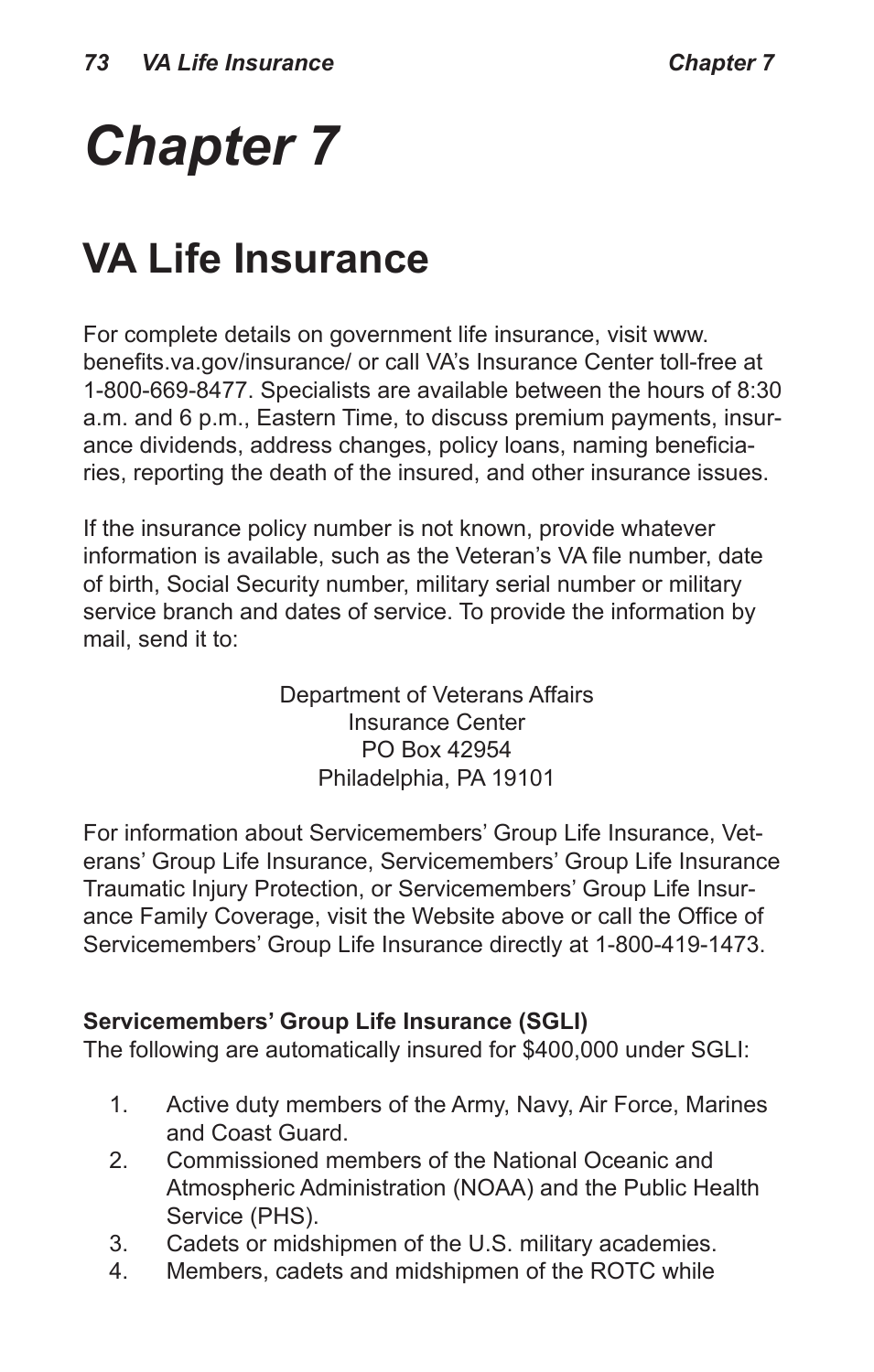engaged in authorized training and practice cruises.

- 5. Members of the Ready Reserves/National Guard who are scheduled to perform at least 12 periods of inactive training per year.
- 6. Members who volunteer for a mobilization category in the Individual Ready Reserve.

Individuals may elect in writing to be covered for a lesser amount or to decline coverage. SGLI coverage is available in \$50,000 increments up to the maximum of \$400,000.

Full-time Servicemembers on active duty are covered 24/7, 365 days of the year. Coverage is in effect during the period of active duty or inactive duty training and for 120 days following separation or release from duty. Reservists or National Guard members who have been assigned to a unit in which they are scheduled to perform at least 12 periods of inactive duty that is creditable for retirement purposes are also covered 24/7, 365 days of the year and for 120 days following separation or release from duty.

**Part-time coverage is provided for Reservists or National Guard** 

members who do not qualify for the full-time coverage described above. Part-time coverage generally applies to Reservists/National Guard members who drill only a few days in a year. These individuals are covered only while on active duty or active duty for training, or traveling to and from such duty. Members covered part-time do not receive 120 days of free coverage after separation unless they incur or aggravate a disability during a period of duty

### **SGLI Traumatic Injury Protection (TSGLI)**

Members of the armed services serve our nation heroically during times of great need, but what happens when they experience great needs of their own because they have sustained a traumatic injury? TSGLI provides for payment traumatically injured Servicemembers who have suffered certain physical losses. The TSGLI benefit ranges between \$25,000 and \$100,000 depending on the loss,. TSGLI helps Servicemembers by allowing their families to be with them during their recovery or by helping with other expenses incurred during their recovery period.

TSGLI is attached to SGLI. An additional \$1.00 is added to the Servicemember's SGLI premium to cover TSGLI. After Dec. 1, 2005,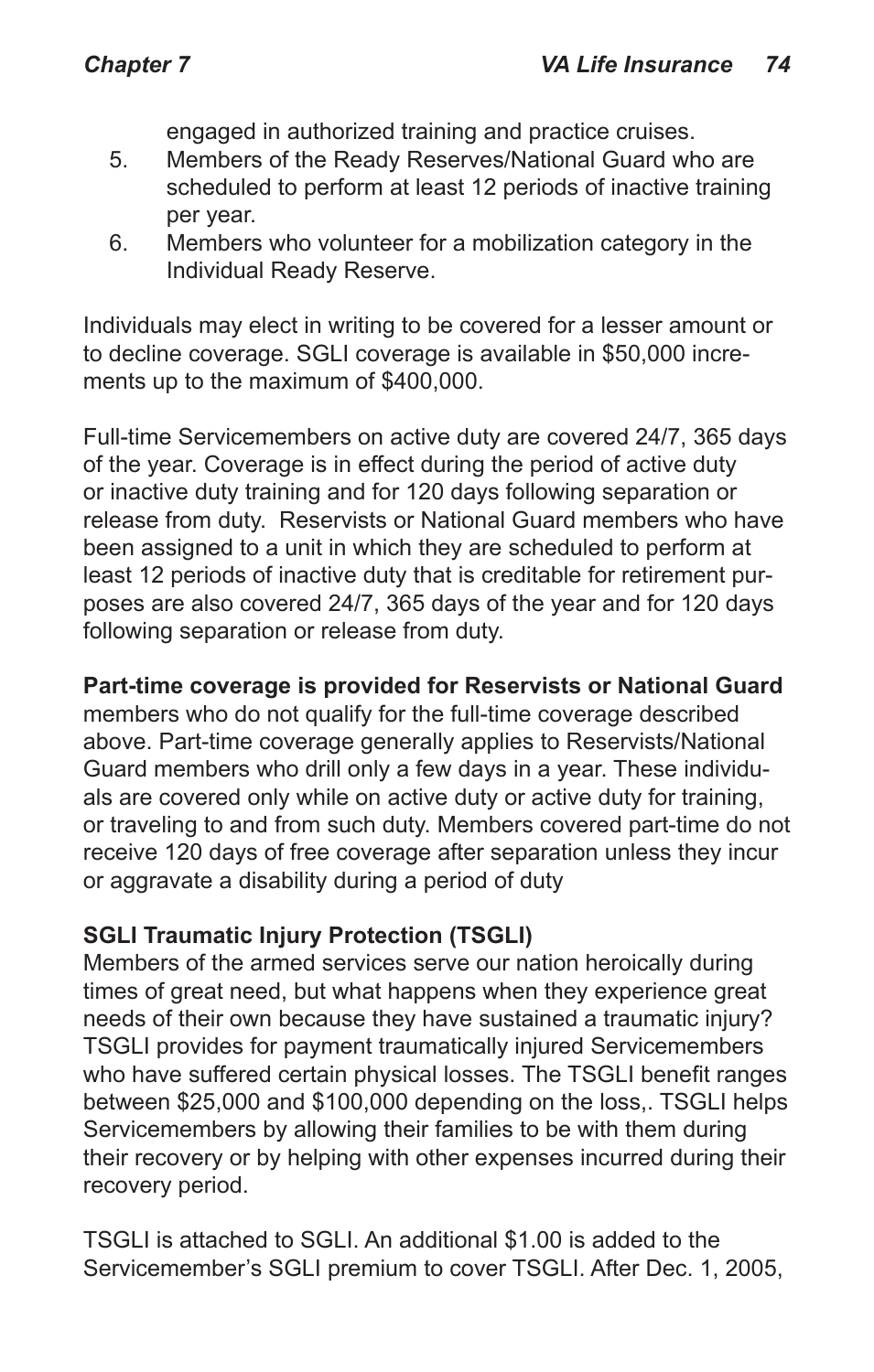all Servicemembers who are covered by SGLI are automatically also covered by TSGLI. TSGLI cannot be declined unless the Servicemember also declines basic SGLI. TSGLI claims are adjudicated by the individual military branches of service.

In addition, there is retroactive TSGLI coverage for Servicemembers who sustained a qualifying loss between Oct. 7, 2001, and Nov. 30, 2005, regardless of where it occurred TSGLI coverage is payable to these Servicemembers regardless of whether they had SGLI coverage in force at the time of their injury.

For more information and branch of service contact information, visit http://benefits.va.gov/insurance/tsgli.asp, or call 1-800-237-1336 (Army); 1-800-368-3202 (Navy); 1-877-216-0825 (Marine Corps); 1-800-433-0048 (Active Duty Air Force); 1-800-525-0102 (Air Force Reserves); 1-240-612-9140 (Air National Guard); 1-703-872-6647 (U.S. Coast Guard); 1-301-427-3280 (PHS); or 1-301-713-3444 (NOAA).

### **Servicemembers' Group Life Insurance Family Coverage (FS-**

**GLI):** coverage consists of spousal coverage and dependent child coverage. FSGLI provides up to \$100,000 of life insurance coverage for spouses of Servicemembers with full-time SGLI coverage, not to exceed the amount of SGLI the member has in force. Premiums for spouse coverage are based on the age of the spouse and the amount of FSGLI coverage. FSGLI is a Servicemembers' benefit; the member pays the premium and is the only person allowed to be the beneficiary of the coverage. FSGLI spousal coverage ends 120 days after any of the following events: 1) the Servicemember elects in writing to terminate coverage on the spouse; 2) the Servicemember elects to terminate his or her own SGLI coverage; 3) the Servicemember dies; 4) the Servicemember separates from service; or 5) the Servicemember is divorced from the spouse. The insured spouse may convert his or her FSGLI coverage to a permanent policy offered by participating private insurers within 120 days of the date of any of the termination events noted above. FSGLI dependent coverage of \$10,000 is also automatically provided for dependent children of Servicemembers insured under SGLI, with no premium required.

#### **Veterans' Group Life Insurance (VGLI)**

SGLI may be converted to VGLI, which provides renewable term coverage to: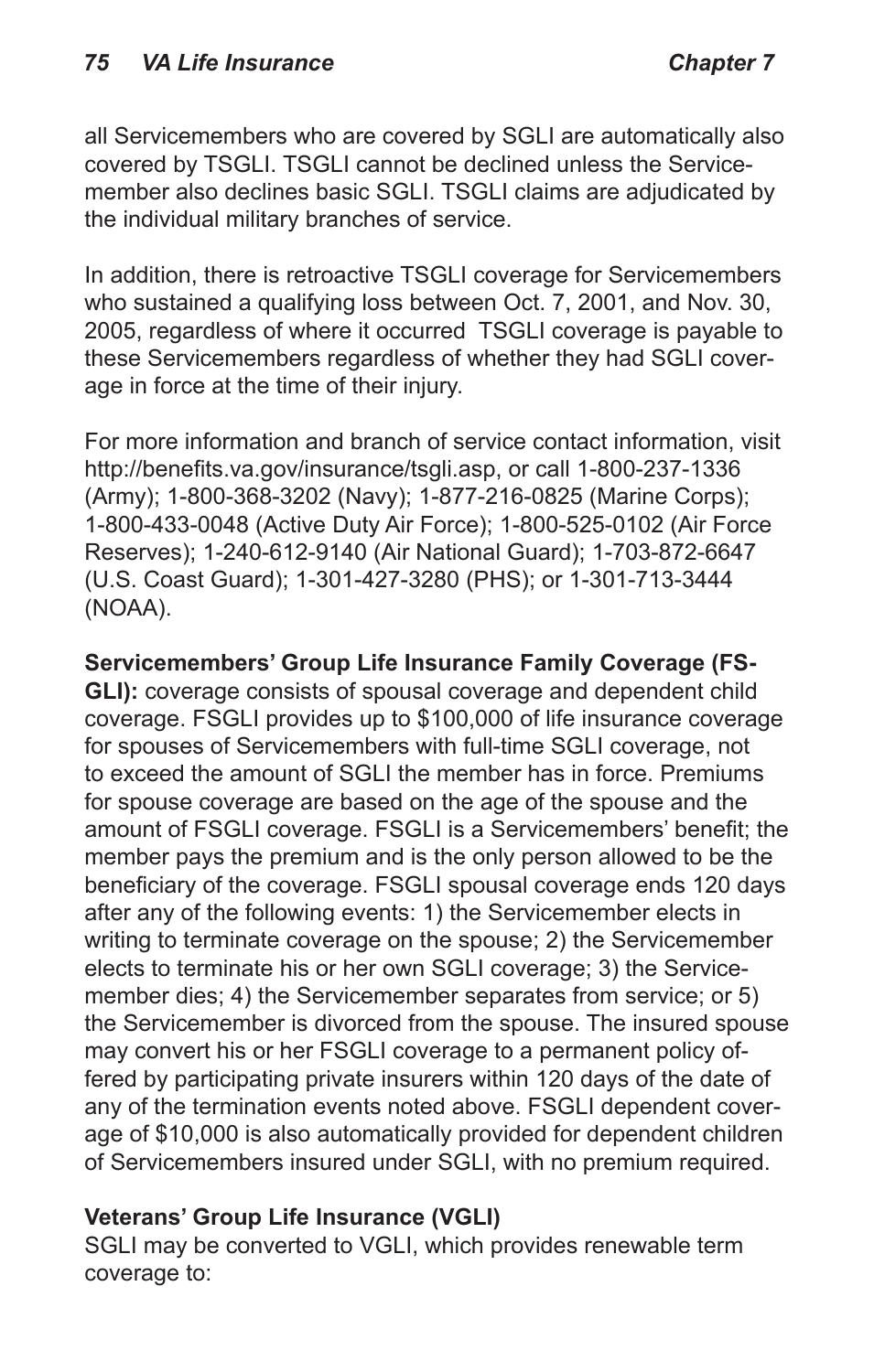- 1. Veterans who had full-time SGLI coverage upon separation from active duty or the Reserves.
- 2. Members of the Ready Reserves/National Guard with parttime SGLI coverage who incur a disability or aggravate a pre-existing disability during a period of active duty or a period of inactive duty for less than 31 days that renders them uninsurable at standard premium rates.
- 3. Members of the Individual Ready Reserve and Inactive National Guard.

Servicemembers must apply for VGLI within one year and 120 days from separation. Servicemembers discharged on or after November 1, 2012, who apply for VGLI within 240 days of separation do not need to submit evidence of good health, while Servicemembers who apply after the 240-day period must submit evidence of insurability. The initial VGLI coverage available is equal to the amount of SGLI coverage at the time of separation from service.

Effective April 11, 2011, VGLI insureds who are under age 60 and have less than \$400,000 in coverage can purchase up to \$25,000 of additional coverage on each five-year anniversary of their coverage, up to the maximum \$400,000. No medical underwriting is required for the additional coverage.

### **SGLI Disability Extension**

Servicemembers who are totally disabled at the time of separation (unable to work or have certain statutory conditions), can apply for the SGLI Disability Extension, which provides free coverage for up to two years from the date of separation. To apply, Servicmembers must complete and return SGLV 8715, the SGLI Disability Extension Application.

Those covered under the SGLI Disability Extension are automatically converted to VGLI at the end of their extension period, subject to the payment of premiums. VGLI is convertible at any time to a permanent plan policy with any participating commercial insurance company.

### **Accelerated Death Benefits**

Like many private life insurance companies, the SGLI, FSGLI and VGLI programs offer an accelerated benefits option to terminally ill insured members. An insured member is considered to be terminally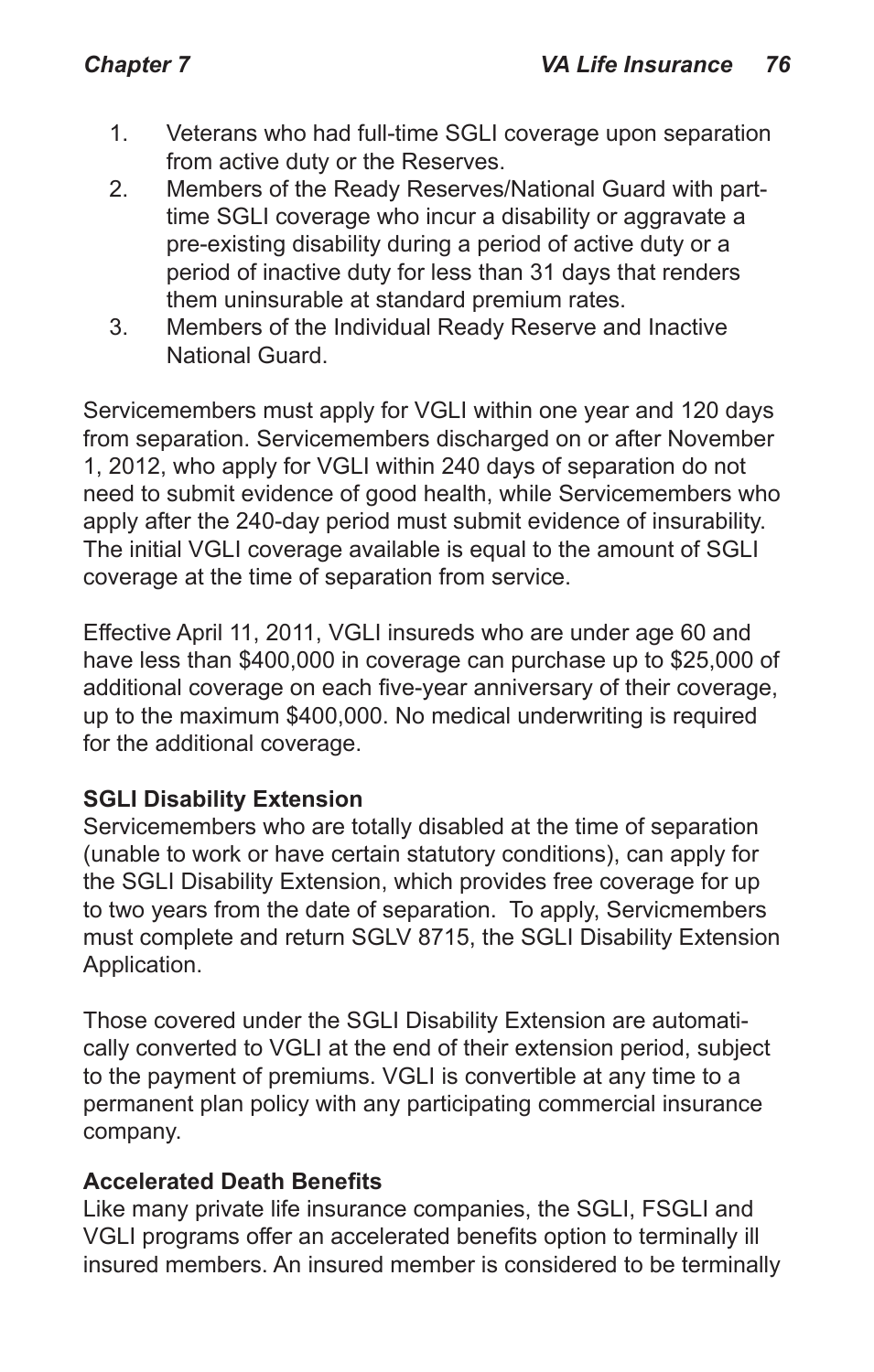ill if he or she has a written medical prognosis of nine months or less to live. All terminally ill members are eligible to receive up to 50 percent of their SGLI or VGLI coverage, and terminally ill spouses can receive up to 50 percent of their FSGLI, in a lump sum. Payment of an accelerated benefit reduces the amount payable to the beneficiaries at the time of the insured's death. To apply, an insured member must submit SGLV 8284, Servicemember/Veteran Accelerated Benefit Option Form, and spouses must complete SGLV 8284A, Servicemember Family Coverage Accelerated Benefits Option Form.

### **Service-Disabled Veterans' Insurance (S-DVI)**

Veterans who separated from service on or after Apr. 25, 1951, under other than dishonorable conditions who have service-connected disabilities, even zero percent, but are otherwise in good health, may apply to VA for up to \$10,000 in life insurance coverage under the S-DVI program. Applications must be submitted within two years from the date of being notified of the approval of a new service-connected disability by VA.

Veterans who are totally disabled may apply for a waiver of premiums. If approved for waiver of premiums, the Veteran can apply for additional supplemental insurance coverage of up to \$30,000. However, premiums cannot be waived on the additional supplemental insurance. To be eligible for this type of supplemental insurance, Veterans must meet all of the following three requirements:

- 1. Be under age 65.
- 2. Be eligible for a waiver of premiums due to total disability.
- 3. Apply for additional insurance within one year from the date of notification of waiver approval on the basic S-DVI policy.

### **Veterans' Mortgage Life Insurance (VMLI)**

VMLI is mortgage protection insurance available to severely disabled Veterans who have been approved by VA for a Specially Adapted Housing (SAH) Grant. Maximum coverage is the smaller of the existing mortgage balance or \$200,000, and is payable only to the mortgage company. Protection is issued automatically following SAH approval, provided the Veteran submits mortgage information required to establish a premium and does not decline coverage. Coverage automatically terminates when the mortgage is paid off. If a mortgage is disposed of through sale of the property, VMLI may be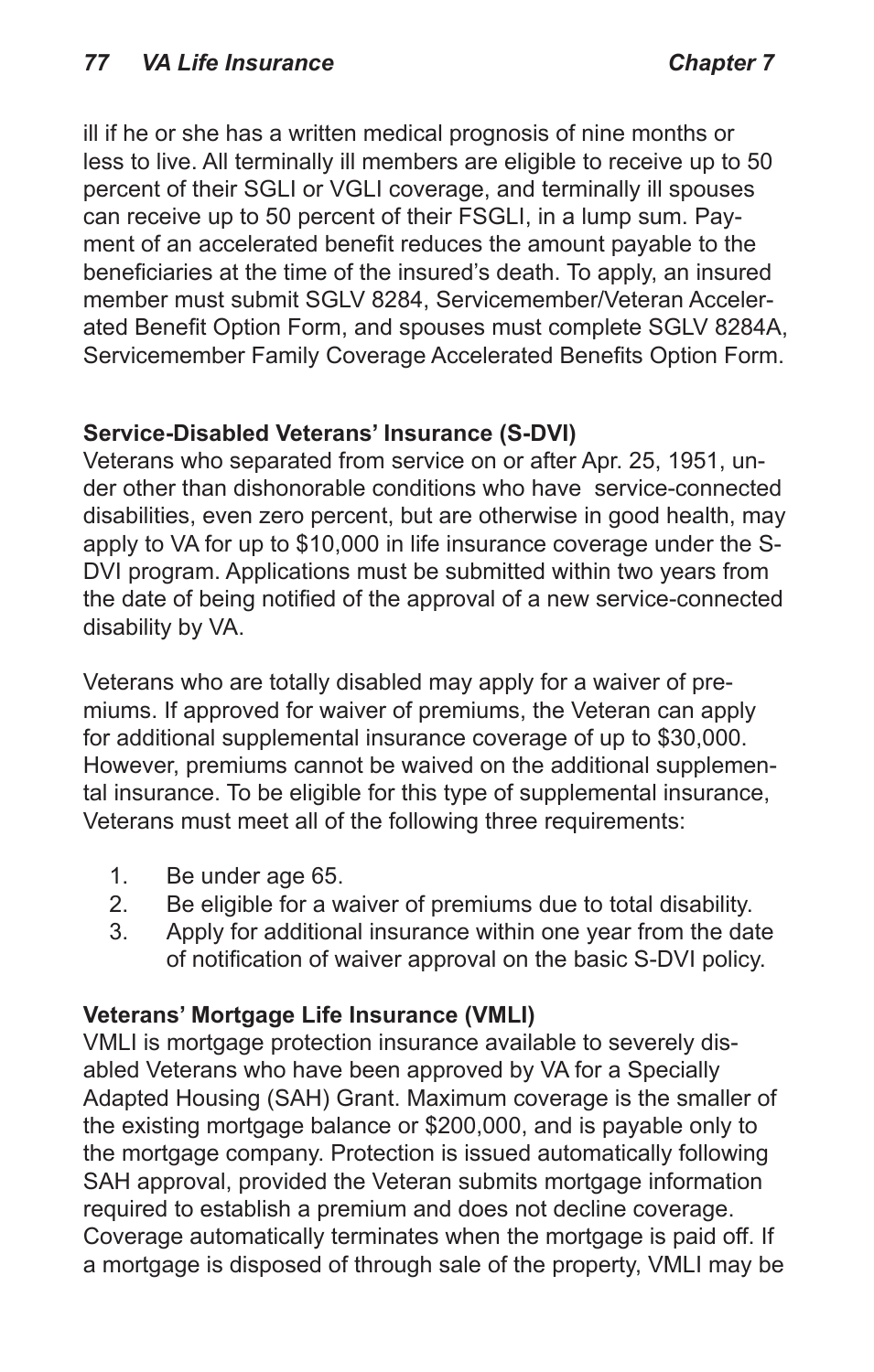obtained on the mortgage of another home.

### **Other Insurance Information**

The following information applies only to policies issued to World War II, Korean-era, and Vietnam-era Veterans and any Service-Disabled Veterans' Insurance policies. Policies in this group are prefixed by the letters K, V, RS, W, J, JR, JS, or RH.

**Insurance Dividends Issued Annually:** World War II and Koreanera Veterans with active policies beginning with the letters V, RS, W, J, JR, JS, or K earn tax-free dividends annually on the policy anniversary date. (Policies prefixed by RH do not earn dividends.) Policyholders do not need to apply for dividends, but may select from among the following dividend options:

- **1. Cash:** The dividend is paid directly to the insured by direct deposit to a bank account or by check.
- **2. Paid-Up Additional Insurance:** The dividend is used to purchase additional insurance coverage.
- **3. Credit or Deposit:** The dividend is held in an account for the policyholder with interest. Withdrawals from the account can be made at any time. The interest rate may be adjusted.
- **4. Net Premium Billing Options:** These options use the dividend to pay the annual policy premium. If the dividend exceeds the premium, the policyholder has options to choose how the remainder is used. If the dividend is not enough to pay an annual premium, the policyholder is billed the balance.
- **5. Other Dividend Options:** Dividends can also be used to repay a loan or pay premiums in advance.

### **Reinstating Lapsed Insurance**

Lapsed term policies may be reinstated within five years from the date of lapse. A five-year term policy that is not lapsed at the end of the term is automatically renewed for an additional five years. Lapsed permanent plans may be reinstated within certain time limits and with certain health requirements. Reinstated permanent plan policies require repayment of all back premiums, plus interest.

### **Converting Term Policies**

Term policies are renewed automatically every five years, with premiums increasing at each renewal. Premiums do not increase after age 70. Term policies may be converted to permanent plans, which have fixed premiums for life and earn cash and loan values.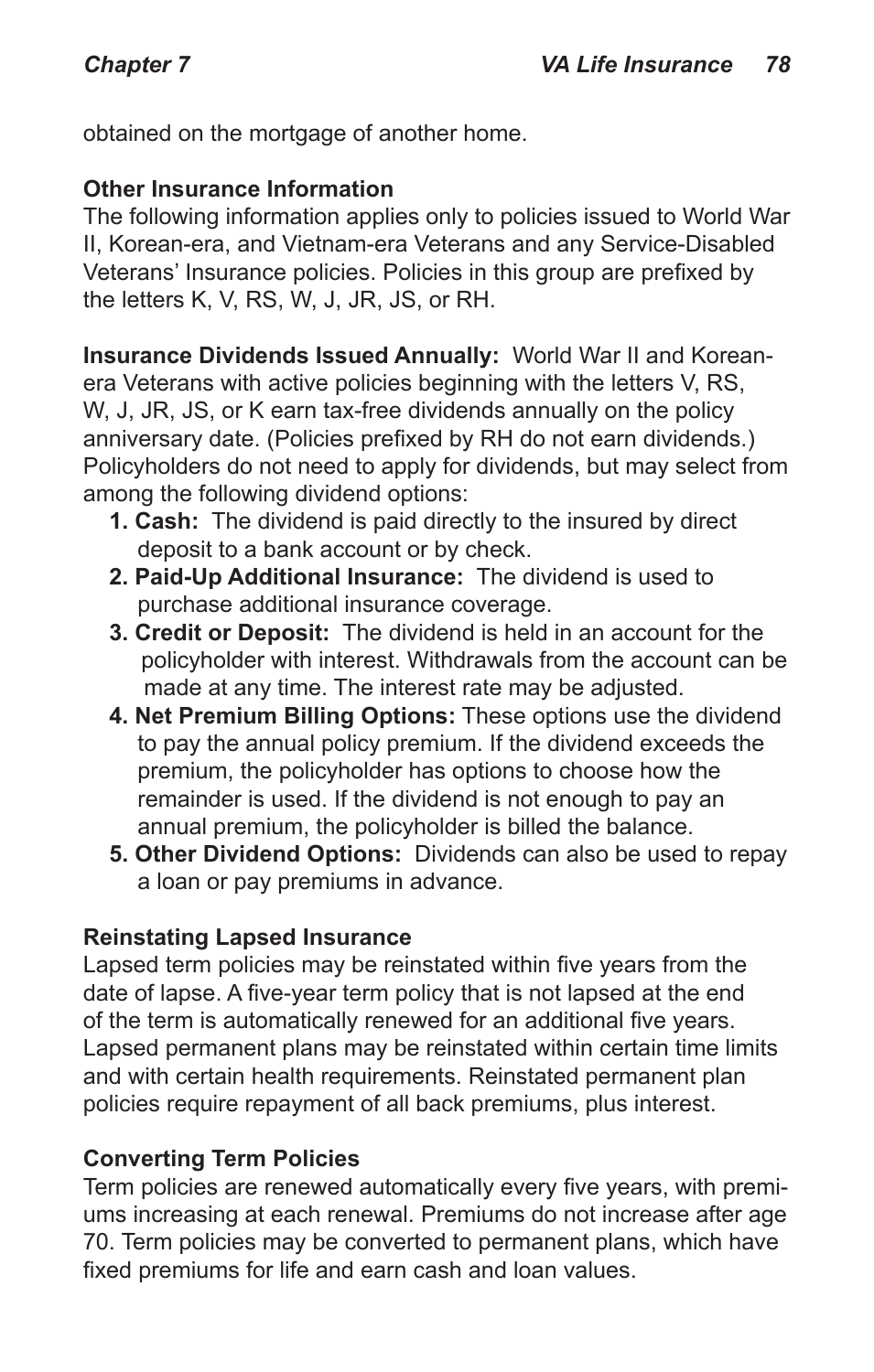### **Dividends on Capped Term Policies**

Effective Sept. 2000, VA provides either a cash dividend or paidup insurance on term policies whose premiums have been capped. Veterans with National Service Life Insurance (NSLI) term insurance that has renewed at age 71 or older and who stop paying premiums on their policies will be given a "termination dividend." This dividend can either be received as a cash payment or used to purchase a reduced amount of paid-up insurance, which insures the Veteran for life with no premium payments required. The amount of the reduced paid-up insurance remains level. This does not apply to S-DVI (RH) policies.

### **Borrowing on Policies**

Policyholders with permanent plan policies may borrow up to 94 percent of the cash surrender value of their insurance after the insurance is in force for one year or more. Interest is compounded annually. The loan interest rate is variable and may be obtained by calling toll-free 1-800-669-8477.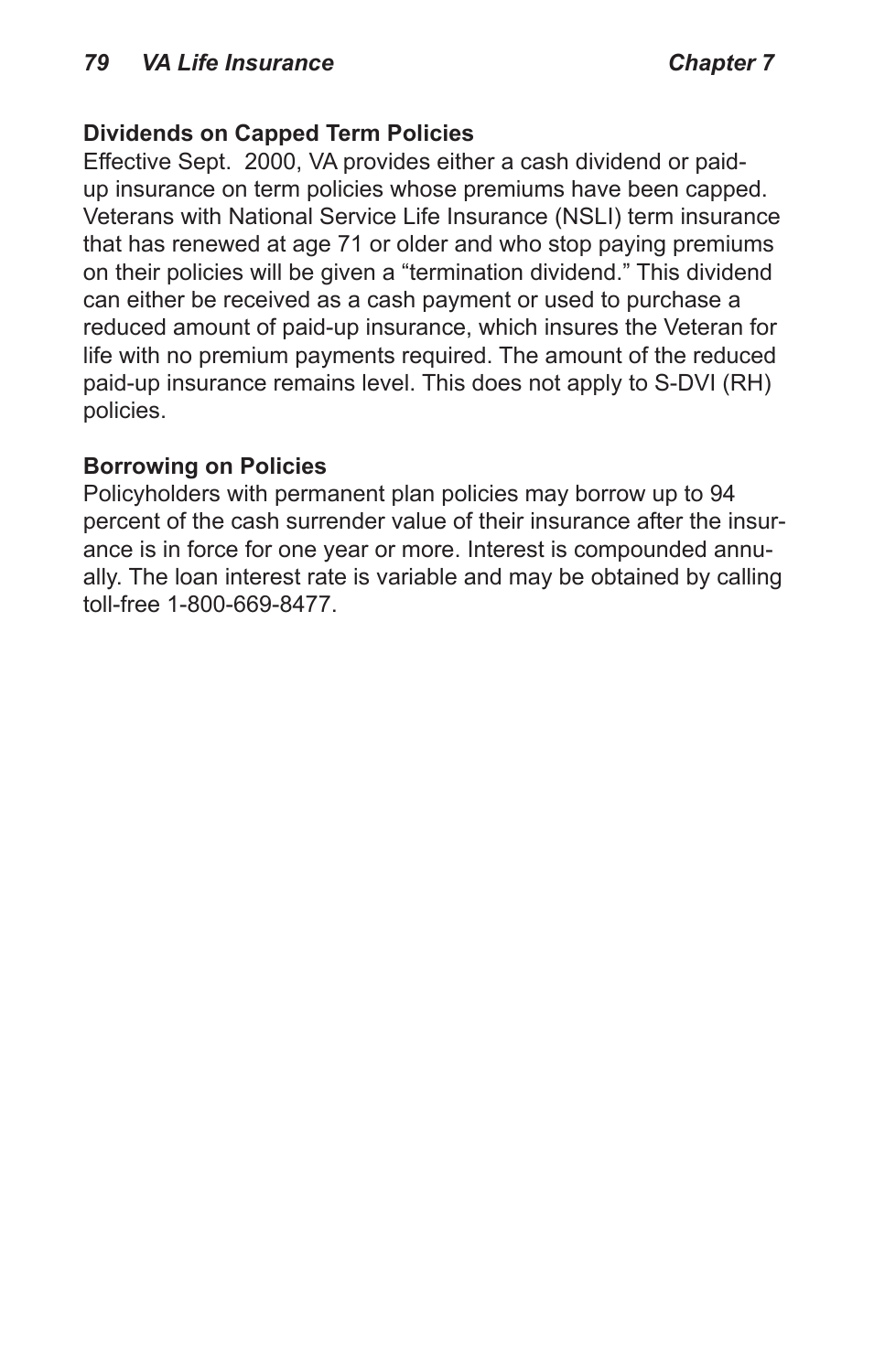## *Chapter 8* **Burial and Memorial Benefits**

Veterans discharged from active duty under conditions other than dishonorable; Service members who die while on active duty, active duty for training, or inactive duty training; and spouses and depen dent children of Veterans and active duty service members, may be eligible for VA burial and memorial benefits. (For the purposes of this chapter, the term "Veteran" includes eligible persons who die during active duty service.) The Veteran does not have to die before a spouse or dependent child can be eligible for burial or memorial benefits.

### **Burial in VA National Cemeteries**

Burial in a VA national cemetery is available for eligible Veterans, spouses and dependents at no cost and includes the gravesite, grave-liner, opening and closing of the grave, a headstone or marker, and perpetual care as part of a national shrine. For Veterans, ben efits may also include a burial flag and military funeral honors.

With certain exceptions, active duty service beginning after Sept 7, 1980, as an enlisted person, and after Oct 16, 1981, as an officer, must be for a minimum of 24 consecutive months or the full period of active duty (as in the case of reservists or National Guard members called to active duty for a limited duration). Active duty for training, by itself, while serving in the reserves or National Guard, is not sufficient to confer eligibility. Reservists and National Guard members, as well as their spouses and dependent children, are eligible if they were entitled to retired pay at the time of death, or would have been upon reaching requisite age.

Certain otherwise eligible individuals found to have committed fed eral or state capital crimes or certain sex offenses are barred from burial in a VA national cemetery and from receipt of a Governmentfurnished headstone, marker, medallion, burial flag, and Presidential Memorial Certificate. Veterans and other claimants for VA burial benefits have the right to appeal decisions made by VA regarding eligibility for national cemetery burial or other memorial benefits. Chapter 13 discusses the procedures for appealing VA claims. This chapter contains information on the full range of VA burial and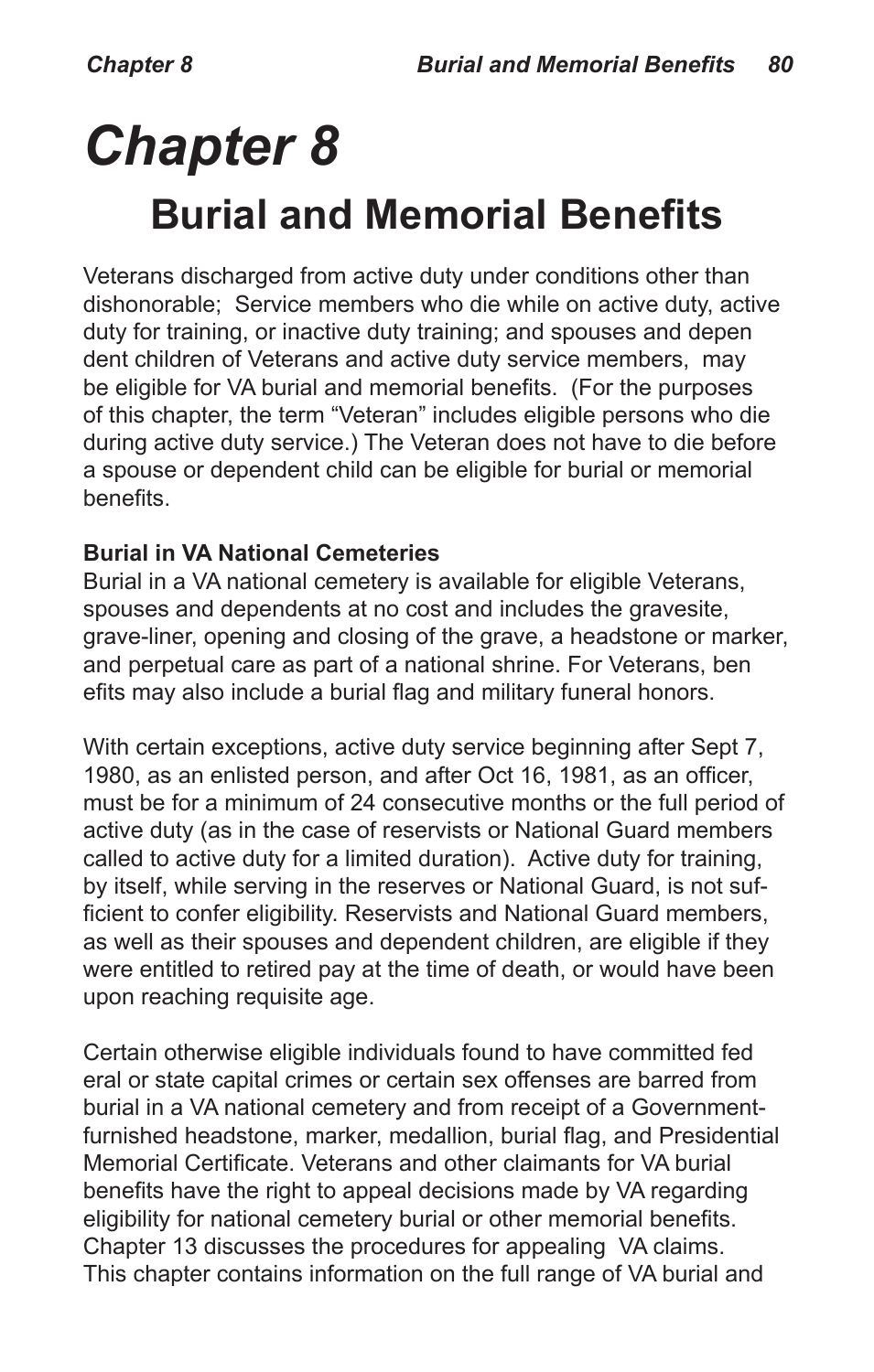memorial benefits. Readers with questions may contact the nearest national cemetery, listed by state in VA Facilities section of this book, call1-800-827-1000, or visit the website at www.cem.va.gov/.

Surviving spouses of Veterans who died on or after Jan. 1, 2000, do not lose eligibility for burial in a national cemetery if they remarry. Unmarried dependent children of Veterans who are under 21 years of age, or under 23 years of age if a full-time student at an approved educational institution, are eligible for burial. Unmarried adult children who become physically or mentally disabled and incapable of self-support before age 21, or age 23 if a full-time student may also be eligible.

Certain parents of Servicemembers who die as a result of hostile activity or from combat training-related injuries may be eligible for burial in a national cemetery with their child. The biological or adopt ed parents of a servicemember who died in combat or while perform ing training in preparation for a combat mission, who leaves no sur viving spouse or dependent child, may be buried with the deceased servicemember if there is available space. Eligibility is limited to servicemembers who died on or after Oct. 7, 2001, and biological or adoptive parents who died on or after Oct. 13, 2010.

The next of kin or authorized representative (e.g., funeral director) makes interment arrangements at time of need by contacting the National Cemetery Scheduling Office (see information available at http://www.cem.va.gov/bbene/need.asp) or, in some cases, the na tional cemetery in which burial is desired. VA normally does not con duct burials on weekends. Gravesites cannot be reserved; however, VA will honor reservations made before 1973 by the Department of the Army.

VA's National Cemetery Scheduling Office or local national cemetery directors verify eligibility for burial. A copy of the Veteran's discharge document that specifies the period(s) of active duty and character of service is usually sufficient to determine eligibility. A copy of the deceased's death certificate and proof of relationship to the Veteran (for eligible family members) may be required.

VA operates 131 national cemeteries, of which 72 are currently open for both new casket and cremation interments and 18 may accept new interment of cremated remains only. Burial options are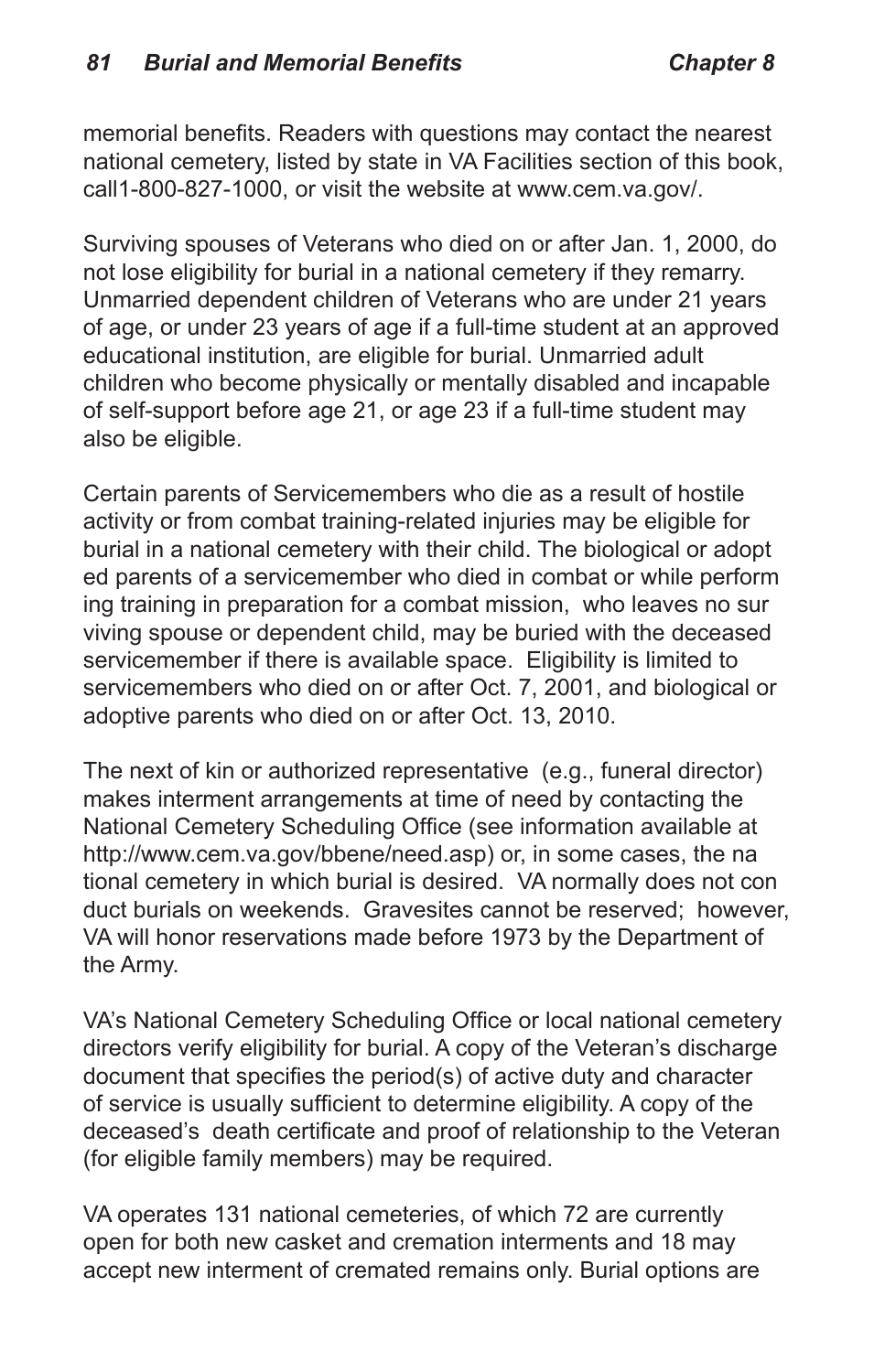limited to those available at a specific cemetery and may include in ground casket, or interment of cremated remains in a columbarium, in-ground, or in a scattering area. Contact the national cemetery directly, or visit our website at http://www.cem.va.gov to determine if a particular cemetery is open for new burials, and what other options are available.

**Headstones, Markers and Medallions** Veterans, active duty service members, and retired Reservists and National Guard service members, are eligible for an inscribed headstone or marker for their unmarked grave at any cemetery- national, state veterans, tribal, or private. VA will deliver a headstone or marker at no cost, anywhere in the world.

For eligible Veterans or service members buried in a private ceme tery whose deaths occurred on or after Nov. 1, 1990, VA may furnish a government headstone or marker (even if the grave is already marked with a private one); or VA may furnish a medallion to affix to an already existing privately-purchased headstone or marker.

Spouses and dependent children are eligible for a government head stone or marker only if they are buried in a national or State Veterans cemetery.

Flat markers are available in bronze, granite or marble. Upright headstones come in granite or marble. The style provided will be consistent with existing monuments at the place of burial. Niche markers are available to mark columbaria used for inurnment of cremated remains. Medallions are made of bronze and are available in three sizes: 5-inch, 3-inch, and 1 1/2 inches. Headstones, mark ers and medallions previously furnished by the government may be replaced at the government's expense if badly deteriorated, illegible, vandalized or stolen.

Headstones or markers for VA national cemeteries will be ordered by the cemetery director using information provided by the next of kin or authorized representative. Headstones or Markers for private cemeteries: Before ordering, the next of kin or authorized representative should check with the cemetery to ensure that the Government-furnished headstone or marker will be accepted. All installation fees at private cemeteries are the responsibility of the applicant.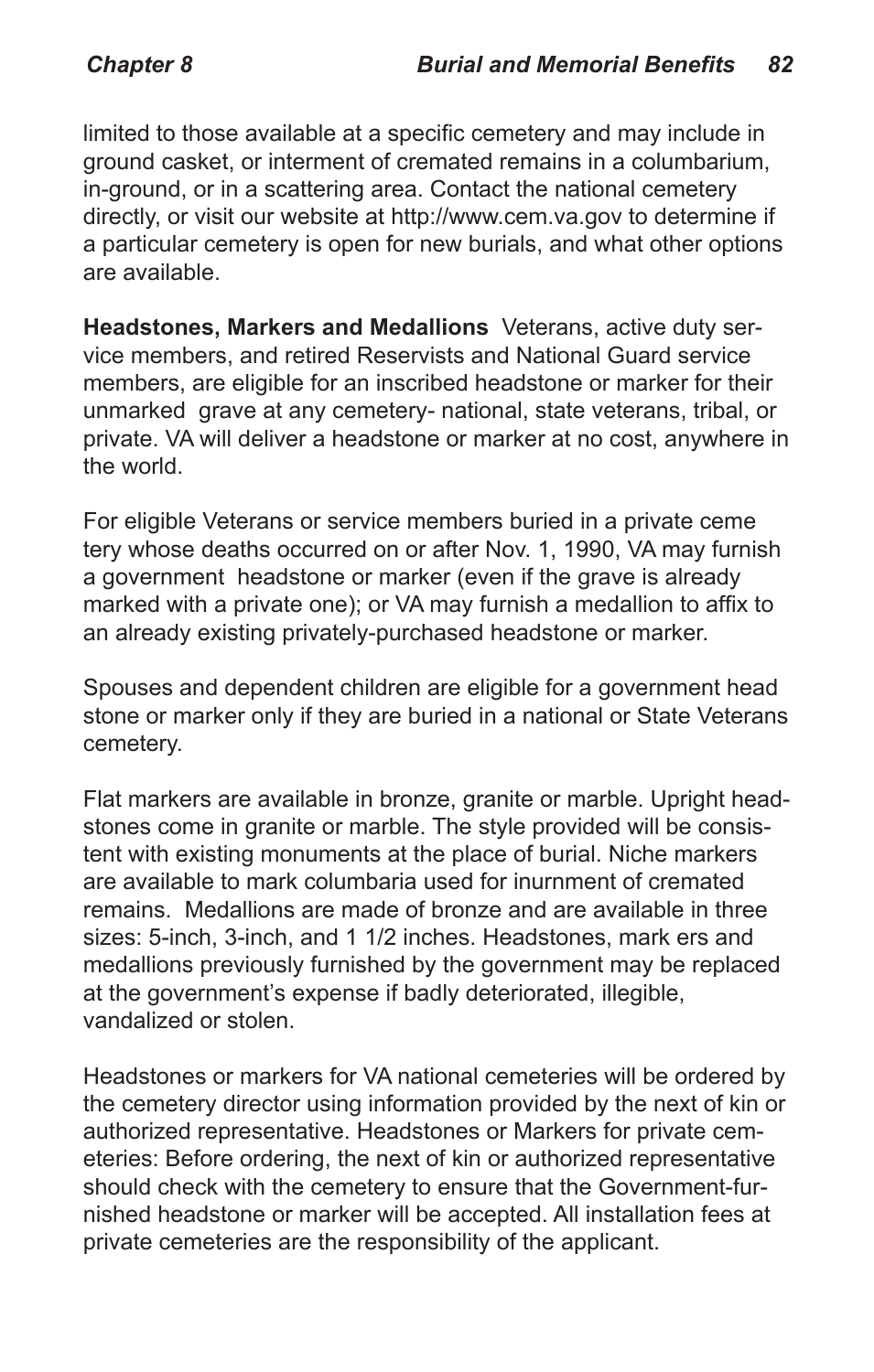To submit a claim for a head stone or marker for a gravesite in a private cemetery, use VA Form 40-1330, Application for Standard Government Headstone or Marker (available at http://www.va.gov/ vaforms/. A copy of the Veteran's military discharge document is required. Mail forms to Memorial Pro grams Service, Department of Veterans Affairs, 5109 Russell Road, Quantico, VA 22134-3903. The form and supporting documents may also be faxed toll free to 1-800-455-7143.

**"In Memory Of" Markers:** VA provides memorial headstones and markers with "In Memory Of" as the first line of inscription for those whose remains have not been recovered or identified, were buried at sea, donated to science or cremated and scattered. Eligibility is the same as for regular headstones and markers. There is no fee when the "In Memory Of" marker is placed in a national cemetery. All installation fees at private cemeteries are the responsibility of the ap plicant. Memorial headstones/markers for spouses and dependents can be provided only for placement in a national or state Veterans cemetery.

**Inscriptions:** Headstones and markers must be inscribed with the name of the deceased, branch of service, and year of birth and death. They also may be inscribed with other optional information, including an emblem of belief and, space permitting, additional text including military rank; war service such as "World War II;" complete dates of birth and death; military awards; military organizations; civilian or Veteran affiliations; and personalized words of endearment.

**Medallion in lieu of government headstone or marker for private cemeteries:** For Veterans or service members whose death occurred on or after Nov. 1, 1990, VA is authorized to provide a me dallion instead of a headstone or marker if the grave is in a private cemetery and already marked with a privately-purchased headstone or marker.

To submit a claim for a medallion to be affixed to a private headstone/marker in a private cemetery, use VA Form 40-1330M, Claim for Government Medallion (available at http://www.va.gov/vaforms). A copy of the Veteran's military discharge document is required. Mail forms to Memorial Programs Service, Department of Veterans Affairs, 5109 Russell Road, Quantico, VA 22134-3903. The form and supporting documents may also be faxed toll free to 1-800-455-7143.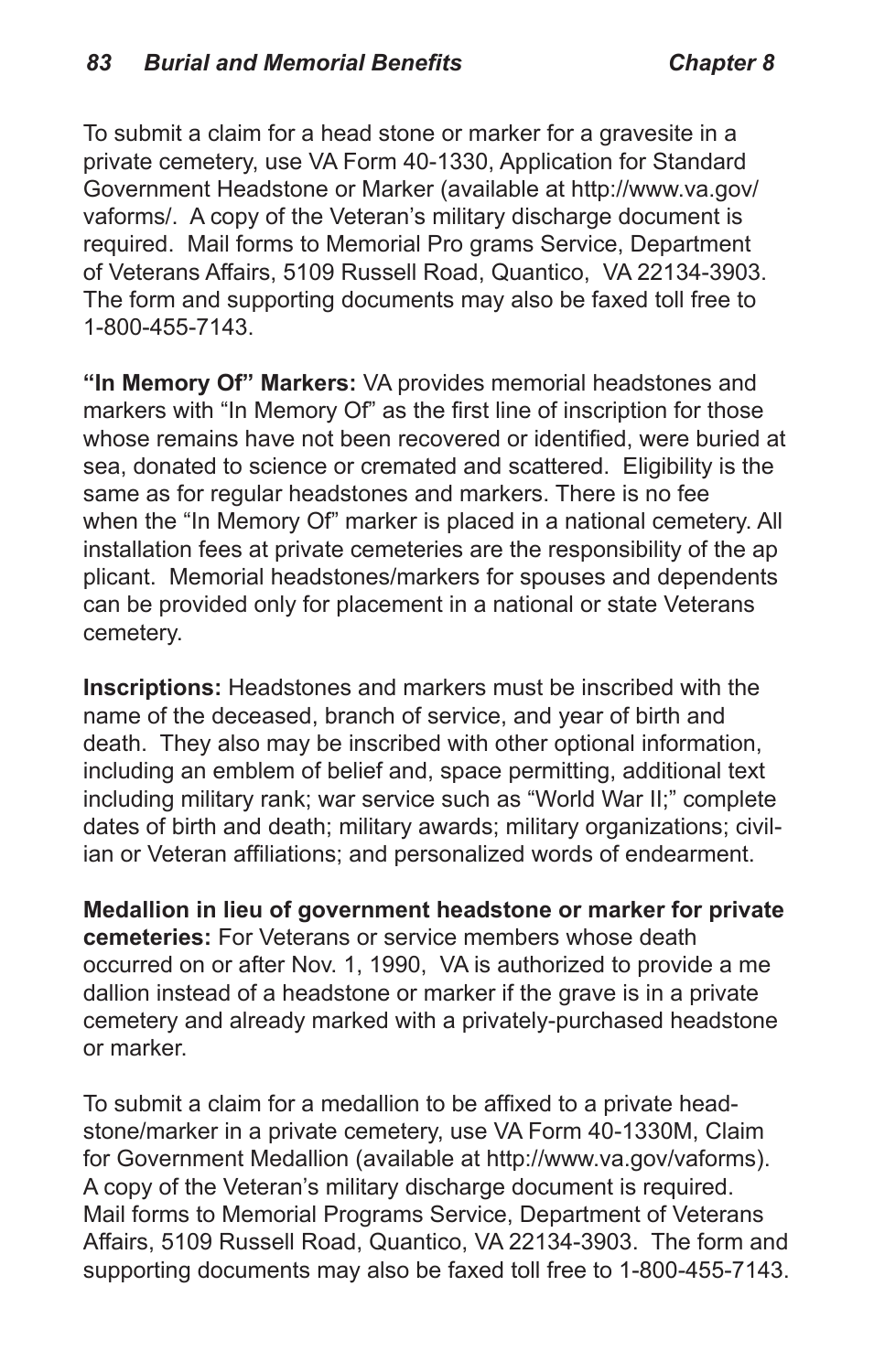To check the status of a claim for a headstone or marker for place ment in a national, state, or tribal Veterans cemetery, please call the cemetery. To check the status of one being placed in a private cemetery, please contact the Applicant Assistance Unit at 1-800-697- 6947 or via email at mps.headstones@va.gov.

### **Other Memorialization**

Presidential Memorial Certificates are issued to recognize the military service of honorably discharged deceased Veterans and per sons who died in the active military, naval, or air service. Next of kin, relatives and other loved ones may apply for a certificate by mailing, or faxing a completed and signed VA Form 40-0247, Presidential Memorial Certificate Request Form (available at http://www.va.gov/ vaforms), along with a copy of the Veteran's military discharge documents or proof of honorable military service. The processing of requests sent without supporting documents will be delayed until eligibility can determined. Eligibility requirements can be found at http://www.cem.va.gov.

**Burial Flags:** Generally, VA will furnish a U.S. burial flag to memori alize Veterans who received other than dishonorable discharge. This includes certain persons who served in the organized military forces of the Commonwealth of the Philippines while in service of the U.S armed forces and who died on or after April 25, 1951. Also eligible for a burial flag are Veterans who were entitled to retired pay for service in the Reserve or National Guard, or would have been entitled if over age 60; and members or former members of the Selected Reserve who served their initial obligation, or were discharged for a disability incurred or aggravated in the line of duty, or died while a member of the Selected Reserve. The next of kin may apply for the flag at any VA Regional Office or U.S. Post Office by completing VA Form 21-2008, Application for United States Flag for Burial Purposes (available at http://www.va.gov/vaforms/. In most cases, a funeral director will help the family obtain the flag.

**Reimbursement of Burial Expenses:** VA will pay a burial allowance up to \$2,000 if the Veteran's death is service-connected. In such cases, the person who bore the Veteran's burial expenses may claim reimbursement from VA.

In some cases, VA will pay the cost of transporting the remains of a Veteran whose death was service-connected to the nearest national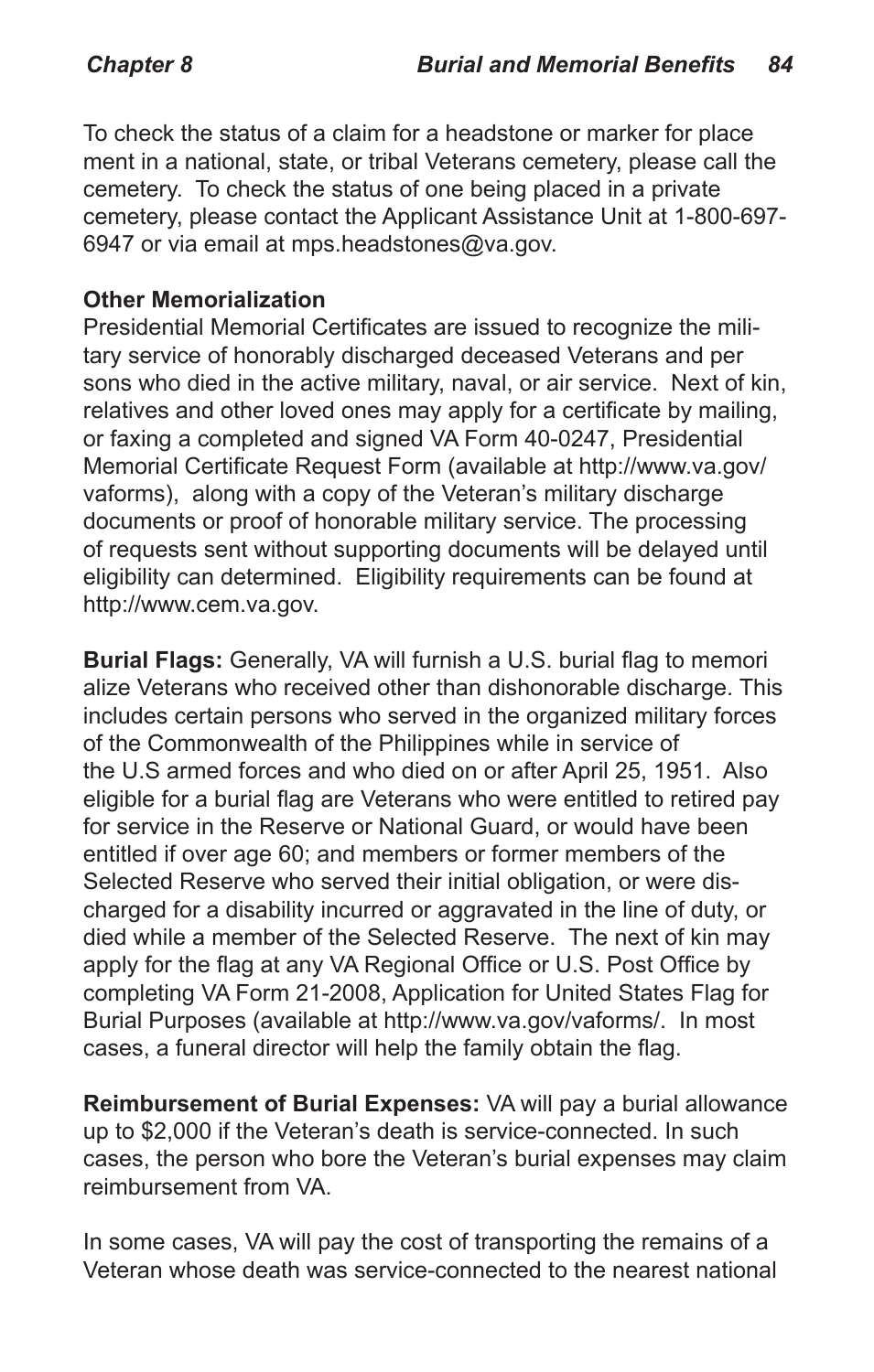cemetery with available gravesites. There is no time limit for filing reimbursement claims in service-connected death cases.

**Burial Allowance:** VA will pay a burial and funeral allowance of up to \$2.000 for Veterans who die from service-connected injuries. VA will pay a burial and funeral allowance of up to \$300 for Veterans who, at the time of death from nonservice-connected injuries were entitled to receive pension or compensation or would have been entitled if they were not receiving military retirement pay. VA will pay a burial and funeral allowance of up to \$734 when the Veteran's death occurs in a VA facility, a VA-contracted nursing home or a state Veterans nursing home. In cases in which the Veteran's death was not service con nected, claims must be filed within two years after burial or crema tion.

**Plot Allowance:** VA will pay a plot allowance of up to \$734 when a Veteran is buried in a cemetery not under U.S. government jurisdiction if: the Veteran was discharged from active duty because of disability incurred or aggravated in the line of duty; the Veteran was receiving compensation or pension or would have been if the Veteran was not receiving military retired pay; or the Veteran died in a VA facility. The plot allowance may be paid to the state for the cost of a plot or interment in a state-owned cemetery reserved solely for Veteran burials if the Veteran is buried without charge. Burial expenses paid by the deceased's employer or a state agency will not be reimbursed.

**Veterans Cemeteries Administered by Other Agencies Department of the Army:** Administers Arlington National Cemetery and other Army installation cemeteries. Eligibility is generally more restrictive than at VA national cemeteries. For information, call (703) 607-8000, write Superintendent, Arlington National Cemetery, Arling ton, VA 22211, or visit www.arlingtoncemetery.mil/.

Department of the Interior: Administers two active national cemeteries- Andersonville National Cemetery in Georgia and Andrew Johnson National Cemetery in Tennessee. Eligibility is similar to VA national cemeteries. For information, call (202) 208-4747, write Department of Interior, National Park Service 1849 C. St. NW, Washing ton, D. C. 20240.

**State and Tribal Veterans Cemeteries:** There are currently 90 VA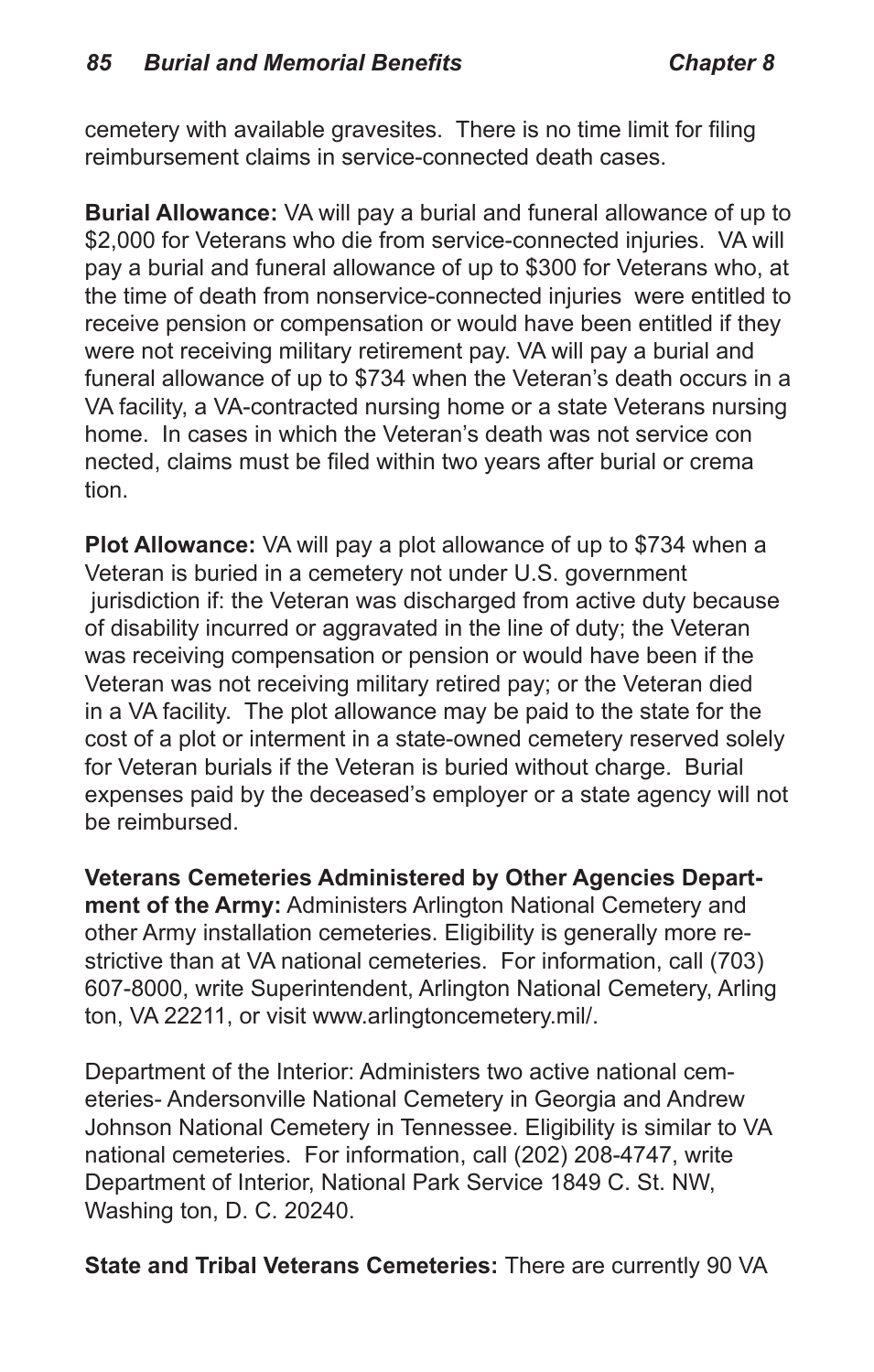grant-funded Veterans cemeteries operating in 45 states and U.S. Territories that offer burial options for Veterans and their families. Two of these cemeteries are operated by federally recognized tribal organizations. VA grant-funded cemeteries have similar eligibility requirements and certain states/tribal organizations may require state or tribal residency/membership. Some services, particularly for family members, may require a fee. Contact the state or tribal Veterans cemetery or the state Veterans Affairs office for information. To locate a state or tribal Veterans cemetery, visit www.cem.va.gov/grants/veterans\_cemeteries.asp

**Military Funeral Honors:** Upon request, DoD will provide military funeral honors consisting of folding and the presentation of the United States flag and the playing of "Taps." A funeral honors detail consists of two or more uniformed members of the armed forces, with at least one member from the deceased's branch of service.

Family members should inform their funeral director if they want military funeral honors. DoD maintains a toll-free number (1-877-M IL HONR) for use by funeral directors only to request honors. VA can help arrange honors for burials at VA national cemeteries. Veteran's service organizations or volunteer groups may help provide honors. For more information, visit www.militaryfuneralhonors.osd.mil/.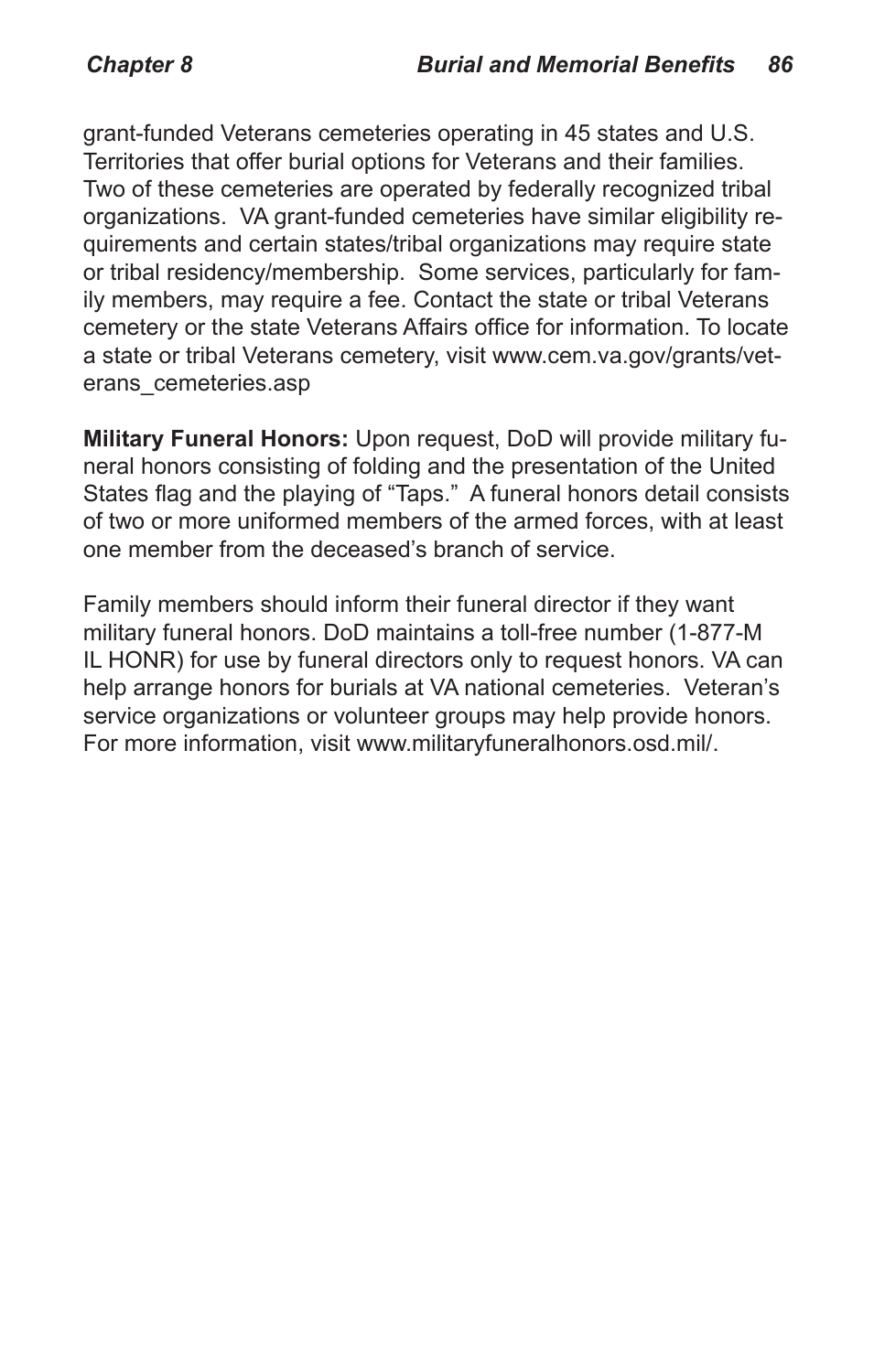### *Chapter 9* **Reserve and National Guard**

### **Eligibility for VA Benefits**

Generally, all Reserve and National Guard members discharged or released under conditions that are not dishonorable are eligible for some VA benefits. The length of your service, service commitment and/or your duty status may determine your eligibility for specific benefits.

Eligibility requirements for several VA benefits include a certain length of active service. Active service in the National Guard or Reserve includes:

**Active duty (Title 10) -** full-time duty in the Armed Forces, such as unit deployment during war, including travel to and from such duty, except active duty for training, OR

**Full-time National Guard duty (Title 32) –** duty performed for which you are entitled to receive pay from the federal government, such as responding to a national emergency or performing duties as an Active Guard Reserve (AGR) member.

**Note:** A state or territory's governor may activate National Guard members for State Active Duty, such as in response to a natural or man-made disaster. State Active Duty is based on state law and does not qualify as "active service" for VA benefits. Unlike full-time National Guard duty, National Guard members on State Active Duty are paid with state funds as opposed to federal funds.

### **Qualifying for VA Health Care**

Under the "Combat Veteran" authority, Combat Veterans who were discharged or released from active service on or after Jan. 28, 2003, are eligible for enrollment in Priority Group 6, unless eligible for enrollment in a higher priority group. This authority provides a 5-year enrollment period, which begins on the discharge or separation date. These Combat Veterans are eligible for health care services and community living care for conditions possibly related to their military service, and are not required to disclose their income information unless they would like to be considered for a higher priority status,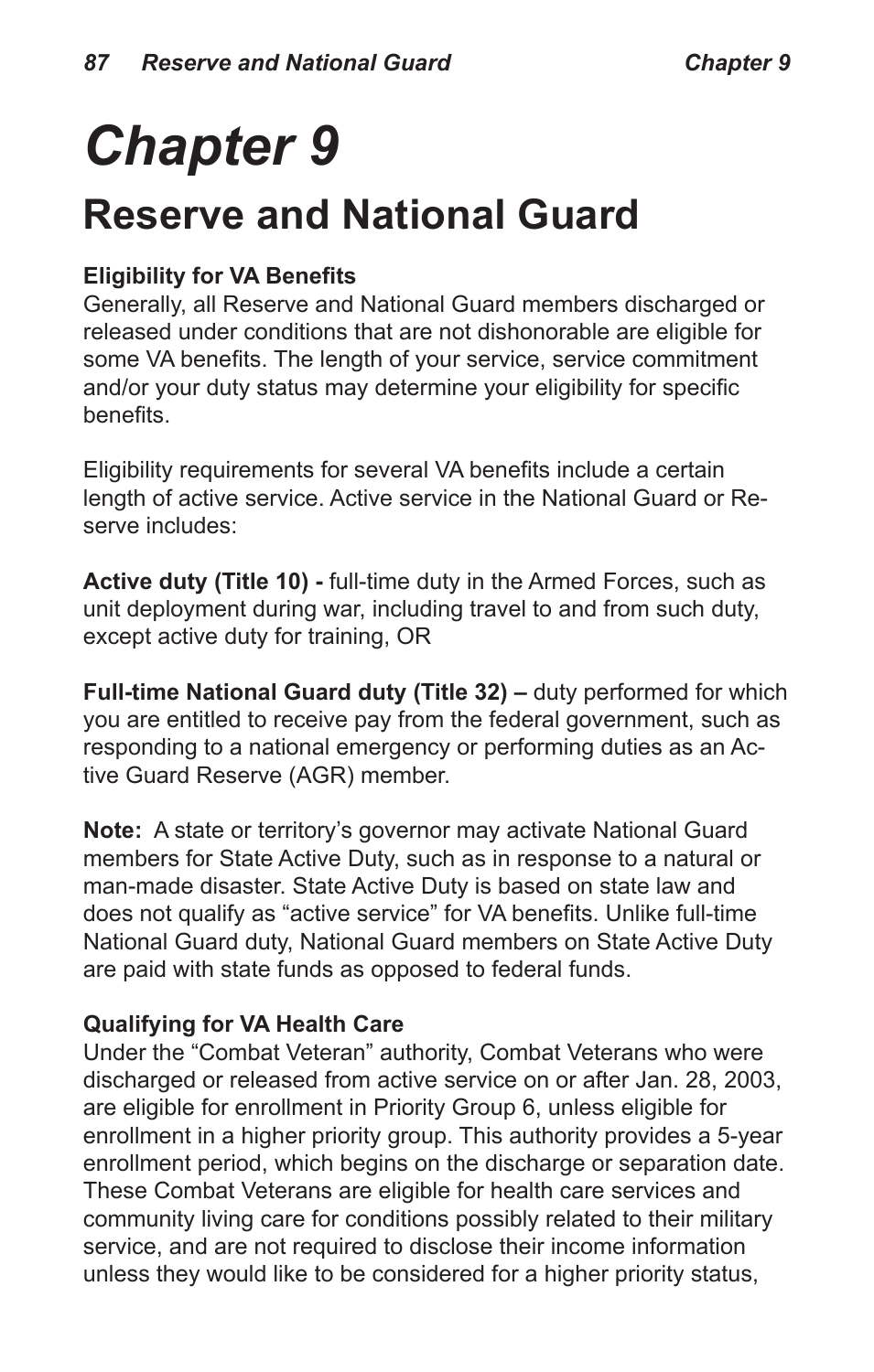beneficiary travel benefits, or exemption of co-pays for care unrelated to their military service.

Activated Reservists and members of the National Guard are eligible if they served on active duty in a theater of combat operations after Nov. 11, 1998, and were discharged under other than dishonorable conditions.

Veterans who enroll with VA under this authority will continue to be enrolled even after their enhanced eligibility period ends. At the end of their enhanced eligibility period, Veterans enrolled in Priority Group 6 may be shifted to a lower priority group depending on their income level. For additional information, call 1-877-222-VETS (8387).

**OEF/OIF/OND Veterans** may be eligible for a one-time dental evaluation and treatment following separation from service, if they did not have a dental exam prior to separation. Veterans must request a dental appointment within the first 180 days post separation from active duty.

### **Disability Benefits**

VA pays monthly compensation benefits for disabilities incurred or aggravated during active duty, or active duty for training for disabilities as a result of injury or disease, or inactive duty training for disabilities due to injury, heart attack, or stroke. Additionally, the discharge must be under other than dishonorable conditions. For additional information see Chapter 2, "Service-connected Disabilities."

### **Post-9/11 GI Bill**

The Post-9/11 GI Bill is an education benefit program for Servicemembers and Veterans who served on active duty after Sept. 10, 2001. Benefits are payable for training pursued on or after Aug. 1, 2009. No payments can be made under this program for training pursued before that date.

To be eligible, the Servicemember or Veteran must serve at least 90 aggregate days on active duty after Sept. 10, 2001, and remain on active duty or be honorably discharged. Active duty includes active service performed by National Guard members under title 32 U.S.C. for the purposes of organizing, administering, recruiting, instructing, or training the National Guard; or under section 502(f) for the pur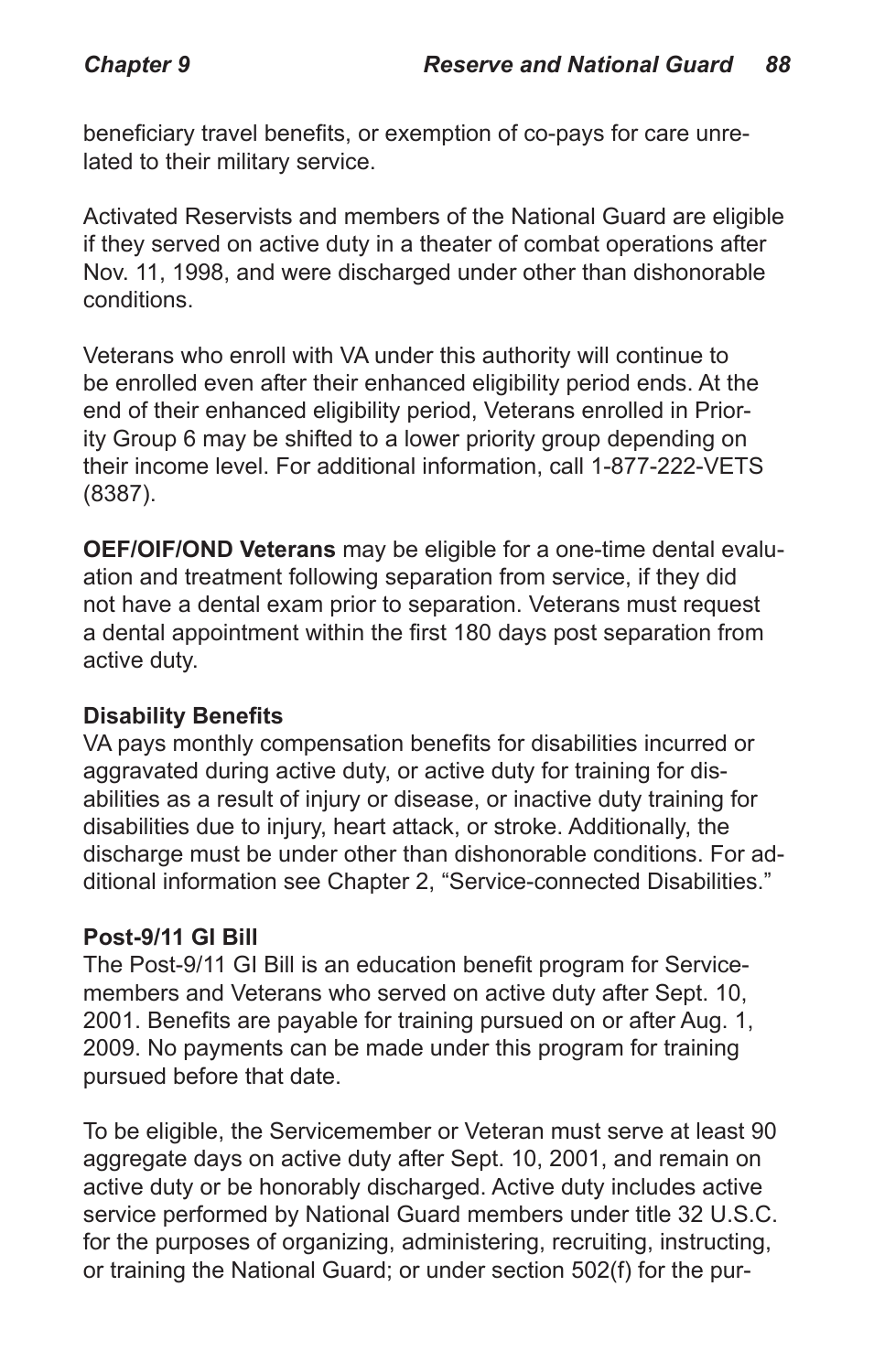pose of responding to a national emergency.

Eligibility for benefits expires 15 years from the last period of active duty of at least 90 consecutive days. If released for a serviceconnected disability after at least 30 days of continuous service, eligibility ends 15 years from when the member is released for the service-connected disability. If, on August1, 2009, the Servicemember or Veteran is eligible for the Montgomery GI Bill; the Montgomery GI Bill – Selected Reserve; or the Reserve Educational Assistance Program, and qualifies for the Post-9/11 GI Bill, an irrevocable election must be made to receive benefits under the Post-9/11 GI Bill.

### **Montgomery GI Bill – Selected Reserve**

Members of reserve elements of the Army, Navy, Air Force, Marine Corps and Coast Guard, and members of the Army National Guard and the Air National Guard, may be entitled to up to 36 months of educational benefits under the Montgomery GI Bill (MGIB) – Selected Reserve. To be eligible, the participant must:

- 1. Have a six-year obligation in the Selected Reserve or National Guard signed after June 30, 1985, or, if an officer, agree to serve six years in addition to the original obligation.
- 2. Complete initial active duty for training (IADT).
- 3. Meet the requirement to receive a high school diploma or equivalency certificate before Completing IADT.
- 4. Remain in good standing in a Selected Reserve or National Guard unit.

Reserve components determine eligibility for benefits. VA does not make decisions about eligibility and cannot make payments until the Reserve component has determined eligibility and notified VA.

### **Period of Eligibility**

Benefits generally end the day a reservist or National Guard member separates from the military. Additionally, if in the Selected Reserve and called to active duty, VA can generally extend the eligibility period by the length of time on active duty plus four months for each period of active duty. Once this extension is granted, it will not be taken away after leaving the Selected Reserve.

Eligible members separated because of unit deactivation, a disability that was not caused by misconduct, or otherwise involuntarily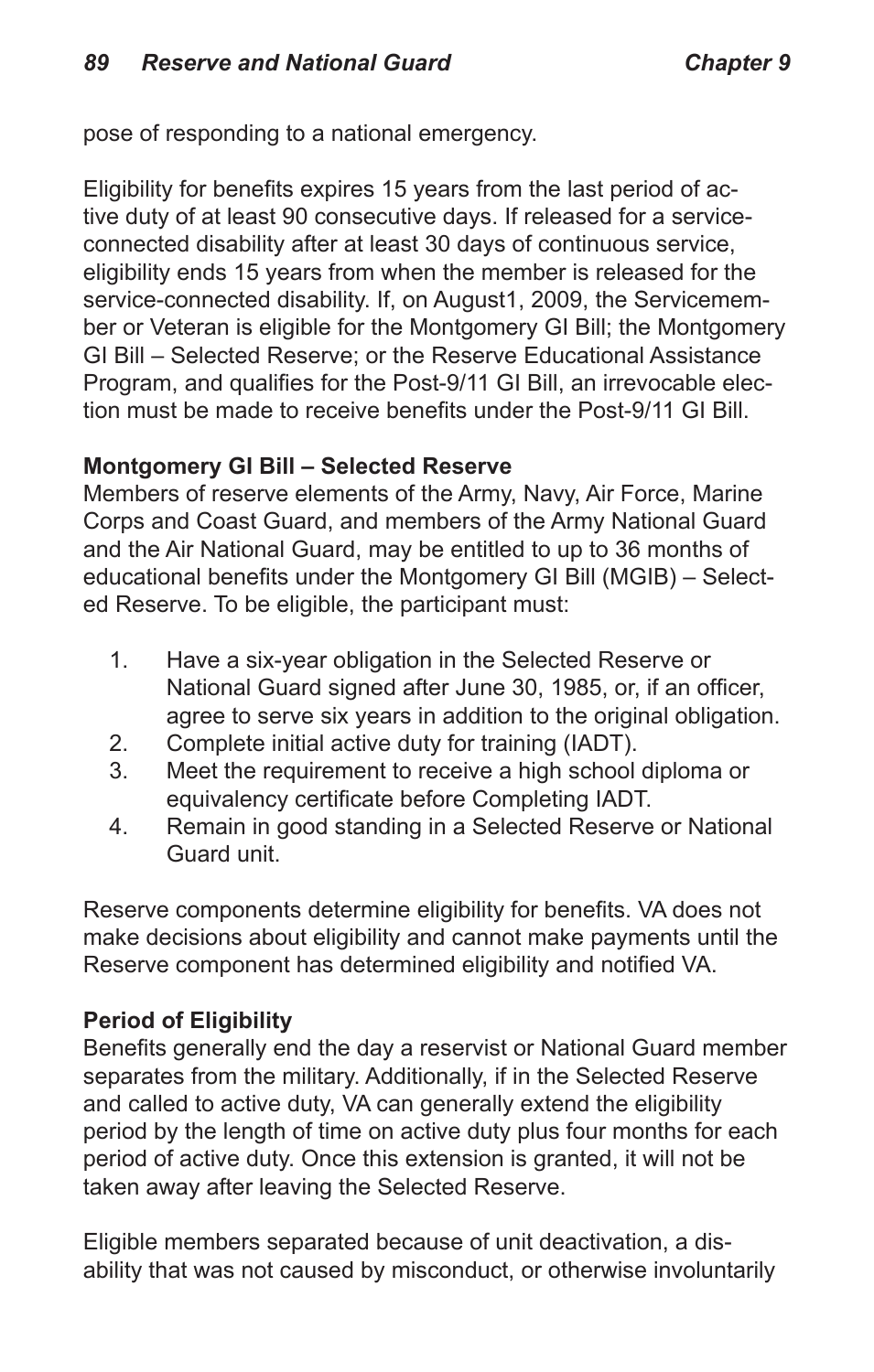separated during Oct. 1, 1991, through Dec. 31, 2001, have 14 years after their eligibility date to use benefits. Similarly, members involuntarily separated from the Selected Reserve due to a deactivation of their unit between Oct.1, 2007, and Sept. 30, 2014, may receive a 14-year period of eligibility.

### **Payments**

The rate for full-time training effective Oct.1, 2013, is \$362.00 a month for 36 months. Part-time benefits are reduced proportionately. For complete current rates, visit www.www.benefits.va.gov/gibill/. DoD may make additional contributions.

### **Training**

Participants may pursue training at a college or university, or take technical training at any approved facility. Training includes undergraduate, graduate, or post-graduate courses; state licensure and certification; courses for a certificate or diploma from business, technical or vocational schools; cooperative training; apprenticeship or on-the-job training; correspondence courses; independent study programs; flight training; entrepreneurship training; remedial, deficiency or refresher courses needed to complete a program of study; or preparatory courses for tests required or used for admission to an institution of higher learning or graduate school.

Accelerated payments for certain high-cost programs are authorized effective Jan.28, 2008

**Education and Career Counseling:** Refer to Chapter 11, "Transition Assistance," for detailed information on available services.

### **Reserve Educational Assistance Program (REAP)**

This program provides educational assistance to members of National Guard and Reserve components who are called or ordered to active duty service in response to a war or national emergency as declared by the President or Congress. Visit www.benefits.va.gov/ gibill/ for more information.

### **Eligibility**

Eligibility is determined by DoD or the Department of Homeland Security. Generally, a Servicemember who serves on active duty on or after Sept.11, 2001, for at least 90 consecutive days, or accumulates a total of three or more of years of service is eligible.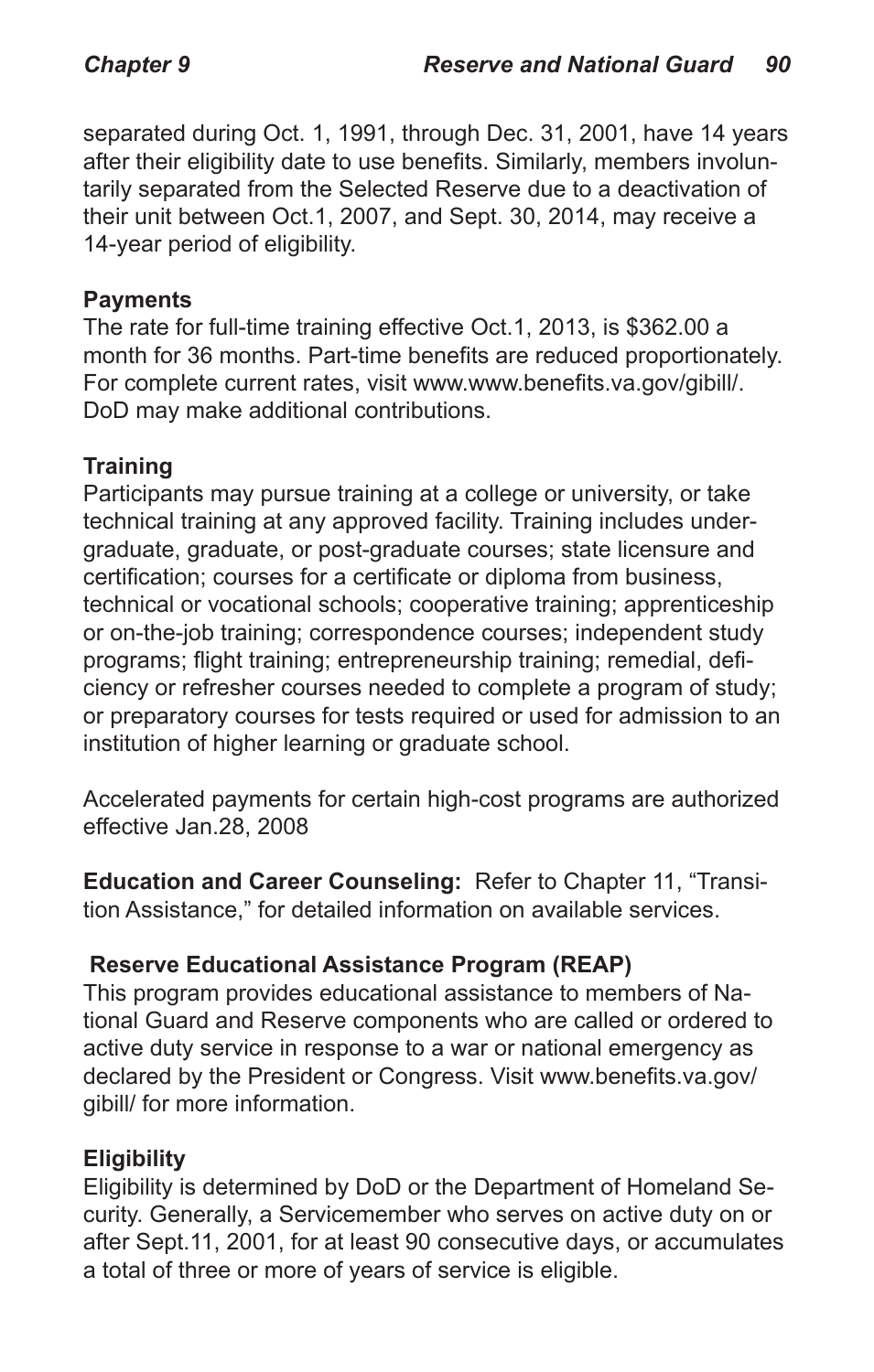### **Payments**

Reserve or National Guard members whose eligibility is based upon continuous service receive a payment rate based upon their number of continuous days on active duty. Members who qualify after the accumulation of three or more years of aggregate active duty service receive the full payment allowable.

| <b>Active Duty Service</b>          | <b>Monthly Payment</b><br><b>Rate for Full-Time Students</b> |  |
|-------------------------------------|--------------------------------------------------------------|--|
| 90 days but less than one year      | \$625.60                                                     |  |
| One year but less than two<br>vears | \$938.40                                                     |  |
| Two or more continuous years        | \$1,251.20                                                   |  |

### **Reserve Educational Assistance Rate***s*

### **Training**

Participants may pursue training at a college or university, or take technical training at any approved facility. Training includes undergraduate, graduate, or post-graduate courses; state licensure and certification courses; courses for a certificate or diploma from business, technical or vocational schools; cooperative training; apprenticeship or on-the-job training; correspondence courses; independent study programs; flight training; entrepreneurship training; remedial, deficiency, or refresher courses needed to complete a program of study; or preparatory courses for tests required or used for admission to an institution of higher learning or graduate school. Accelerated payments for certain high-cost programs are authorized.

### **Period of Eligibility**

Prior to Jan. 28, 2008, members of the Selected Reserve called to active duty were eligible as long as they continued to serve in the Selected Reserve. They lost eligibility if they went into the Inactive Ready Reserve (IRR). Members of the IRR called to active duty were eligible as long as they stayed in the IRR or Selected Reserve.

Effective Jan. 28, 2008, members who are called up from the Selected Reserve, complete their REAP-qualifying period of active duty service, and then return to the Selected Reserve for the remainder of their service contract, have 10 years to use their benefits after separation.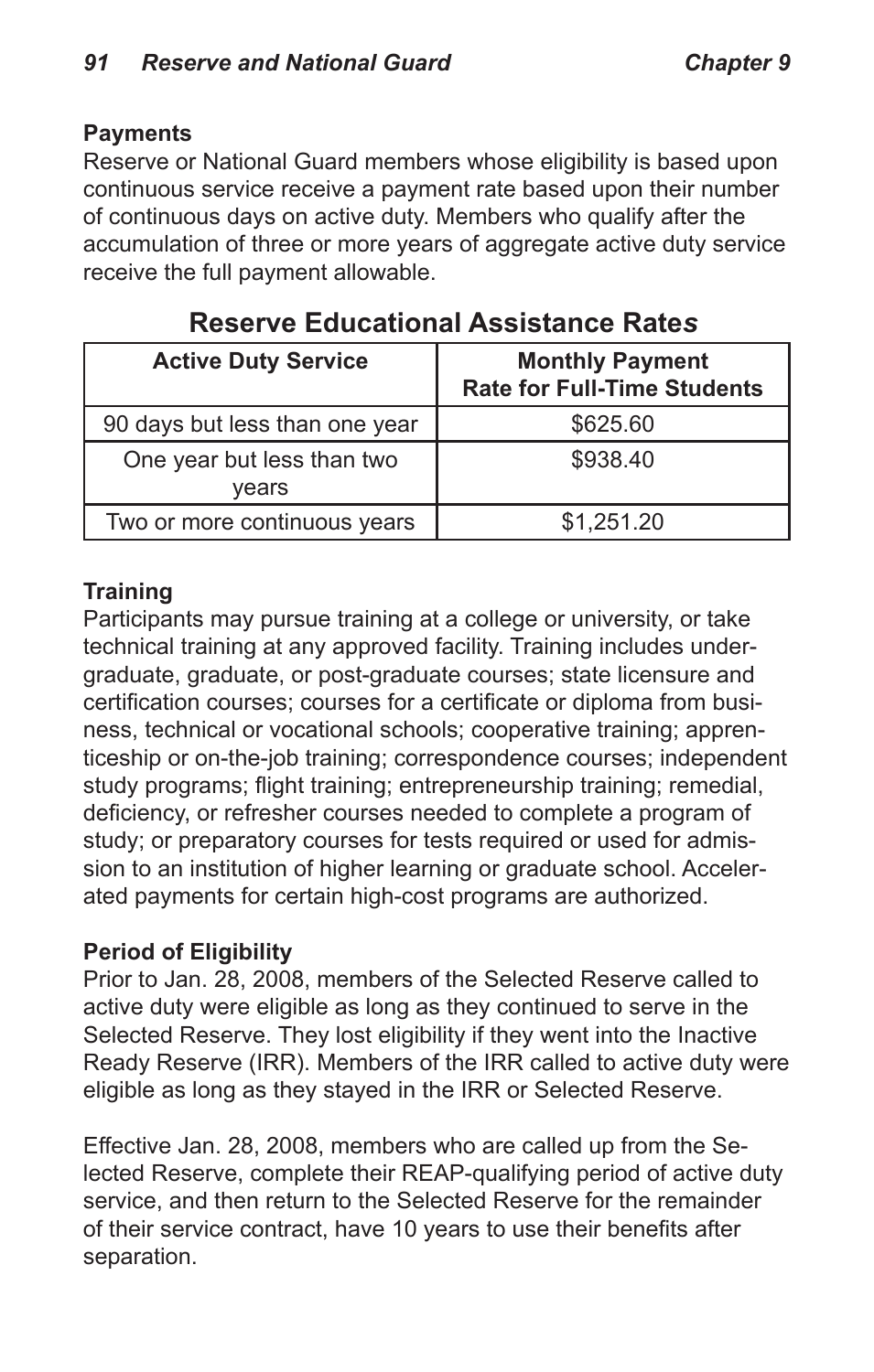In addition, members who are called up from the IRR or Inactive National Guard (ING), complete their REAP-qualifying period of active duty service, and then enter the Selected Reserve to complete their service contract, have 10 years to use their benefits after separation.

**Education and Career Counseling:** Refer to Chapter 101, "Transition Assistance",, for detailed information on available services.

### **Home Loan Guaranty**

National Guard members and reservists are eligible for a VA home loan if they have completed at least six years of honorable service, are mobilized for active duty service for a period of at least 90 days, or are discharged because of a service-connected disability.

Reservists who do not qualify for VA housing loan benefits may be eligible for loans on favorable terms insured by the federal Housing Administration (FHA), which is a part of HUD. Additional information can be found in Chapter 6.

### **Life Insurance**

National Guard members and reservists are eligible to receive SGLI, VGLI, and FSGLI. They may also be eligible for SGLI Traumatic Injury Protection if severely injured and suffering a qualifying loss, Service-Disabled Veterans Insurance if they receive a service-connected disability rating from VA, and Veterans' Mortgage Life Insurance if approved for a Specially Adapted Housing Grant. Complete details can be found in Chapter 7 – "VA Life Insurance."

### **Burial and Memorial Benefits**

VA provides a burial flag to memorialize members or former members of the Selected Reserve who served their initial obligation, or were discharged for a disability incurred or aggravated in the line of duty, or died while a member of the Selected Reserve.

Reservists and National Guard members may be eligible for additional burial benefits if their death was due to an injury or disease that developed during, or was aggravated during, active duty, active duty for training, or inactive duty for training. Burial benefits may include burial in a national cemetery; an inscribed headstone, marker, or medallion; a Presidential Memorial Certificate; and an allowance to partially reimburse burial and funeral costs. Additional information about burial benefits that may be available can be found in Chapter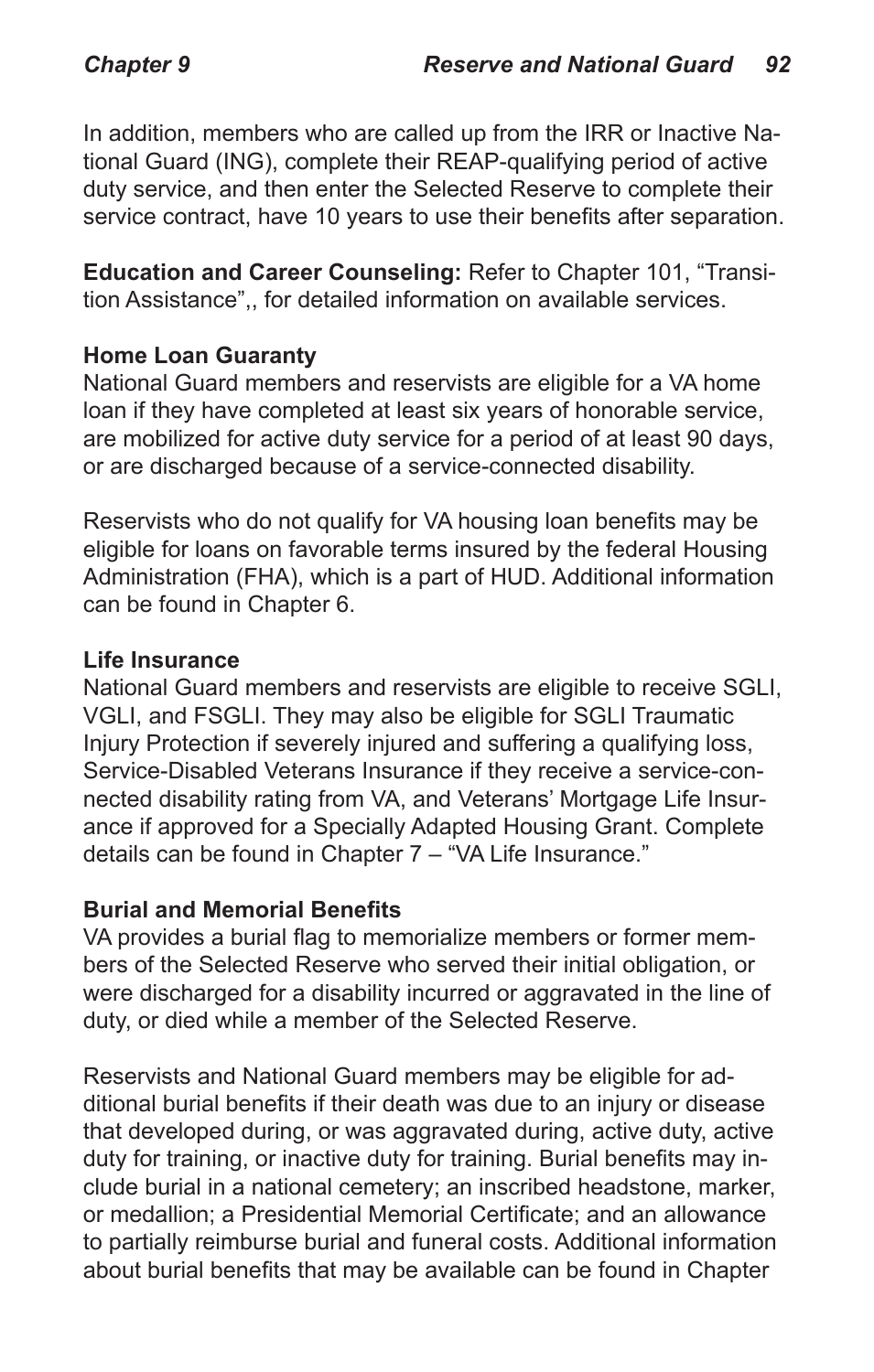7 – "Burial and Memorial Benefits".

### **Re-employment Rights**

A person who left a civilian job to enter active duty in the armed forces is entitled to return to the job after discharge or release from active duty if they:

- 1. Gave advance notice of military service to the employer.
- 2. Did not exceed five years cumulative absence from the civilian job (with some exceptions).
- 3. Submitted a timely application for re-employment.
- 4. Did not receive a dishonorable or other punitive discharge.

The law calls for a returning Veteran to be placed in the job as if he/ she had never left, including benefits based on seniority such as pensions, pay increases and promotions. The law also prohibits discrimination in hiring, promotion, or other advantages of employment on the basis of military service. Veterans seeking re-employment should apply, verbally or in writing, to the company's hiring official and keep a record of their application. If problems arise, contact the Department of Labor's Veterans' Employment and Training Service (VETS) in the state of the employer.

Federal employees not properly re-employed may appeal directly to the Merit Systems Protection Board. Non-federal employees may file complaints in U.S. District Court. For information, visit www.dol.gov/ vets/programs/userra/main.htm.

### **Transition Assistance Advisor Program**

The Transition Assistance Advisor (TAA) program is a partnership between the National Guard and VA to assist Veterans. The TAA Program, housed within the National Guard (NG) Office of Warrior Support, places an NG/VA trained expert at the NG Headquarters in each of the 50 states as well as PR, GU, VI, and the District of Columbia. The advisor serves as an advocate for Guard members and their families, as well as other geographically dispersed military members and families.

In collaboration with state and local coalition partners, the TAA Program provides VA benefit enrollment assistance, referrals, and assists in facilitating access for Veterans through the overwhelming maze of programs, with the compassion of someone who knows what it is like to transition from the Guard to active duty and then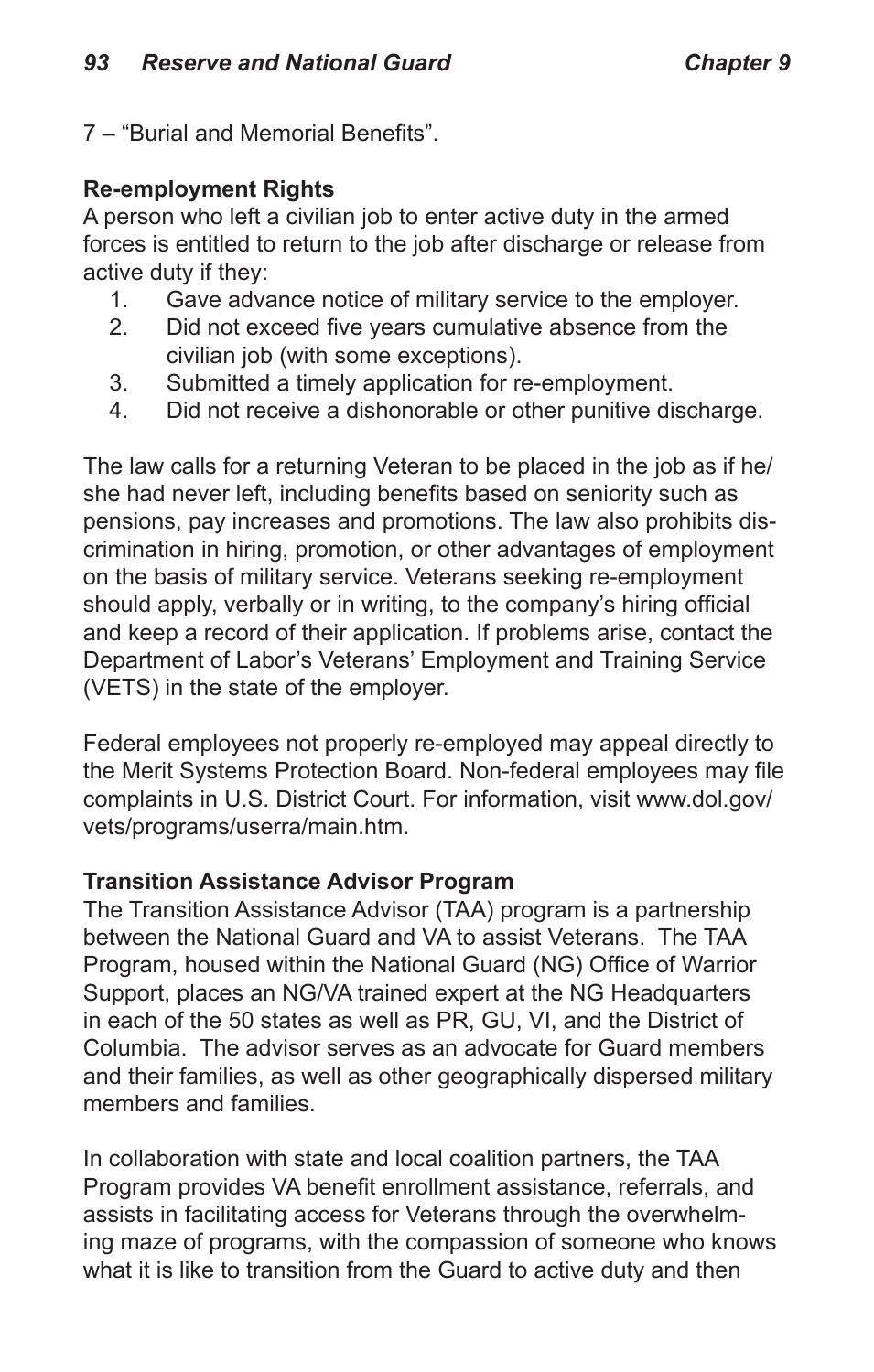back to civilian status.

Advisors receive annual training from VA experts in VA health care and benefits to assist Guard members and their families with access to VA health care facilities and TRICARE facilities within their network. To find a local Transition Assistance Advisor call 1-877-577- 6691 or go to http://www.taapmo.com.

### **Outreach for OEF/OIF/OND Veterans**

VA's OEF/OIF/OND Outreach Teams focus on improving outreach to members of the National Guard and Reserve by engaging them throughout the deployment cycle with targeted messages and faceto-face encounters with VA staff. These outreach teams are located at VAMCs to help ease the transition from military to civilian life. To learn more, visit www.oefoif.va.gov. Veterans can also call the toll-free OEF/OIF/OND Help Line at 1-866-606-8216 for answers to questions about VA benefits, health care, and enrollment procedures.

### **Air Reserve Personnel Center**

The Air Reserve Personnel Center (ARPC) is available to assist with various personnel issues, including requests for personnel records, copies of DD Form 214, or other military documents. Many Veterans file an Air Force Board Correction of Military Records (AFBCMR) or write their Congressman to get these basic issues resolved which requires that the request be routed through appropriate authorities, sometimes taking up to 180 days. Alternately, the ARPC routinely handles these actions on a much quicker basis. Members should call the ARPC for assistance at 1-800-525-0102 or logon to https://gumcrm.csd.disa.mil.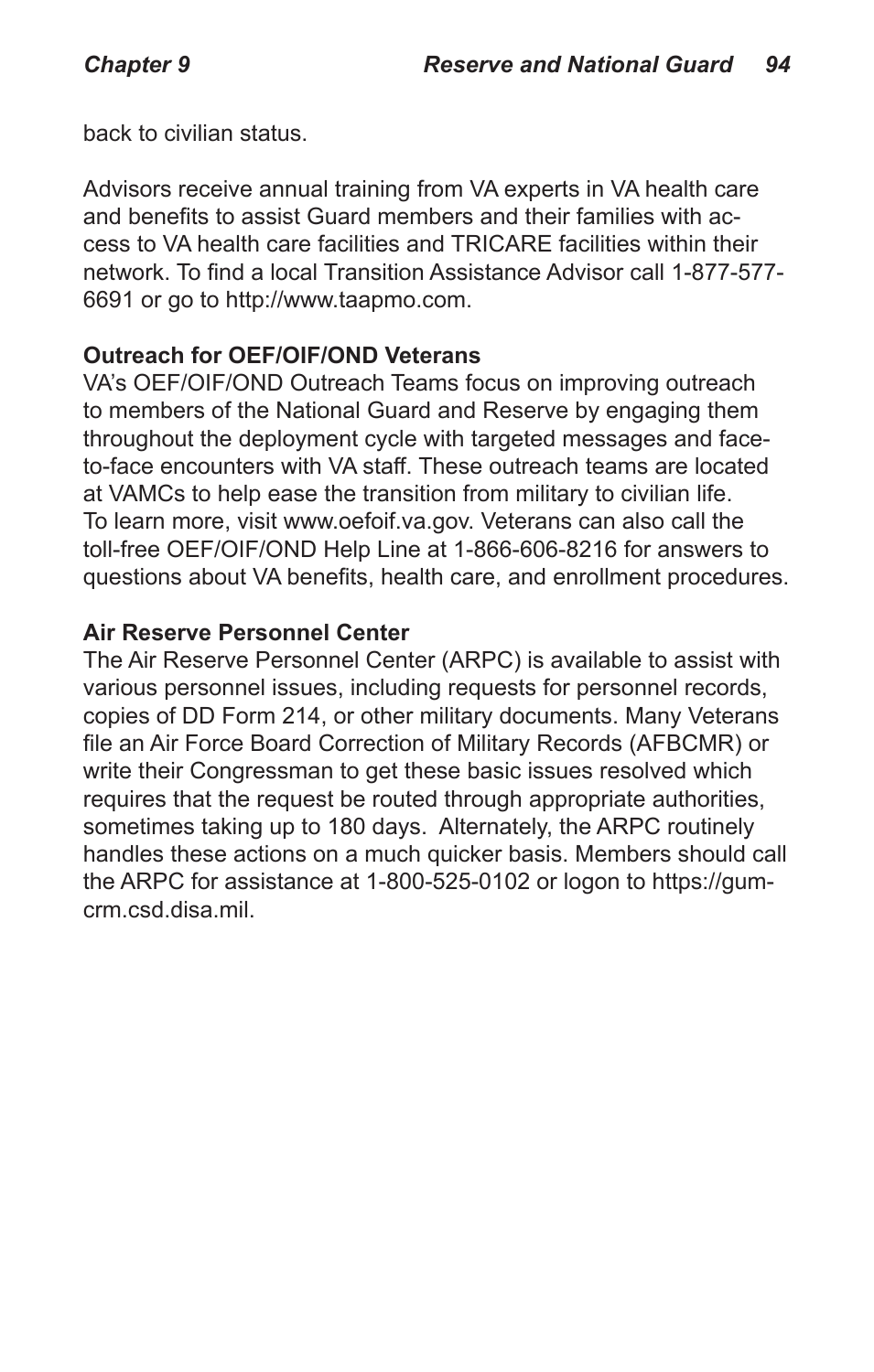## *Chapter 10* **Special Groups of Veterans**

### **Veterans Needing Fiduciary Services**

The fiduciary program provides oversight of VA's most vulnerable beneficiaries who are unable to manage their VA benefits because of injury, disease, the infirmities of advanced age, or being under 18 years of age. VA appoints fiduciaries who manage VA benefits for these beneficiaries and conducts oversight of VA-appointed fiduciaries to ensure that they are meeting the needs of the beneficiaries they serve.

VA closely monitors fiduciaries for compliance with program responsibilities to ensure that VA benefits are being used for the purpose of meeting the needs, security, and comfort of beneficiaries and their dependents. In deciding who should act as fiduciary for a beneficiary, VA will always select the most effective and least restrictive fiduciary arrangement.

This means that VA will first consider whether the beneficiary can manage his/her VA benefits with limited supervision. VA will consider the choice of the beneficiary as well as any family, friends and caregivers who are qualified and willing to provide fiduciary services for the beneficiary without a fee.

As a last resort, VA will consider appointment of a paid fiduciary. For more information about VA's fiduciary program, please visit our website at http://benefits.va.gov/fiduciary/index.asp.

#### **Homeless Veterans**

VA's homeless programs constitute the largest integrated network of homeless assistance programs in the country, offering a wide array of services to help Veterans recover from homelessness and live as self-sufficiently and independently as possible.

VA Health Care for Homeless Veterans (HCHV) Program provides a gateway to VA and community supportive services for eligible Veterans. Through the HCHV Program, Veterans are provided with case management and residential treatment in the community. The program also conducts outreach to homeless Veterans who are not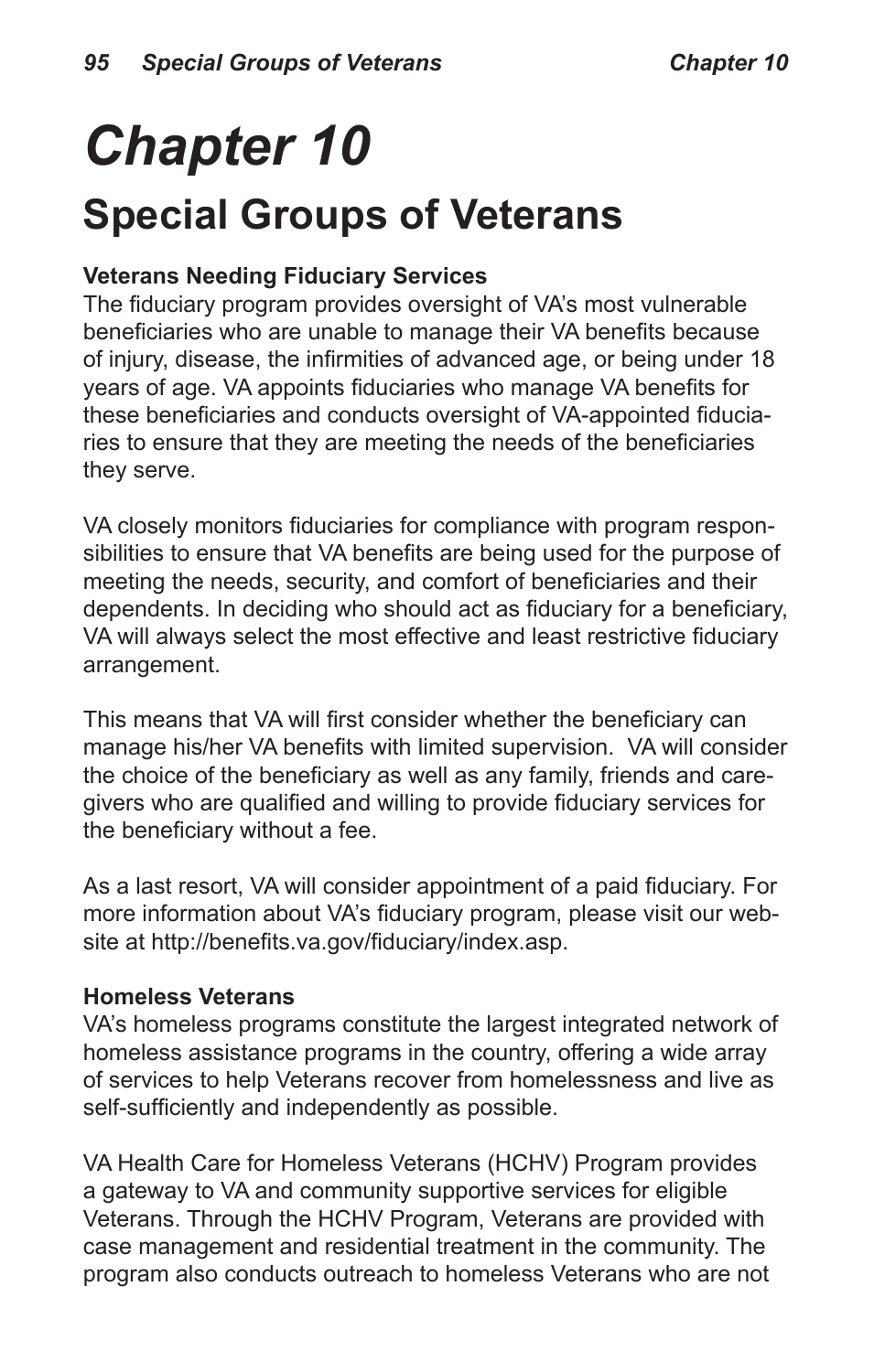likely to come to VA facilities on their own.

**Homeless Veterans Supported Employment Program (HVSEP)** provides vocational assistance, job development and placement, and ongoing employment supports designed to improve employment outcomes among homeless Veterans. HVSEP is coordinated between CWT and the continuum of Homeless Veterans Programs for the purpose of providing community-based vocational and employment services. All of the HVSEP vocational rehabilitation specialists (VRS) hired to provide employment services for the program consists of homeless, formerly homeless, or at risk of homelessness Veterans. For more information, please visit: http://www.va.gov/homeless/employment\_programs.asp

**The National Call Center for Homeless Veterans** (NCCHV) assists homeless Veterans, at-risk Veterans, their families, and other interested parties with linkages to appropriate VA and community-based resources. The call center provides trained VA staff members 24 hours a day, seven days a week to assess a caller's needs and connect them to appropriate resources. The call center can be accessed by dialing 1-877-4AID VET (1-877-424-3838). NCCHV Chat services are also available through the National Call Center's website at www.va.gov/HOMELESS. NCCHV Chat enables Veterans, their families and friends to go on-line where they can anonymously chat with an information and referral specialist by visiting the www.va.gov/ HOMELESS webpage, clicking on the Help for Homeless Veteran badge, and then the Chat Online tab on the right side of the webpage.

**VA's Homeless Providers Grant and Per Diem Program** provides funds to non-profit community agencies providing transitional housing (up to 24 months) and/or offering services to homeless Veterans, such as case management, education, crisis intervention, counseling, and services targeted towards specialized populations including homeless women Veterans. The goal of the program is to help homeless Veterans achieve residential stability, increase their skill levels and/or income, and obtain greater self-determination. For more information, please visit: http://www.va.gov/homeless/gpd.asp

**The Housing and Urban Development-Veterans Affairs Supportive Housing** (HUD-VASH) Program provides permanent housing aand case management for eligible homeless Veterans who need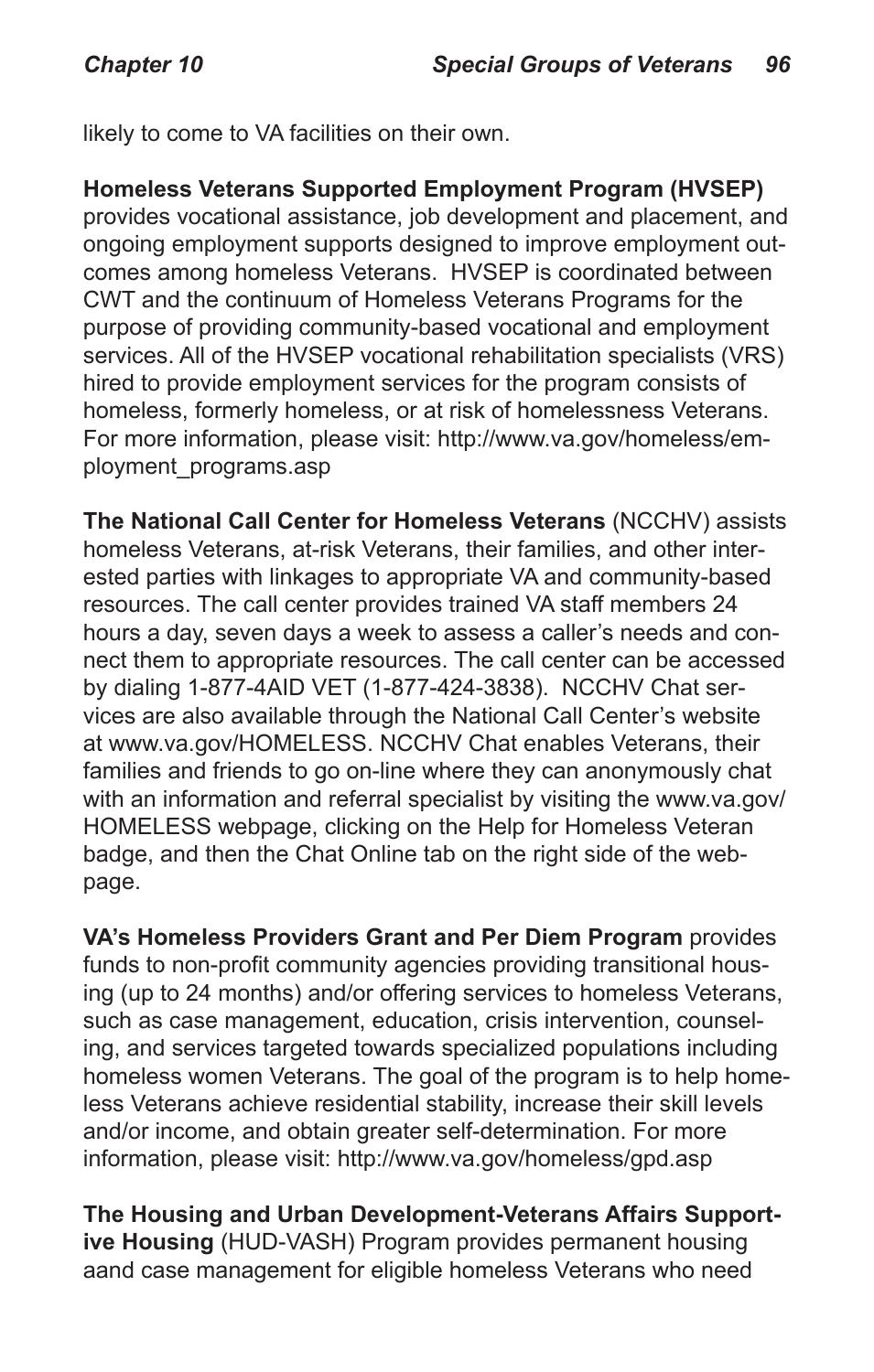community-based support to keep stable housing. This program allows eligible Veterans to live in Veteran-selected housing units with a "Housing Choice" voucher. These vouchers are portable to support the Veteran's choice of housing in communities served by their VA medical facility where case management services can be provided. HUD-VASH services include outreach and case management to ensure integration of services and continuity of care. This program enhances the ability of VA to serve homeless women Veterans, and homeless Veterans with families. For more information, please visit: http//www.va.gov/homeless/hud-vash.asp

The Supportive Services for Veterans Families (SSVF) Program is designed to rapidly re-house homeless Veteran families and prevent homelessness for those at imminent risk due to a housing crisis. Funds are granted to private non-profit organizations and consumer cooperatives that will assist very low-income Veteran families by providing a range of supportive services designed to promote housing stability. To meet this goal, grantees (private non-profit organizations and consumer cooperatives) provide eligible Veteran families with outreach, case management, and assistance in obtaining VA and other benefits, which may include: health care services; daily living services; personal financial planning services ; transportation services; fiduciary and payee services; legal services; child care services; and housing counseling services .

In addition, grantees also provide time-limited payments to third parties (e.g., landlords, utility companies, moving companies, and licensed child care providers) if these payments help Veterans' families stay in or acquire permanent housing on a sustainable basis. To locate a SSVF provider in your community, please visit http://www. va.gov/homeless/ssvf.asp and look for the list of current year SSVF providers or call VA's National call Center for Homeless Veterans at 1-888-4AIDVET (1-888-424-3838).

**In VA's Compensated Work Therapy/Transitional Residence (CWT/TR) Program**, disadvantaged, at-risk, and homeless Veterans live in CWT/TR community-based supervised group homes while working for pay in VA's CWT Program. While in this program, they learn new job skills, relearn successful work habits, and regain a sense of self-esteem and self-worth.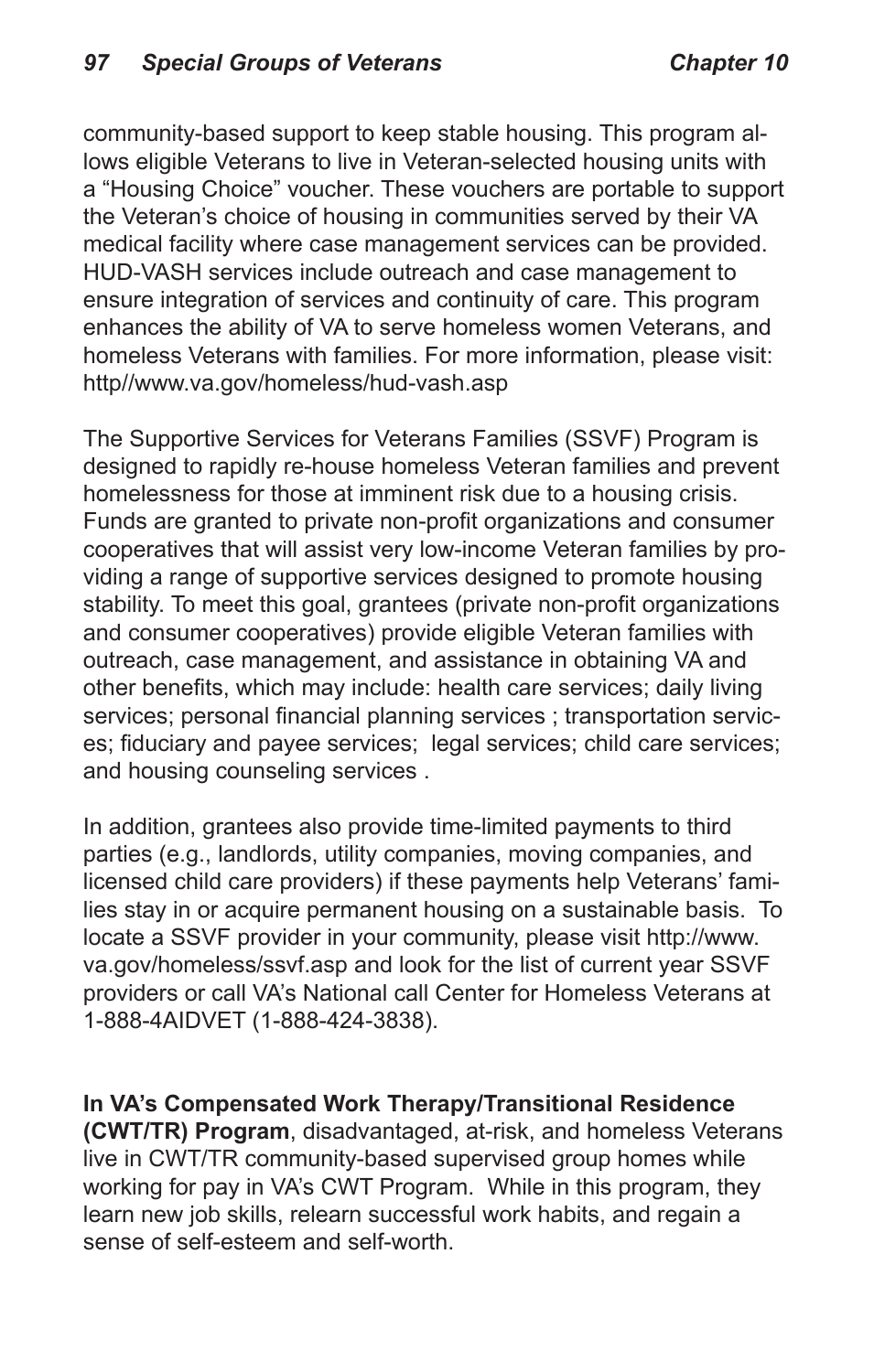**The Veterans Justice Outreach Program (**VJO) offers outreach and case management to Veteran involved in law enforcement encounters, overseen by treatment courts, and incarcerated in local jails who may be at risk for homelessness upon their release.

The **Health Care for Re-Entry Veterans** (HCRV) Program offers outreach, referrals, and short-term case management assistance for incarcerated Veterans who may be at risk for homelessness upon their release. Visit www.va.gov/homeless/ to locate an outreach worker

For more information on VA homeless programs and services, Veterans currently enrolled in VA health care can speak with their VA mental health or health care provider. Other Veterans and interested parties can find a complete list of VA health care facilities at www. va.gov, or they can call VA's general information hotline at 1-800- 827-1000. If assistance is needed when contacting a VA facility, ask to speak to the Health Care for Homeless Veterans Program or the Mental Health service manager. Information is also available on VA Homeless program website at www.va.gov/homeless.

### **Filipino Veterans**

World War II era Filipino Veterans are eligible for certain VA benefits. Generally, Old Philippine Scouts are eligible for VA benefits in the same manner as U.S. Veterans. Commonwealth Army Veterans, including certain organized Filipino guerrilla forces and New Philippine Scouts residing in the United States who are citizens or lawfully admitted for permanent residence, are also eligible for VA health care in the United States on the same basis as U.S. Veterans.

Certain Commonwealth Army Veterans and new Philippine Scouts may be eligible for disability compensation and burial benefits. Other Veterans of recognized guerrilla groups also may be eligible for certain VA benefits. Survivors of World War II era Filipino Veterans may be eligible for dependency and indemnity compensation. Eligibility and the rates of benefits vary based on the recipient's citizenship and place of residence. Call 1-800-827-1000 for additional information.

### **VA Benefits for Veterans Living Overseas**

VA monetary benefits, including disability compensation, pension, educational benefits, and burial allowances, are generally payable overseas. Some programs are restricted. Home loan guaranties are available only in the United States and selected U.S. territories and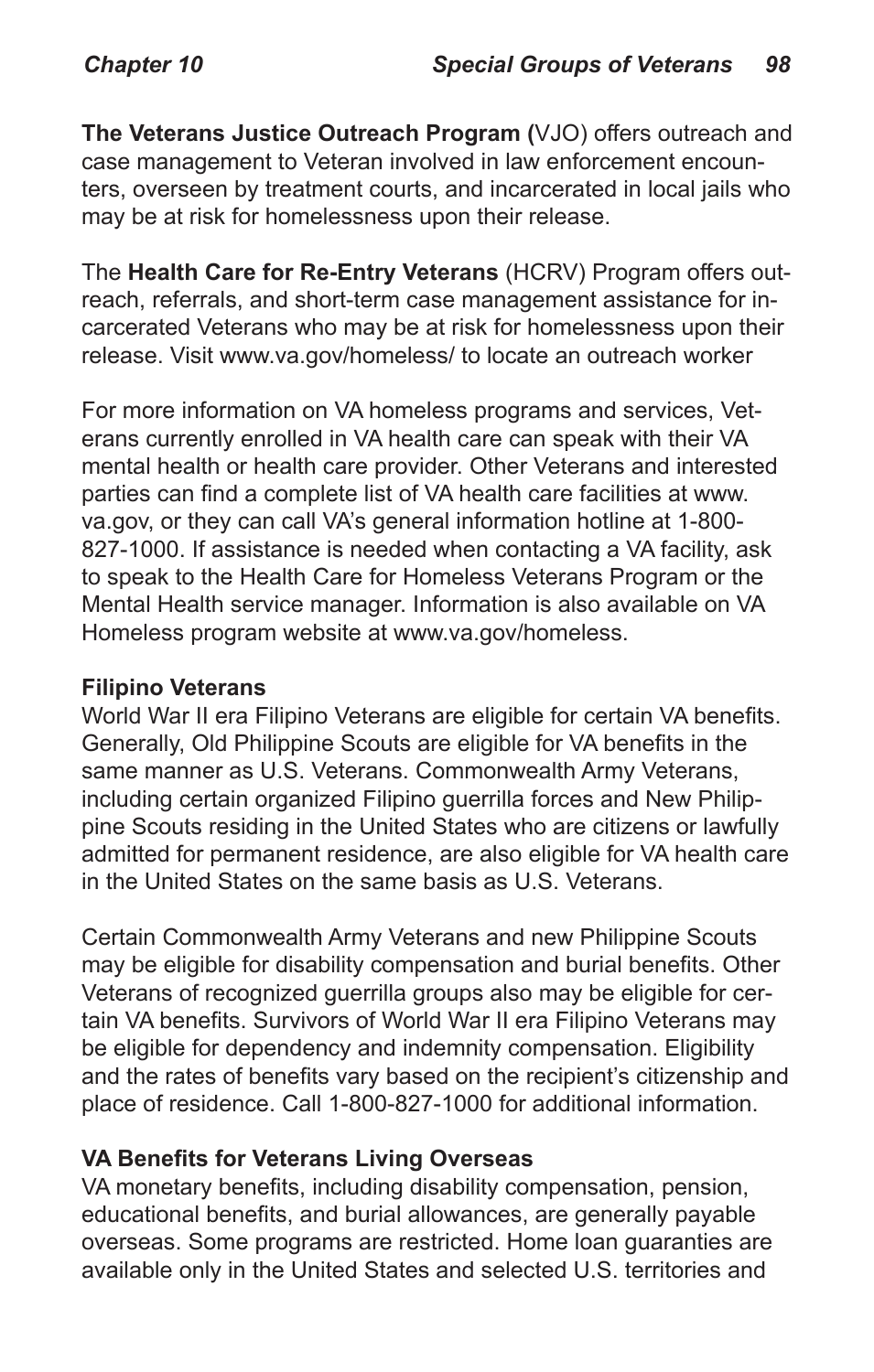possessions. Educational benefits are limited to approved, degreegranting programs in institutions of higher learning. Beneficiaries living in foreign countries should contact the nearest American embassy or consulate for help. In Canada, contact an office of Veterans Affairs Canada. For information, visit http://www.vba.va.gov/bln/21/ Foreign/index.htm.

### **World War II Era Merchant Marine Seamen**

Certain Merchant Marine seamen who served in World War II may qualify for Veterans benefits. When applying for medical care, Merchant Marine seamen must present their discharge certificate from the Department of Defense. Call 1-800-827-1000 for help obtaining a certificate.

### **Allied Veterans Who Served During WWI or WWII**

VA may provide medical care to certain Veterans of nations allied or associated with the United States during World War I or World War II if authorized and reimbursed by the foreign government. VA also may provide hospitalization, outpatient care, and domiciliary care to former members of the armed forces of Czechoslovakia or Poland who fought in World War I or World War II in armed conflict against an enemy of the United States if they have been U.S. citizens for at least 10 years.

### **World War Service by Particular Groups**

A number of groups who provided military-related service to the United States can receive VA benefits. A discharge by the Secretary of Defense is needed to qualify. Service in the following groups has been certified as active military service for benefits purposes:

- 1. Women Air Force Service Pilots (WASPs).
- 2. World War I Signal Corps Female Telephone Operators Unit.
- 3. World War I Engineer Field Clerks.
- 4. Women's Army Auxiliary Corps (WAAC).

5. Quartermaster Corps female clerical employees serving with the American Expeditionary Forces in World War I.

6. Civilian employees of Pacific naval air bases who actively participated in defense of Wake Island during World War II.

- 7. Reconstruction aides and dietitians in World War I.
- 8. Male civilian ferry pilots.
- 9. Wake Island defenders from Guam.
- 10. Civilian personnel assigned to OSS secret intelligence.
- 11. Guam Combat Patrol.
- 12. Quartermaster Corps members of the Keswick crew on Corregi-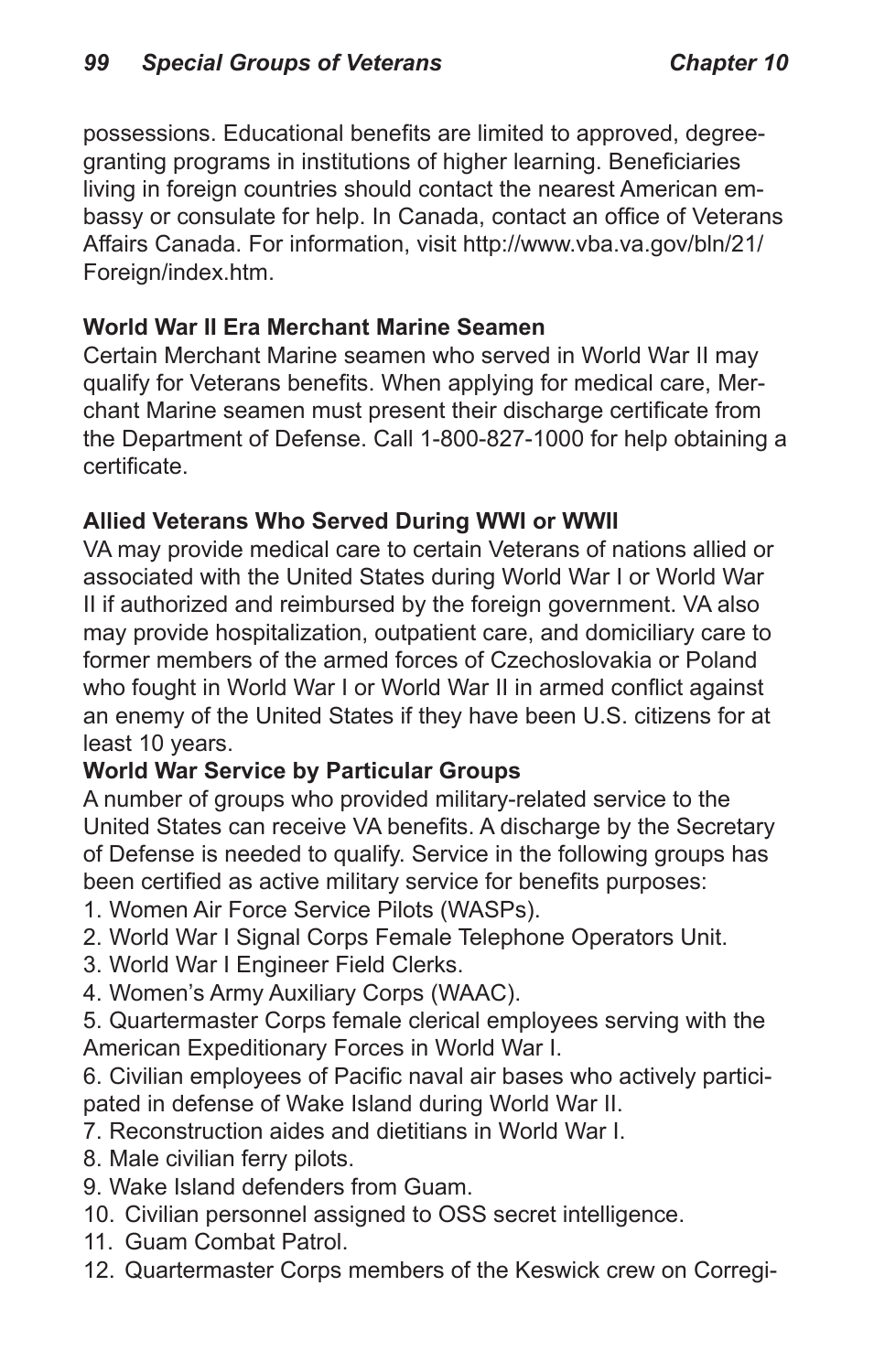dor during World War II.

13. U.S. civilians who participated in the defense of Bataan.

14. U.S. merchant seamen on block ships in support of Operation Mulberry in the World War II invasion of Normandy.

15. American merchant marines in oceangoing service during World War II.

16. Civilian Navy IFF radar technicians who served in combat areas of the Pacific during World War II.

17. U.S. civilians of the American Field Service who served overseas in World War I.

18. U.S. civilians of the American Field Service who served overseas under U.S. armies and U.S. army groups in World War II.

19. U.S. civilian employees of American Airlines who served overseas in a contract with the Air Transport Command between Dec. 14, 1941, and Aug. 14, 1945.

20. Civilian crewmen of U.S. Coast and Geodetic Survey vessels who served in areas of immediate military hazard while conducting cooperative operations with and for the U.S. armed forces between Dec. 7, 1941, and Aug. 15, 1945. Qualifying vessels are: the Derickson, Explorer, Gilber, Hilgard, E. Lester Jones, Lydonia Patton, Surveyor, Wainwright, Westdahl, Oceanographer, Hydrographer and Pathfinder.

21. Members of the American Volunteer Group (Flying Tigers) who served between Dec. 7, 1941, and July 18, 1942.

22. U.S. civilian flight crew and aviation ground support employees of United Air Lines who served overseas in a contract with Air Transport Command between Dec. 14, 1941, and Aug. 14, 1945.

23. U.S. civilian flight crew, including pursers, and aviation ground support employees of Transcontinental, and

Western Air, Inc. who served overseas in a contract with the Air Transport Command between Dec. 14, 1941, and Aug. 14, 1945. 24. U.S. civilian flight crew and aviation ground support employees of Consolidated Vultee Aircraft Corp. who served overseas in a contract with Air Transport Command between Dec. 14, 1941, and Aug. 14, 1945.

25. U.S. civilian flight crew and aviation ground support employees of Pan American World Airways and its subsidiaries and affiliates, who served overseas in a contract with the Air Transport Command and Naval Air Transport Service between Dec. 14, 1941, and Aug. 14, 1945.

26. Honorably discharged members of the American Volunteer Guard, Eritrea Service Command, between June 21, 1942, and Mar.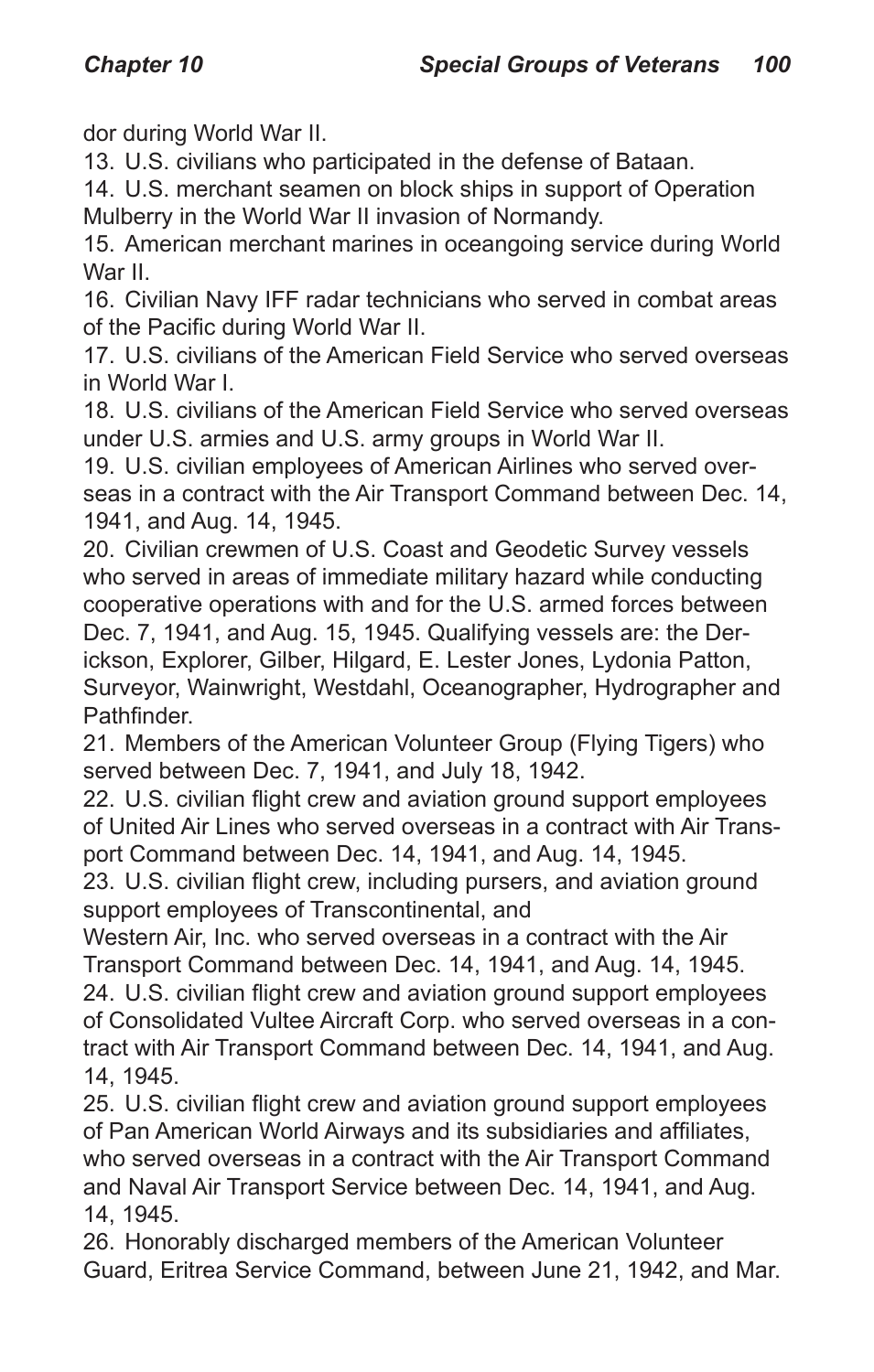31, 1943.

27. U.S. civilian flight crew and aviation ground support employees of Northwest Airlines who served overseas under the airline's contract with Air Transport Command from Dec. 14, 1941, through Aug. 14, 1945.

28. U.S. civilian female employees of the U.S. Army Nurse Corps who served in the defense of Bataan and Corregidor between Jan. 2, 1942, and Feb. 3, 1945.

29. U.S. flight crew and aviation ground support employees of Northeast Airlines Atlantic Division, who served overseas as a result of Northeast Airlines' contract with the Air Transport Command from Dec. 7, 1941, through Aug. 14, 1945.

30. U.S. civilian flight crew and aviation ground support employees of Braniff Airways, who served overseas in the North Atlantic or under the jurisdiction of the North Atlantic Wing, Air Transport Command, as a result of a contract with the Air Transport Command between Feb. 26, 1945, and Aug. 14, 1945.

31. Chamorro and Carolina former native police who received military training in the Donnal area of central Saipan and were placed under command of Lt. Casino of the 6th Provisional Military Police Battalion to accompany U.S. Marines on active, combat patrol from Aug. 19, 1945, to Sept. 2, 1945.

32. Three scouts/guides, Miguel Tenorio, Penedicto Taisacan, and Cristino Dela Cruz, who assisted the United States Marines in the offensive operations against the Japanese on the Northern Mariana Islands from June 19, 1944, through Sept. 2, 1945.

33. The operational Analysis Group of the Office of Scientific Research and Development, Office of Emergency Management, which served overseas with the U.S. Army Air Corps from Dec. 7, 1941, through Aug. 15, 1945.

34. Service as a member of the Alaska Territorial Guard during World War II or any individual who was honorably discharged under section 8147 of the Department of Defense Appropriations Act of 2001.

#### **Incarcerated Veterans**

VA benefits are affected if a beneficiary is convicted of a felony and imprisoned for more than 60 days. Disability or death pension paid to an incarcerated beneficiary must be discontinued. Disability compensation paid to an incarcerated Veteran rated 20 percent or more disabled is limited to the 10 percent rate. For a Veteran whose disability rating is 10 percent, the payment is reduced to half of the rate payable to a Veteran evaluated as 10 percent disabled.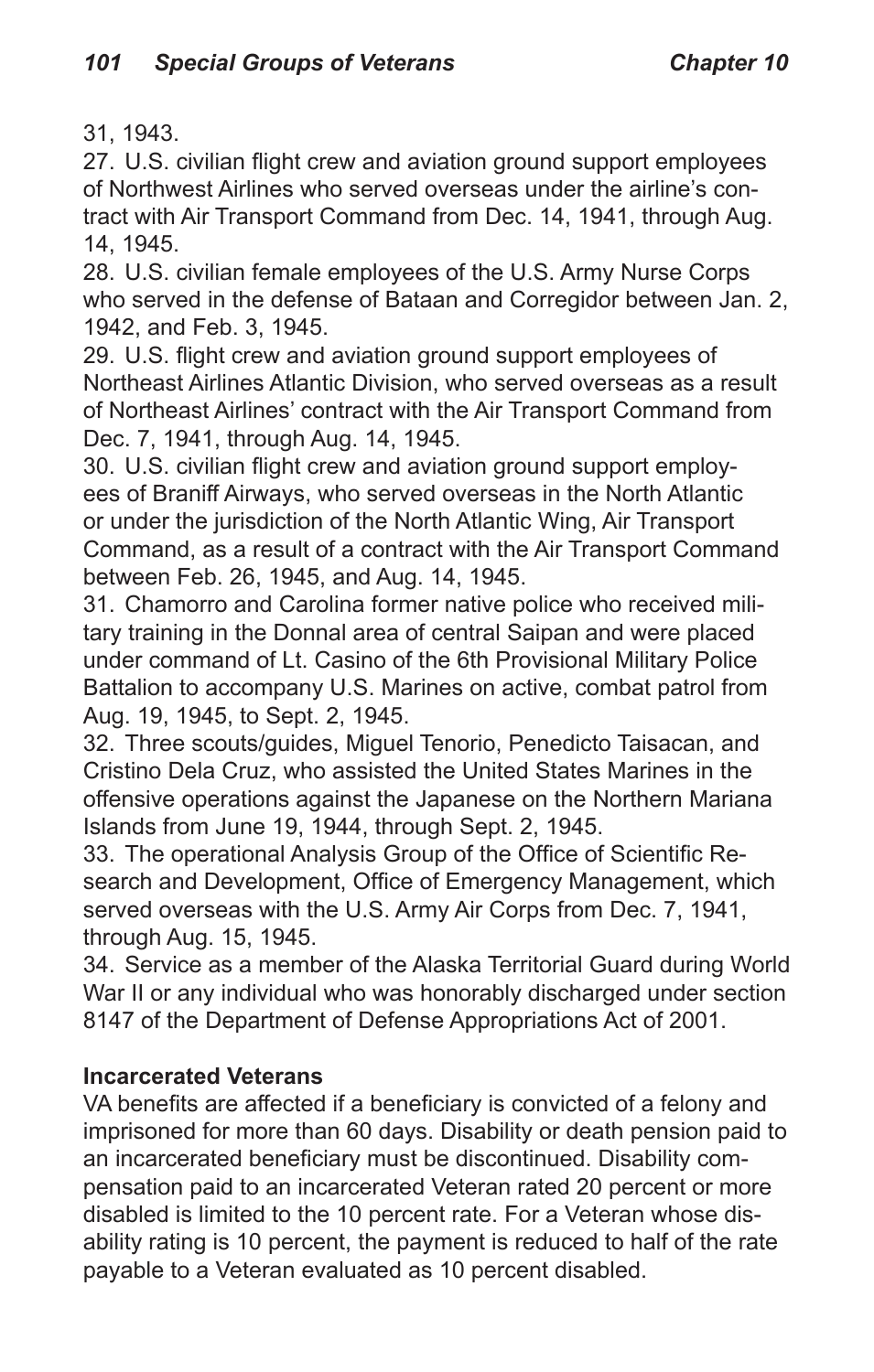Any amounts not paid to the Veteran while incarcerated may be apportioned to eligible dependents. Payments are not reduced for participants in work-release programs, residing in halfway houses, or under community control. Failure to notify VA of a Veteran's incarceration can result in overpayment of benefits and the subsequent loss of all VA financial benefits until the overpayment is recovered. VA benefits will not be provided to any Veteran or dependent wanted for an outstanding felony warrant.

The **Health Care for Reentry Veterans Program (HCRV)** offers outreach to Veterans incarcerated in state and federal prisons, and referrals and short-term case management assistance upon release from prison. he Veterans Justice Outreach Program (VJO) offers outreach and case management to Veterans involved in law enforcement encounters, overseen by treatment courts, and incarcerated in local jails. Visit www.va.gov/homeless/ to locate an outreach worker.

The Veterans Justice Outreach (VJO) Program offers outreach and linkage to needed treatment and services to Veterans involved in law enforcement encounters, seen in the court system, and/or incarcerated in local jails who may be at risk for homelessness upon their release. Visit http://www.va.gov/HOMELESS/VJO.asp to locate a Veterans Justice Outreach Specialist.

The Health Care for Re-Entry Veterans (HCRV) Program offers outreach, linkage to needed treatment and services, and short-term case management assistance for Veterans incarcerated in state or federal prison who may be at risk for homelessness upon their release. Visit http://www.va.gov/HOMELESS/Reentry.asp to locate a Reentry Specialist.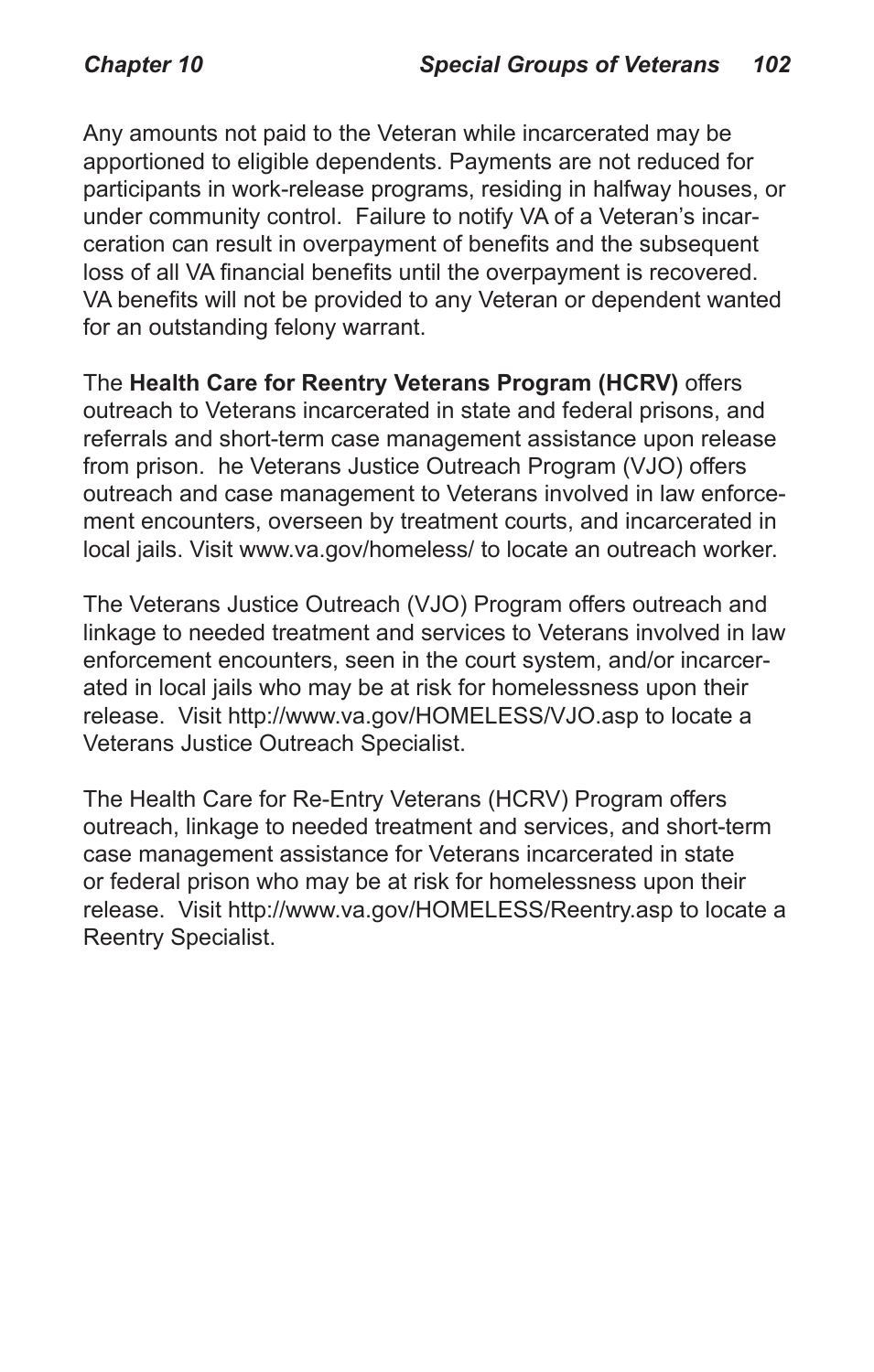# **Chapter 11 Transition Assistance**

#### **Joint Transition Assistance**

The Departments of Veterans Affairs, Defense, and Labor relaunched a new and improved website for wounded warriors – the National Resource Directory (NRD). This directory (www.nrd.gov) provides access to thousands of services and resources at the national, state and local levels to support recovery, rehabilitation and community reintegration. The NRD is a comprehensive online tool available nationwide for wounded, ill and injured Servicemembers, Veterans and their families. The NRD includes extensive information for Veterans seeking resources on VA benefits such as disability benefits, pensions for Veterans and their families, VA health care insurance and the GI Bill. The NRD's design and interface is simple, easy-to-navigate and intended to answer the needs of a broad audience of users within the military, Veteran and caregiver communities.

#### **Transition from Military to VA**

VA has personnel stationed at major military hospitals to help seriously injured Servicemembers returning from Operations Enduring Freedom, Iraqi Freedom, and New Dawn (OEF/OIF/OND) as they transition from military to civilian life. OEF/OIF/OND Servicemembers who have questions about VA benefits or need assistance in filing a VA claim or accessing services can contact the nearest VA office or call 1-800-827-1000.

#### **eBenefits**

The eBenefits portal (www.ebenefits.va.gov) provides Servicemembers, Veterans, their families, and caregivers with self-service access to benefit applications, benefits information, and access to personal information such as official military personnel file documents. The portal provides two main services: 1. it catalogs links to information on other websites about military and Veteran benefits, 2. and it provides a personalized workspace called My Dashboard, which gives quick access to all the online tools currently integrated into eBenefits.

#### **Transition Assistance Program**

This consists of comprehensive workshops at military installations designed to assist Servicemembers as they transition from military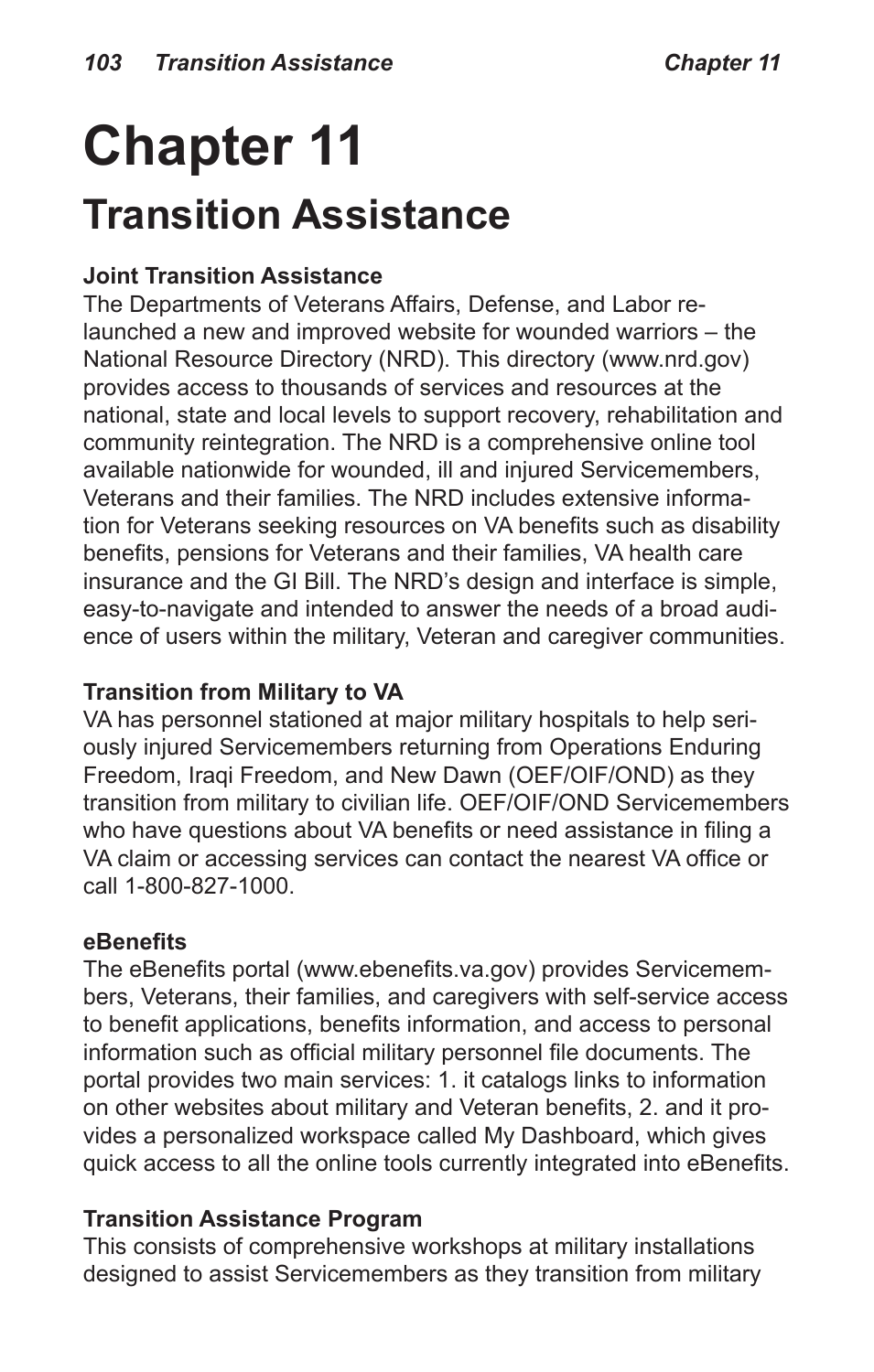to civilian life. The program includes job search, employment and training information, as well as VA benefits information for Servicemembers who are within 18 months of separation or retirement. VA Benefit Briefings are comprised of two briefings focusing on education, benefits, and VA health care and disability compensation. Servicemembers can sign up for one-on-one appointments with a VA representative. Interested Servicemembers should contact their local TAP Manager to sign up for this program.

#### **VOW to Hire Heroes Act**

Improving the Transition Assistance Program (TAP): The VOW to Hire Heroes Act of 2011 ("the Act") made TAP, including attendance at VA Benefit Briefings, mandatory for most Servicemembers transitioning to civilian status, upgraded career counseling options, and tailored TAP for the 21st Century job market.

#### **Facilitating Seamless Transition**

The Act allows Servicemembers to begin the federal employment process prior to separation or retirement from military service. This allows a truly seamless transition from the military to jobs at VA, Department of Homeland Security, and the many other federal agencies seeking to hire Veterans.

#### **Expanding Education and Training**

The Act provides nearly 100,000 unemployed Veterans of past eras and wars with up to one year of assistance (equal to the full-time payment rate under the Montgomery GI Bill-Active Duty program) to qualify for jobs in high-demand sectors. It also provides disabled Veterans up to one year of additional Vocational Rehabilitation and Employment benefits.

#### **Translating Military Skills and Training**

The Act requires the Department of Labor take a hard look at military skills and training equivalencies that are transferrable to the civilian sector, and make it easier to obtain licenses and certifications.

#### **Veterans Tax Credits**

The Act provides tax credits for hiring Veterans and disabled Veterans who are out of work

#### **The inTransition**

Servicemembers and Veterans may receive assistance from the in-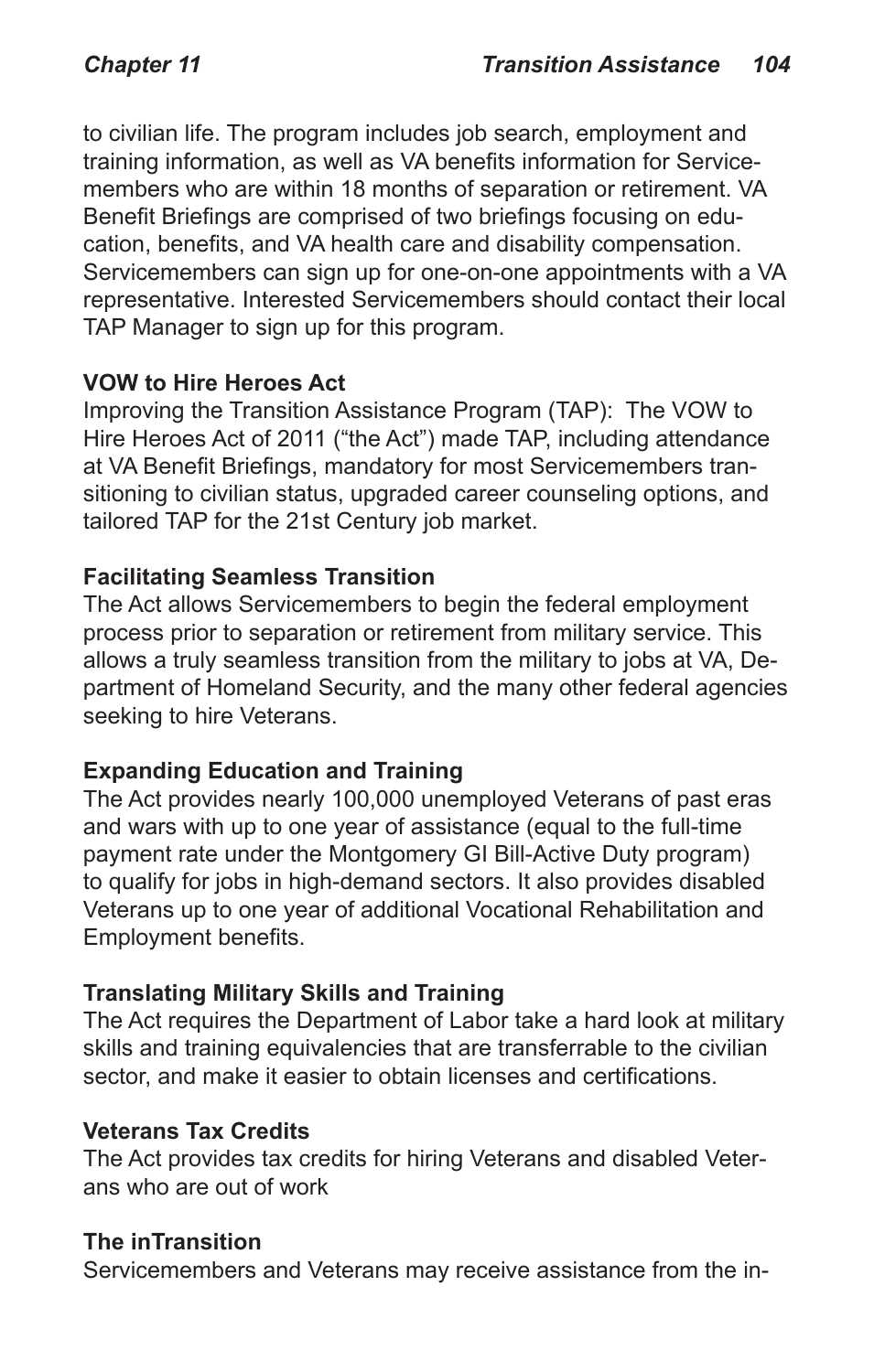Transition Program when they are receiving mental health treatment and are making transitions from military service, location or a health care system. This program provides access to transitional support, motivation, and healthy lifestyle assistance and advice from qualified coaches through the toll-free telephone number 1-800-424-7877. For more information about the inTransition Program, please log onto www.health.mil/inTransition.

#### **Pre-Discharge Program**

The Pre-Discharge Program is a joint VA and DoD program that affords Servicemembers the opportunity to file claims for disability compensation and other benefits up to 180 days prior to separation or retirement. The two primary components of the Pre-Discharge Program, Benefits Delivery at Discharge (BDD) and Quick Start, may be utilized by separating and retiring Servicemembers on active duty, including members of the Coast Guard, and members of the National Guard and Reserves (activated under Titles 10 or 32) in CONUS and some overseas locations. BDD is offered to accelerate receipt of VA disability benefits after release or discharge from active duty.

To participate in the BDD program, Servicemembers must:

- 1. Have at least 60 days, but not more than 180 days, remaining on active duty.
- 2. Have a known date of separation or retirement.
- 3. Provide VA with a complete copy of service treatment records for the current period of service.
- 4. Be available to complete all necessary examinations prior to leaving the point of separation.

Quick Start is offered to Servicemembers who have less than 60 days remaining on active duty or are unable to complete the necessary examinations prior to leaving the point of separation.

To participate in the Quick Start Program, Servicemembers must:

- 1. Have at least one day remaining on active duty.
- 2. Have a known date of separation or retirement.
- 3. Provide VA with a complete copy of service treatment records, for the current period of service.

#### **Servicemembers should contact the local Transition Assistance**

Office or Army Career Alumni Program Center to schedule appointments to attend VA benefits briefings and learn how to initiate a pre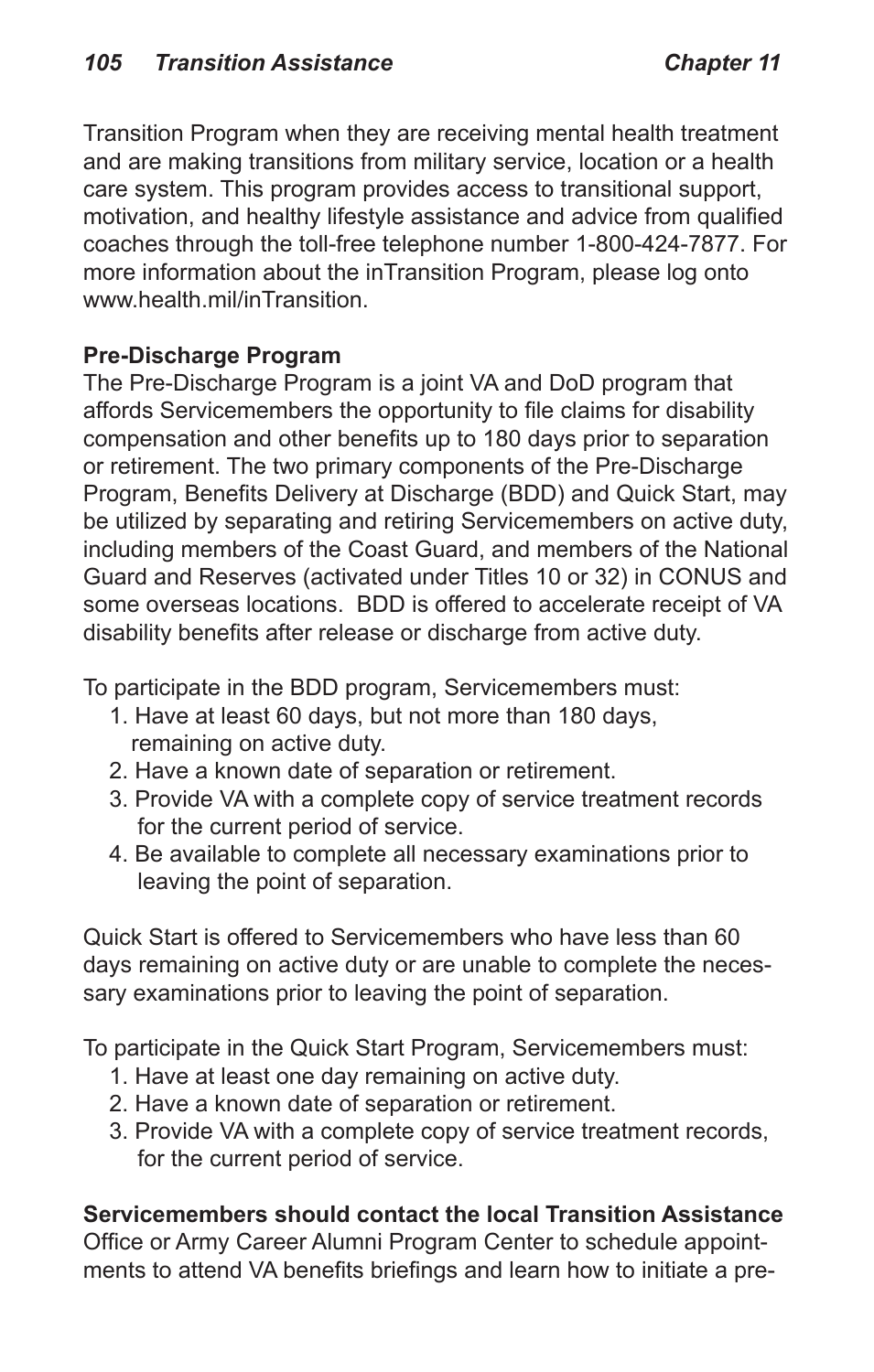discharge claim. Servicemembers can obtain more information by calling VA toll-free at 1-800-827-1000 or by visiting www.vba.va.gov/ predischarge.

#### **Integrated Disability Evaluation System (IDES)**

The Integrated Disability Evaluation System (IDES) is a joint VA and DoD program designed to improve the process for Servicemembers who face potential medical discharges. IDES participants are referred into the program by the respective service departments when an injury or disability calls into question the member's ability to continue serving.

IDES promotes efficiency and consistency by utilizing a single set of disability examinations and a single disability rating. Examinations and ratings completed in IDES meet the requirements of both VA and DoD and are used by both Departments in their respective disability determinations.

IDES serves to provide timely, accurate and fair determinations regarding Servicemembers' fitness for continued military service and entitlement to military disability benefits, as well as entitlement to VA Compensation. Further, since processing is initiated while the Servicemember is still serving on active duty, IDES allows the expeditious payment of VA benefits following the member's separation from service.

#### **Federal Recovery Coordination Program**

The Federal Recovery Coordination Program (FRCP), a joint program of DoD and VA, helps coordinate and access federal, state and local programs, benefits and services for seriously wounded, ill, and injured Servicemembers, and their families through recovery, rehabilitation, and reintegration into the community.

Federal Recovery Coordinators (FRCs) have the delegated authority for oversight and coordination of the clinical and non-clinical care identified in each client's Federal Individual Recovery Plan (FIRP). Working with a variety of case managers, FRCs assist their clients in reaching their FIRP goals. FRCs remain with their clients as long as they are needed regardless of the client's location, duty or health status. In doing so, they often serve as the central point of contact and provide transition support for their clients.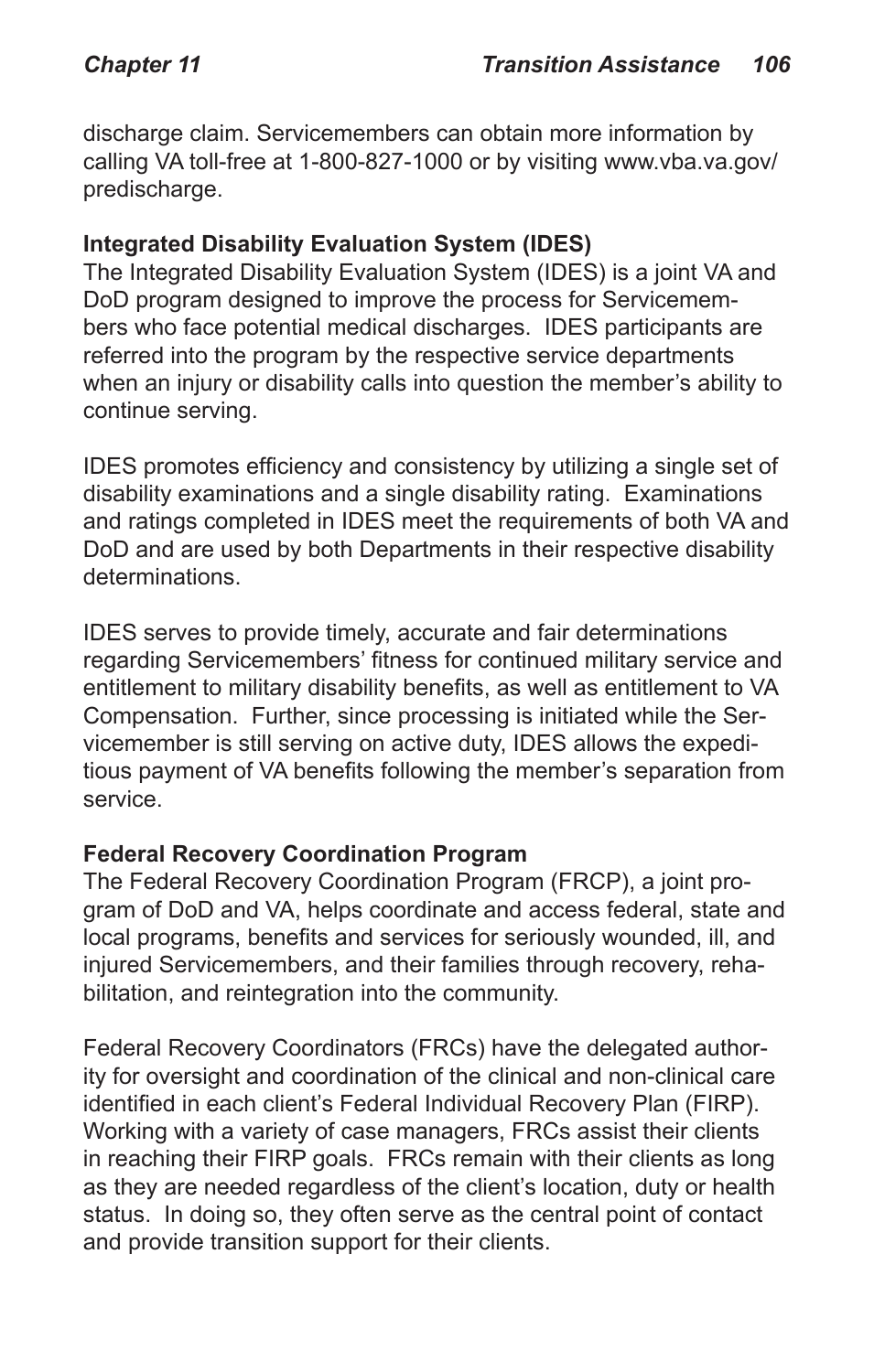#### **Military Services Provide Pre-Separation Counseling**

Servicemembers may receive pre-separation counseling 24 months prior to retirement or 12 months prior to separation from active duty. These sessions present information on education, training, employment assistance, National Guard and Reserve programs, medical benefits, and financial assistance.

#### **Verification of Military Experience and Training (VMET)**

The VMET Document, DD Form 2586, helps Servicemembers verify previous experience and training to potential employers, negotiate credits at schools, and obtain certificates or licenses. VMET documents are available only through each military branch's support office and are intended for Servicemembers who have at least six months of active service. Servicemembers should obtain VMET documents from their Transition Support Office within 12 months of separation or 24 months of retirement.

#### **Transition Bulletin Board**

To find business opportunities, a calendar of transition seminars, job fairs, information on Veterans associations, transition services, training and education opportunities, as well as other announcements visit www.turbotap.org

#### **DoD Transportal**

To find locations and phone numbers of all Transition Assistance Offices as well as mini-courses on conducting successful job-search campaigns, writing resumes, using the internet to find a job, and links to job search and recruiting Websites, visit the DoD Transportal at www.Veteranprograms.com/index.html

#### **Education and Career Counseling**

The Vocational Rehabilitation and Employment (VR&E) Program provides education and career counseling services to Servicemembers, Veterans, and certain dependents (U.S.C. Title 38, Section 3697) at no charge. These services provide an opportunity for transitioning Servicemembers and Veterans to receive personalized counseling and support to guide their careers, ensure the most effective use of VA benefits, and achieve their goals. Services include assisting the Servicemember or Veteran with:

**• Career Choice**: Understand the best career options based on interests and capabilities;

**• Benefits Coaching:** Guidance on the effective use of VA benefits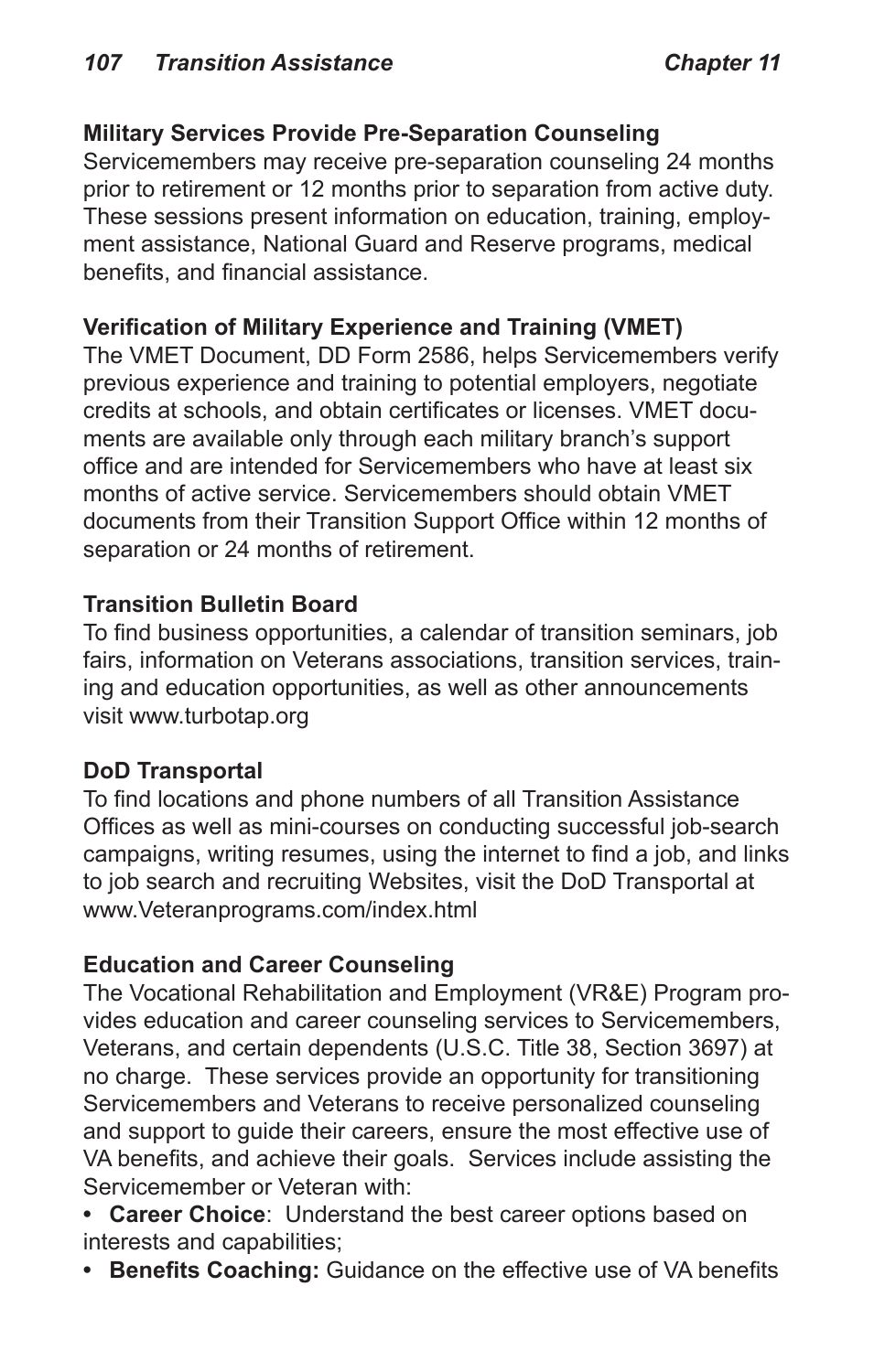and other resources available to assist in achieving education and career goals; and

**• Personalized Support:** Academic or adjustment counseling and personalized support to help remove any barriers to success.

**Eligibility:** Education and career counseling services are available during the period the individual is on active duty with the armed forces and within 180 days of the estimated date of his or her discharge or release from active duty. The projected discharge must be under conditions other than dishonorable.

Servicemembers are eligible even if they are only considering whether or not they will continue as members of the armed forces. Veterans are eligible if not more than one year has elapsed since the date they were last discharged or released from active duty.

Servicemembers, Veterans, Survivors and dependents who are eligible for VA education benefits may receive education and career counseling at any time during their eligibility period. This service is based on having eligibility for a VA program such as Chapter 30 (Montgomery GI Bill); Chapter 31 (Vocational Rehabilitation and Employment); Chapter 32 (Veterans Education Assistance Program – VEAP); Chapter 33 (Post-9/11 GI Bill); Chapter 35 (Dependents' Educational Assistance Program) for certain spouses and dependent children; Chapter 18 (Spina Bifida Program) for certain dependent children; and Chapter 1606 and 1607 of Title 10.

Servicemembers, Veterans, Survivors and dependents may apply for counseling services using VA Form 28-8832, Application for Counseling. Veterans and Servicemembers may also write a letter expressing a desire for counseling services.

Upon receipt of either type of request for counseling from an eligible individual, an appointment for counseling will be scheduled. Counseling services are provided to eligible persons at no charge.

#### **Veterans' Workforce Investment Program**

Recently separated Veterans and those with service-connected disabilities, significant barriers to employment, or who served on active duty during a period in which a campaign or expedition badge was authorized, can contact the nearest state employment office for employment help through the Veterans Workforce Investment Program.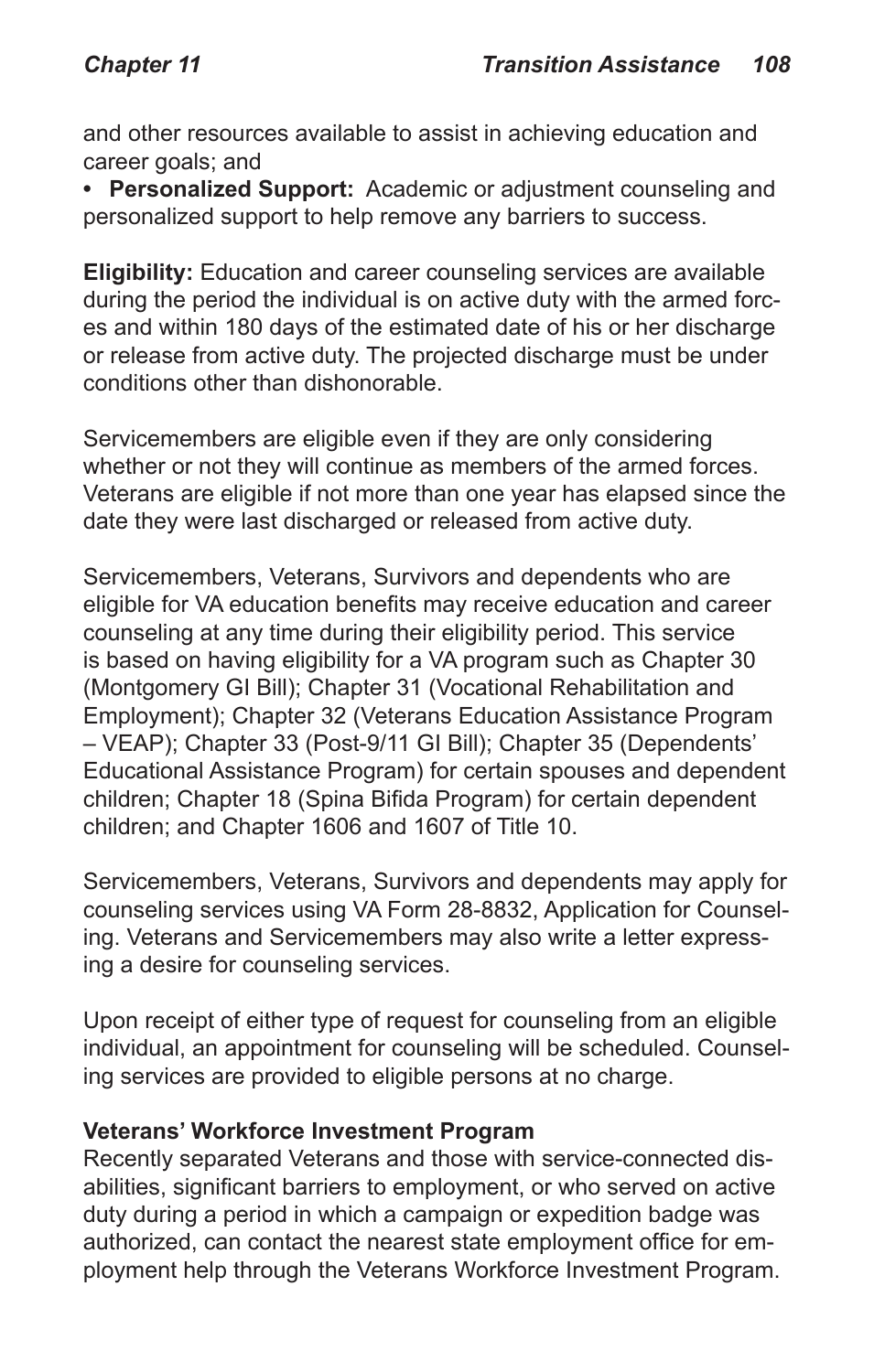The program may be conducted through state or local public agencies, community organizations or private, nonprofit organizations.

#### **State Employment Services**

Veterans can find employment information, education and training opportunities, job counseling, job search workshops, and resume preparation assistance at state Workforce Career or One-Stop Centers. These offices also have specialists to help disabled Veterans find employment.

#### **Unemployment Compensation**

Veterans who do not begin civilian employment immediately after leaving military service may receive weekly unemployment compensation for a limited time. The amount and duration of payments are determined by individual states. Apply by contacting the nearest state employment office listed in the local telephone directory.

#### **Veterans Preference for Federal Jobs**

Since the time of the Civil War, Veterans of the U.S. armed forces have been given some degree of preference in appointments to federal jobs. Veterans' preference in its present form comes from the Veterans' Preference Act of 1944, as amended, and now codified in Title 5, United States Code (U.S.C.). By law, Veterans who are disabled or who served on active duty in the U.S. armed forces during certain specified time periods or in military campaigns are entitled to preference over others when hiring from competitive lists of eligible candidates, and also in retention during a reduction in force (RIF).

To receive preference, a Veteran must have been discharged or released from active duty in the U.S. armed forces under honorable conditions (honorable or general discharge). Preference is also provided for certain widows and widowers of deceased Veterans who died in service, spouses of service-connected disabled Veterans, and mothers of Veterans who died under honorable conditions on active duty or have permanent and total service-connected disabilities. For each of these preferences, there are specific criteria that must be met in order to be eligible to receive the Veterans' preference.

Recent changes in Title 5 clarify Veterans preference eligibility criteria for National Guard and Reserve members. Veterans eligible for preference include Reservists and National Guard members who served on active duty as defined by Title 38 at any time in the armed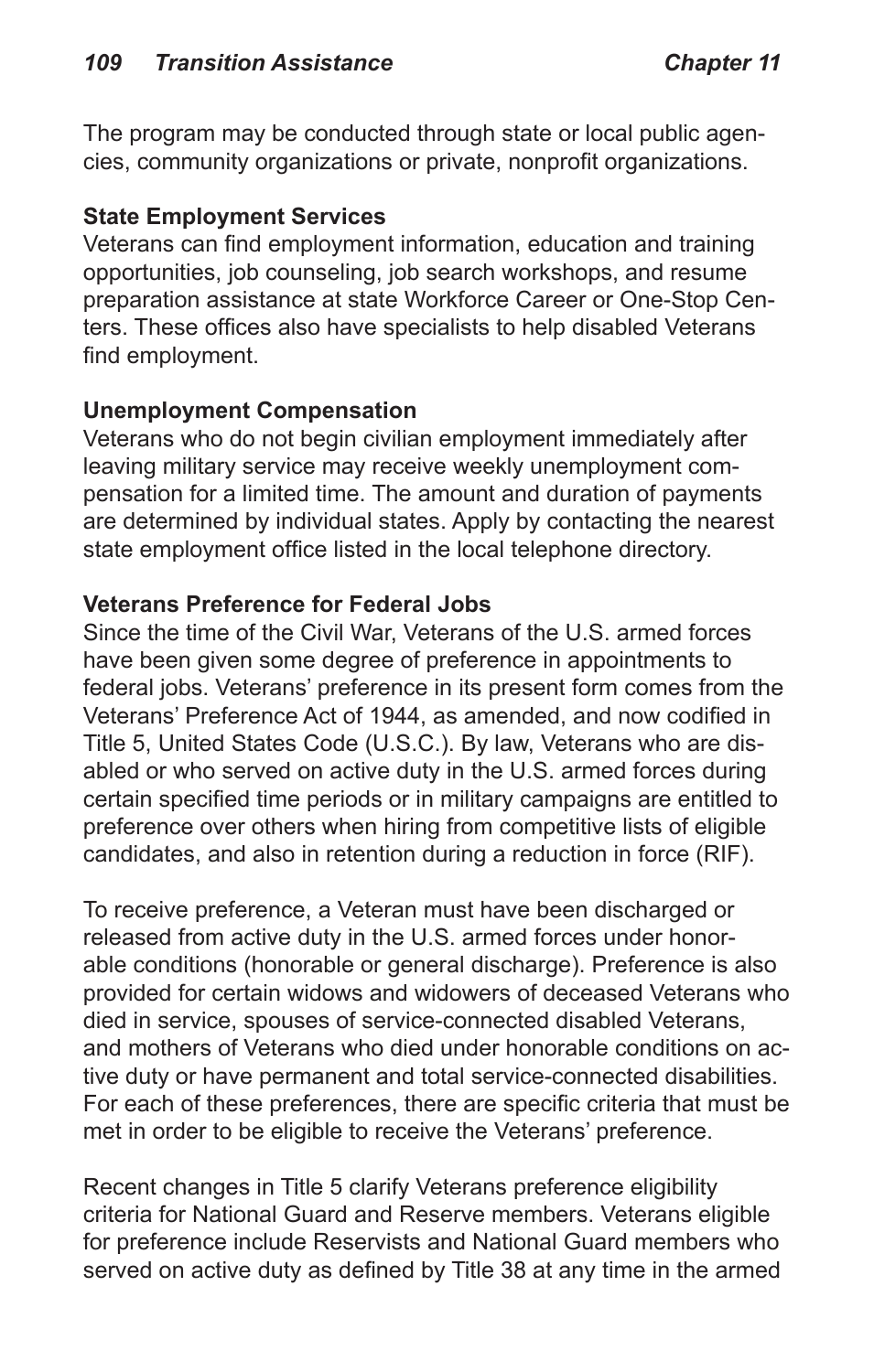forces for a period of more than 180 consecutive days, any part of which occurred during the period beginning on Sept. 11, 2001, and ending on the date prescribed by Presidential proclamation or by law as the last date of OEF/OIF/OND. Reservists and National Guardsmen must have been discharged or released from active duty in the armed forces under honorable conditions.

Another recent change involves Veterans who earned the Global War on Terrorism Expeditionary Medal for service in OEF/OIF/OND. Under Title 5, service on active duty in the armed forces during a war or in a campaign or expedition for which a campaign badge has been authorized, also qualifies for Veterans preference. Any Armed Forces Expeditionary medal or campaign badge qualifies for preference. Medal holders must have served continuously for 24 months or the full period called or ordered to active duty. For additional information, visit the Office of Personnel Management (OPM) website at www. fedshirevets.gov.

In 2011, President Obama signed the VOW (Veterans Opportunity to Work) To Hire Heroes Act. VOW amends Chapter 21 of Title 5, U.S.C. by adding section 2108a, "Treatment of certain individuals as Veterans, disabled Veterans, and preference eligibles." Section 2108a requires federal agencies to treat active duty Servicemembers as Veterans, disabled Veterans, or preference eligibles for purposes of appointment in the competitive service when these Servicemembers submit a certification of expected discharge or release from active duty under honorable conditions, along with their applications for federal employment. A certification is any written document from the armed forces that certifies the Servicemember is expected to be discharged or released from active duty service in the armed forces under honorable conditions not later than 120 days from the date the certification is signed.

Veterans' preference does not require an agency to use any particular appointment process. Agencies can pick candidates from a number of different special hiring authorities or through a variety of different sources. For example, the agency can reinstate a former federal employee, transfer someone from another agency, reassign someone from within the agency, make a selection under merit promotion procedures or through open, competitive exams, or appoint someone noncompetitively under special authority such as a Veterans Readjustment Appointment or special authority for 30 percent or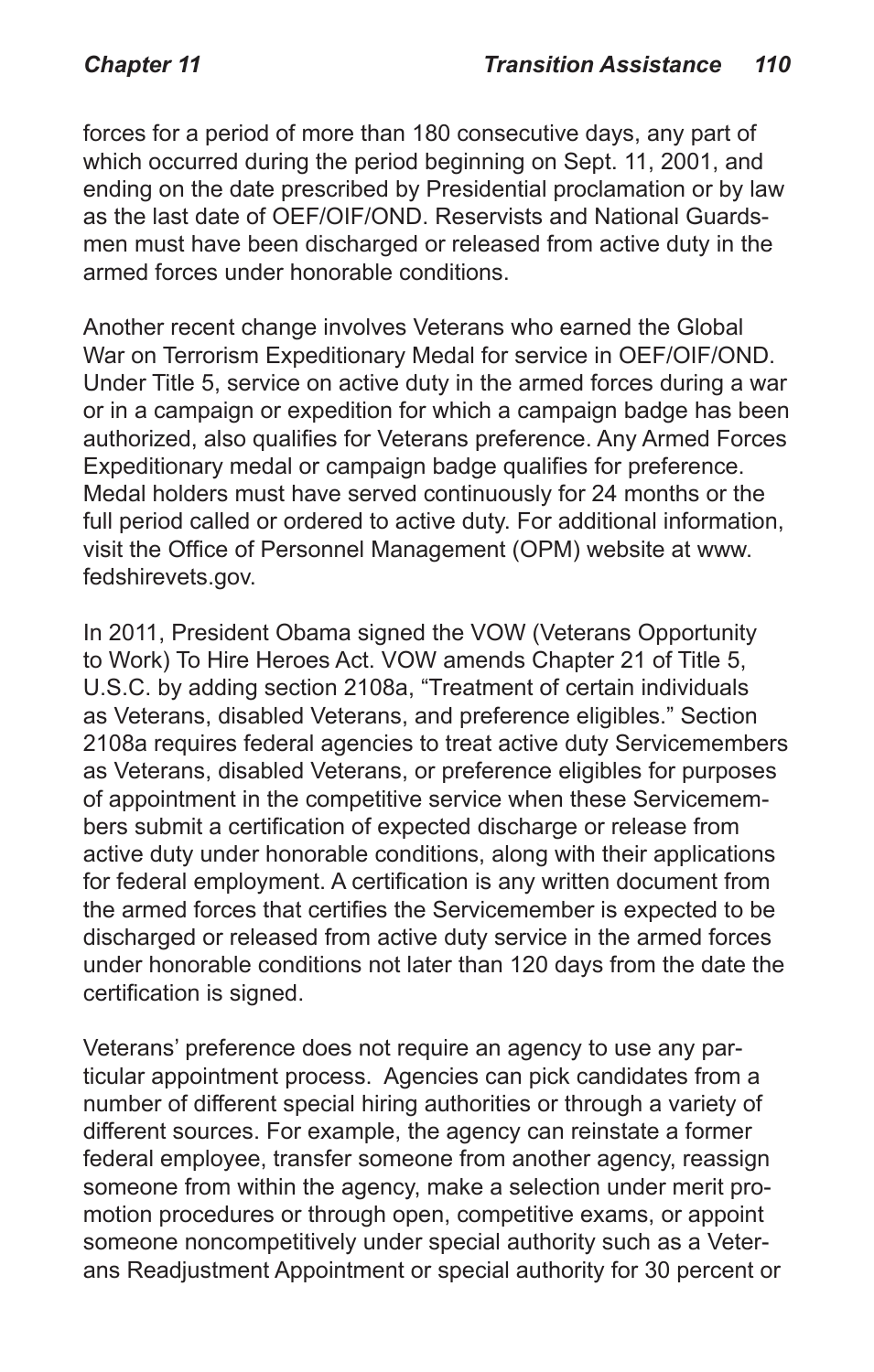more disabled Veterans. The decision on which hiring authority the agency desires to use rests solely with the agency. When applying for federal jobs, eligible Veterans should claim preference on their application or resume. Veterans should apply for a federal job by contacting the personnel office at the agency in which they wish to work. For more information, visit www.usajobs.gov for job openings or help creating a federal resume.

#### **Veterans' Employment Opportunities Act**

When an agency accepts applications from outside its own workforce, the Veterans' Employment Opportunities Act of 1998 allows preference eligible candidates or Veterans to compete for these vacancies under merit promotion procedures. Veterans who are selected are given career or career-conditional appointments. Veterans are those who have been separated under honorable conditions from the U.S. armed forces with three or more years of continuous active service. For more information, visit www.usajobs.gov or www. fedshirevets.gov.

#### **Veterans' Recruitment Appointment**

Allows federal agencies to appoint eligible Veterans to jobs without competition. These appointments can be converted to career or career-conditional positions after two years of satisfactory work. Veterans should apply directly to the agency where they wish to work. For information,www.fedshirevets.gov/.

#### **Small Businesses**

VA's Center for Veterans Enterprise helps Veterans interested in forming or expanding small businesses, and helps VA contracting offices identify Veteran-owned small businesses. For information, write the U.S. Department of Veterans Affairs (OOVE), 810 Vermont Avenue, N.W., Washington, DC 20420-0001, call toll-free 1-866- 584-2344, or visit www.vetbiz.gov. Like other federal agencies, VA is required to place a portion of its contracts and purchases with small and disadvantaged businesses. VA has a special office to help small and disadvantaged businesses get information on VA acquisition opportunities. For information, write the U.S. Department of Veterans Affairs (OOSB), 810 Vermont Avenue, N.W., Washington, DC 20420- 0001, call toll-free 1-800-949-8387, or visit www.va.gov/osdbu/.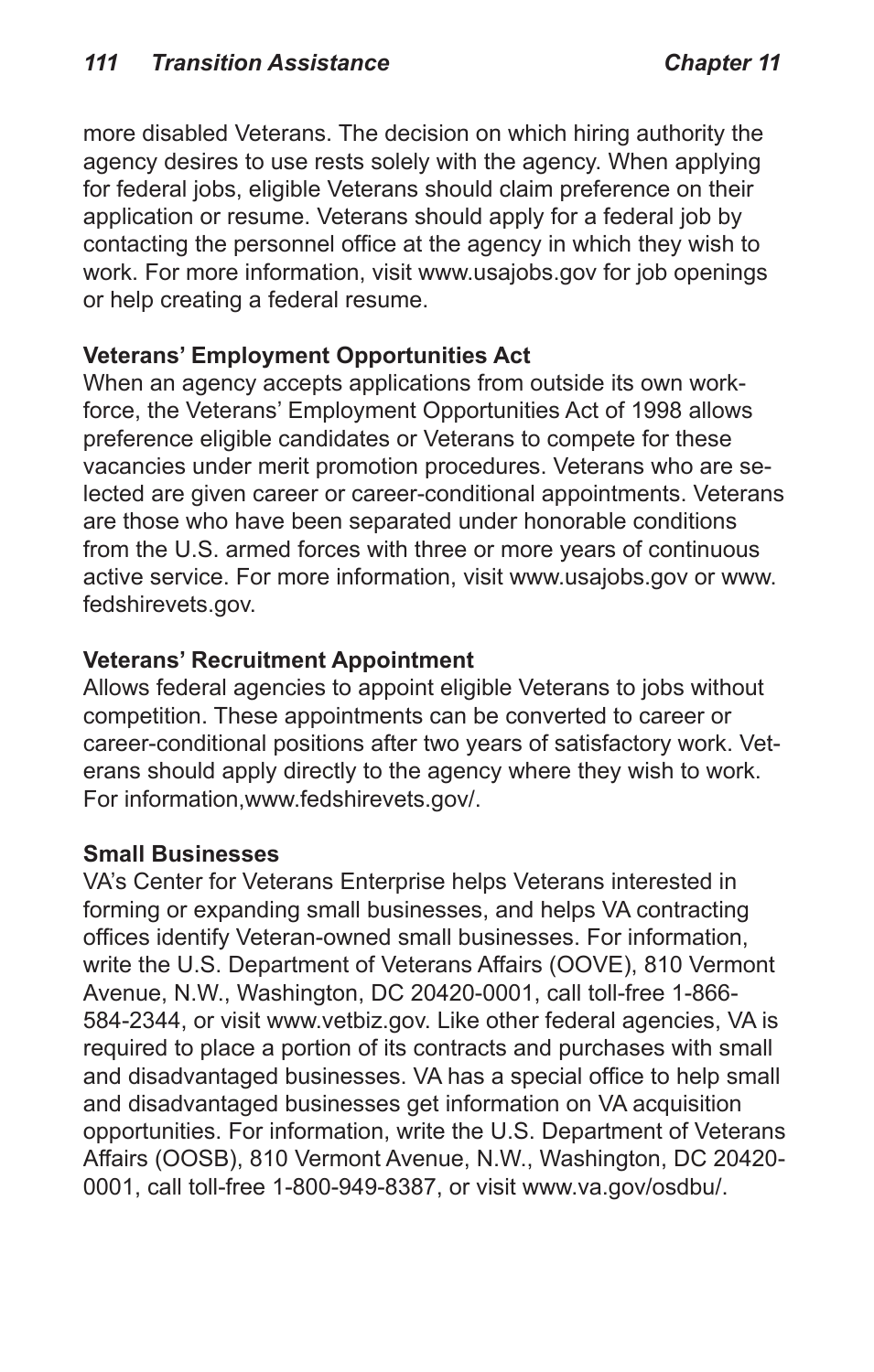# *Chapter 12*

### **Dependents & Survivors Health Care**

Civilian Health and Medical Program of the Department of Veterans Affairs (CHAMPVA). Under CHAMPVA, certain dependents and survivors can receive reimbursement for most medical expenses – inpatient, outpatient, mental health, prescription medication, skilled nursing care and durable medical equipment.

**Eligibility:** To be eligible for CHAMPVA, an individual cannot be eligible for TRICARE (the medical program for civilian dependents provided by DoD) and must be one of the following:

- 1. The spouse or child of a Veteran whom VA has rated permanently and totally disabled due to a service-connected disability.
- 2. The surviving spouse or child of a Veteran who died from a VA rated service-connected disability, or who, at the time of death, was rated permanently and totally disabled.
- 3. The surviving spouse or child of a Veteran who died on active duty service and in the line of duty, not due to misconduct. However, in most of these cases, these family members are eligible for TRICARE, not CHAMPVA.

A surviving spouse under age 55 who remarries loses CHAMPVA eligibility at midnight of the date on remarriage. He/she may re-establish eligibility if the remarriage ends by death, divorce or annulment effective the first day of the month following the termination of the remarriage or December 1, 1999, whichever is later. A surviving spouse who remarries after age 55 does not lose eligibility upon remarriage.

For those who have Medicare entitlement or other health insurance, CHAMPVA is a secondary payer. Beneficiaries with Medicare must be enrolled in Parts A&B to maintain CHAMPVA eligibility. For additional information, contact the Chief Business Office Purchased Care at the VA Health Administration Center, CHAMPVA, P.O. Box 469028, Denver, CO 80246, call 1-800-733-8387 or visit www. va.gov/hac/forbeneficiaries/champva/champva.asp.

Many VA health care facilities provide services to CHAMPVA ben-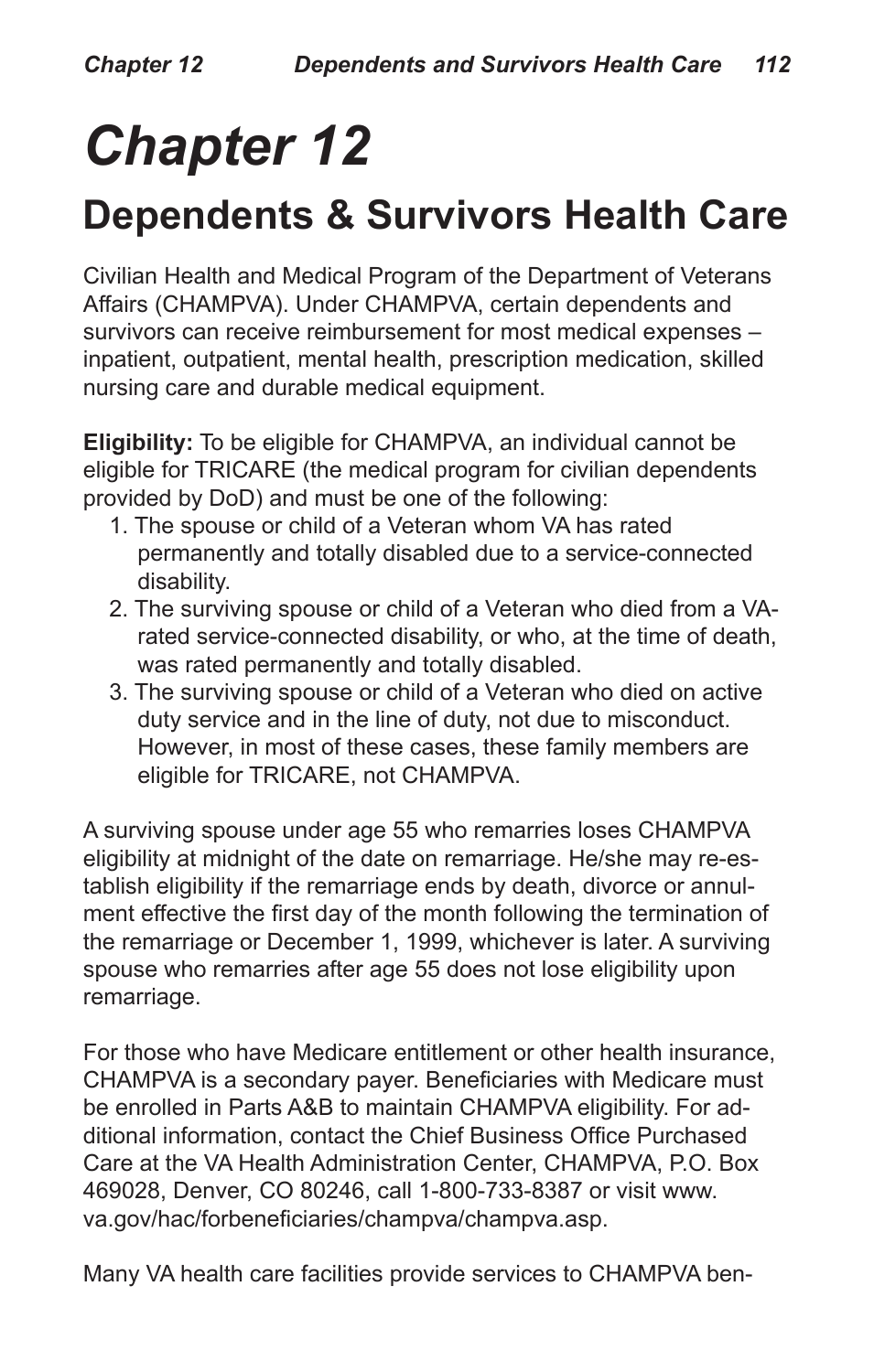eficiaries under the CHAMPVA In-house Treatment Initiative (CITI) program. Contact the nearest VA health care facility to determine if it participates. Beneficiaries who use a CITI facility incur no cost for services; however, services are provided on a space-available basis, after the needs of Veterans are met. Not all services are available at all times. The coverage of services is dependent upon the CHAMP-VA benefit coverage. CHAMPVA beneficiaries who are covered by Medicare cannot use CITI.

**VA's Comprehensive Assistance for Family Caregivers Program** entitles the designated Primary Family Caregiver, who is without health insurance coverage, CHAMPVA benefits. Some of the health plans that would make a Primary Family Caregiver ineligible for CHAMPVA benefits include Medicare, Medicaid, commercial health plans through employment and individual plans.

**Children Born with Spina Bifida to Certain Vietnam or Korea Veterans:** The Spina Bifida (SB) Health Care Benefits Program is a health care benefits program administered by the Department of Veterans Affairs for birth children of certain Vietnam and Korea Veterans who have been diagnosed with spina bifida (except spina bifida occulta). The SB Health Care Benefits Program provides reimbursement for covered medical services and supplies, such as inpatient and outpatient medical services, pharmacy, durable medical equipment, and supplies. The Chief Business Office Purchased Care in Denver, Colorado manages the SB Health Benefits Program, including the authorization of benefits and the subsequent processing and payment of health care claims. For more information about spina bifida health care benefits, call 1-888-820-1756 or visit www.va.gov/ hac/forbeneficiaries/spina/spina.asp

**Eligibility:** To be eligible for the SB Health Care Benefits Program, the child must have received a monetary award under the Veterans Benefits Administration (VBA). The Denver VA Regional Office makes the determination regarding this entitlement. VBA notifies the Chief Business Office Purchased Care after an award is made and the eligible child is enrolled in the SB Health Care Benefits Program.

Children of Women Vietnam Veterans (CWVV) Born with Certain Birth Defects: The CWVV Health Care Program is a federal health benefits program administered by the Department of Veterans Affairs for children of women Vietnam Veterans born with certain birth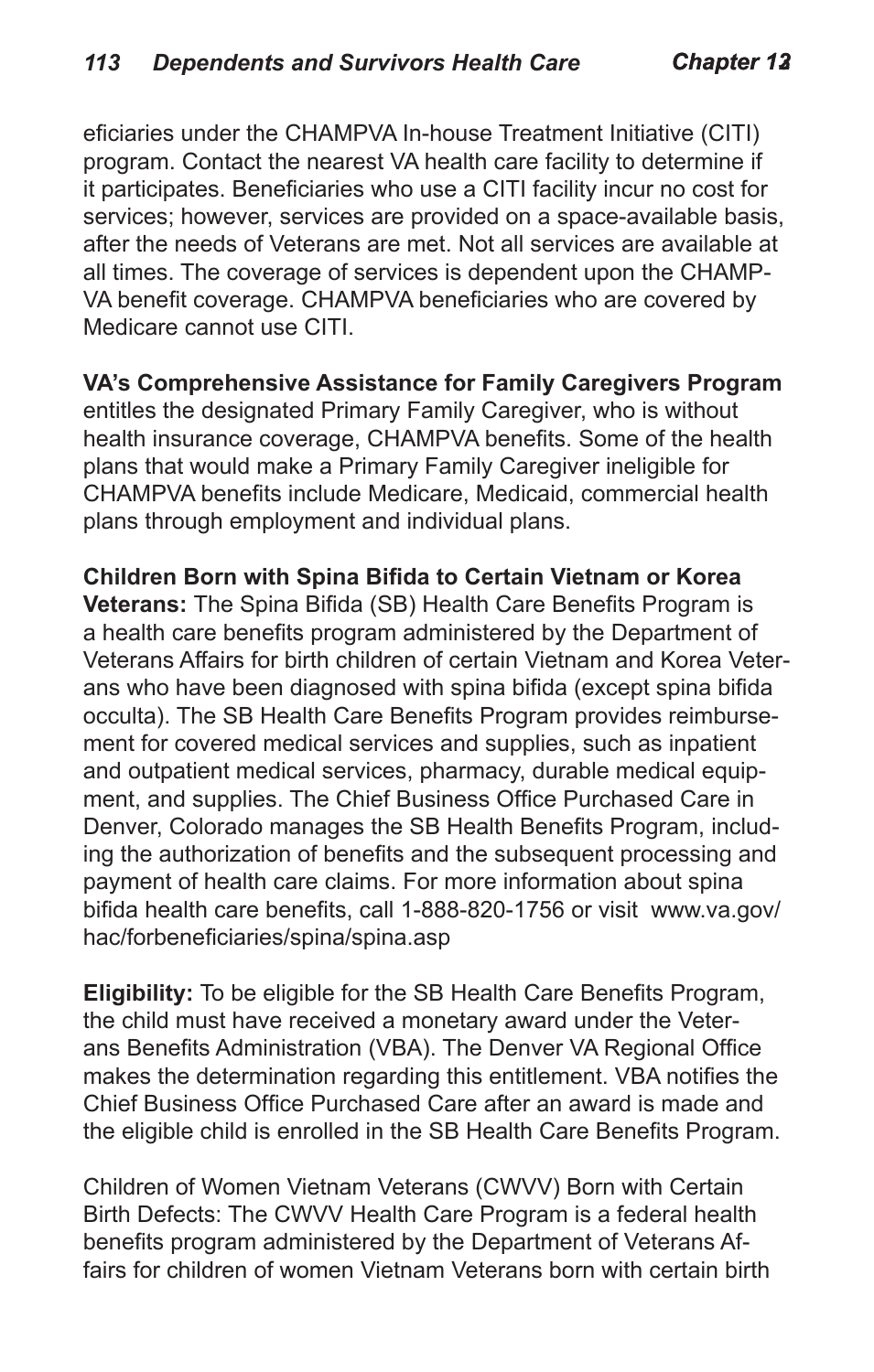#### *Chapter 12 Dependents and Survivors Health Care 114*

defects. The CWVV Program provides reimbursement for medical care related to covered birth defects and conditions associated with the covered birth defect except for spina bifida. For more information about benefits for children with birth defects, call 1-888-820-1756 or visit www.va.gov/hac/forbeneficiaries/spina/spina.asp

**Eligibility:** To be eligible for the CWVV Program, the child must have received a monetary award under VBA. The Denver VA Regional Office makes determination regarding this entitlement. VBA notifies the Chief Business Office Purchased Care after an award is made and the eligible child is enrolled in CWVV.

**Bereavement Counseling:** VA Vet Centers provide bereavement counseling to all family members including spouses, children, parents, and siblings of Servicemembers who die while on active duty. This includes federally activated members of the National Guard and reserve components. Bereavement services may be accessed by calling (202) 461-6530.

**Bereavement Counseling** related to Veterans: Bereavement counseling is available through any VA medical center to immediate family members of Veterans who die unexpectedly or while participating in a VA hospice or similar program, as long as the immediate family members had been receiving family support services in connection with or in furtherance of the Veteran's treatment. (In other cases, bereavement counseling is available to the Veteran's legal guardian or the individual with whom the Veteran had certified an intention to live, as long as the guardian or individual had been receiving covered family support services.) This bereavement counseling is of limited duration and may only be authorized up to 60 days. However, VA medical center directors have authority to approve a longer period of time when medically indicated. Contact the Social Work Service at the nearest VA medical center to access bereavement counseling.

#### **Dependents/Survivors and the Health Care Law**

The Affordable Care Act, also known as the health care law, was created to expand access to affordable health care coverage to all Americans, lower costs, and improve quality and care coordination. Under the health care law, people will:

- have health coverage that meets a minimum standard (called "minimum essential coverage") by January 1, 2014;
- qualify for an exemption; or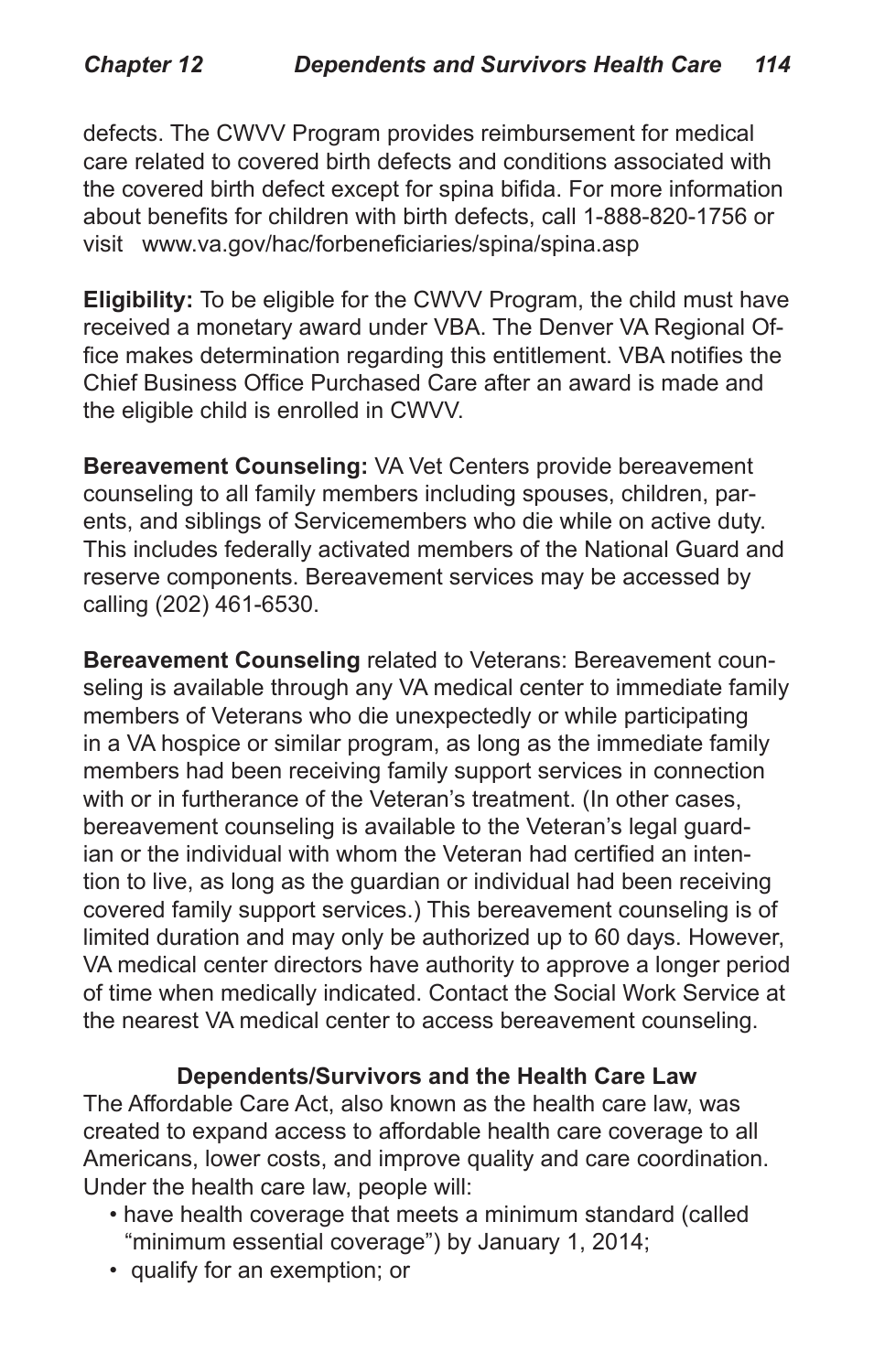• pay a fee when filing their taxes if they have affordable options but remain uninsured.

#### **Key Information for Family Members about the Health Care Law**

- VA wants all Veterans and their families to receive health care that improves their health and well-being.
- Family members are a key part of Veterans' good health and support network.
- Dependents/survivors enrolled in the Civilian Health and Medical Program of the Department of Veterans Affairs (CHAMPVA) or the Spina Bifida Health Care Program meet the requirement to have health care coverage under the health care law and do not need to take any additional steps. The health care law does not change CHAMPVA or Spina Bifida benefits, access to care, or out-of-pocket costs.

Veterans' family members who do not have coverage that meets the health care law's standard should consider their options through the Health Insurance Marketplace, which is a new way to shop for and purchase private health insurance. Family members may also get lower costs on monthly premiums or out-of-pocket costs or be eligible for free or low-cost coverage through Medicaid or the Children's Health Insurance Program (CHIP). For more information about the Health Insurance Marketplace, visit www.healthcare.gov or call 1-800-318-2596. For additional information about the VA and the health care law, visit www.va.gov/aca or call 1-877-222-VETS (8387).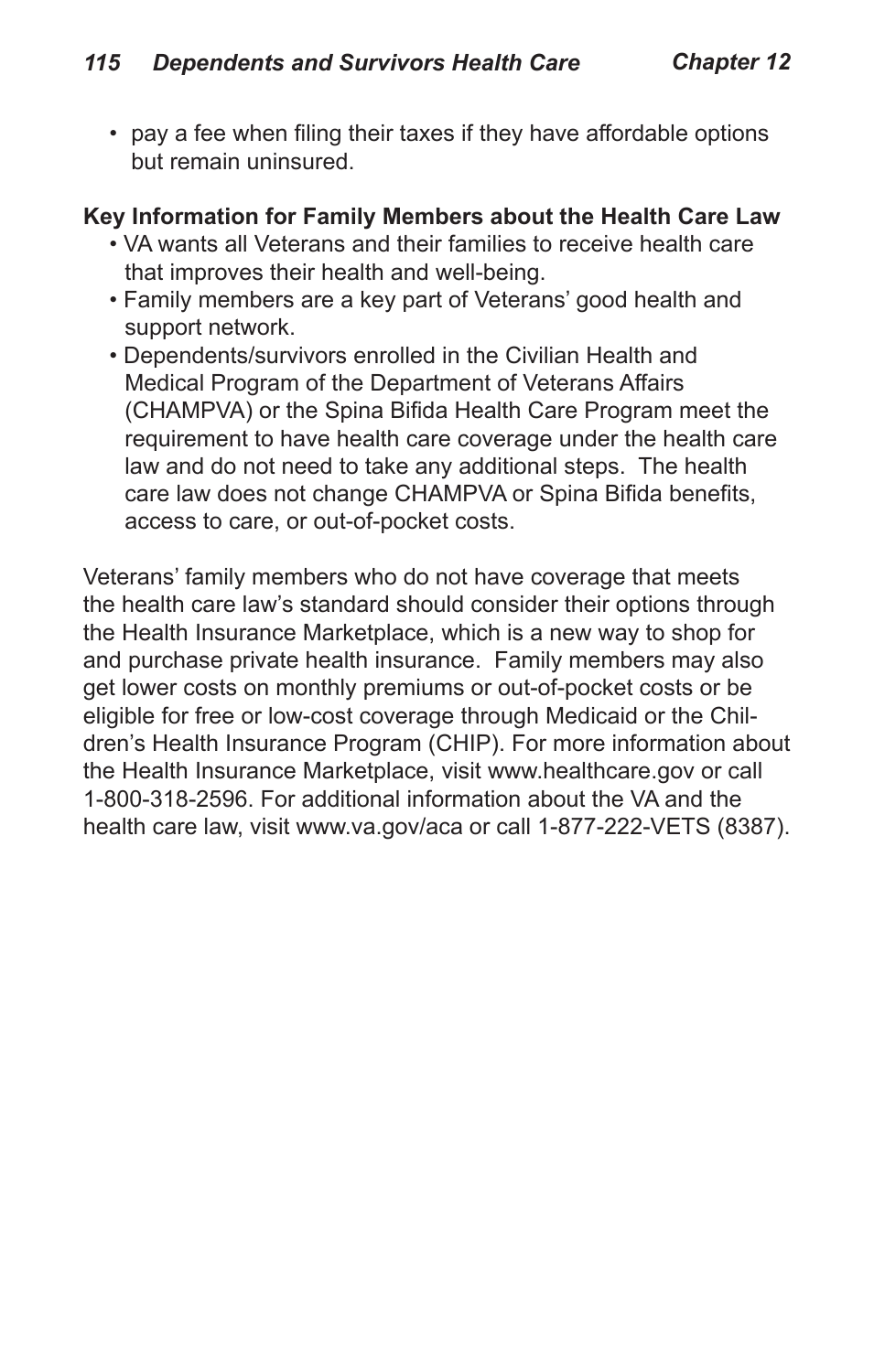# *Chapter 13*

### **Dependents & Survivors Benefits**

#### **Death Gratuity Payment**

Military services provide payment, called a death gratuity, in the amount of \$100,000 to the next of kin of Servicemembers who die while on active duty (including those who die within 120 days of separation) as a result of service-connected injury or illness.

If there is no surviving spouse or child, then parents or siblings designated as next of kin by the Servicemember may be provided the payment. The payment is made by the last military command of the deceased. If the beneficiary is not paid automatically, application may be made to the military service concerned.

#### **Dependency and Indemnity Compensation**

Eligibility: For a survivor to be eligible for Dependency and Indemnity Compensation (DIC), one of the following must have directly caused or contributed to the Veteran's death:

- 1. A disease or injury incurred or aggravated in the line of duty while on active duty or active duty for training.
- 2. An injury, heart attack, cardiac arrest, or stroke incurred or aggravated in the line of duty while on inactive duty for training.
- 3. A service-connected disability or a condition directly related to a service-connected disability.

#### **2014 DIC Payment Rates for Surviving Spouses DIC rates**

(Veteran died on or after Jan. 1, 1993.)

| <b>Allowances</b>            | <b>Monthly Rate</b> |  |
|------------------------------|---------------------|--|
| <b>Basic Payment Rate</b>    | \$1,233.23          |  |
| <b>Additional Allowances</b> |                     |  |
| Each Dependent Child         | \$305.52            |  |
| Aid and Attendance           | \$305.52            |  |
| Housebound                   | \$143.12            |  |

#### **Special Allowances**

Add \$261.87 if the Veteran was totally disabled eight continuous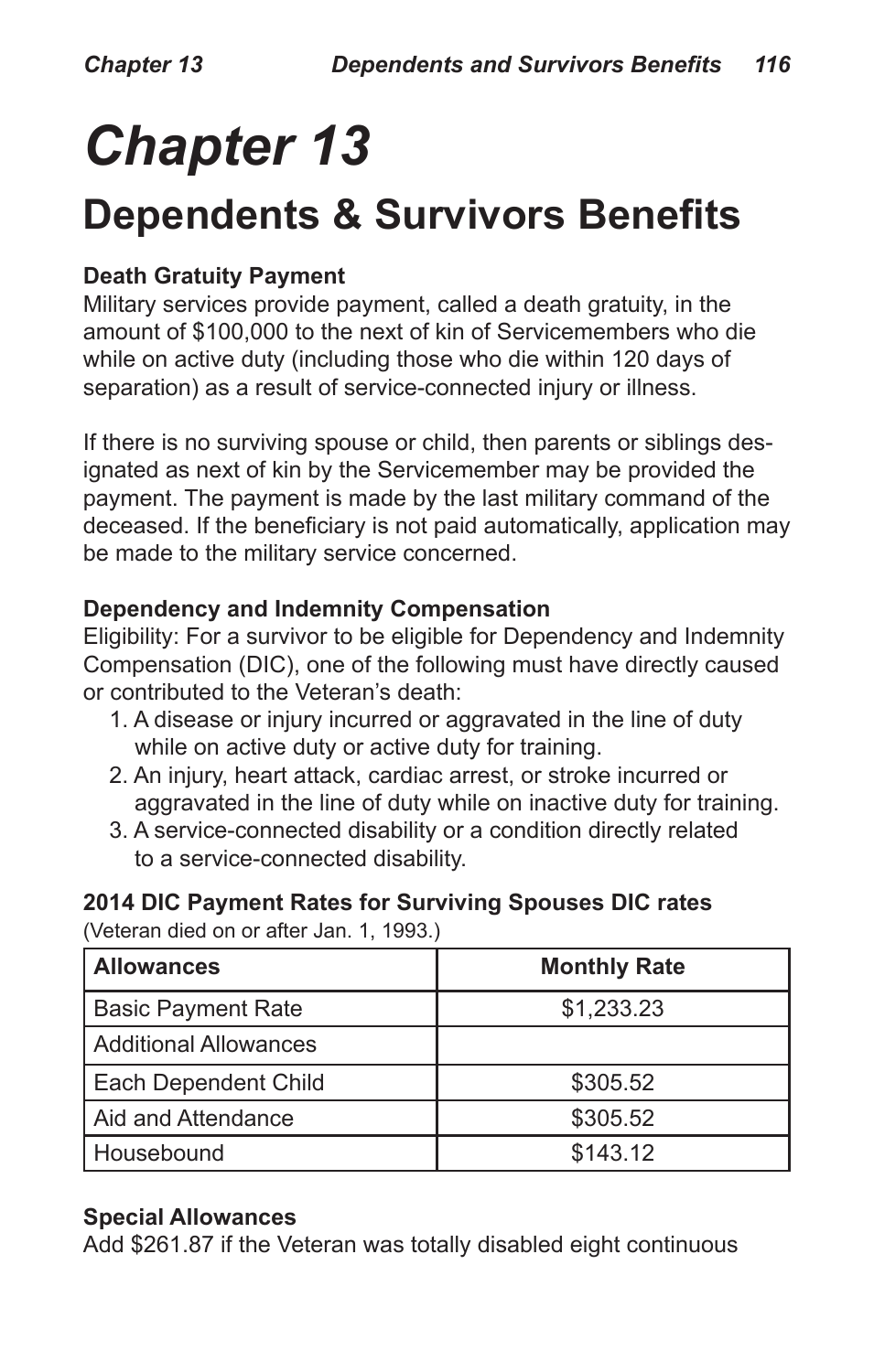DIC also may be paid to certain survivors of Veterans who were totally disabled from service-connected conditions at the time of death, even though their service-connected disabilities did not cause their deaths. The survivor qualifies if the Veteran was:

- 1. Continuously rated totally disabled for a period of 10 years immediately preceding death; or
- 2. Continuously rated totally disabled from the date of military discharge and for at least 5 years immediately preceding death; or
- 3. A former POW who was continuously rated totally disabled for a period of at least on a year immediately preceding death.

Payments will be offset by any amount received from judicial proceedings brought on by the Veteran's death. When the surviving spouse is eligible for payments under the military's Survivor Benefit Plan (SBP), only the amount of SBP greater than DIC is payable. If DIC is greater than SBP, only DIC is payable. The Veteran's discharge must have been under conditions other than dishonorable.

**Payments for Deaths After Jan. 1, 1993:** Surviving spouses of Veterans who died on or after Jan. 1, 1993, receive a basic rate, plus additional payments for dependent children, for the aid and attendance of another person if they are patients in a nursing home or require the regular assistance of another person, or if they are permanently housebound.

#### **Aid and Attendance and Housebound Benefits**

Surviving spouses who are eligible for DIC or survivors pension may also be eligible for Aid and Attendance or Housebound benefits. They may apply for these benefits by writing to their VA regional office. They should include copies of any evidence, preferably a report from an attending physician or a nursing home, validating the need for aid and attendance or housebound care. The report should contain sufficient detail to determine whether there is disease or injury producing physical or mental impairment, loss of coordination, or conditions affecting the ability to dress and undress, to feed oneself, to attend to sanitary needs, and to keep oneself ordinarily clean and presentable. In addition, it is necessary to determine whether the surviving spouse is confined to the home or immediate premises.

#### **Special Allowances**

Add \$261.87 if the Veteran was totally disabled eight continuous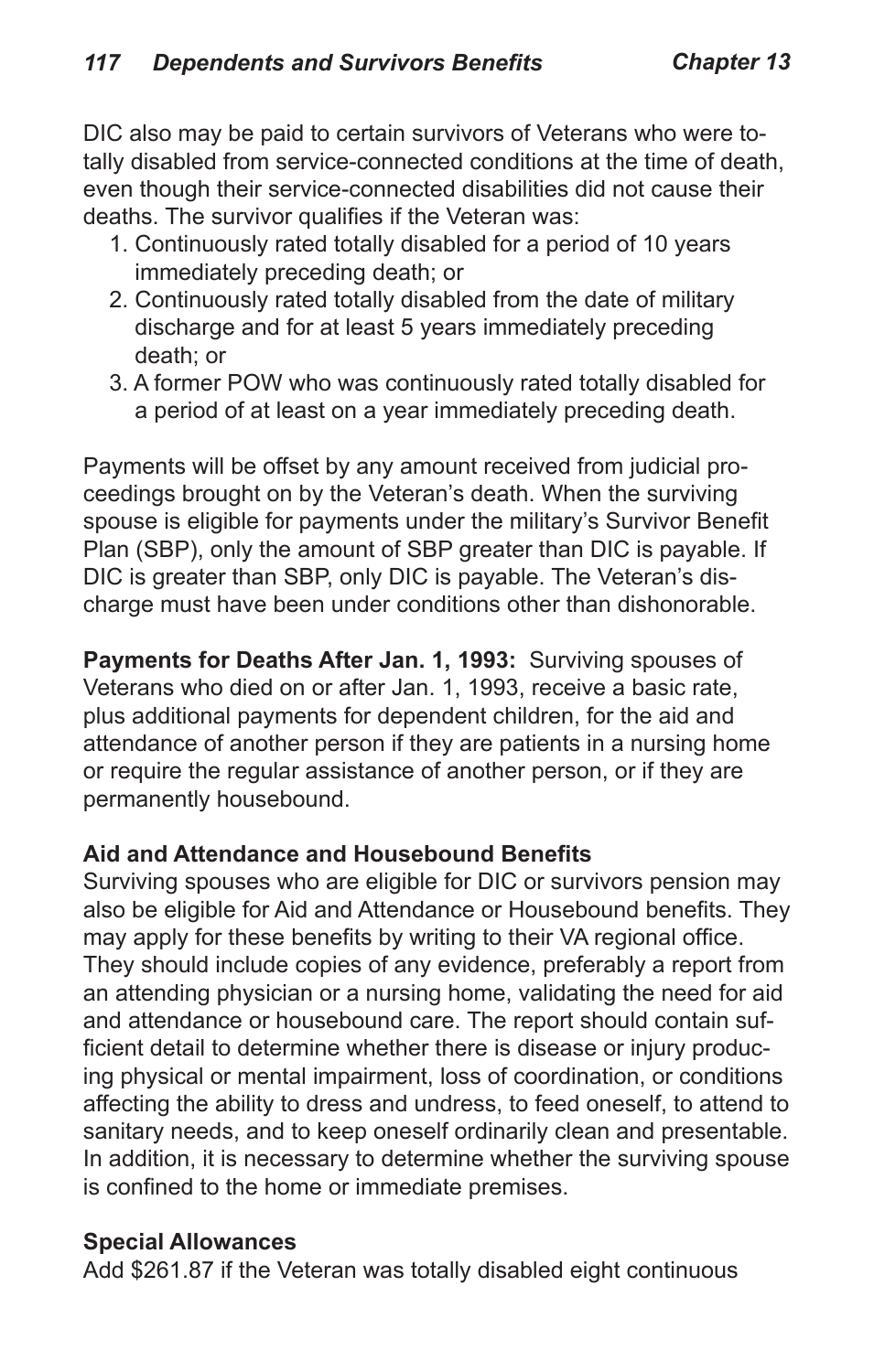years prior to death. Add \$266 if there are dependent children under age 18 for the initial two years of entitlement for DIC awards commencing on or after Jan. 1, 2005.

**Payments for Deaths Prior to Jan. 1, 1993:** Surviving spouses of Veterans who died prior to Jan. 1, 1993, receive an amount based

**Parents' DIC:** VA provides an income-based monthly benefit to the surviving parent(s) of a Servicemember or Veteran whose death was service-related. When countable income exceeds the limit set by law, no benefits are payable. The spouse's income must also be included if living with a spouse.

A spouse may be the other parent of the deceased Veteran, or a spouse from remarriage. Unreimbursed medical expenses may be used to reduce countable income. Benefit rates and income limits change annually.

**Restored Entitlement Program for Survivors:** Survivors of Veterans who died of service-connected causes incurred or aggravated prior to Aug. 13, 1981, may be eligible for a special benefit payable in addition to any other benefits to which the family may be entitled. The amount of the benefit is based on information provided by the Social Security Administration.

#### **Survivors Pension**

VA provides pension benefits to qualifying surviving spouses and unmarried dependent children of deceased Veterans with wartime service.

#### **Eligibility**

To be eligible, spouses must not have remarried (with an exception that remarriage of surviving spouse terminated prior to Nov. 1, 1990), and children must be under age 18, or under age 23 if attending a VA-approved school, or have become permanently incapable of selfsupport because of disability before age 18. Surviving spouses and children must have qualifying income.

The Veteran must have been discharged under conditions other than dishonorable and must have had 90 days or more of active military service, at least one day of which was during a period of war, or a service-connected disability justifying discharge. Longer periods of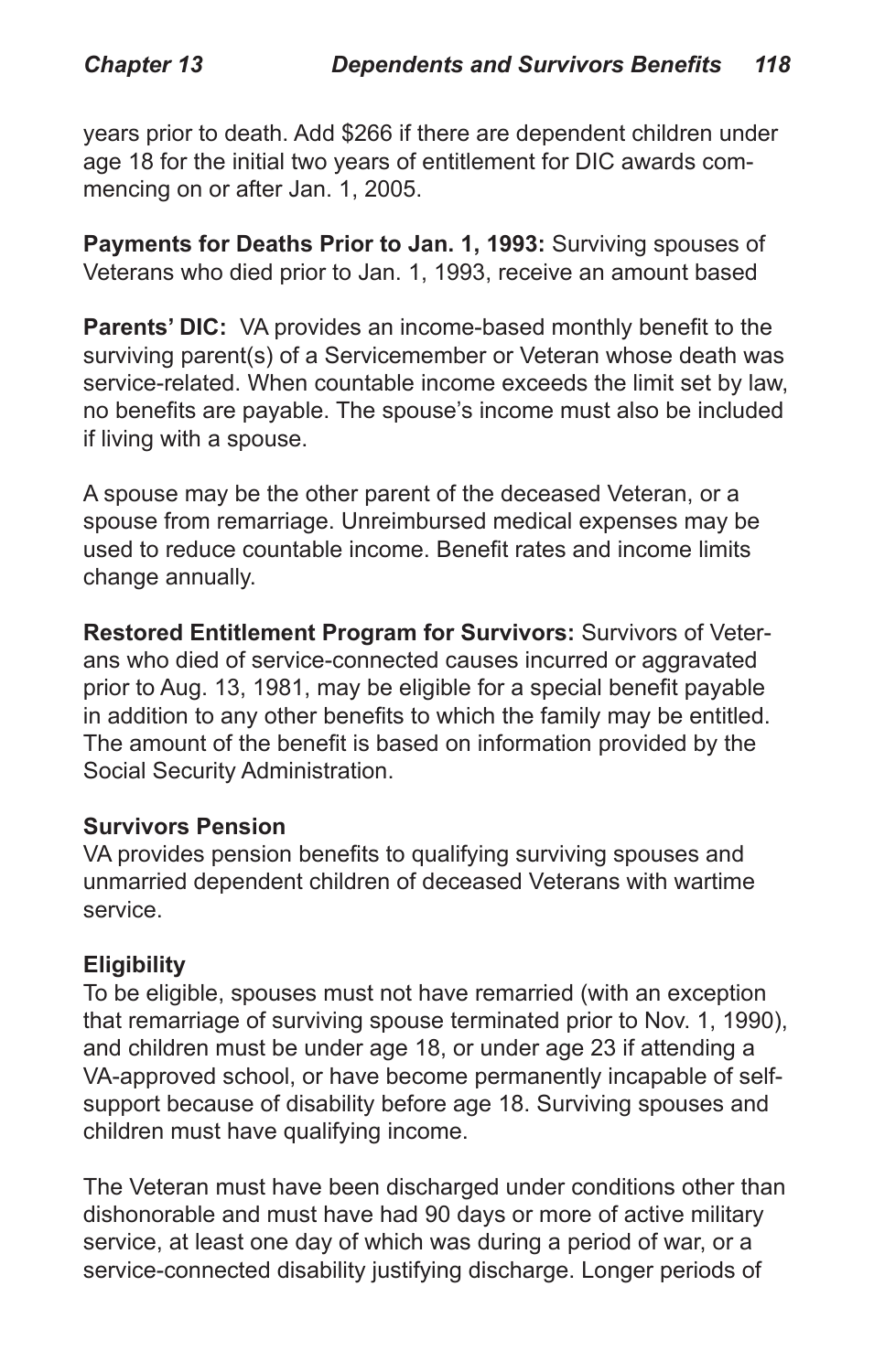service may be required for Veterans who entered active duty on or after Sept. 8, 1980, or Oct. 16, 1981, if an officer. If the Veteran died in service but not in the line of duty, survivors pension may be payable if the Veteran completed at least two years of honorable service.

Children who become incapable of self-support because of a disability before age 18 may be eligible for survivors pension as long as the condition exists, unless the child marries or the child's income exceeds the applicable limit.

**Payment:** Survivors pension provides a monthly payment to bring an eligible person's income to a level established by law. The payment is reduced by the annual income from other sources such as Social Security. The payment may be increased if the recipient has unreimbursed medical expenses that can be deducted from countable income.

| <b>Recipient of Pension</b>      | <b>Maximum Annual Rate</b> |  |
|----------------------------------|----------------------------|--|
| Surviving spouse                 | \$8,485                    |  |
| (With dependent child)           | \$11,107                   |  |
| Permanently housebound           | \$10,371                   |  |
| (With dependent child)           | \$12,988                   |  |
| Needs regular aid & attendance   | \$13,563                   |  |
| (With dependent child)           | \$16,180                   |  |
| Each additional dependent child  | \$2,161                    |  |
| Pension for each surviving child | \$2,161                    |  |

#### **2014 Survivors Pension Rates**

#### **Aid and Attendance and Housebound Benefits**

Surviving spouses who are eligible for VA survivors pension are eligible for a higher maximum pension rate if they qualify for aid and attendance or housebound benefits. An eligible individual may qualify if he or she requires the regular aid of another person in order to perform personal functions required for everyday living, or is bedridden, a patient in a nursing home due to mental or physical incapacity, blind, or permanently and substantially confined to his/her immediate premises because of a disability.

Surviving spouses who are ineligible for basic survivors pension based on annual income may still be eligible for survivors pension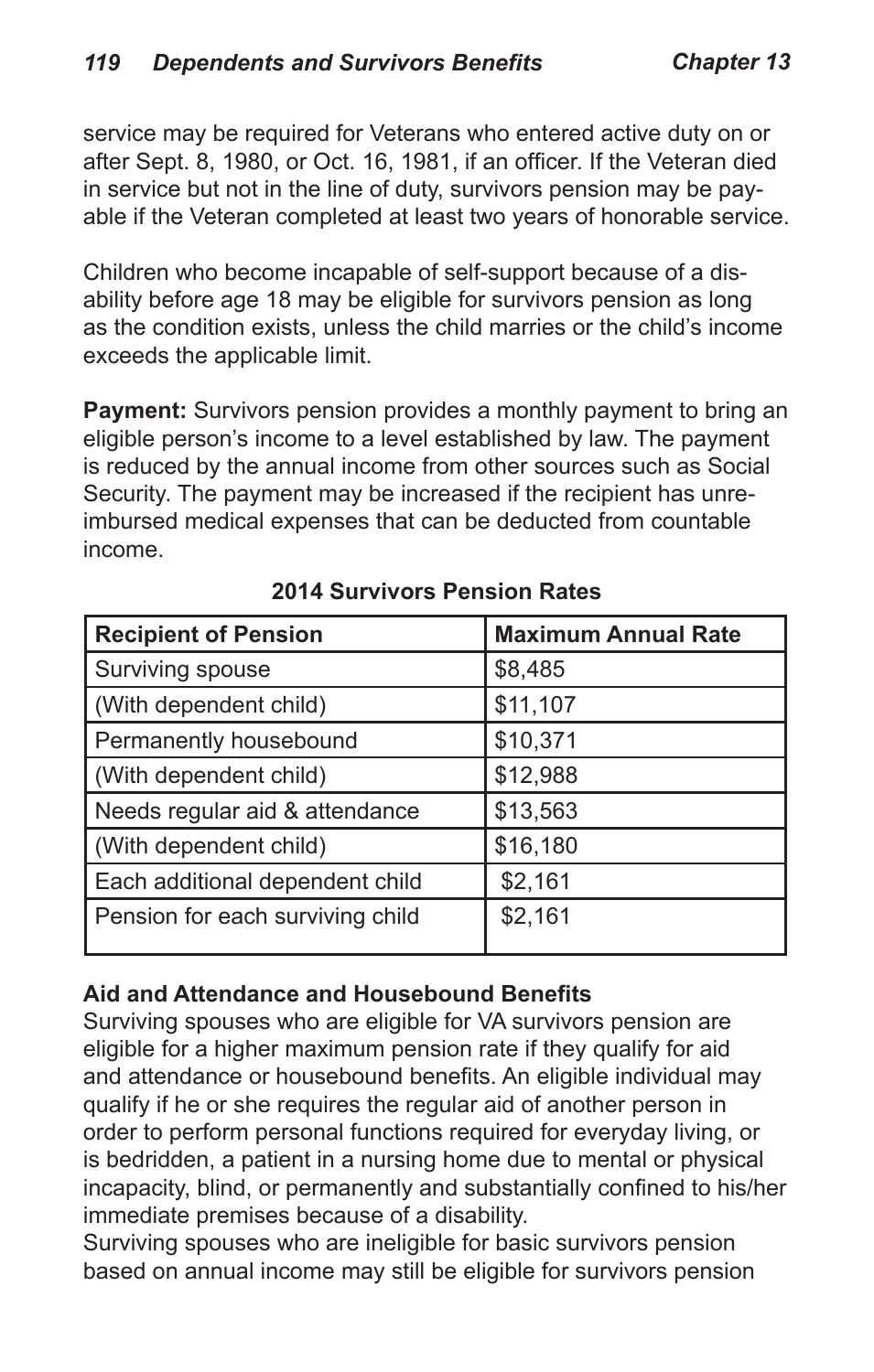if they are eligible for aid and attendance or housebound benefits because a higher income limit applies. In addition, unreimbursed medical expenses for nursing-home or home-health care may be used to reduce countable annual income, which may result in a higher pension benefit.

To apply for aid and attendance or housebound benefits, write to a VA regional office. Please include copies of any evidence, preferably a report from an attending physician or a nursing home, validating the need for aid and attendance or housebound type care. The report should contain sufficient detail to determine whether there is disease or injury producing physical or mental impairment, loss of coordination, or conditions affecting the ability to dress and undress, to feed oneself, to attend to sanitary needs, and to keep oneself ordinarily clean and presentable. In addition, it is necessary to determine whether the claimant is confined to the home or immediate premises.

#### **Survivors' & Dependents' Educational Assistance**

**Eligibility:** VA provides educational assistance to qualifying dependents as follows:

- 1. The spouse or child of a Servicemember or Veteran who either died of a service-connected disability, or who has permanent and total service-connected disability, or who died while such a disability existed.
- 2. The spouse or child of a Servicemember listed for more than 90 days as currently Missing in Action (MIA), captured in the line of duty by a hostile force, or detained or interned by a foreign government or power.
- 3. The spouse or child of a Servicemember who is hospitalized or receives outpatient care or treatment for a disability that is determined to be totally and permanently disabling, incurred or aggravated due to active duty, and for which the service member is likely to be discharged from military service.

Surviving spouses lose eligibility if they remarry before age 57 or are living with another person who has been recognized publicly as their spouse. They can regain eligibility if their remarriage ends by death or divorce or if they cease living with the person. Dependent children do not lose eligibility if the surviving spouse remarries. Visit www. benefits.va.gov/gibill// for more information.

**Period of Eligibility:** The period of eligibility for Veterans' spouses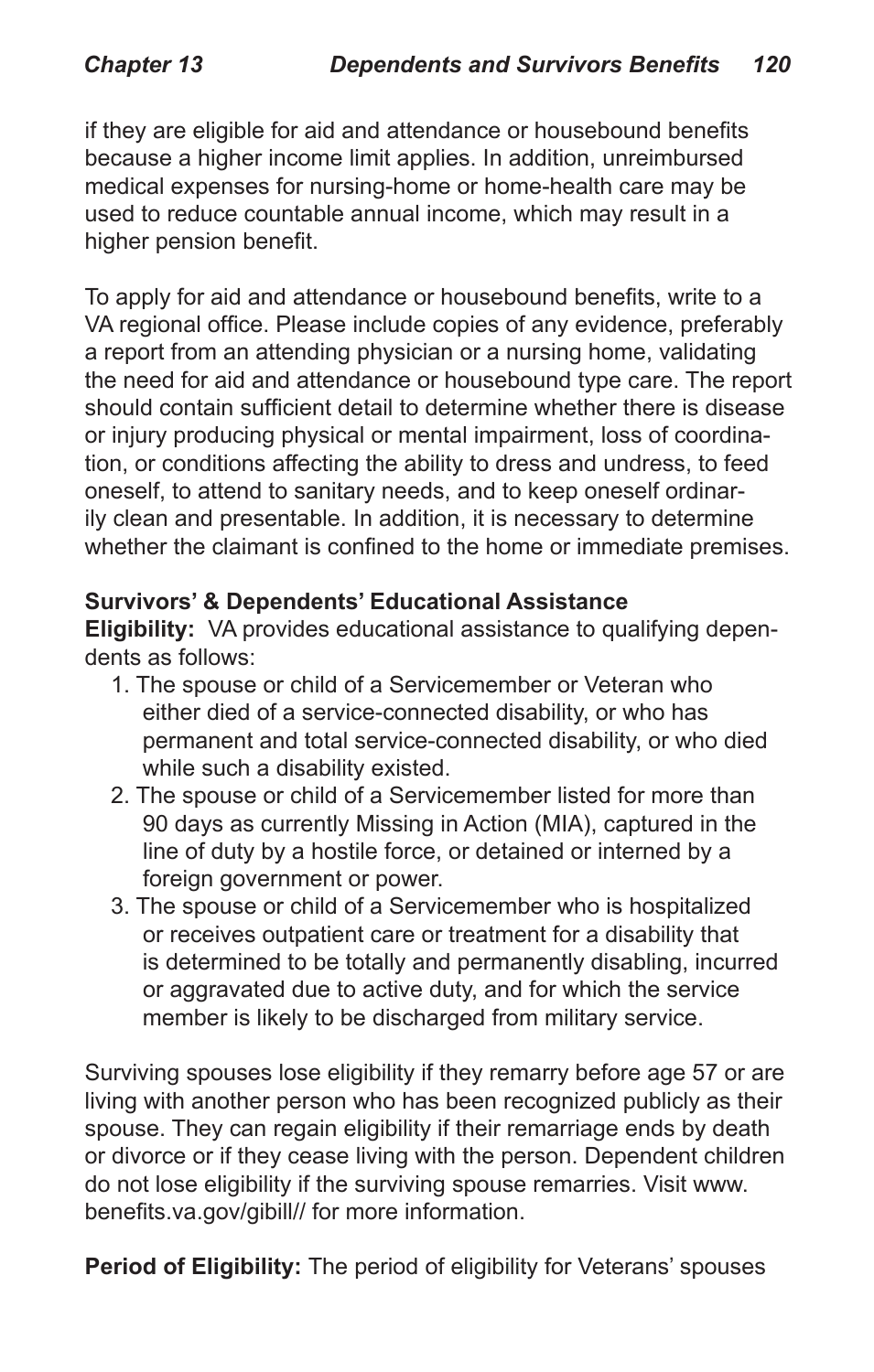expires 10 years from either the date they become eligible or the date of the Veteran's death. Children generally must be between the ages of 18 and 26 to receive educational benefits. VA may grant extensions to both spouses and children.

The period of eligibility for spouses of Servicemembers who died on active duty expires 20 years from the date of death. This is a change in law that became effective Dec. 10, 2004. Spouses of Servicemembers who died on active duty whose 10-year eligibility period expired before Dec. 10, 2004, now have 20 years from the date of death to use educational benefits.

Effective Oct. 10, 2008, Public Law 110-389 provides a 20-year period of eligibility for spouses of Veterans with a permanent and total service-connected disability rating effective within 3 years of release from active duty.

**Payments:** The payment rate effective Oct. 1, 2013, is \$1,003 a month for full-time school attendance, with lesser amounts for parttime. Benefits are paid for full-time training up to 45 months or the equivalent in part-time training.

**Training Available:** Benefits may be awarded for pursuit of associate, bachelor, or graduate degrees at colleges and universities; independent study; cooperative training; study abroad; certificate or diploma from business, technical, or vocational schools; apprenticeships; on-the-job training programs; farm cooperative courses; and preparatory courses for tests required or used for admission to an institution of higher learning or graduate school.

Benefits for correspondence courses under certain conditions are available to spouses only. Beneficiaries without high-school degrees can pursue secondary schooling, and those with a deficiency in a subject may receive tutorial assistance if enrolled half-time or more.

**Special Benefits:** Dependents over age 14 with physical or mental disabilities that impair their ability to pursue an education may receive specialized vocational or restorative training, including speech and voice correction, language retraining, lip reading, auditory training, Braille reading and writing, and similar programs. Certain disabled or surviving spouses are also eligible.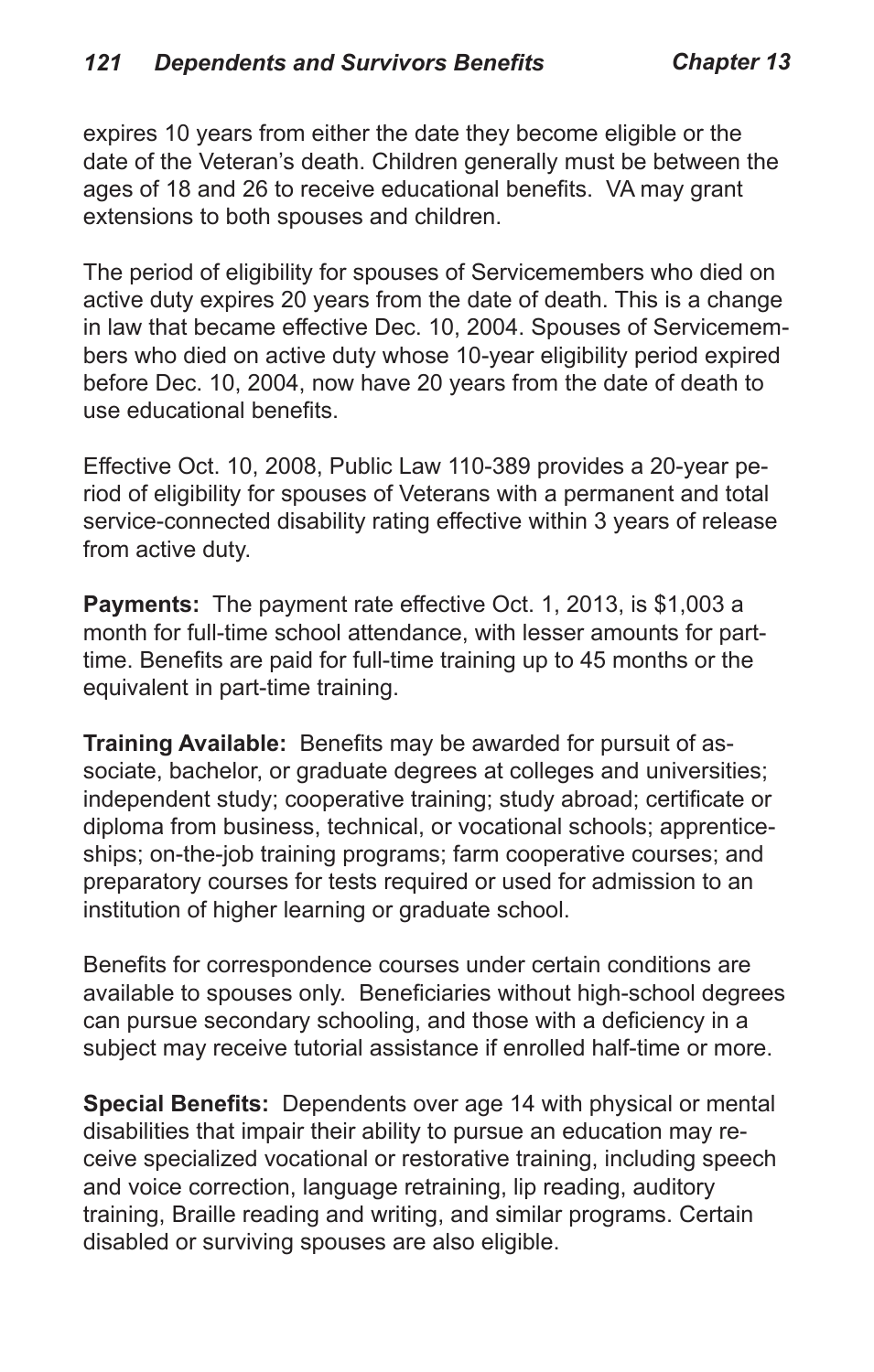#### **Marine Gunnery Sergeant John David Fry Scholarship**

Children of those who died in the line of duty on or after Sept. 11, 2001, are potentially eligible to use Post-9/11 GI Bill benefits. Refer to Chapter 4, "Education and Training", for more details.

**Counseling:** VA may provide counseling to help participants pursue an educational or vocational objective.

**Montgomery GI Bill (MGIB) Death Benefit:** VA will pay a special MGIB death benefit to a designated survivor in the event of the service-connected death of a Servicemember while on active duty or within one year after discharge or release. The deceased must either have been entitled to educational assistance under the MGIB program or a participant in the program who would have been so entitled but for the high school diploma or length-of-service requirement. The amount paid will be equal to the participant's actual military pay reduction, less any education benefits paid.

**Children of Vietnam or Korean Veterans Born with Spina Bifida:** Biological children of male and female Veterans who served in Vietnam at any time during the period beginning Jan. 9, 1962, and ending May 7, 1975, or who served in or near the Korean demilitarized zone (DMZ) during the period beginning Sept. 1, 1967, and ending Aug. 31, 1971, born with spina bifida may be eligible for a monthly monetary allowance and vocational training if reasonably feasible. The law defines "child" as the natural child of a Vietnam Veteran, regardless of age or marital status. The child must have been conceived after the date on which the Veteran first entered the Republic of Vietnam.

| 2014 VA Benefits for Children of Vietnam or Korean Veterans |  |
|-------------------------------------------------------------|--|
| <b>Born with Spina Bifida</b>                               |  |

|              | Level I   | Level II | <b>Level III</b> |
|--------------|-----------|----------|------------------|
| Monthly Rate | $ $ \$308 | \$1,054  | I \$1,796        |
|              |           |          |                  |

For more information about benefits for children with birth defects, visit www.va.gov/hac/forbeneficiaries/spina/spina.asp. A monetary allowance is paid at one of three disability levels based on the neurological manifestations that define the severity of disability: impairment of the functioning of extremities, impairment of bowel or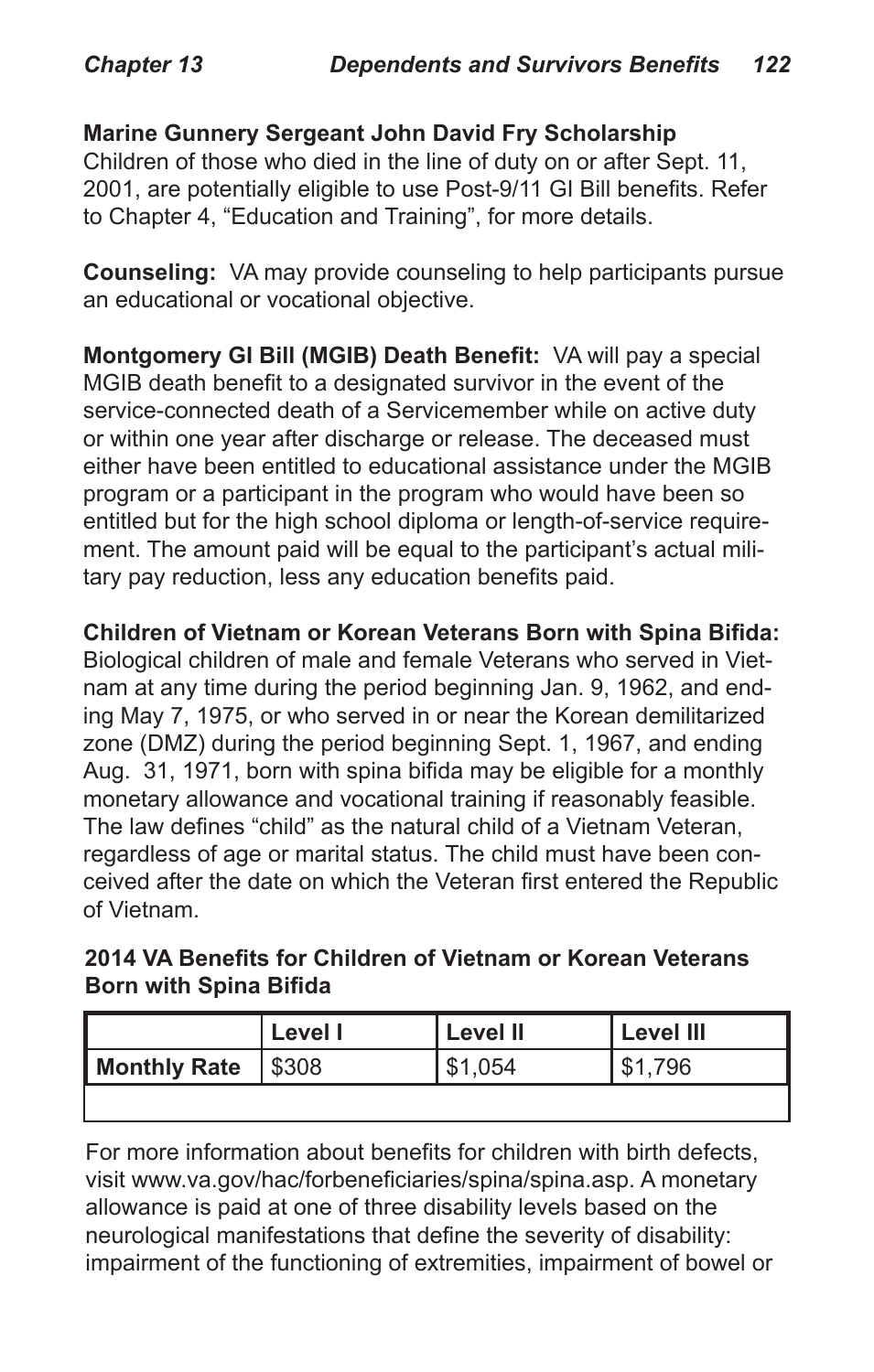bladder function, and impairment of intellectual functioning.

**Children of Women Vietnam Veterans Born with Certain Birth Defects:** Biological children of women Veterans who served in Vietnam at any time during the period beginning on Feb. 28, 1961, and ending on May 7, 1975, may be eligible for certain benefits because of birth defects associated with the mother's service in Vietnam that resulted in a permanent physical or mental disability.

The covered birth defects do not include conditions due to family disorders, birth-related injuries, or fetal or neonatal infirmities with well-established causes. A monetary allowance is paid at one of four disability levels based on the child's degree of permanent disability.

**Vocational Training:** VA provides vocational training, rehabilitation services, and employment assistance to help these children prepare for and attain suitable employment. To qualify, an applicant must be a child receiving a VA monthly allowance for spina bifida or another covered birth defect and for whom VA has determined that achievement of a vocational goal is reasonably feasible. A child may not begin vocational training before his/her 18th birthday or the date he/ she completes secondary schooling, whichever comes first. Depending on need and eligibility, a child may be provided up to 24 months of full-time training with the possibility of an extension of up to 24 months if it is needed to achieve the identified employment goal.

### **Other Benefits for Survivors**

#### **VA Home Loan Guaranty**

A VA loan guaranty to acquire a home may be available to an unmarried spouse of a Veteran or Servicemember who died as a result of service-connected disabilities, a surviving spouse who remarries after age 57, or to a spouse of a Servicemember officially listed as MIA or who is currently a POW for more than 90 days. Spouses of those listed MIA/POW are limited to one loan. Surviving spouses of certain totally disabled Veterans, whose disability may not have been the cause of death, may also be eligible for VA loan guaranty.

#### **"No-Fee" Passports**

"No-fee" passports are available to immediate family members (spouse, children, parents, brothers and sisters) for the expressed purpose of visiting their loved one's grave or memorialization site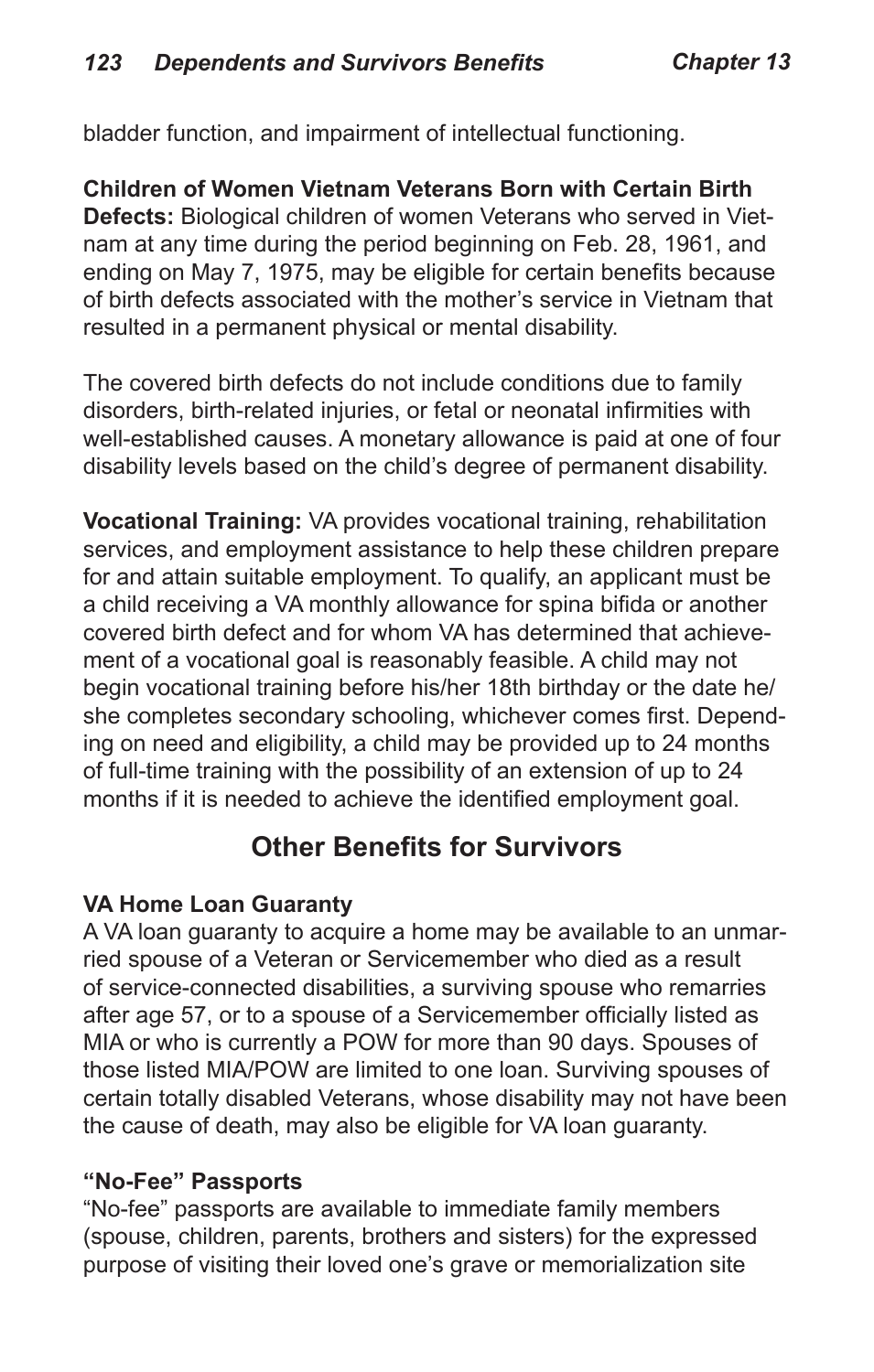at an American military cemetery on foreign soil. For additional information, write to the American Battle Monuments Commission, Courthouse Plaza II, Suite 500, 2300 Clarendon Blvd., Arlington, VA 22201, or telephone 703-696-6897, or visit www.abmc.gov

#### **Burial and Memorial Benefits for Survivors**

The Department of Veterans Affairs offers several burial and memo rial benefits for eligible survivors and dependents. These benefits may include interment at a state, tribal or national Veterans cemetery, plot, marker and more. To learn more about these and other benefits please refer to Chapter 8 of this guide.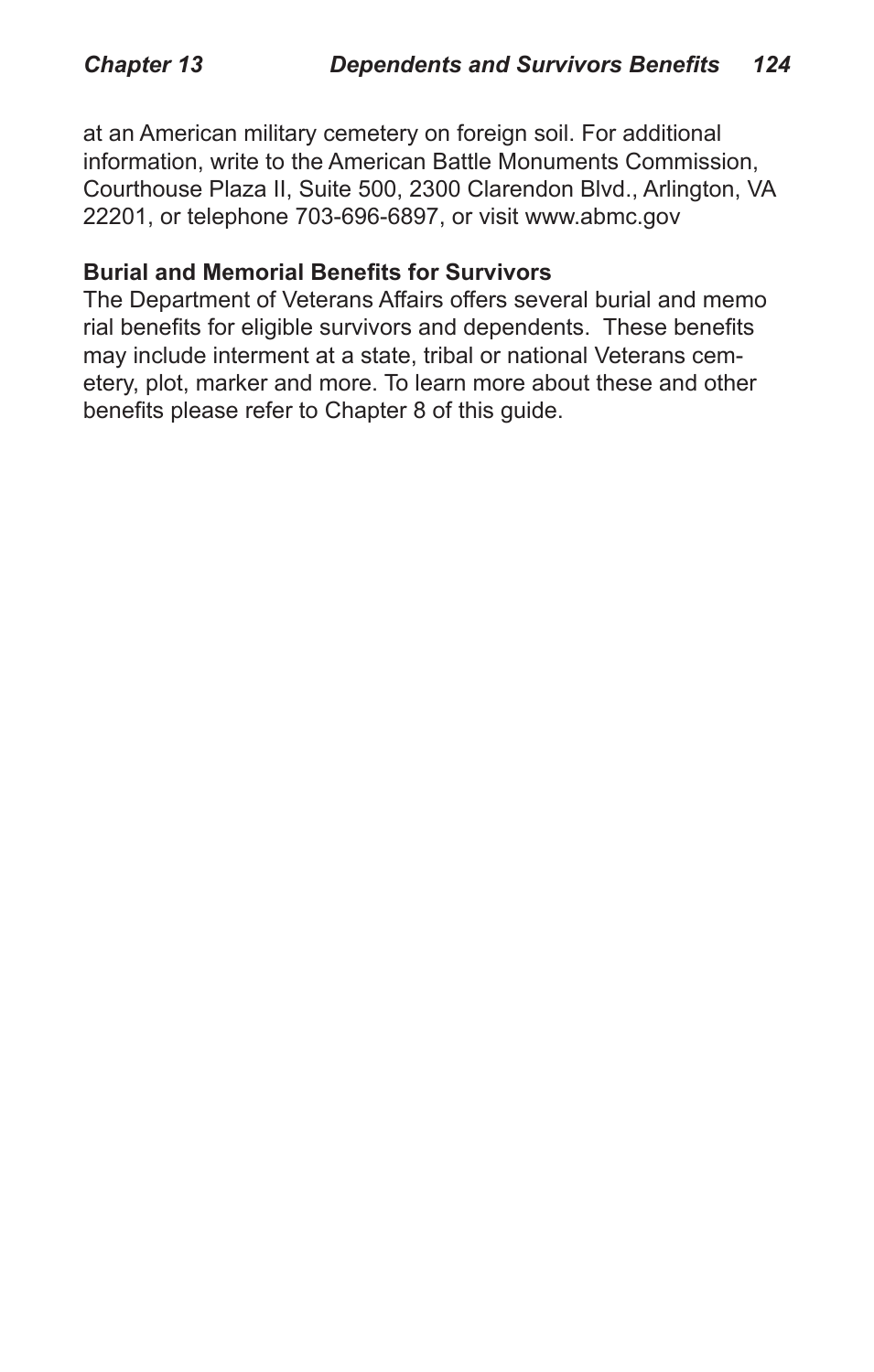# *Chapter 14*

## **Appeals of VA Claims Decisions**

Veterans and other claimants for VA benefits have the right to appeal decisions made by a VA regional office, medical center or National Cemetery Administration (NCA) office. Typical issues appealed are disability compensation, pension, education benefits, recovery of overpayments, reimbursement for unauthorized medical services, and denial of burial and memorial benefits.

A claimant has one year from the date of the notification of a VA decision to file an appeal. The first step in the appeal process is for a claimant to file a written notice of disagreement with VA regional office, medical center or national cemetery office that made the decision. Following receipt of the written notice, VA will furnish the claimant a "Statement of the Case" describing what facts, laws, and regulations were used in deciding the case. To complete the request for appeal, the claimant must file a "Substantive Appeal" within 60 days of the mailing of the Statement of the Case, or within one year from the date VA mailed its decision, whichever period ends later.

#### **Board of Veterans' Appeals**

The Board of Veterans' Appeals ("the Board") makes decisions on appeals on behalf of the Secretary of Veterans Affairs. Although it is not required, a veterans service organization, an agent, or an attorney may represent a claimant. Appellants may present their cases in person to a member of the Board at a hearing in Washington, D.C., at a VA regional office or by videoconference.

Decisions made by the Board can be found at www.index.va.gov/ search/va/bva.html. The pamphlet, "Understanding the Appeal Process," is available on the website or may be requested by writing: Mail Process Section (014), Board of Veterans' Appeals, 810 Vermont Avenue, NW, Washington, DC 20420.

#### **U.S. Court of Appeals for Veterans Claims**

A final Board of Veterans' Appeals decision that does not grant a claimant the benefits desired may be appealed to the U.S. Court of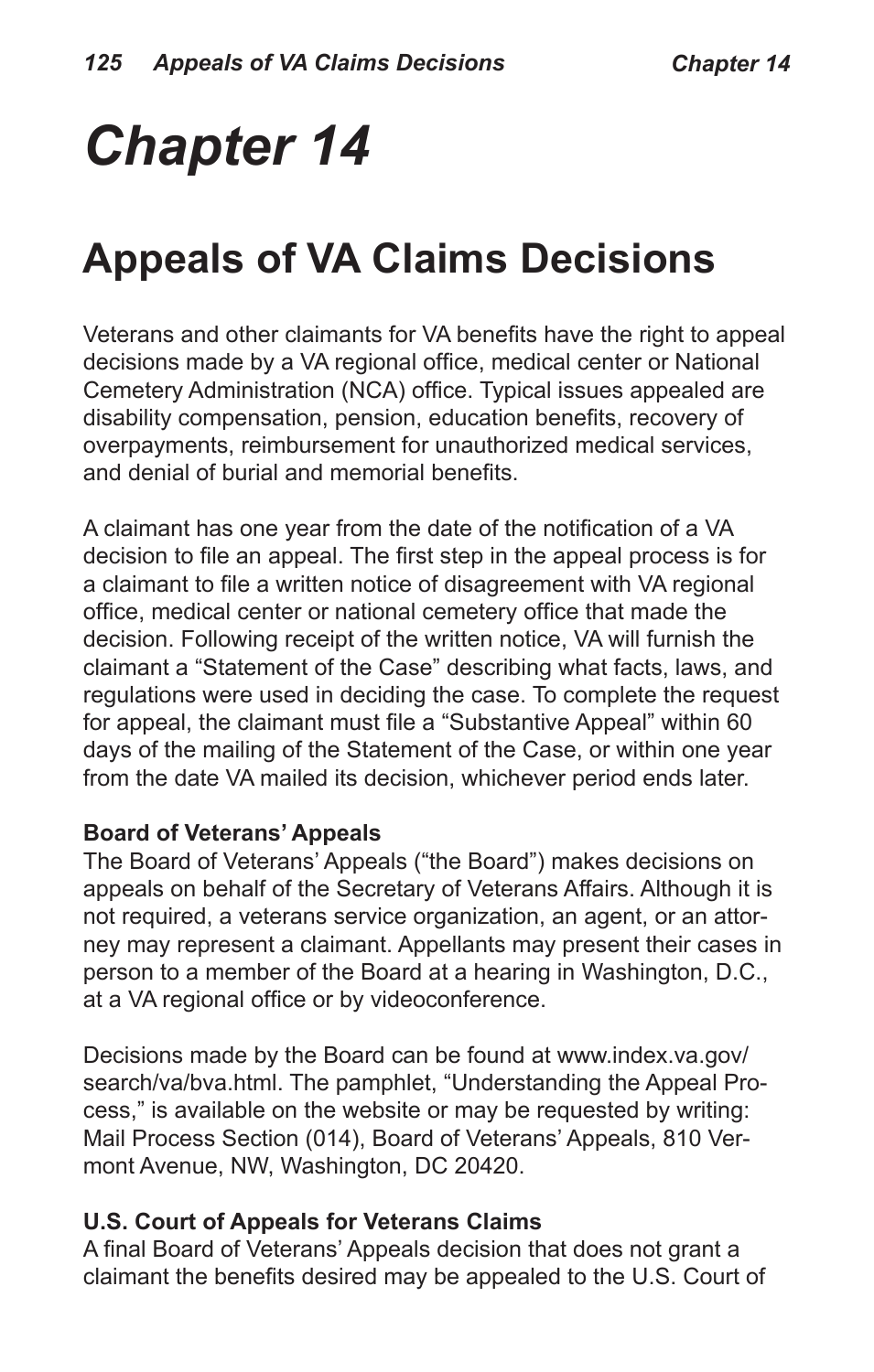Appeals for Veterans Claims. The court is an independent body, not part of the Department of Veterans Affairs.

Notice of an appeal must be received by the court with a postmark that is within 120 days after the Board of Veterans' Appeals mailed its decision. The court reviews the record considered by the Board of Veterans' Appeals. It does not hold trials or receive new evidence.

Appellants may represent themselves before the court or have lawyers or approved agents as representatives. Oral argument is held only at the direction of the court. Either party may appeal a decision of the court to the U.S. Court of Appeals for the Federal Circuit and may seek review in the Supreme Court of the United States.

Published decisions, case status information, rules and procedures, and other special announcements can be found at http://www.uscourts.cavc.gov/. The court's decisions can also be found in West's Veterans Appeals Reporter, and on the Westlaw and LEXIS online services. For questions, write the Clerk of the Court, 625 Indiana Ave. NW, Suite 900, Washington, DC 20004, or call (202) 501-5970.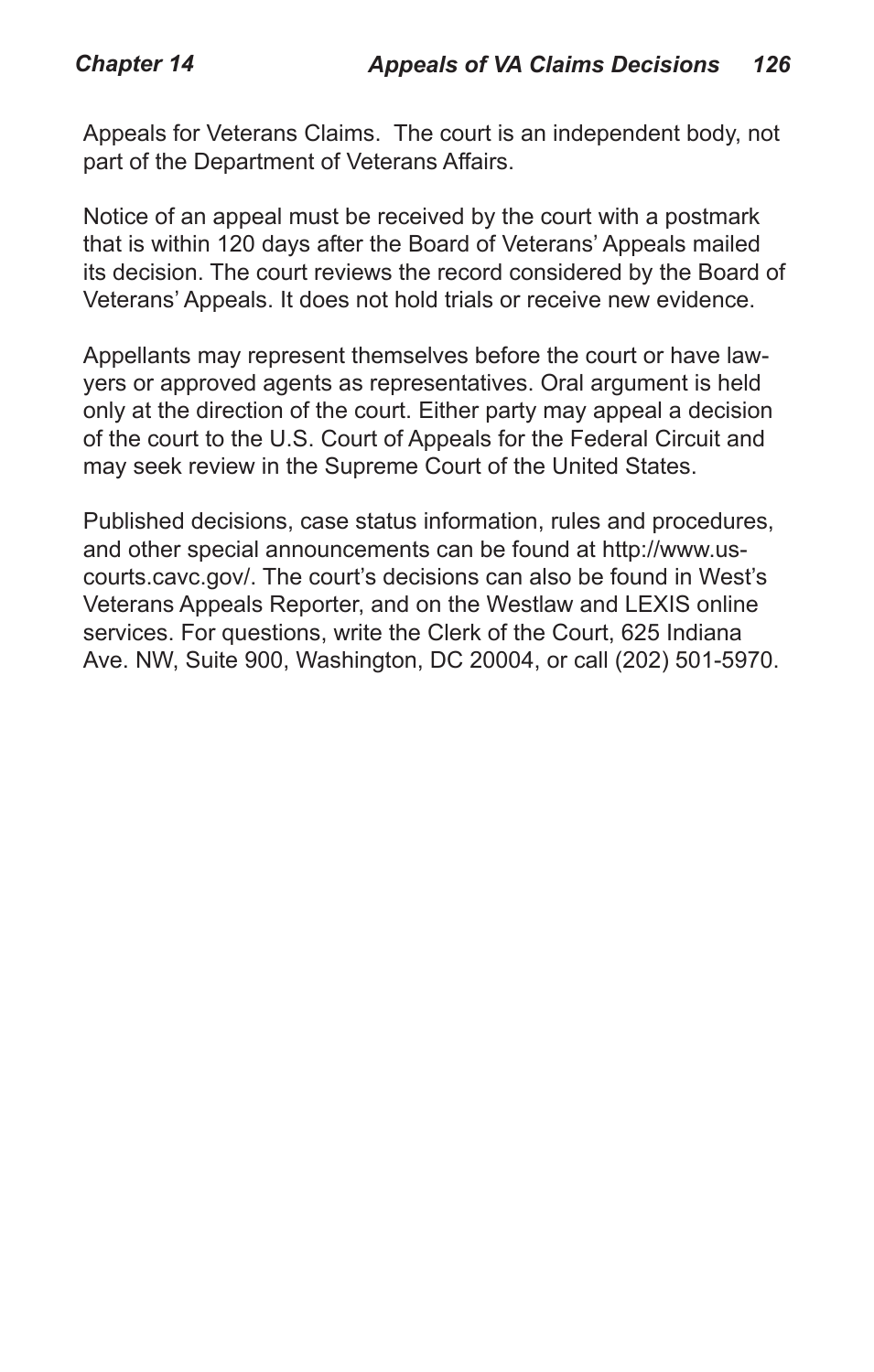# *Chapter 15*

### **Military Medals and Records**

#### **Replacing Military Medals**

Medals awarded while in active service are issued by the individual military services if requested by Veterans or their next of kin. Requests for replacement medals, decorations, and awards should be directed to the branch of the military in which the Veteran served. However, for Air Force (including Army Air Corps) and Army Veterans, the National Personnel Records Center (NPRC) verifies awards and forwards requests and verification to appropriate services.

Requests for replacement medals should be submitted on Standard Form 180, "Request Pertaining to Military Records," which may be obtained at VA offices or the Internet at www.va.gov/vaforms/. Forms, addresses, and other information on requesting medals can be found on the Military Personnel Records section of NPRC's Website at www.archives.gov/st-louis/military-personnel/index.html. For questions, call Military Personnel Records at (314) 801-0800, or e-mail questions to: MPR.center@nara.gov.

When requesting medals, type or clearly print the Veteran's full name, include the Veteran's branch of service, service number or Social Security number, and provide the Veteran's exact or approximate dates of military service. The request must contain the signature of the Veteran or next of kin if the Veteran is deceased. If available, include a copy of the discharge or separation document, WDAGO Form 53-55 or DD Form 214.

If discharge or separation documents are lost, Veterans or the next of kin of deceased Veterans may obtain duplicate copies through the eBenefits portal (www.ebenefits.va.gov) or by completing forms found on the Internet at www.archives.gov/research/index.html and mailing or faxing them to the NPRC.

Alternatively, write the National Personnel Records Center, Military Personnel Records, One Archives Drive, St. Louis, MO 63138-1002. Specify that a duplicate separation document is needed. The Vet-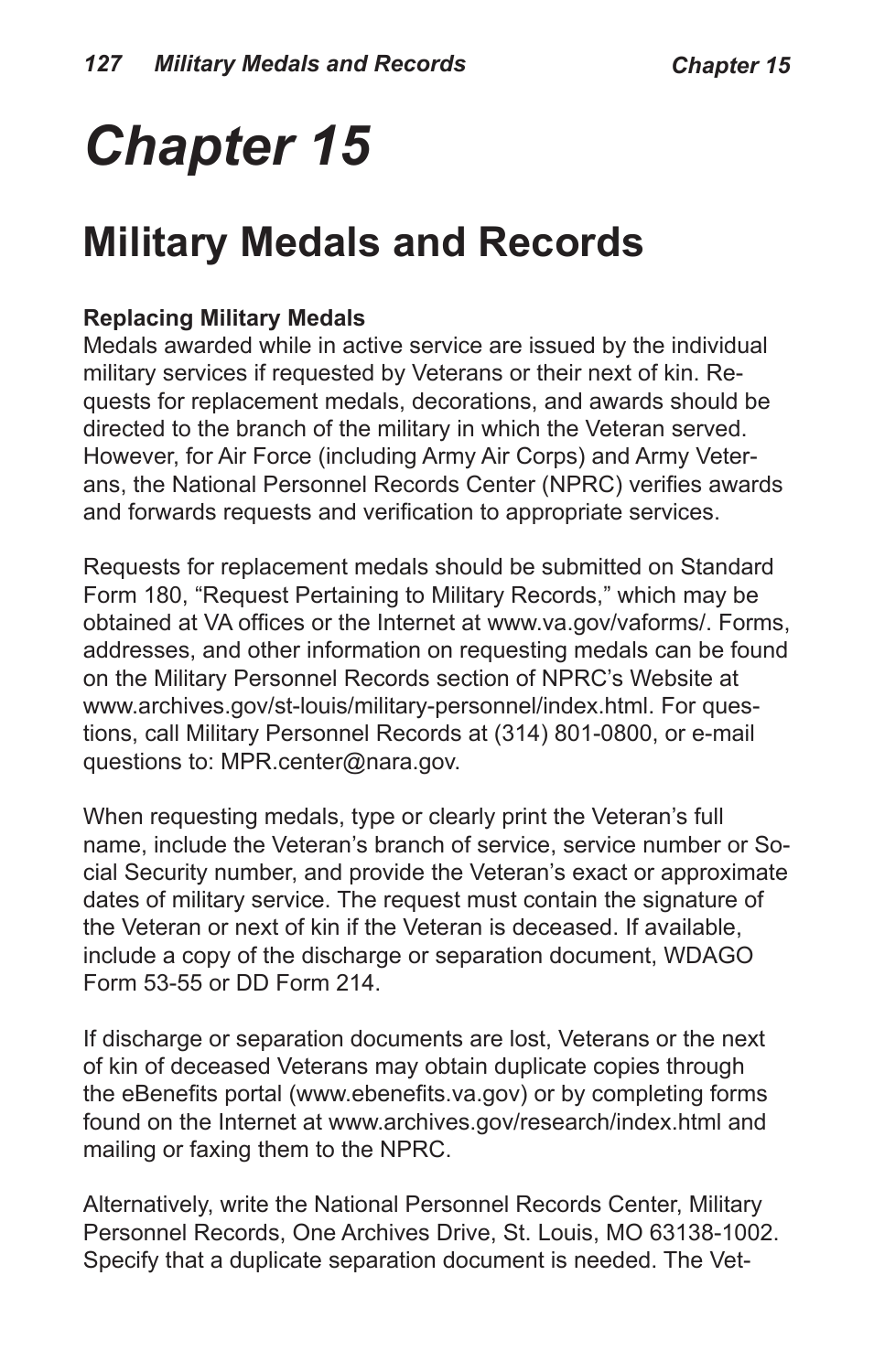eran's full name should be printed or typed so that it can be read clearly, but the request must also contain the signature of the Veteran or the signature of the next of kin, if the Veteran is deceased. Include the Veteran's branch of service, service number or Social Security number, and exact or approximate dates and years of service. Use Standard Form 180, "Request Pertaining To Military Records."

It is not necessary to request a duplicate copy of a Veteran's discharge or separation papers solely for the purpose of filing a claim for VA benefits. If complete information about the Veteran's service is furnished on the application, VA will obtain verification of service.

#### **Correcting Military Records**

The Secretary of a military department, acting through a Board for Correction of Military Records, has authority to change any military record when necessary to correct an error or remove an injustice. A correction board may consider applications for correction of a military record, including a review of a discharge issued by court-martial.

The Veteran, survivor, or legal representative must file a request for correction within three years of discovering an alleged error or injustice. The board may excuse failure to file within this time, however, if it finds it would be in the interest of justice. It is an applicant's responsibility to show why the filing of the application was delayed and why it would be in the interest of justice for the board to consider it despite the delay. To justify a correction, it is necessary to show to the satisfaction of the board that the alleged entry or omission in the records was in error or unjust. Applications should include all available evidence, such as signed statements of witnesses or a brief of arguments supporting the correction. Application is made with DD Form 149, available at VA offices, Veterans organizations or visit www.dtic.mil/whs/directives/infomgt/forms/formsprogram.htm.

#### **Review of Discharge from Military Service**

Each of the military services maintains a discharge review board with authority to change, correct or modify discharges or dismissals not issued by a sentence of a general court-martial. The board has no authority to address medical discharges.

The Veteran or, if the Veteran is deceased or incompetent, the surviving spouse, next of kin or legal representative, may apply for a review of discharge by writing to the military department concerned,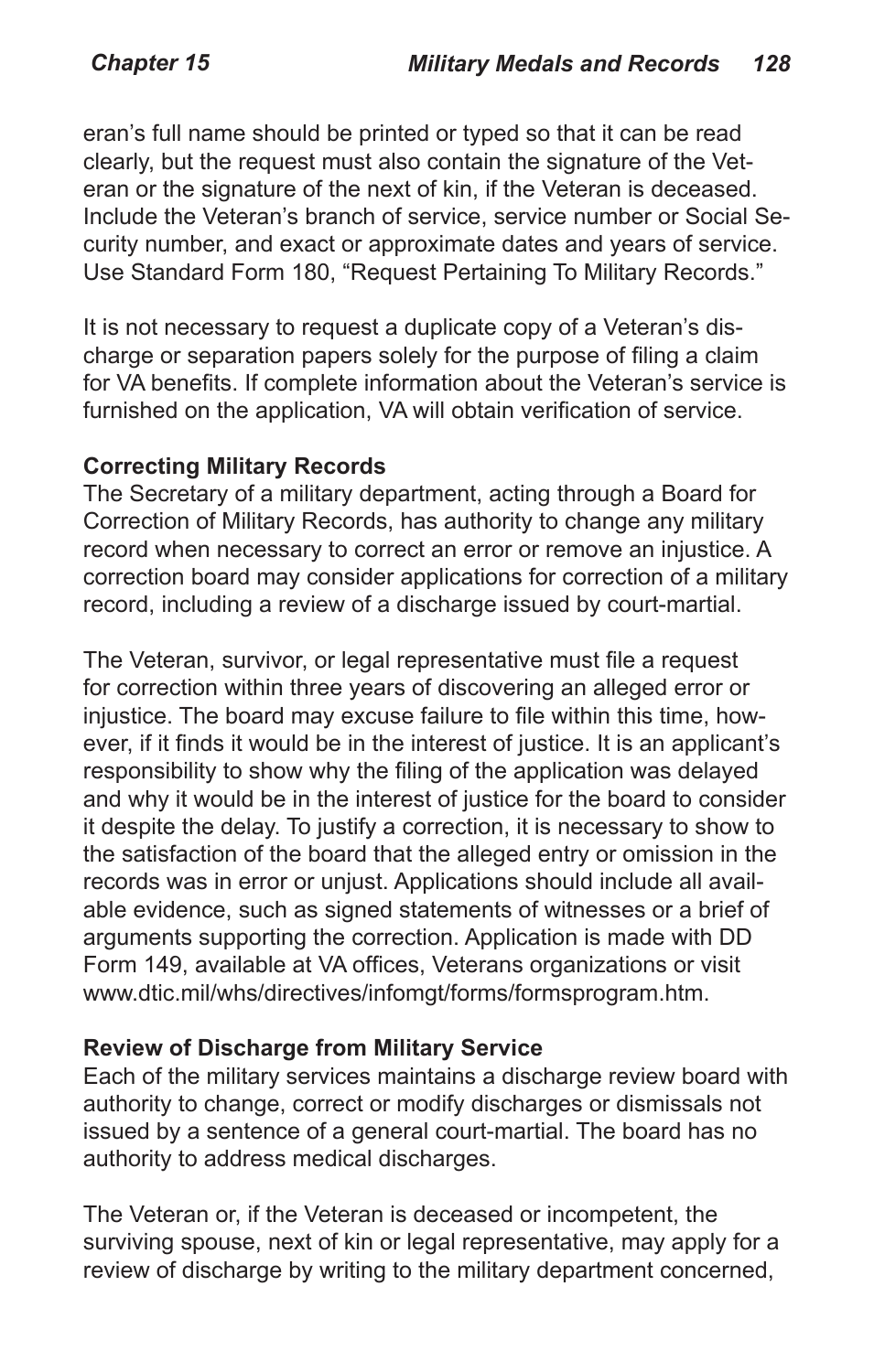using DD Form 293, "Application for the Review of Discharge from the Armed Forces of the United States." This form may be obtained at a VA regional office, from Veterans organizations or online at www. dtic.mil/whs/directives/infomgt/forms/formsprogram.htm.

However, if the discharge was more than 15 years ago, a Veteran must petition the appropriate Service's Board for Correction of Military Records using DD Form 149, "Application for Correction of Military Records Under the Provisions of Title 10, U.S. Code, Section 1552." A discharge review is conducted by a review of an applicant's record and, if requested, by a hearing before the board.

Discharges awarded as a result of a continuous period of unauthorized absence in excess of 180 days make persons ineligible for VA benefits regardless of action taken by discharge review boards, unless VA determines there were compelling circumstances for the absence. Boards for the Correction of Military Records also may consider such cases.

Veterans with disabilities incurred or aggravated during active duty may qualify for medical or related benefits regardless of separation and characterization of service. Veterans separated administratively under other than honorable conditions may request that their discharge be reviewed for possible re-characterization, provided they file their appeal within 15 years of the date of separation. Questions regarding the review of a discharge should be addressed to the appropriate discharge review board at the address listed on DD Form 293.

#### **Physical Disability Board of Review**

Veterans separated due to disability from Sept. 11, 2001, through Dec. 31, 2009, with a combined rating of 20 percent or less, as determined by the respective branch of service Physical Evaluation Board (PEB), and not found eligible for retirement, may be eligible for a review by the Physical Disability Board of Review (PDBR).

The PDBR was established to reassess the accuracy and fairness of certain PEB decisions, and where appropriate, recommend the correction of discrepancies and errors. A PDBR review will not lower the disability rating previously assigned by the PEB, and any correction may be made retroactively to the day of the original disability separation. As a result of the request for review by the PDBR, no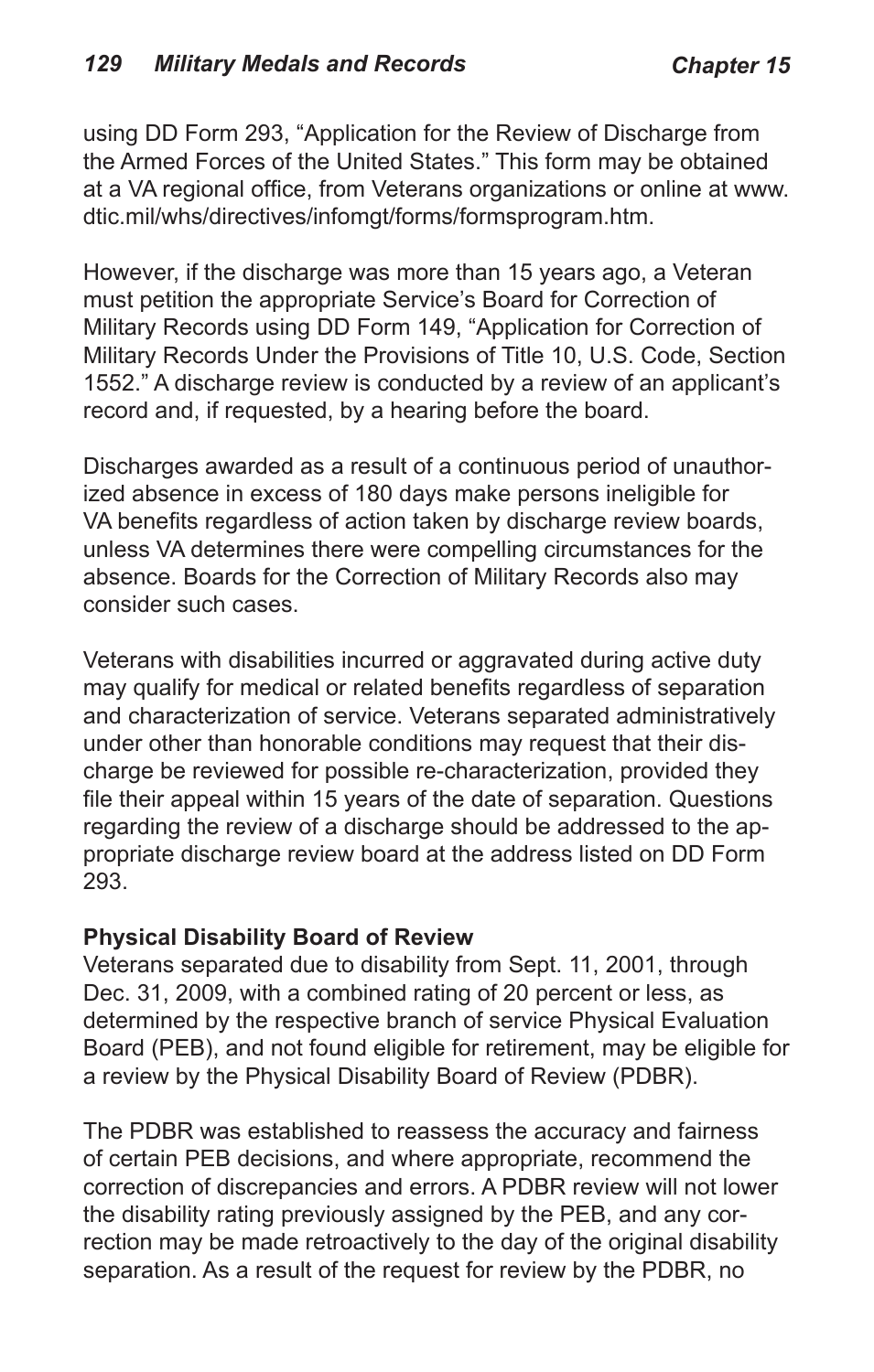further relief from the Board of Corrections of Military Records may be sought, and the recommendation by the PDBR, once accepted by the respective branch of service, is final. A comparison of these two boards, along with other PDBR information, can be viewed at www. health.mil/pdbr.

The Veteran or, if the Veteran is deceased or incompetent, the spouse or surviving spouse, next of kin or legal representative, may apply for a review using DD Form 294, "Application for a Review by the Physical Disability Board of Review (PDBR) of the Rating Awarded Accompanying a Medical Separation from the Armed Forces of the United States." As part of the review process, the PDBR considers the rating(s) previously awarded by VA. The completion of VA Form 3288, "Request for and Consent to Release of Information from Individual's Records," along with DD Form 294, allows the PDBR to request VA records. Both forms can be downloaded from the PDBR website at www.health.mil/pdbr. These forms may also be obtained at a VA Regional Office (VARO), from a veterans service organization (VSO) or online at www.dtic.mil/whs/directives/infomgt/forms/ formsprogram.htm.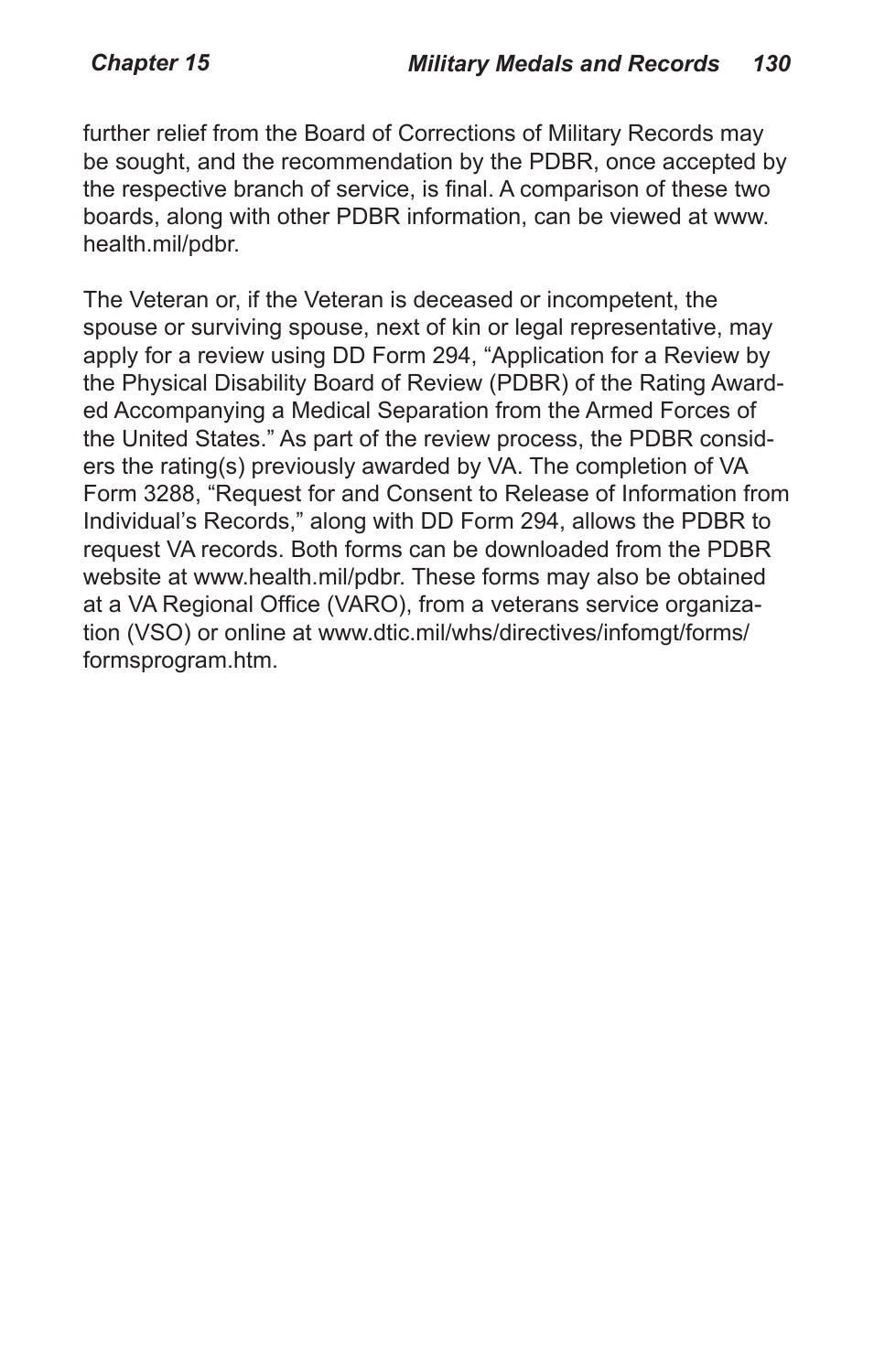# *Chapter 16* **Benefits Provided by Other Federal Agencies**

#### **Internal Revenue Service**

Disabled Military Retirees may be eligible to claim a federal tax refund based on an increase in their disability rating percentage from VA, or, if combat disabled, applying for and being granted Combat-Related Special Compensation after an award for Concurrent Retirement and Disability. To do so, the disabled Military Retiree needs to file the amended return, Form 1040X, Amended U.S. Individual Income Tax Return, to correct a previously filed Form 1040, 1040A or 1040EZ. An amended return cannot be e-filed. It must be filed as a paper return. The filer should include all documents received from VA and any information received from Defense Finance and Accounting Service explaining proper tax treatment for the current year.

If needed, Military Retirees should seek assistance from a competent tax professional before filing amended returns based on a disability determination. Refund claims based on an incorrect interpretation of the tax law could subject the taxpayer to interest and/or penalty charges. Complete information and requirements can be found at http://www.irs.gov/Individuals/Military/Special-Tax-Considerations-for-Veterans.

#### **USDA Provides Loans for Farms and Homes**

The U.S. Department of Agriculture (USDA) provides loans and guaranties to buy, improve or operate farms. Loans and guaranties are generally available for housing in towns with a population up to 20,000. Applications from Veterans have preference. For further information, contact Farm Service Agency or Rural Development, USDA, 1400 Independence Ave., S.W., Washington, DC 20250, or apply at local Department of Agriculture offices, usually located in county seats.

#### **HUD Veteran Resource Center (HUDVET)**

Housing and Urban Development (HUD) sponsors the Veteran Resource Center (HUDVET), which works with national Veterans service organizations to serve as a general information center on all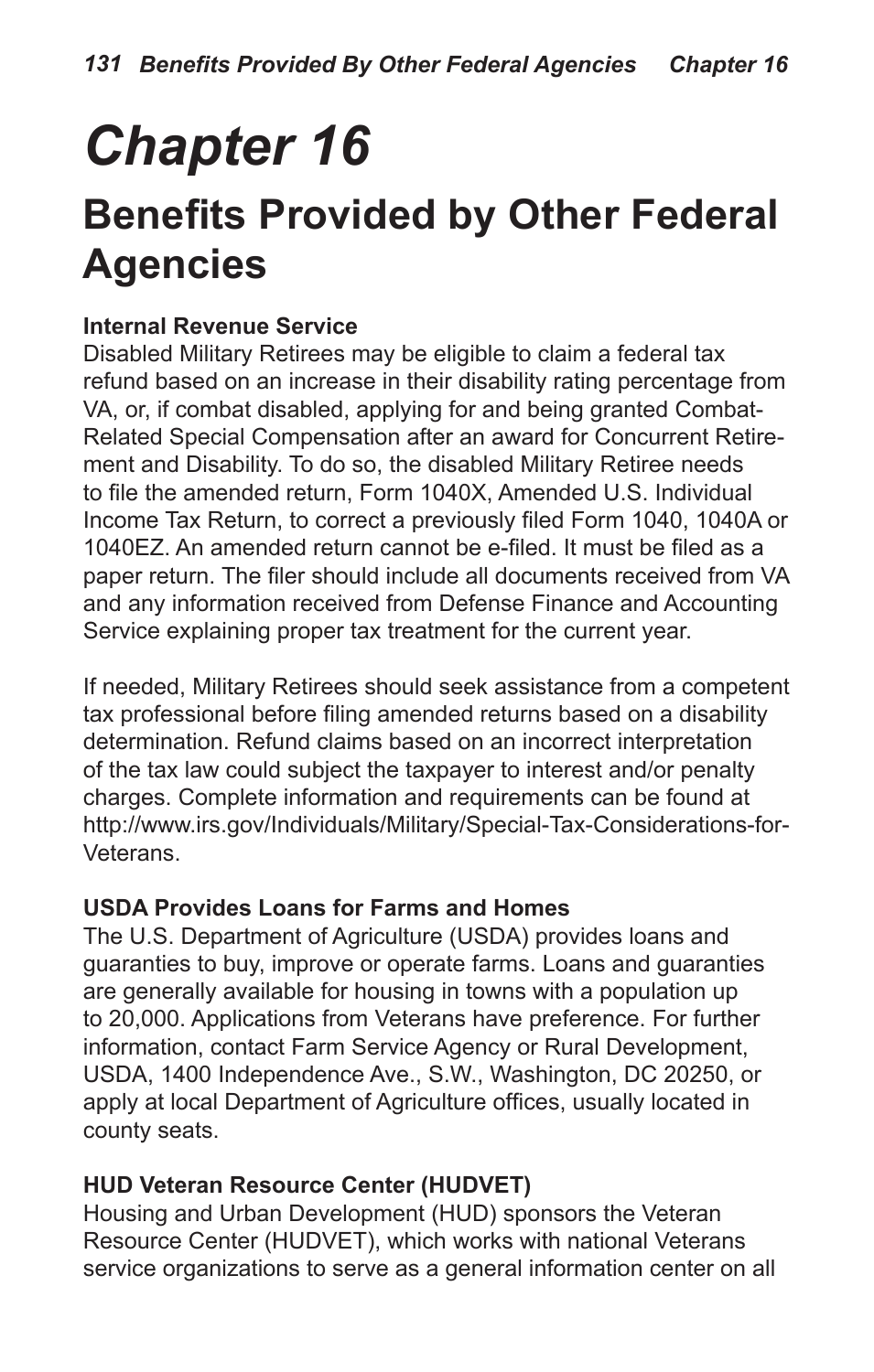HUD-sponsored housing and community development programs and services. To contact HUDVET, call 1-800-998-9999, TDD 800-483- 2209, or visit www.hud.gov/hudvet.

#### **Veterans Receive Naturalization Preference**

Honorable active duty service in the U.S. armed forces during a designated period of hostility allows an individual to naturalize without being required to establish any periods of residence or physical presence in the United States. A Servicemember who was in the United States, certain territories, or aboard an American public vessel at the time of enlistment, re-enlistment, extension of enlistment or induction, may naturalize even if he or she is not a lawful permanent resident.

On July 3, 2002, the President issued Executive Order 13269 establishing a new period of hostility for naturalization purposes beginning Sept. 11, 2001, and continuing until a date designated by a future Executive Order. Qualifying members of the armed forces who have served at any time during a specified period of hostility may immediately apply for naturalization using the current application, Form N-400, "Application for Naturalization". Additional information about filing and requirement fees and designated periods of hostility are available on the U.S. Citizenship and Immigration Services Website at www.uscis.gov.

Individuals who served honorably in the U.S. armed forces, but were no longer serving on active duty status as of Sept. 11, 2001, may still be naturalized without having to comply with the residence and physical presence requirements for naturalization if they filed Form N-400 while still serving in the U.S. armed forces or within six months of termination of their active duty service.

An individual who files the application for naturalization after the six-month period following termination of active-duty service is not exempt from the residence and physical presence requirements, but can count any period of active-duty service towards the residence and physical presence requirements. Individuals seeking naturalization under this provision must establish that they are lawful permanent residents (such status not having been lost, rescinded, or abandoned) and that they served honorably in the U.S. armed forces for at least one year.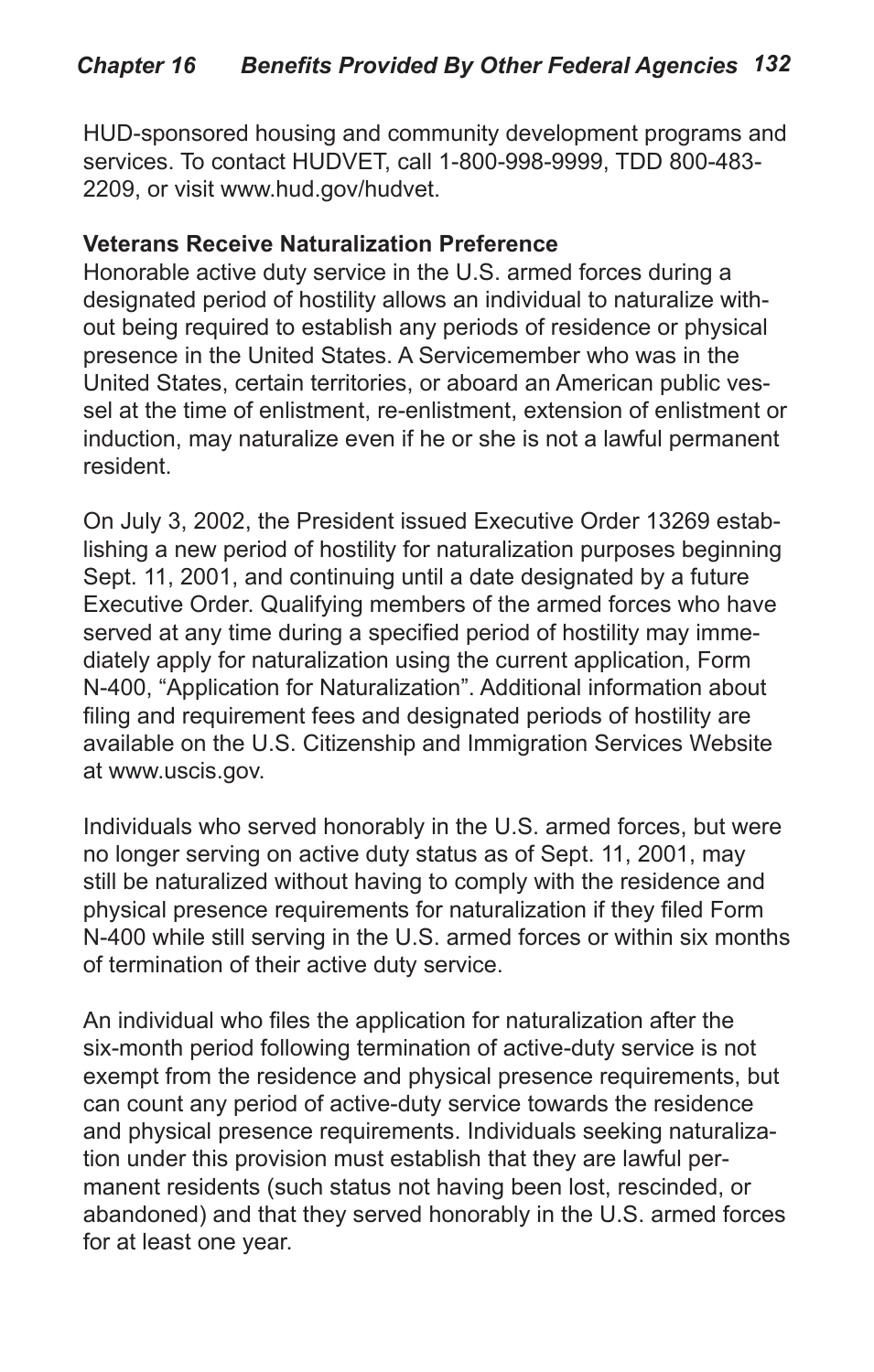If a Servicemember dies as a result of injury or disease incurred or aggravated by service during a time of combat, the Servicemember's survivor(s) can apply for the deceased Servicemember to receive posthumous citizenship at any time within two years of the Servicemember's death. The issuance of a posthumous certificate of citizenship does not confer U.S. citizenship on surviving relatives. However, a non-U.S. citizen spouse or qualifying family member may file for certain immigration benefits and services based upon their relationship to a Servicemember who died during hostilities or a non-citizen Servicemember who died during hostilities and was later granted posthumous citizenship.

For additional information, USCIS has developed a web page, www. uscis.gov/military, that contains information and links to services specifically for the military and their families. Members of the U.S. military and their families stationed around the world can also call USCIS for help with immigration services and benefits using a dedicated, toll-free help line at 1-877-CIS-4MIL (1-877-247-4645).

#### **Small Business Administration (SBA)**

Historically, Veterans do very well as small business entrepreneurs. Veterans interested in entrepreneurship and small business ownership should look to the U.S. Small Business Administration's Office of Veterans Business Development (OVBD) for assistance. OVBD conducts comprehensive outreach to Veterans, service-disabled Veterans, and Reservists of the U.S. military. OVBD also provides assistance to Veteran- and Reservist-owned small businesses. SBA is the primary federal agency responsible for assisting Veterans who own or are considering starting their own small businesses.

Among the services provided by SBA are business-planning assistance, counseling, and training through community based Veterans Business Outreach Centers. For more information, go to www.sba. gov/aboutsba/sbaprograms/ovbd/OVBD\_VBOP.html. There are more than 1,000 university-based Small Business Development Centers; nearly 400 SCORE chapters (www.score.org/Veteran.html) with 11,000 volunteer counselors, many of whom are Veterans; and 100 Women's Business Centers.

SBA also manages a range of special small business lending programs at thousands of locations, ranging from Micro Loans to the Military-community-targeted Patriot Express Pilot Loan, to venture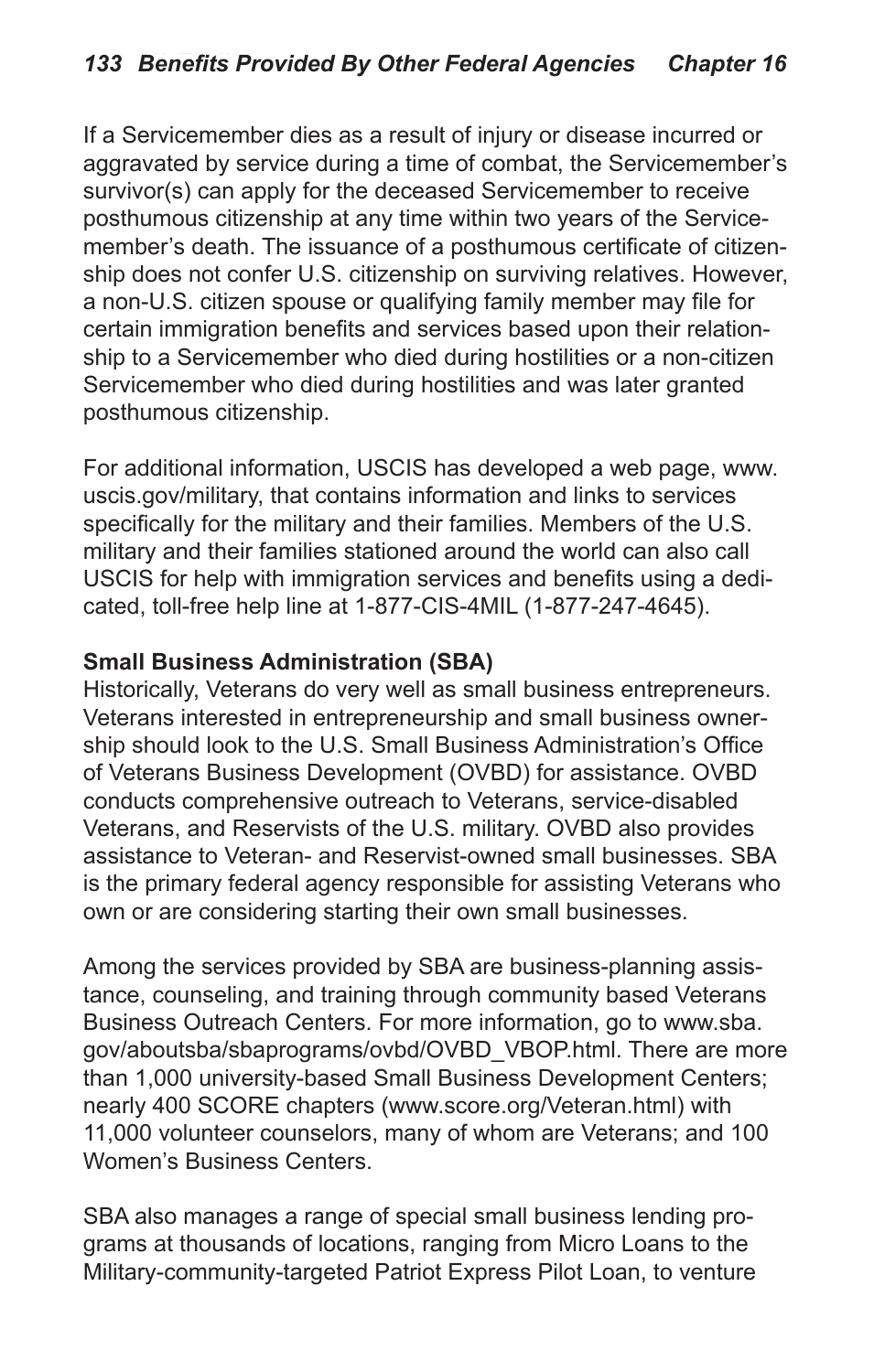capital and Surety Bond Guarantees (www.sba.gov/services/financialassistance/index.html). Veterans also participate in all SBA federal procurement programs, including a special 3 percent federal procurement goal specifically for service-connected disabled Veterans, and SBA supports Veterans and others participating in international trade.

A special Military Reservist Economic Injury Disaster Loan (www.sba. gov/reservists) is available for self-employed Reservists whose small businesses may be damaged through the absence of the owner or an essential employee as a result of Title 10 activation to Active Duty.

A Veterans Business Development Officer is stationed at every SBA District Office to act as a guide to Veterans, and SBA offers a full range of self-paced small business planning assistance at www.sba. gov/survey/checklist/index.cgi for Veterans, Reservists, discharging Servicemembers, and their families. Information about the full range of services can be found at http://www.sba.gov/about-officescontent/1/2985, or by calling 202-205-6773 or 1-800-U-ASK-SBA (1-800-827-5722).

#### **Social Security Administration**

Monthly retirement, disability, and survivor benefits under Social Security are payable to Veterans and dependents if the Veteran has earned enough work credits under the program. Upon the Veteran's death, a one-time payment of \$255 may be made to the Veteran's spouse or child. In addition, a Veteran may qualify at age 65 for Medicare's hospital insurance and medical insurance. Medicare protection is available to people who have received Social Security disability benefits for 24 months, and to insured people and their dependents who need dialysis or kidney transplants, or who have amyotrophic lateral sclerosis (more commonly known as Lou Gehrig's disease).

Since 1957, military service earnings for active duty (including active duty for training) have counted toward Social Security, and those earnings are already on Social Security records. Since 1988, inactive duty service in the Reserve Component (such as weekend drills) has also been covered by Social Security. Servicemembers and Veterans are credited with \$300 in additional earnings for each calendar quarter in which they received active duty basic pay after 1956 and before 1978.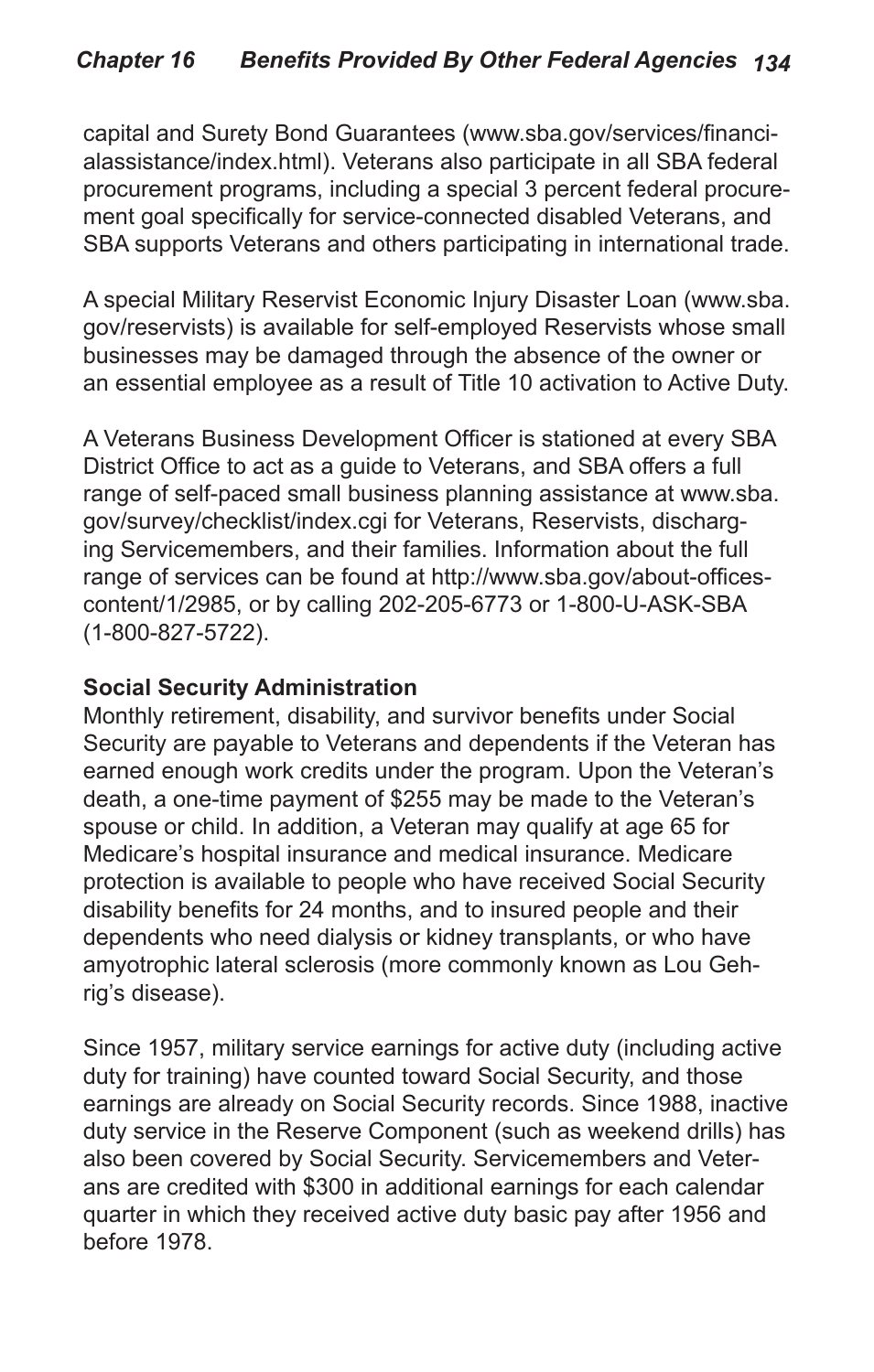Veterans who served in the military from 1978 through 2001 are credited with an additional \$100 in earnings for each \$300 in active duty basic pay, up to a maximum of \$1,200 a year. No additional Social Security taxes are withheld from pay for these extra credits. Veterans who enlisted after Sept. 7, 1980, and did not complete at least 24 months of active duty or their full tour of duty, may not be able to receive the additional earnings. Check with Social Security for details. Additional earnings will no longer be credited for military service periods after 2001.

Also, non-contributory Social Security earnings of \$160 a month may be credited to Veterans who served after Sept. 15, 1940, and before 1957, including attendance at service academies. For information, call 1-800-772-1213 or visit www.socialsecurity.gov/. (Note: Social Security cannot add these extra earnings to the record until an application is filed for Social Security benefits).

#### **Armed Forces Retirement Homes**

Veterans are eligible to live in the Armed Forces Retirement Homes located in Gulfport, Miss., or Washington, D.C., if their active duty military service is at least 50 percent enlisted, warrant officer or limited duty officer if they qualify under one of the following categories:

- 1. Are 60 years of age or older; and were discharged or released under honorable conditions after 20 or more years of active service.
- 2. Are determined to be incapable of earning a livelihood because of a service-connected disability incurred in the line of duty.
- 3. Served in a war theater during a time of war declared by Congress or were eligible for hostile-fire special pay and were discharged or released under honorable conditions; and are determined to be incapable of earning a livelihood because of injuries, disease or disability.
- 4. Served in a women's component of the armed forces before June 12, 1948; and are determined to be eligible for admission due to compelling personal circumstances.

Eligibility determinations are based on rules prescribed by the Home's Chief Operating Officer. Veterans are not eligible if they have been convicted of a felony or are not free from alcohol, drug or psychiatric problems. Married couples are welcome, but both must be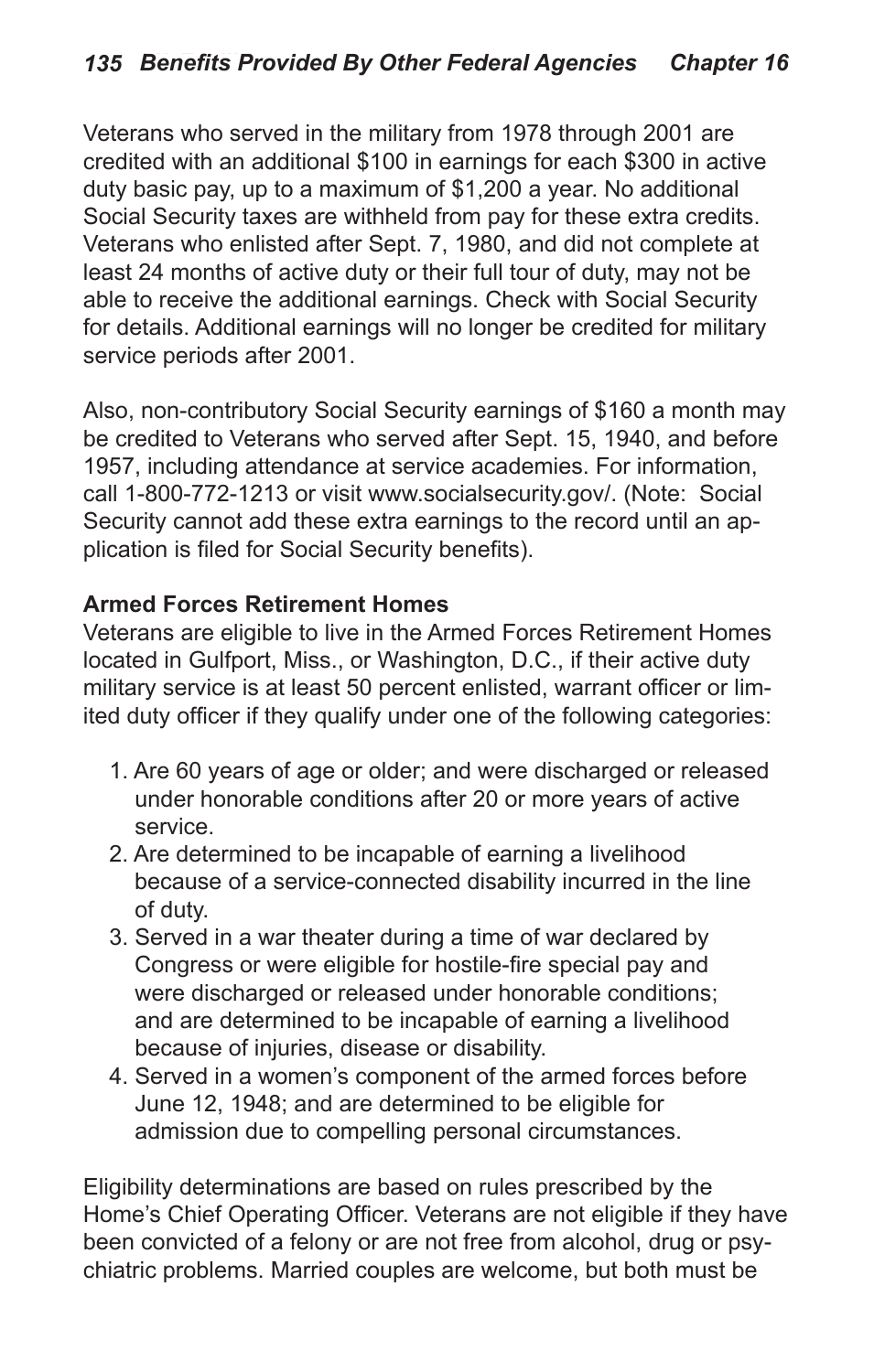eligible in their own right. At the time of admission, applicants must be capable of living independently. The Armed Forces Retirement Home is an independent federal agency. For information, call 1-800- 332-3527 or 1-800-422-9988, or visit www.afrh.gov/.

#### **Commissary and Exchange Privileges**

Unlimited commissary and exchange store privileges in the United States are available to honorably discharged Veterans with a serviceconnected disability rated at 100 percent or totally disabling, and to the un-remarried surviving spouses and dependents of Servicemembers who die on active duty, military retirees, recipients of the Medal of Honor, and Veterans whose service-connected disability was rated 100 percent or totally disabling at the time of death. Certification of total disability is done by VA. National Guard Reservists and their dependents may also be eligible. Privileges overseas are governed by international law and are available only if agreed upon by the foreign government concerned

Though these benefits are provided by DOD, VA does provide assistance in completing DD Form 1172, "Application for Uniformed Services Identification and Privilege Card." For detailed information, contact the nearest military installation.

#### **U.S. Department of Health and Human Services**

The U.S. Department of Health and Human Services provides funding to states to help low-income households with their heating and home energy costs under the Low Income Home Energy Assistance Program (LIHEAP). LIHEAP can also assist with insulating homes to make them more energy efficient and reduce energy costs. The LIHEAP program in your community determines if your household's income qualifies for the program. To find out where to apply call 1-866-674-6327 or e-mail energy@ncat.org 7 a.m.- 5 p.m. (Mountain Time). More information can be found at www.acf.hhs.gov/programs/ ocs/liheap/#index.html